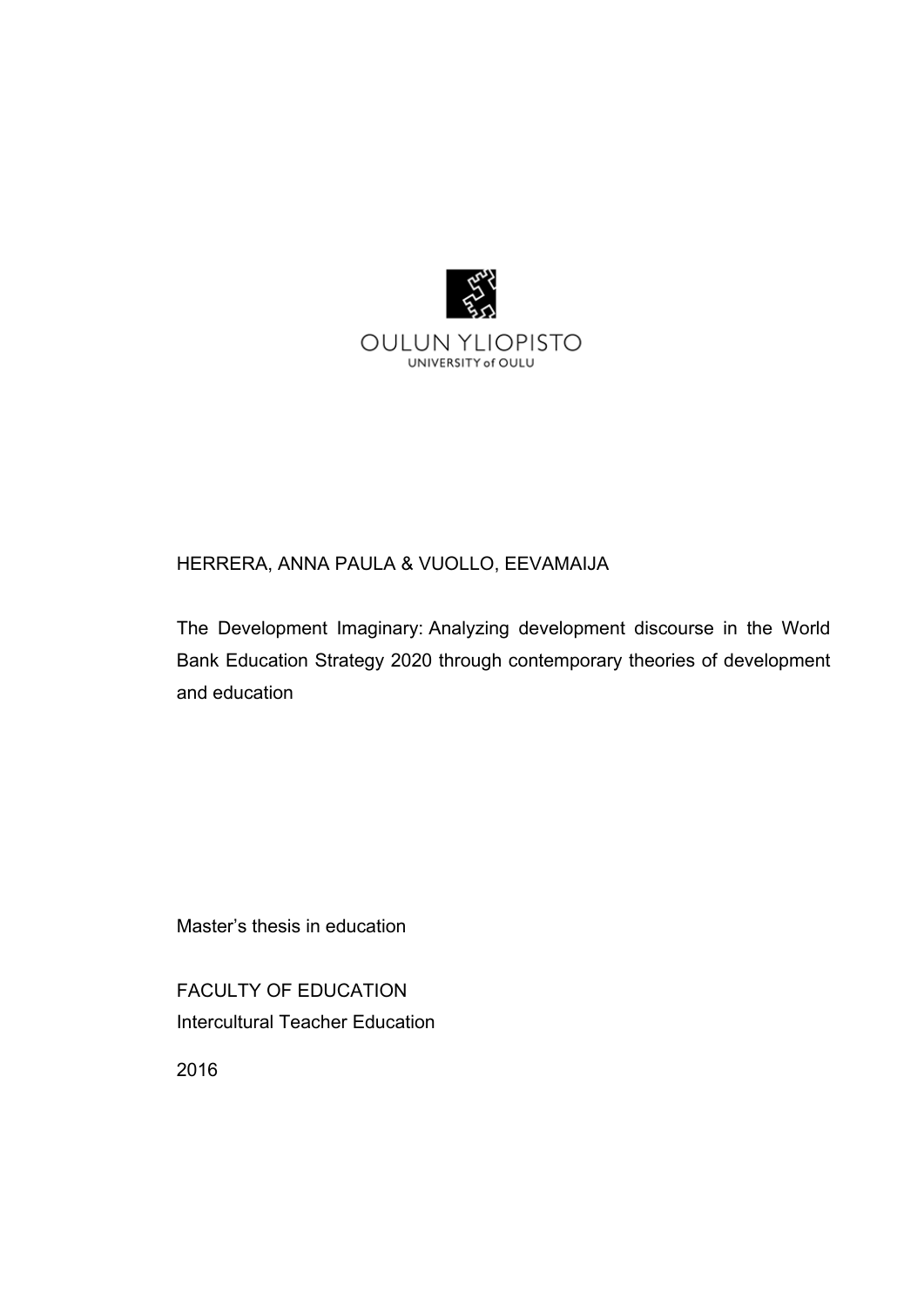

#### **Faculty of Education Thesis abstract** Intercultural Teacher Education Authors Herrera, Anna Paula & Vuollo, Eevamaija Title of thesis The Development Imaginary: Analyzing development discourse in the World Bank Education Strategy 2020 through contemporary theories of development and education Major subject Education Type of thesis Master's thesis Year May 2016 No. of pages 81 Abstract

Different understandings of development and education have great socio-political implications on nations worldwide. These understandings are reflected in policy discourses. It is important to critically analyze discourses since they can unintentionally reinforce inequality in power-relations. As the World Bank's policy influences a vast number of countries and their education reforms, this study focuses on analyzing its discourse on development and education.

The aim of this study is twofold: firstly, we strive to understand different approaches to development and education by examining various theoretical perspectives. Secondly, we shed light on the ways in which the World Bank Education Strategy 2020 (WBES2020) portrays development and education. Our theoretical overview of the different theories is the starting point for providing an informed critique of the Strategy. This is a qualitative study informed by a combination of critical theory, poststructuralism, and postmodernism.

In our theoretical framework, we elaborate on the plurality of approaches to development and education. We discuss five different theories of development: development as economic growth, as modernization, as redistribution of power, as dependency, and finally development as freedom. We shall also give an overview of the World Bank as an institution, briefly explain how it became involved with education, and explain its contemporary position as the major financier of development and education.

Our empirical framework is based on Critical Discourse Analysis, which enables the deconstruction of underlying assumptions regarding development and education in the policy discourse. In the analysis, we distinguish six recurrent discursive patterns that constitute two predominant narratives in the policy discourse of the specific World Bank strategy.

Based on our analysis, we conclude that the notions of development and education in the discourse of WBES2020 are predominantly constructed within the understandings of development as economic growth and modernization. We base this claim on our Critical Discourse Analysis that draws from the theoretical understandings of diverse development theories. Policies are not merely texts, but also discourses that create reality. As development is a complex concept inseparable from culture, values, ethics, politics, and power-relations, developmental agenda should always be open for democratic debate and dialogue.

Keywords: Theories of development, education policy, Critical Discourse Analysis, World Bank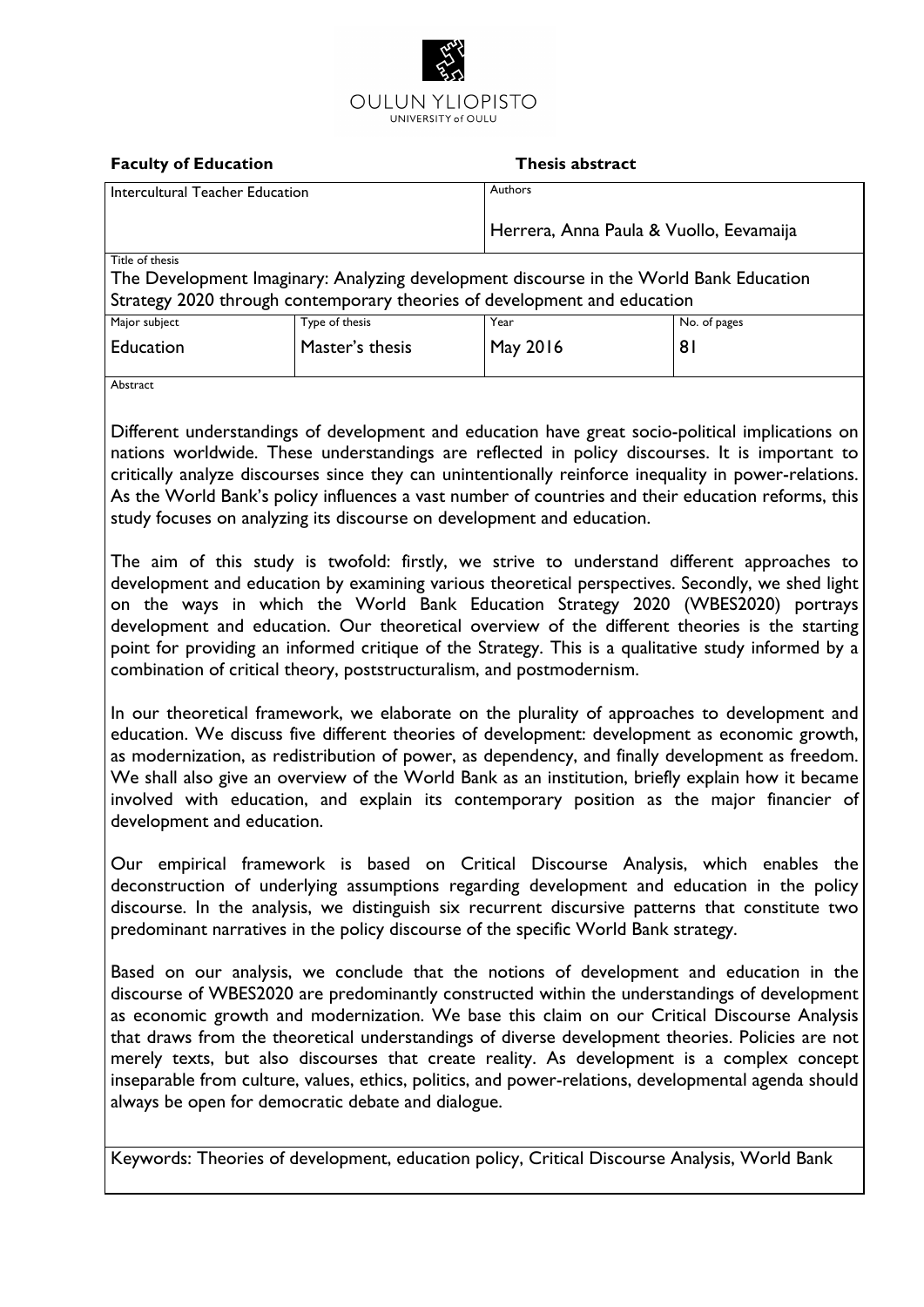

#### **Kavatustieteiden tiedekunta Tiivistelmä opinnäytetyöstä**

| Intercultural Teacher Education                                                                                                                                                 |                     | Tekijät                                 |                |  |  |
|---------------------------------------------------------------------------------------------------------------------------------------------------------------------------------|---------------------|-----------------------------------------|----------------|--|--|
|                                                                                                                                                                                 |                     | Herrera, Anna Paula & Vuollo, Eevamaija |                |  |  |
| Työn nimi<br>The Development Imaginary: Analyzing development discourse in the World Bank Education<br>Strategy 2020 through contemporary theories of development and education |                     |                                         |                |  |  |
| Pääaine                                                                                                                                                                         | Työn laji           | Aika                                    | Sivumäärä      |  |  |
| Kasvatustiede                                                                                                                                                                   | Pro gradu-tutkielma | Toukokuu 2016                           | 8 <sub>l</sub> |  |  |
| Tiivistelmä                                                                                                                                                                     |                     |                                         |                |  |  |

Erilaisilla käsityksillä kehityksestä ja koulutuksesta on suuria sosiopoliittisia vaikutuksia kansakuntiin ympäri maailman. Näitä käsityksiä on mahdollista löytää poliittisista diskursseista. On tärkeää analysoida diskursseja kriittisesti, sillä ne voivat tiedostamatta vahvistaa eriarvoisuutta valtasuhteissa. Koska Maailmanpankin politiikka vaikuttaa suureen määrään maita sekä niissä tapahtuviin koulutusreformeihin, tämä tutkimus keskittyy analysoimaan sen diskursseja kehityksestä ja koulutuksesta.

Tämän tutkimuksen tavoite on kaksiosainen: ensiksi haluamme ymmärtää erilaisia käsityksiä kehityksestä ja koulutuksesta tutkimalla erilaisia teoreettisia lähestymistapoja. Toiseksi, selvitämme Maailmanpankin uusimman koulutusstrategian (World Bank Education Strategy 2020) tapoja esittää kehitys ja koulutus. Teoreettinen katsauksemme erilaisiin teorioihin on lähtökohta kriittiselle analyysille Maailmanpankin koulutusstrategiasta. Tämä on kvalitatiivinen tutkimus, joka perustuu yhdistelmään kriittisestä teoriasta, poststrukturalismista ja postmodernismista.

Teoreettisessa viitekehyksessämme esittelemme kehityksen ja koulutuksen teorioiden moninaisuutta. Keskitymme kuvaamaan viittä erilaista teoriaa kehityksestä: kehitys taloudellisena kasvuna, modernisaationa, vallan uudelleenjakamisena, riippuvuutena, ja lopuksi kehitys vapautena. Lisäksi kuvaamme lyhyesti Maailmanpankkia instituutiona, kerromme miten koulutus tuli osaksi sen toimintaaluetta ja avaamme Maailmanpankin nykyistä asemaa suurimpana kansainvälisenä koulutuksen ja kehityksen rahoittajana.

Empiirinen viitekehyksemme perustuu kriittiseen diskurssianalyysiin, joka mahdollistaa poliittisessa diskursissa piilevien kehitykseen ja koulutukseen liittyvien oletusten purkamisen. Erottelemme analyysissämme kuusi toistuvaa diskursiivista mallia, jotka muodostavat kaksi laajempaa, hallitsevaa narratiivia Maailmanpankin kyseisen asiakirjan poliittisessa diskurssissa.

Analyysimme perusteella toteamme, että Maailmanpankin koulutusstrategian käsitykset kehityksestä ja koulutuksesta ovat pääosin sijoitettavissa teorioihin, jotka ymmärtävät kehityksen taloudellisena kasvuna ja modernisaationa. Väitteemme perustuu kriittiseen diskurssianalyysiimme, joka puolestaan pohjautuu ymmärrykseemme erilaisista kehitykseen liittyvistä teorioista. Poliittiset linjaukset eivät ole pelkästään tekstiä, vaan myös diskursseja, jotka luovat todellisuutta. Tämän takia on tärkeää tarkastella kriittisesti tapoja, joilla kehitystä ja koulutusta kuvataan poliittisissa asiakirjoissa. Koska kehitys on monimutkainen käsite, jota ei voida erottaa kulttuurista, arvoista, etiikasta, politiikasta, tai valtasuhteista, kehitystyön tulisi olla aina avointa demokraattiselle keskustelulle ja dialogille.

Asiasanat: Kehitysteoriat, koulutuspolitiikka, kriittinen diskurssianalyysi, Maailmanpankki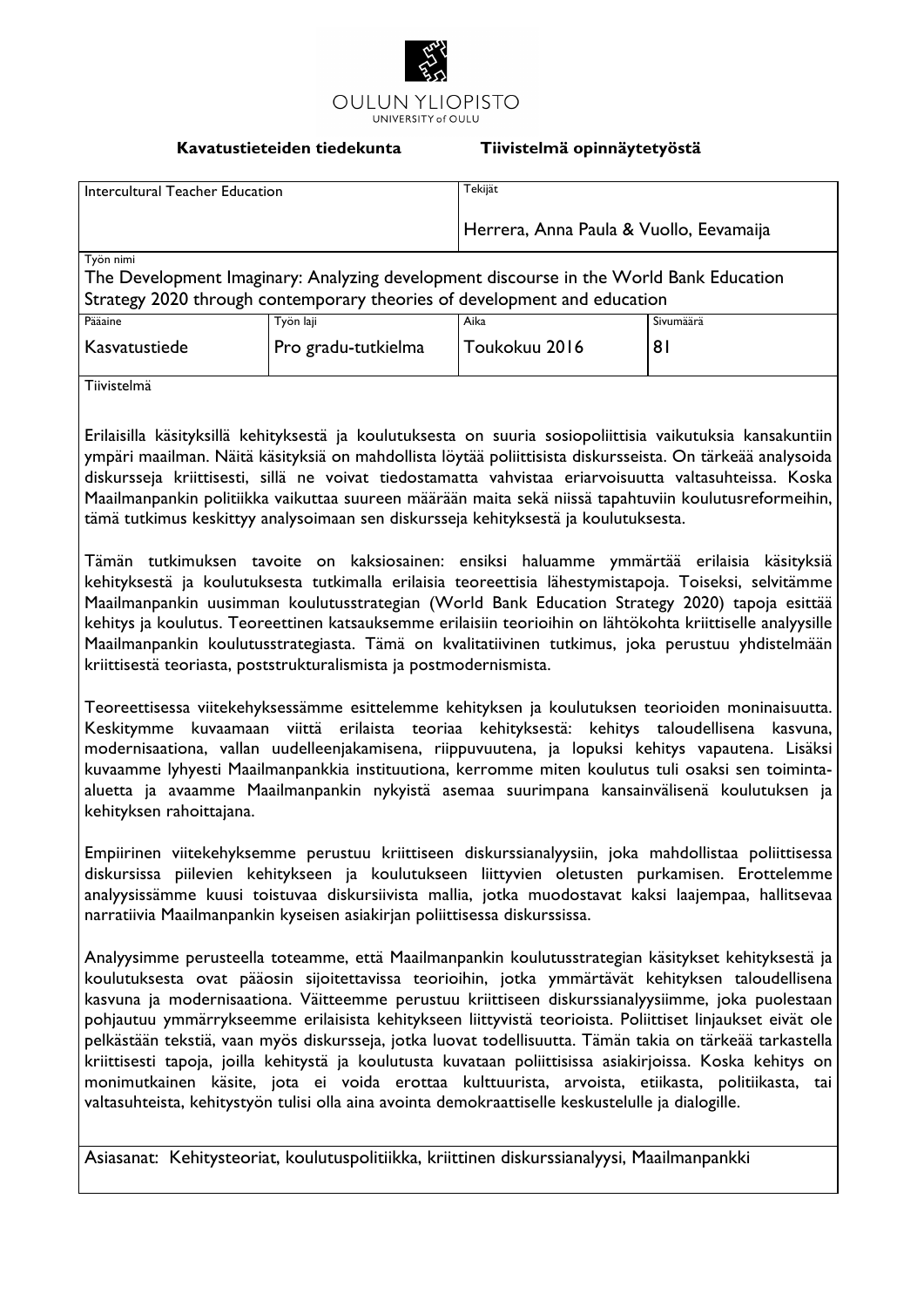# **Table of Contents**

| $\mathbf{1}$            |         |  |
|-------------------------|---------|--|
|                         | 1.1     |  |
|                         | 1.2     |  |
| $\boldsymbol{2}$        |         |  |
|                         | 2.1     |  |
|                         | 2.2     |  |
| $\mathbf{3}$            |         |  |
|                         |         |  |
|                         | 3.1     |  |
|                         | 3.1.1   |  |
|                         | 3.1.2   |  |
|                         | 3.1.3   |  |
|                         | 3.1.4   |  |
|                         | 3.1.5   |  |
|                         | 3.2     |  |
|                         | 3.2.1   |  |
|                         | 3.2.2   |  |
| $\overline{\mathbf{4}}$ |         |  |
|                         | 4.1     |  |
|                         | 4.2     |  |
|                         | 4.3     |  |
|                         | 4.3.1   |  |
|                         | 4.3.1.1 |  |
|                         | 4.3.1.2 |  |
|                         | 4.3.1.3 |  |
|                         | 4.3.2   |  |
|                         | 4.3.2.1 |  |
|                         | 4.3.2.2 |  |
|                         | 4.3.2.3 |  |
| 5                       |         |  |
| 6                       |         |  |
| 7                       |         |  |
|                         |         |  |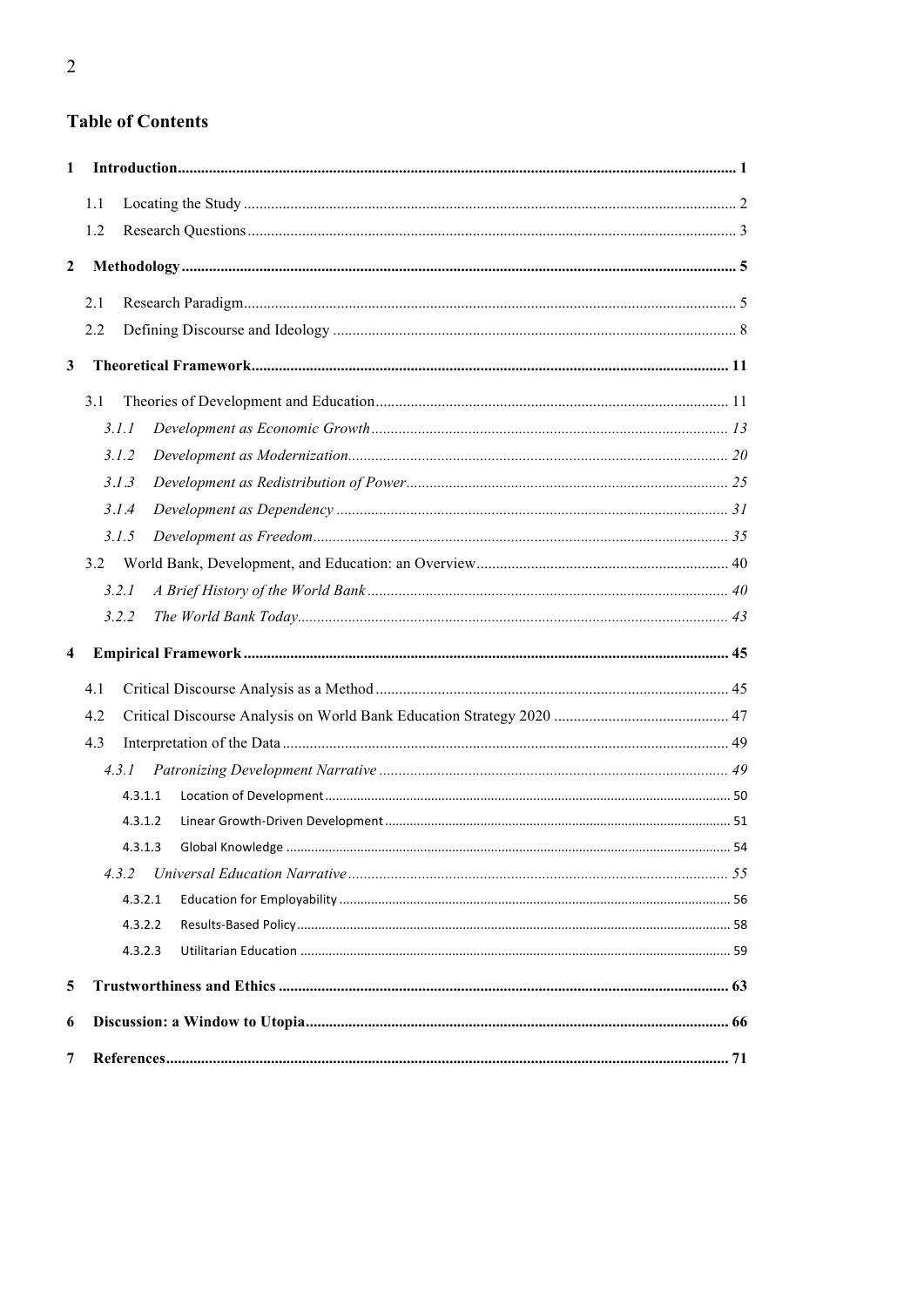### **1 Introduction**

The idea of *development* is a frequently appearing concept in contemporary international educational policies. In this study, we also focus on issues related to development, with an emphasis on social development instead of for instance individual human development. As this thesis is situated in educational studies, we shall look at the interconnectedness of development and education. Development work has been engaged with education in formal, non-formal and informal spheres, as there seems to be consent on the fact that life for everyone should be the best possible. The relativity and locality in the understandings of development needs to be emphasized, as there is a tendency to generalize conceptions of both development and education in policy discourse. This tendency often also applies to educational reforms. The ways in which development and education are perceived are connected to different ways of seeing the world, and hence, there are a number of different theories regarding both development and education.

Our interest in focusing on development and education policy derives from our personal experiences as Intercultural Teacher Education students, as well as from our epistemological standpoints as researchers. Having studied about different educational systems, as well as having had the opportunity of being involved in a variety of educational contexts during our studies, we have become aware of the need to increase genuine dialogue in the making of educational policy. We find it important to challenge policies and practices in development and education, as they can reinforce inequality in power relations and neglect diversity. In our bachelor's thesis in 2014, we discussed complexities of epistemological ethnocentrism in education, and during our research process we noticed the significance of the World Bank in educational policy. Therefore, we decided to focus on analyzing the Bank's most recent educational strategy in this study.

The World Bank published the World Bank Education Strategy 2020 (WBES2020) called "Learning for All: investing on people's knowledge and skills to promote development" in 2011 (see World Bank, 2011). This strategy is a continuation to the larger campaign of Millennium Development Goals that were committed to a set of objectives to be achieved by the year 2015. The WBES2020 is the World Bank's updated approach to educational policy and development, and includes the rationale and proposed actions that World Bank's client countries are to take in order to boost development. The document has had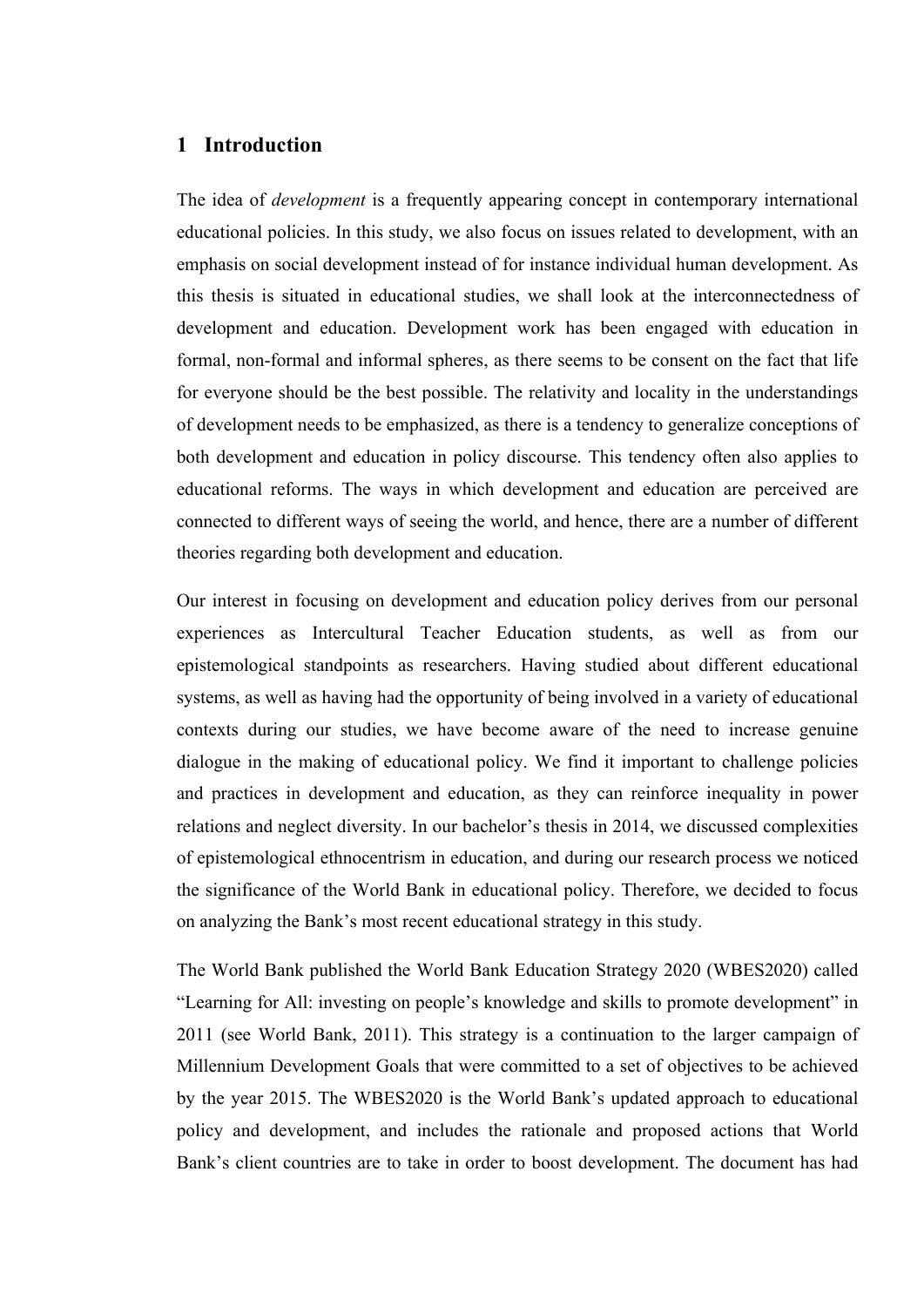great impact on a number of nations and their educational reforms, and, as such, the discourse it embodies and the educational ideology it represents should be critically examined.

There are multiple aims for conducting this study. Although the WBES2020 has already been researched by a number of scholars, we want to engage in this academic debate concerning the influential policy document. Through our analysis, we wish to bring additional perspectives on the critical examination of the World Bank education policies. Using the method of Critical Discourse Analysis, we aim to understand and deconstruct the underlying assumptions regarding development and education in the WBES2020 discourse. However, in order to provide a comprehensive critique of the Strategy, we need to understand various approaches to development and education. Highlighting this plurality of theoretical perspectives is also an important aim of this study as such. By discussing the diverse ways of understanding development, we wish to question conceptions of progress that are often taken for granted, and to present some emancipatory views on education and development.

### **1.1 Locating the Study**

This study draws on previous research from academics such as Steven Klees, Joel Samof, and Nelly Stromquist, who published a book in 2012 with a specific focus on the World Bank and its Education 2020 Strategy. Also, our motivation to study World Bank policy in more detail derives from our previous readings from William Easterly, a former World Bank economist, and from critical alternatives for neoliberalism that were proposed at the World Social Forum in the turn of this century (See Fisher & Ponniah 2003). Also, research by Roberto Leher, Sarah Babb, and Stephen Heyneman provided valuable insights on the World Bank as an institution and shaped our understandings of its relationship with development and education.

During this research process we broadened our understandings of the World Bank as an institution, but before engaging in our Critical Discourse Analysis of the Education Strategy 2020, we did not want to focus much on previous research on this specific document. We decided to first conduct our own analysis in order to avoid guiding our own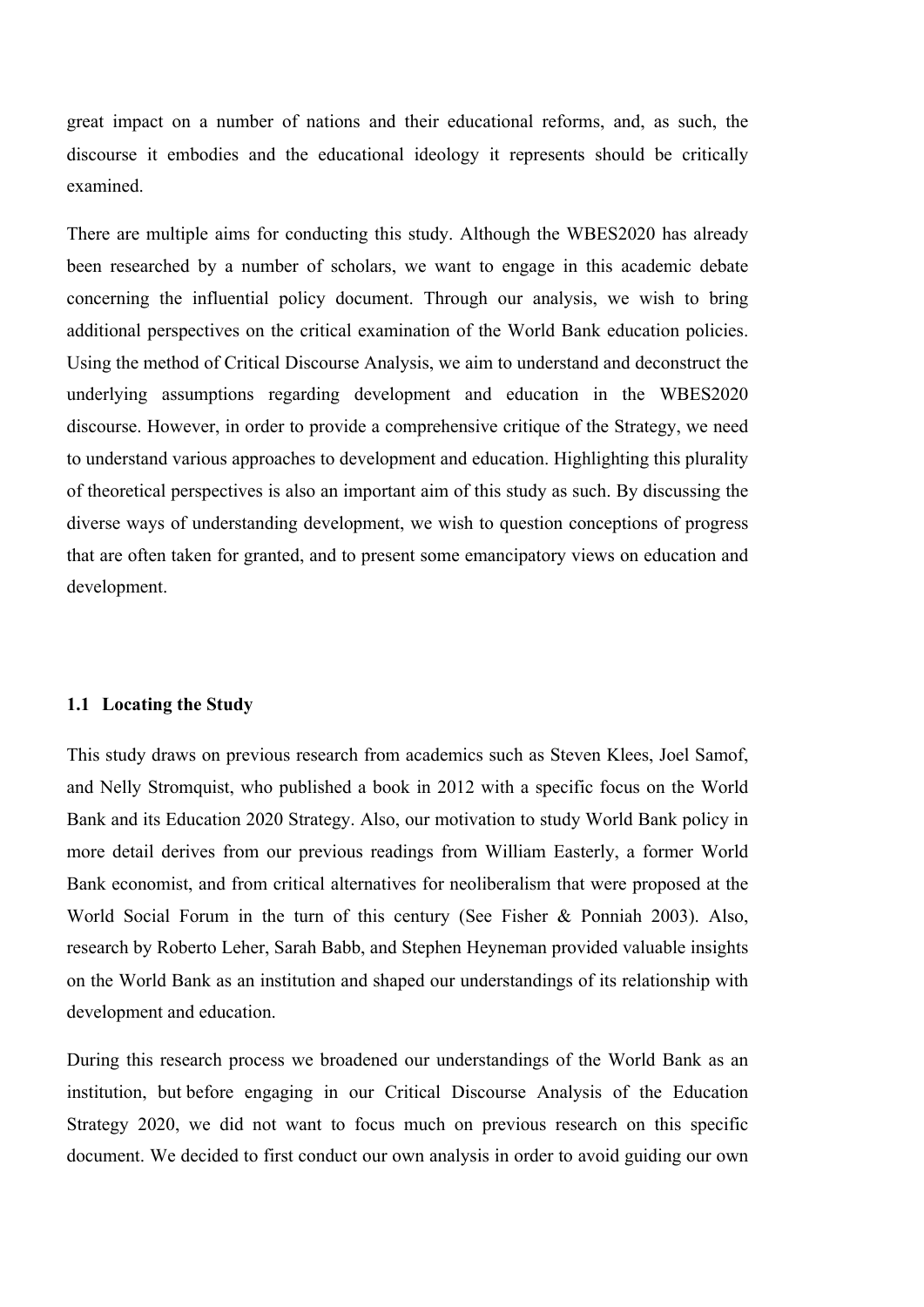findings of the Strategy by the interpretations of others. After our analysis, we read other research regarding the WBES2020 in more detail, and despite the great number of previous analyses on the Strategy, we find it important to take part in the dialogue in the broader research community to reimagine multiple ways of understanding education and development. With our interpretations combined with the broader theoretical framework of this study, we hope to provide some new insights on the World Bank discourse of development and education, and intend to emphasize the ideological aspects of all education policy. In our discussion chapter, we shall draw together our own findings and some of the previous work of these scholars.

### **1.2 Research Questions**

Genuine attempts to make things better within the existing structures of economic and cultural power are too often transformed into new sets of mechanisms for social stratification (Apple in Gur-Ze'ev 2005, p. 99). Unless educational policies are critically examined within their socio-political implications at the local level and with an understanding of their historical contexts, inequality in power-relations can unintentionally be reinforced.

The research question for this study is twofold. We shall analyze the conceptions of development and education in the WBES2020, but in order to be able to provide an informed analysis of the World Bank policy discourse, we felt the need to first understand a variety of ways of conceiving development and to distinguish different kinds of roles given to education within these approaches. Therefore, we start by providing a theoretical framework of different approaches to development and education, followed by our empirical analysis of the WBES2020. Our research questions throughout this thesis are as follow:

- How is development understood within different theoretical approaches and how are these notions reflected in understanding education?
- How does the World Bank Education Strategy 2020 construct notions of education and development?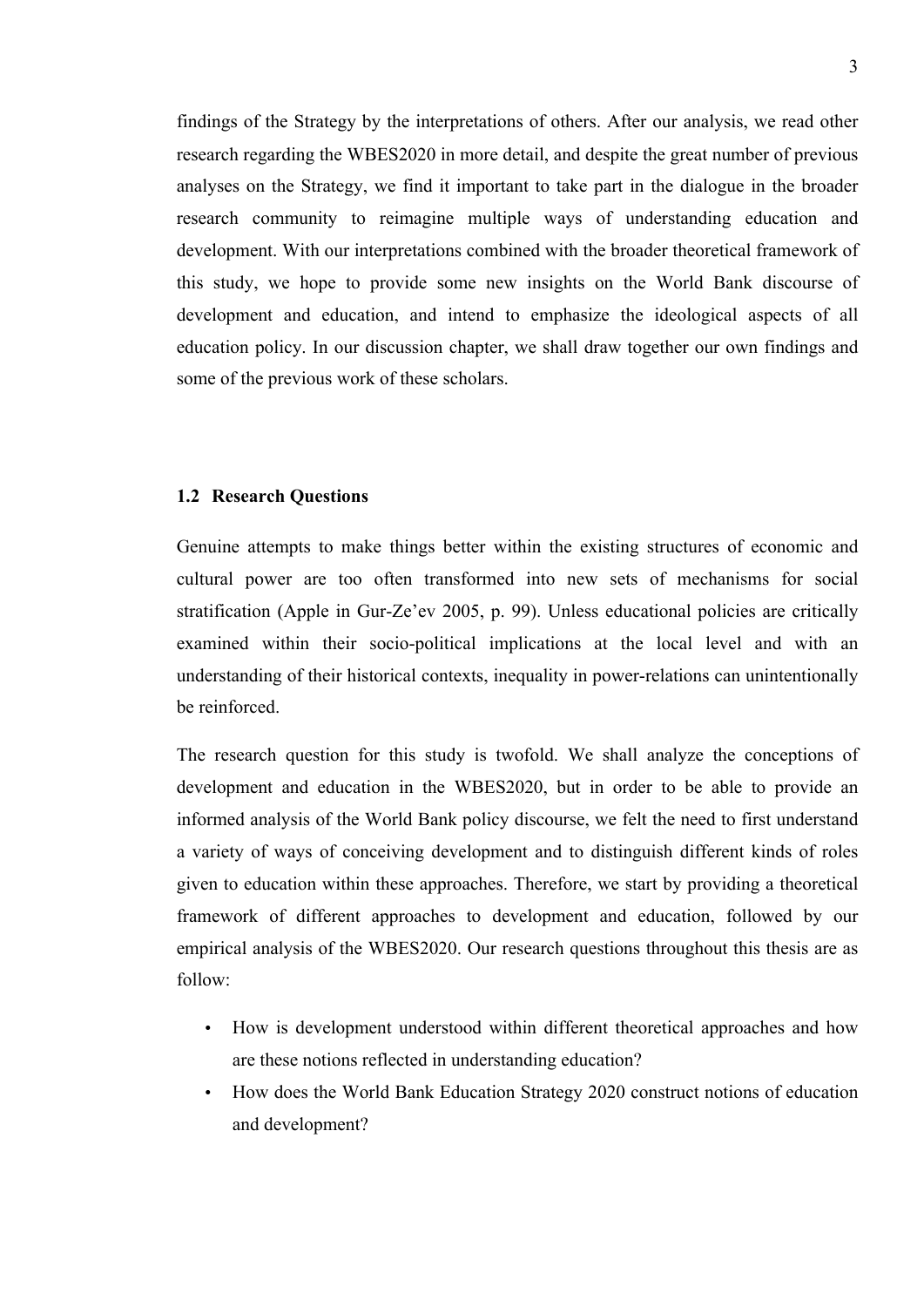By first understanding different approaches to development and education, it is possible to distinguish prevalent discourses in a policy document such as the WBES2020. One aim of this study is to understand and deconstruct underlying assumptions regarding development and education in the Strategy, but also to propose alternative and emancipatory views on education and development. We will use Critical Discourse Analysis as our method, informed by a combination of critical theory, poststructuralism, and postmodernism as our research paradigm. The study is qualitative, as qualitative research enables the study of dimensions of development that are not numerically quantifiable, as well as encourages local communities' ideas on the meaning and relevance of what development is (Willis 2005, p. 13).

As methodology is crucial for all research, we shall start by clarifying our research methodology in chapter two by describing our paradigm and by defining some key concepts. Chapter three shall provide answers to our first research question by describing different theories of development and education, and finally provides a brief overview of the World Bank as an institution and of how it got involved with education. Chapter four consists of our empirical framework, including a concise description of our research method, Critical Discourse Analysis, followed by the results of our analysis and interpretation of the WBES2020. In chapter five, we shall discuss some ethical issues and trustworthiness of this study, and end with final discussions in chapter six, where we draw together our theoretical and empirical findings while presenting some emancipatory visions for development and education.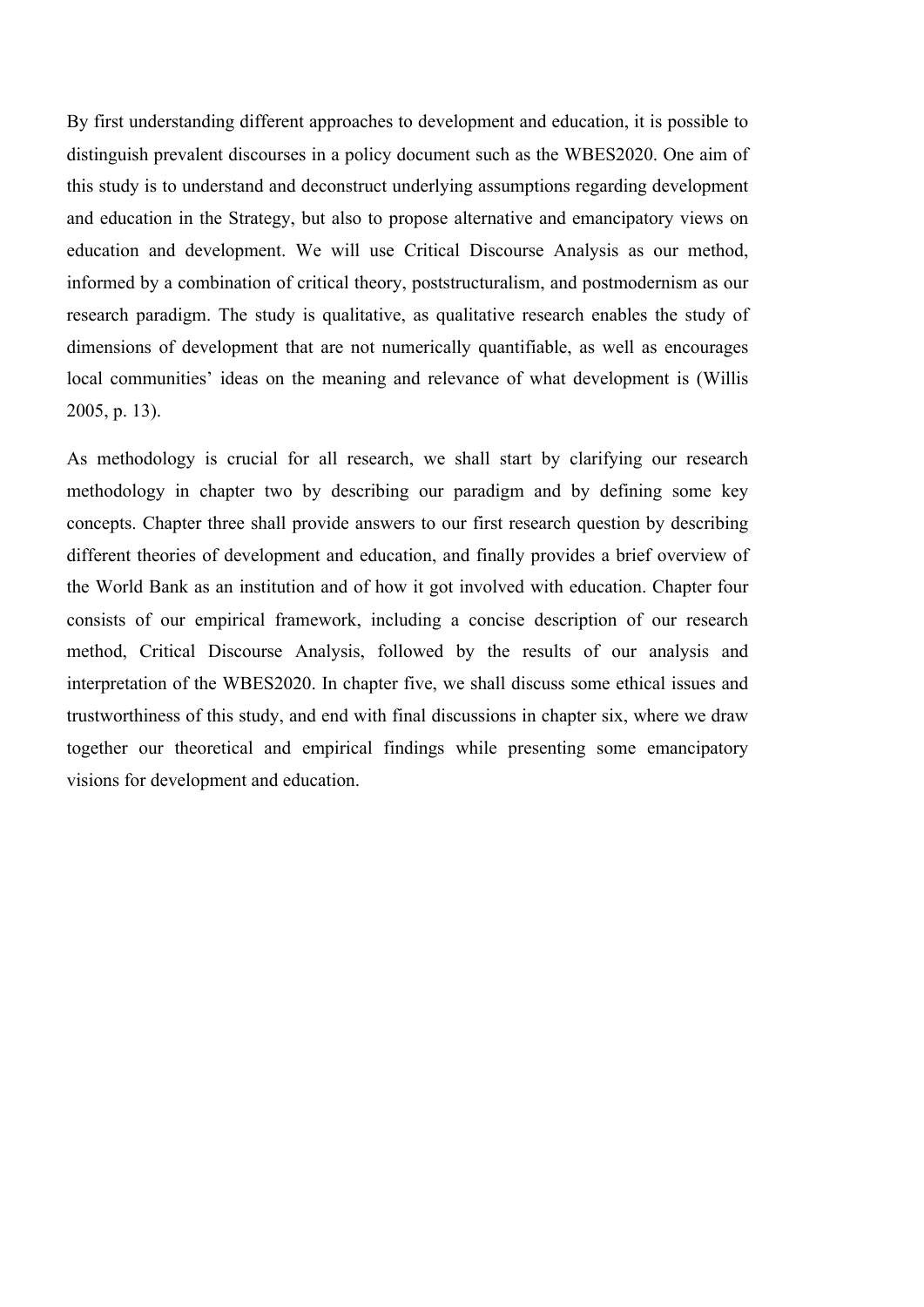## **2 Methodology**

#### **2.1 Research Paradigm**

It is important to make our own underlying assumptions as researchers explicit as they have major influences in conducting qualitative research. Our epistemological assumption is that knowledge is constructed in relational processes, and therefore academic research is also a construction inevitably affected by the researcher's interpretations of the world. Knowledge is a product of specific societies and can also be a medium of power, and therefore the academic enterprise cannot be about the discovery of one single truth, but rather about constructing it (McBride in Andreotti 2006, p. 18). We do not argue that no absolute truth could exist, but our perspective to research is that researchers will always carry their cultural and personal biases with them, and in this sense research cannot reach one ultimate truth. Also, due to the nature of this study, we do not find it meaningful to strive for artificial neutrality, but rather wish to critically deconstruct and challenge the hegemonic structures in educational policy discourse based on our own interpretations and understandings.

The theoretical framework for this study can be placed somewhere in the intersections of poststructuralism, postmodernism, and critical theory. We find all of these approaches useful for the purposes of this study, as they all bring meaningful insights and widen our approaches to power-relations in policy discourse while providing emancipatory alternatives. Firstly, poststructuralism offers the basis for deconstructing binary categories and unveiling underlying power structures that are often taken for granted in discourse. As this study adopts Critical Discourse Analysis as one of its main methods, poststructuralism provides the framework for examining language as inseparable from larger, overarching power structures. We shall carefully analyze the World Bank's policy discourse on education and seek to shed light on some underlying assumptions by carrying out careful deconstruction characteristic to poststructuralism.

Secondly, this study falls in the framework of postmodern perspectives as it aims to change ways of thinking rather than call for direct action. Knowledge claims must be set within the conditions of the world today and in its multiple perspectives; an idea that is central to postmodernism and to this study. (Creswell 2013, p. 27) Rather than aiming to propose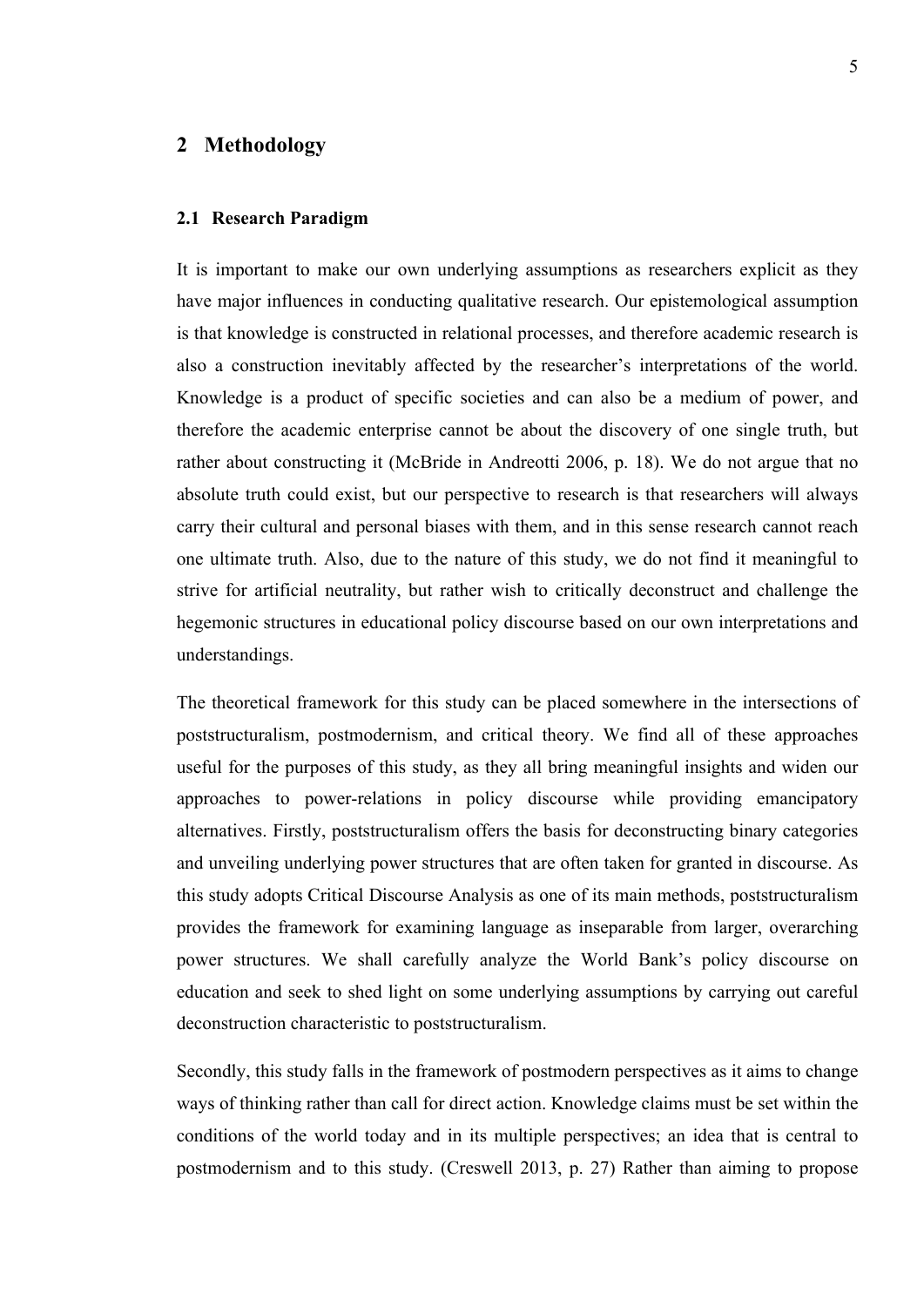some clear-cut suggestions for action, we wish to promote appreciation for genuine dialogue, diversity and interculturality in education, and therefore want to focus on changing ways of thinking. We do not wish to provide top-down action driven solutions, since we believe the action should rise from within the communities affected by the educational policy in question. Engaging in what Apple (in Gur'Ze-ev 2005) calls the act of repositioning, we wish to highlight how "the best way to understand what any set of institutions, policies, and practices does is to see it from the standpoint of those who have the least power" (p. 99). With a postmodern lens we aim to challenge the hegemonic assumptions of epistemology in policy discourse.

Thirdly, this study draws largely on the ideas of critical theory, as it is, according to Giroux (2001) concerned with furthering social and economic justice while committing to make multicultural democracy operational (p. 3). It has been argued that there is not one unitary Critical Theory, but that throughout time critical theory has rejected the static boundaries between disciplines, and proves the interdependency and connection between economics, policies, philosophy, culture and society (Kellner 1989, p. 7). Critical theory has been understood as an interdisciplinary and multidimensional field of studies whose principal aim is social transformation through deconstruction of normative discourses. Critical theory presupposes that one cannot discuss politics without discussing economics, and, as Freire has broadly argued, one cannot discuss education without discussing politics (Freire 2001, p. 52). Critical theory has been described as "the detecting and unmasking of beliefs and practices that limit human freedom, justice and democracy" (Usher, Bryant & Johnson in Andreotti 2006, p. 16), which seems to describe well the aims of our thesis.

We relate to the ideas of critical theorists such as Paulo Freire and Michael Apple who are also committed to critical pedagogy as a specific area of critical theory. The word 'critical' often carries with it some negative connotations, but as Peters (in Gur-Ze'ev 2005) explains, the word originally appears in critical theory, where it referred to social theory that was self-reflexive. This means that it could account for its potentially transformative effects and its conditions of possibility. Peters also highlights how critical theory focuses on the causes of oppression and strives for emancipation by improving the selfunderstanding of the social agents who seek for transformation. (p. 38) Geuss (1981) argues that the ultimate aim of critical theory is to create self-consciousness through enlightenment and emancipation. It distinguishes itself from other theories by having theorists as agents of their own object of study. Drawing on Habermas's ideas, Geuss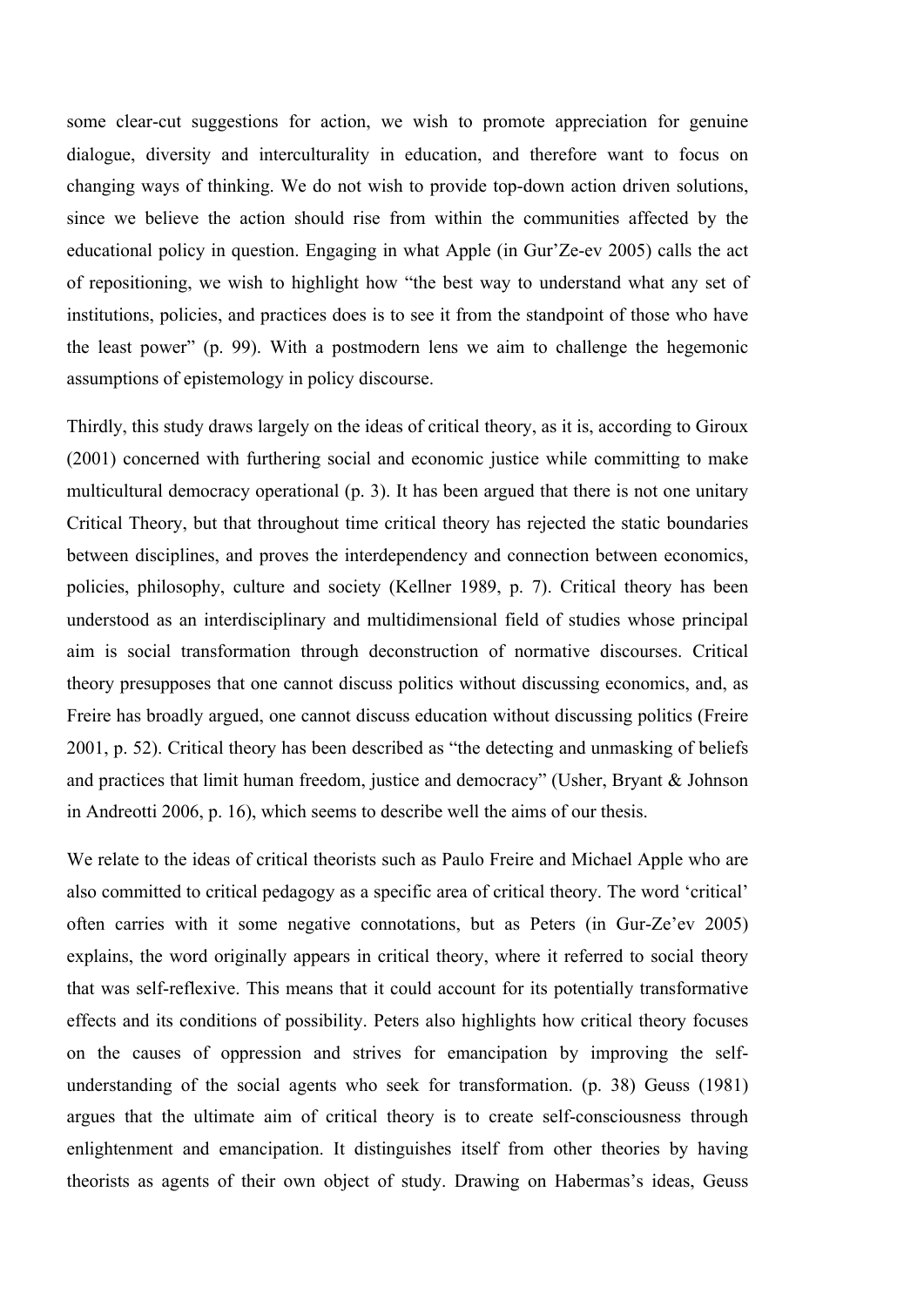describes emancipation as the liberating process through which individuals go from the state of *false consciousness* towards freedom of existence. (p. 58) By studying and analyzing a wide range of development theories through a critical lens, we hope to engage in academic discussions that have the potential of opening a window to such freedom.

As this study is centrally concerned with education, we also locate our study within the framework of critical pedagogy as a critical theory concentrating specifically on education. One of the pillar assumptions of critical theory is that theory cannot be separated from practice. Bourdieu (in Rexhepi and Torres 2011) summarizes the role of critical theory by stating that "the whole edifice of critical thought is thus in need of critical reconstruction" (pp. 690-691). Freire (2005) synthesizes the dialectic enterprise of critical thought and action with the concept of *praxis*, through which reflection leads to awareness of the oppressive structures of society, hence awakening the will for action and transformation (p. 51).

It is for that reason that critical pedagogy is the logical consequence of critical theory, as education takes place in every cultural aspect of society. Critical pedagogy utilizes conceptual critiques towards education and schooling as motivation for understanding a hopeful pedagogy which strives to foster a more equitable and just society (Heilman in Gur-Ze'ev 2005, p. 115), and promotes epistemological and ontological understandings central to educational policy and practice (McLaren & Kincheloe 2007, p. 17). Paulo Freire (in Rexhepi & Torres 2011) indicated that critical pedagogy needs to be reinvented, acknowledging that instead of a mechanic repetition of ideas, pedagogy should be expanded and adapted purposefully to specific contexts (p. 682). Also, Freire introduced the concept of dialogue to the core of what he called liberating or emancipatory pedagogy. Dialogue has consequently become central in the praxis of critical pedagogy in general. (Burbules in Gur-Ze'ev 2005, p. 193) It is important that researchers as advocates of critical pedagogy emphasize that questions of justice, power, and praxis in education cannot have any simple, universally applicable answers due to the complex and contextual specificity of these questions (Kincheloe in McLaren & Kincheloe 2007, p. 16). Therefore, this study will not aim to provide any simple, clear-cut answers, but rather to challenge these simplifications and to draw attention to the need for genuine dialogue in educational policy.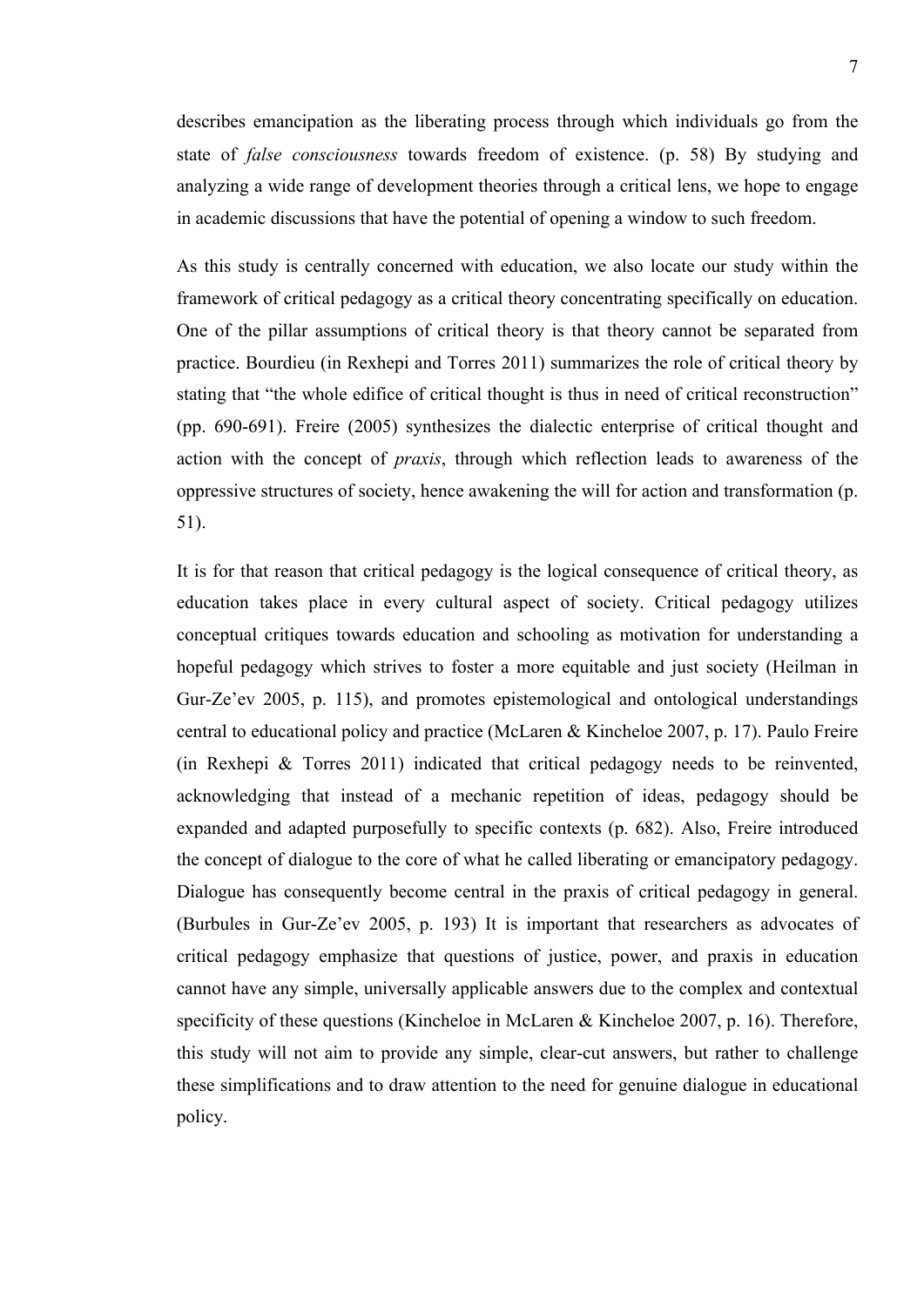The critique often addressed at our previously described approaches to research points out to the danger of falling into absolute cultural relativism. If everything is relative and contextual, the common argument is that it impossible to make any moral statements, a dimension indeed worth drawing attention to especially dealing with a fundamentally ethical and moral field such as education. However, we see this dilemma as a misunderstanding the aforementioned theories. Balarin (2008) argues that the fear of falling into absolute social relativism can often lead into overlooking issues of power in the definition of knowledge. Adopting social realistic conceptions in the fear of possible relativism may have the risk of developing a foundational form of knowledge that might ignore otherness and difference, possibly leaving alternative conceptions of the world undervalued or overlooked. This can result in the perpetuation and reproduction of social inequalities, leaving concerns for social justice unresolved. Rather than falling into absolute relativism, poststructuralists, postmodernists, and critical theorists wish to emphasize the diversity of people and the complexity of issues related to social inequality. (p. 510)

As we have described, this study embraces not only one theoretical approach, but three approaches that all bring different, valuable viewpoints to our policy analysis. Our research method will be largely based on a Fairclough's framework of Critical Discourse Analysis that we shall describe later on in more detail in our empirical framework. However, as power and discourse are central aspects to both our research paradigms and our research method, and as ideology is fundamentally interconnected with policy, we shall next explain two key concepts for our study: discourse and ideology.

### **2.2 Defining Discourse and Ideology**

### *"Every time a discourse moves, there is space for ideology to play" (Bernstein 2000, p. 9)*

When looking at education policy-making, it is always useful to be aware of the ideologies that education policy-makers and implementers drive since ideology shapes the deepest assumptions of the nature of education, constituting a set of values and attitudes relating to the essence and purpose of educational processes. Ideologies largely deal with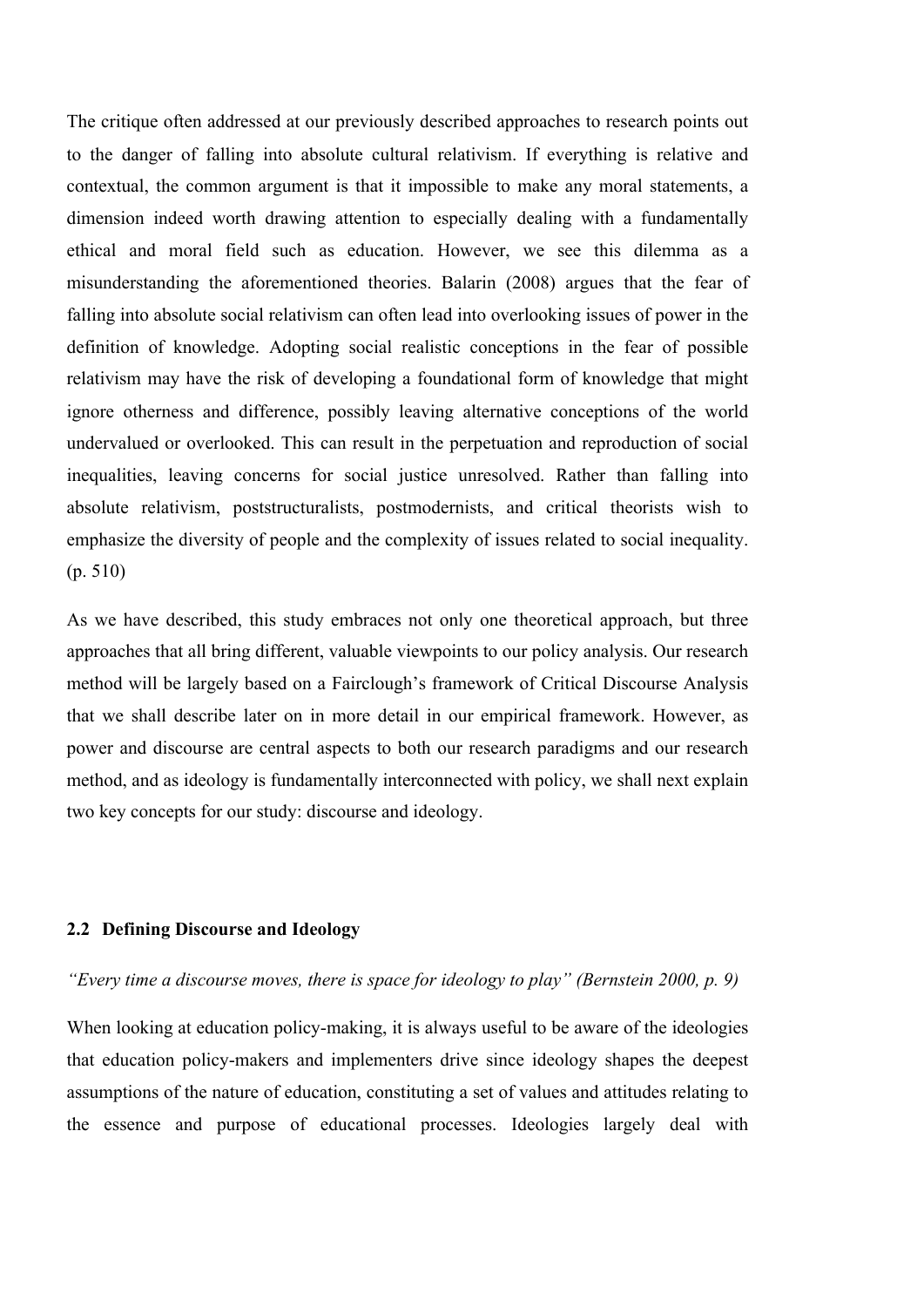representations that are grounded in our belief systems, and these representations are often the basis for discourse amongst other social practices (Van Dijk, 2006, pp. 119-120).

As Apple (1990) points out, defining ideology if often found problematic. Ideology is regularly referred to as a "system of ideas, beliefs, fundamental commitments, or values about social reality" (p. 20) or as Althusser (1971) defines it, a system of ideas and representations enrooted in the existence and history at the core of a given society (p. 149). Drawing on Van Dijk's (2006) definition, we wish to emphasize the social dimension of ideology, meaning that firstly, ideology is a set of beliefs, and secondly, these sets of beliefs are socially shared in a community (p. 116). These concise definitions of ideology are mere passages of wider explanations, but they are useful in understanding the essence of ideology. However, as it is a complex concept, they are not descriptive enough as they overlook the functional dimensions that are central to the concept. Here we shall extend on our definitions of ideology that are fundamentally concerned with epistemologies and power-relations.

It has been argued that ideology can be categorized into at least three different dimensions. Firstly, ideology can be seen as distinct rationalizations of specific groups, such as professional ideologies; secondly, it can be understood as wider social movements or political programs; and thirdly, as holistic world-views, that some have called *symbolic universes* (Apple 1990, p. 20). Our definitions of ideology draw mostly on the third category of worldviews, understanding ideology as a comprehensive lens that encompasses epistemological and ontological dimensions.

McClure and Fischer (in Apple 1990) describe three issues that characterize ideology: legitimation, power conflict, and a special style of argument. Legitimation serves the purpose of justifying actions and beliefs through rationalizing the interests of a group. (p. 21) Legitimation of the beliefs and actions of a group of people happens through discourse, which is the mechanism through which ideologies are also acquired (Van Dijk 2006, p. 121). In this sense, legitimation maintains the underpinning assumptions unchallenged, as it is the apparatus through which something is considered to be right by principle. Power conflict deals with issues related to the distribution of authority. The style of argument is important for analyzing discourse, as ideology is found and contained in the underlying structures of language (McLellan 1995, p. 61). However, ideology cannot be reduced to mere discourse. Instead, ideologies can be seen as foundational beliefs that construct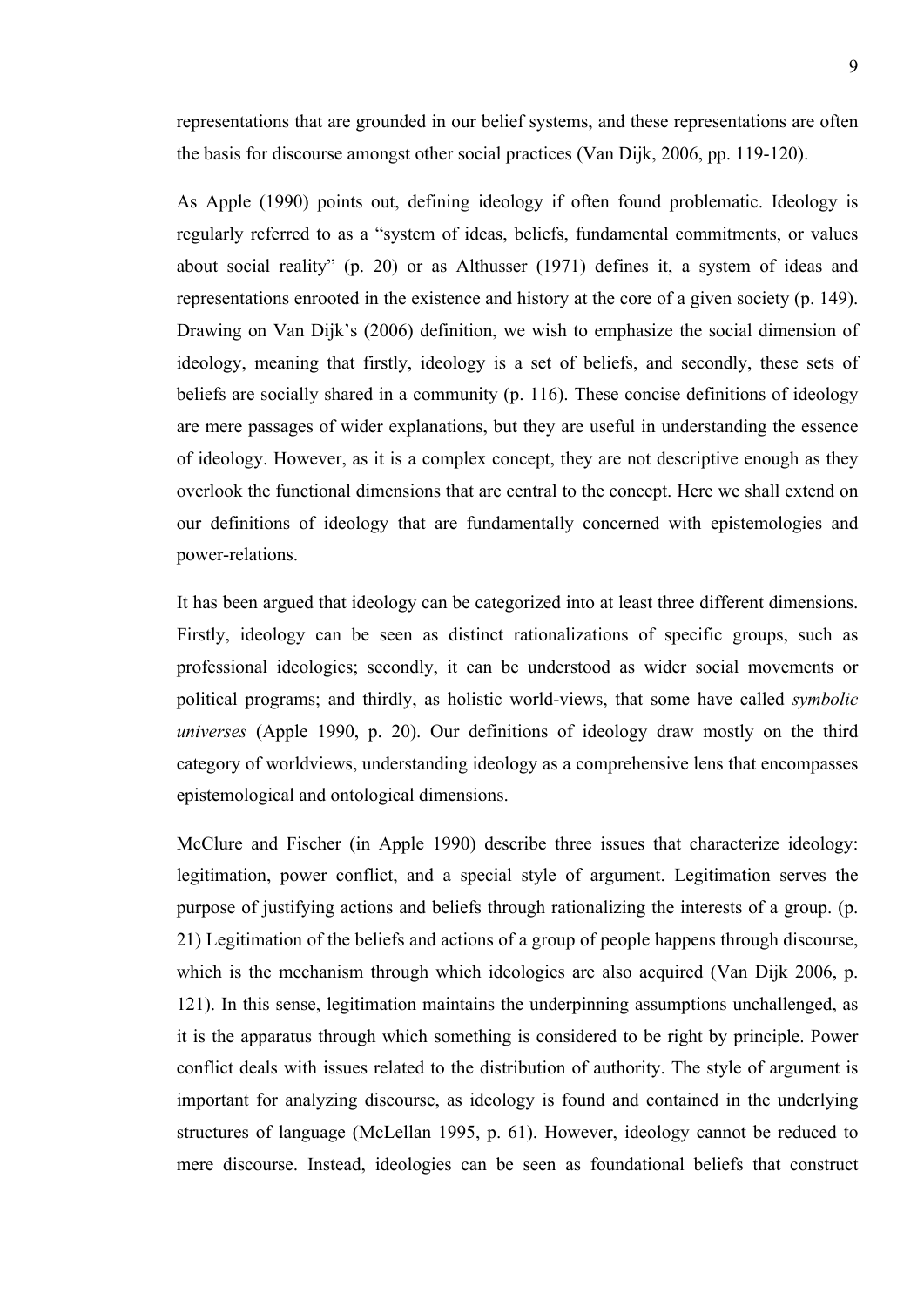shared social representations that in turn are the basis of discourse. (Van Dijk 2006, pp. 120-121)

The foucaultian notion of discourse is essential for the purposes of this study. Discourse, as expressed by Foucault (1995), sets out the boundaries of what is to be silenced, excluded or desired. In critically analyzing discourse, it is not only important to analyze what is said, but also what is silenced and excluded in the text. As Foucault emphasizes, "in every society, the production of discourse is controlled, selected, organized and redistributed by a certain number of procedures whose role is to ward off its powers and dangers, to gain mastery over its chance events, to evade its ponderous, formidable materiality". (p. 52-53) Discourse is in close relationship to the notion of knowledge, as it limits the specter of what is thought to be real and what is merely a belief, and refers to the social and cultural practices that are taken as a norm, shaping what can be said in a specific society (Sheppard et al. 2009, p. 52). Discourse is the process through which social reality comes into being, articulating knowledge and power into visible and expressible phenomena (Escobar in Rahnema and Bawtree, 1998, p. 85). We shall also often refer to hegemonic discourses in this study drawing on Gramsci's idea of a worldview that is normalized as common sense (Gramsci in Peet & Hartwick 2009, p. 176).

It is important to bear in mind that while ideologies indeed constitute discourse, the relation between ideology and discourse is by no means simple or direct. Discourse is not necessarily ideologically transparent, and we cannot always understand peoples' ideological beliefs by analyzing discourse. We, as Van Dijk (2006), understand ideological discourse as personally and contextually variable and we grant that individuals do not automatically express or enact the ideology of the groups they identify with (p. 124). It is important to understand ideology on a general level to be able to recognize and analyze discourse in dominant groups instead of accepting the discourse as the inevitable truth (p. 132).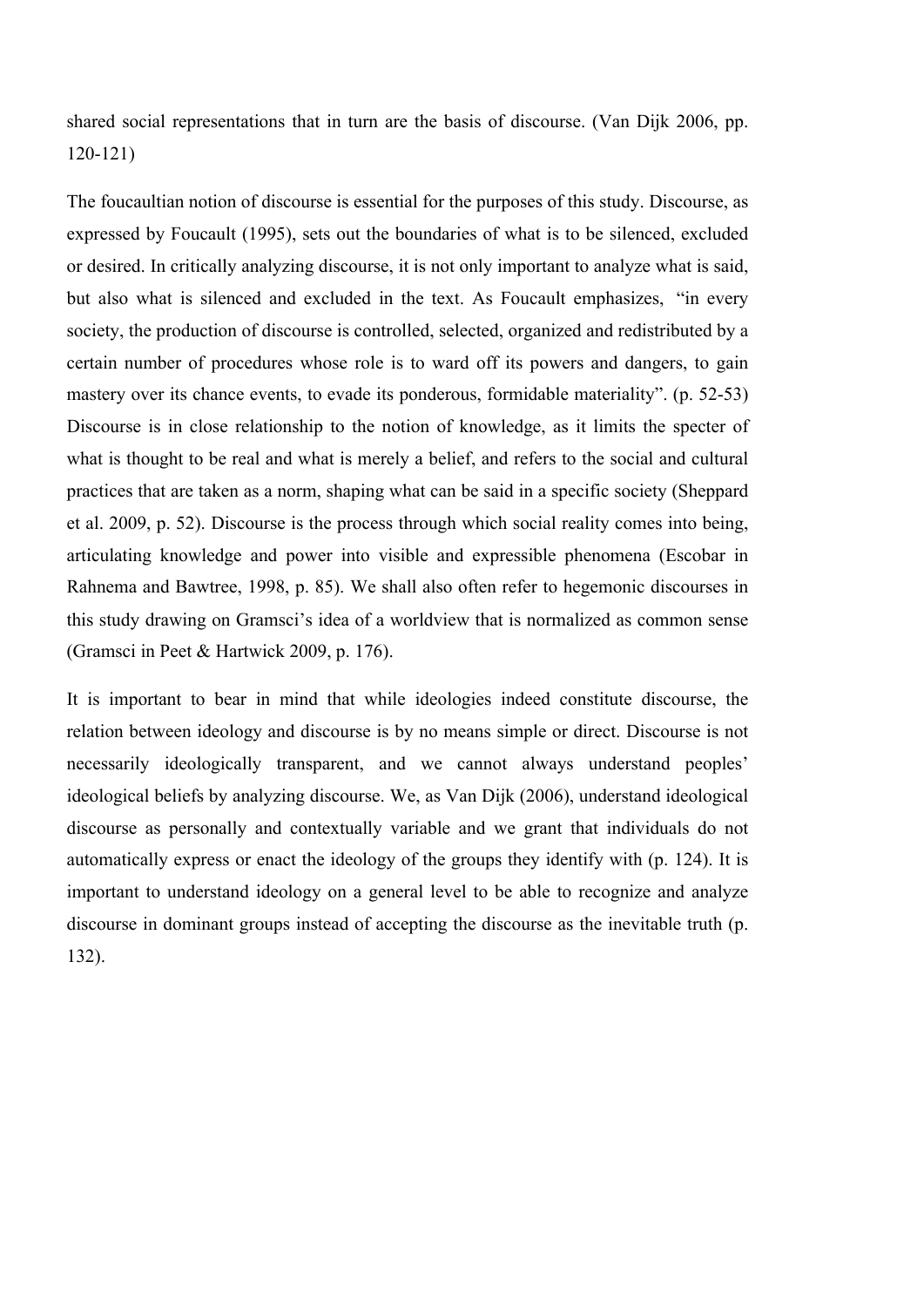### **3 Theoretical Framework**

The purpose of this chapter is to shed light on the plurality of approaches to development. The aim of the first section, *Theories of development and education*, is to generate an understanding of the variety of both development and education, aiming to respond to our first research question. Furthermore, it will allow for a more comprehensive approach towards the analysis of the discourse of the World Bank Education Strategy 2020 later on in chapter four. The second section of this theoretical framework, *World Bank, Development and Education: an overview*, aims to give a general overview of the role of the World Bank in the field of education and development in the past decades. By presenting some aspects of development theories on the one hand and the World Bank's overview on the other, this study strives to offer an informed and holistic understanding of the WBES2020. Furthermore, this empirical framework can be useful for critically analyzing other developmental and educational policies that affect our everyday lives in unimaginable ways.

### **3.1 Theories of Development and Education**

The link between education and development is widely recognized. However, ideas of what development actually is and of education's role in developmental issues are quite varied and often contradictory. Development is a complex phenomenon which has the potential to reflect the best of human aspirations, but precisely for this reason it can often be subject to manipulation and can be utilized for purposes that contradict the initial motives of development (Peet & Hartwick 2009, pp. 3-4). Good intentions in development agenda can often lead to unintended, harmful consequences unless critically assessed in advance from the viewpoint of those being affected by it.

Escobar (in Rahnema & Bawtree 1998) considers development as a discourse that is embedded in a social and artificial construct called underdevelopment. Therefore, it is important to meticulously examine development from different perspectives if the power of the development discourse is to be challenged. (p. 92) It is important to continuously redefine development and critically assess the whole development enterprise since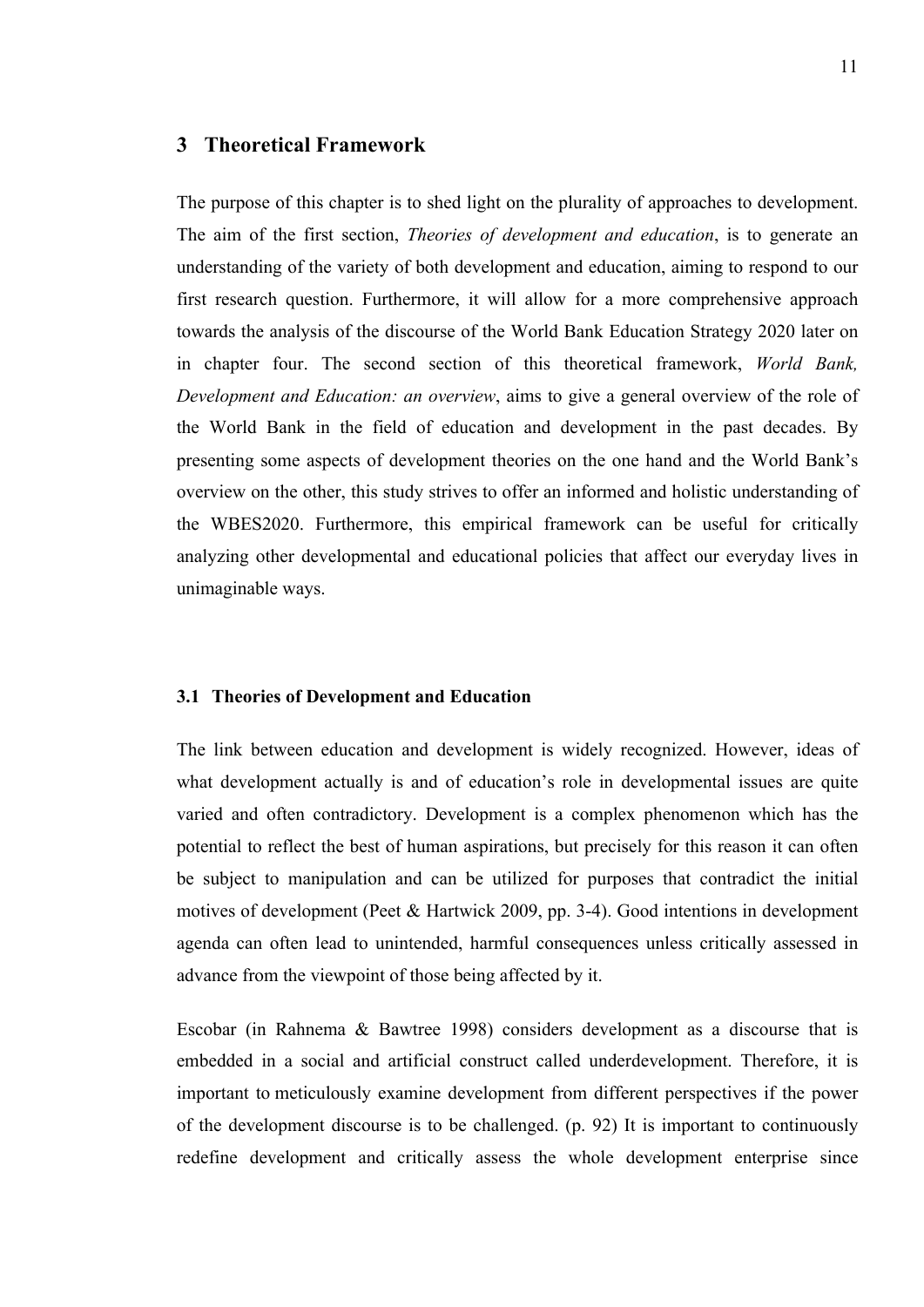development is not a static end state, but something that should be defined time and again both globally and locally. As this study aims to provide an informed critique of the education policy of the WB especially in relation to development, we shall carefully examine diverse approaches to development. Critique is vital in all policy regarding development in order to resist the assumption that because things have been done a certain way they would automatically be the best and last word on development. By continuously reassessing the notion of development, new conceptions of development might emerge. In this chapter we shall examine different approaches to development and education.

Simply put, development is the notion of making a better life for everyone. However, the means to accomplishing this vary depending on the context and the conceptions of development. In our unequal world, development starts from the mission of ensuring basic needs such as health services, a shelter and sufficient food, as well as being treated with dignity and respect (Peet and Hartwick 2009, p. 1). Development as a term implies the idea that we are not quite there yet, and therefore should strive as a society to work towards that desirable future. The complexity of development is that different worldviews are intertwined and often contrasting in what society should strive for. More specific notions of development depart from material and cultural visions of different societies, and should therefore be defined increasingly locally. However, the discourse of development in politics often appears to move people towards an apparent shared goal. The development discourse is not merely words, but is used to promote and justify real interventions with real consequences (McEwan in Willis 2005, p. 32). While it is useful and interesting to analyze academic debates about development, it is essential to bear in mind the importance of how these debates link to actual policies affecting millions of people worldwide (Willis 2005, p. 32).

In this chapter we shall shortly discuss some of the prominent, contemporary theories of development in order to have a deeper understanding of contemporary development discourse and policy. The different notions of development are particularly important in educational field, as the notions of development largely shape educational reforms, and should therefore be reflected upon. Especially in the case of peripheral countries, educational reforms are generally created under the influence of often external, hegemonic discourses of development. As Brook Napier (in Baker & Weiseman 2005) reminds us, education policy requires special consideration of factors such as poverty, disadvantage, corruption, foreign debt and growing population as they are always interlinked in the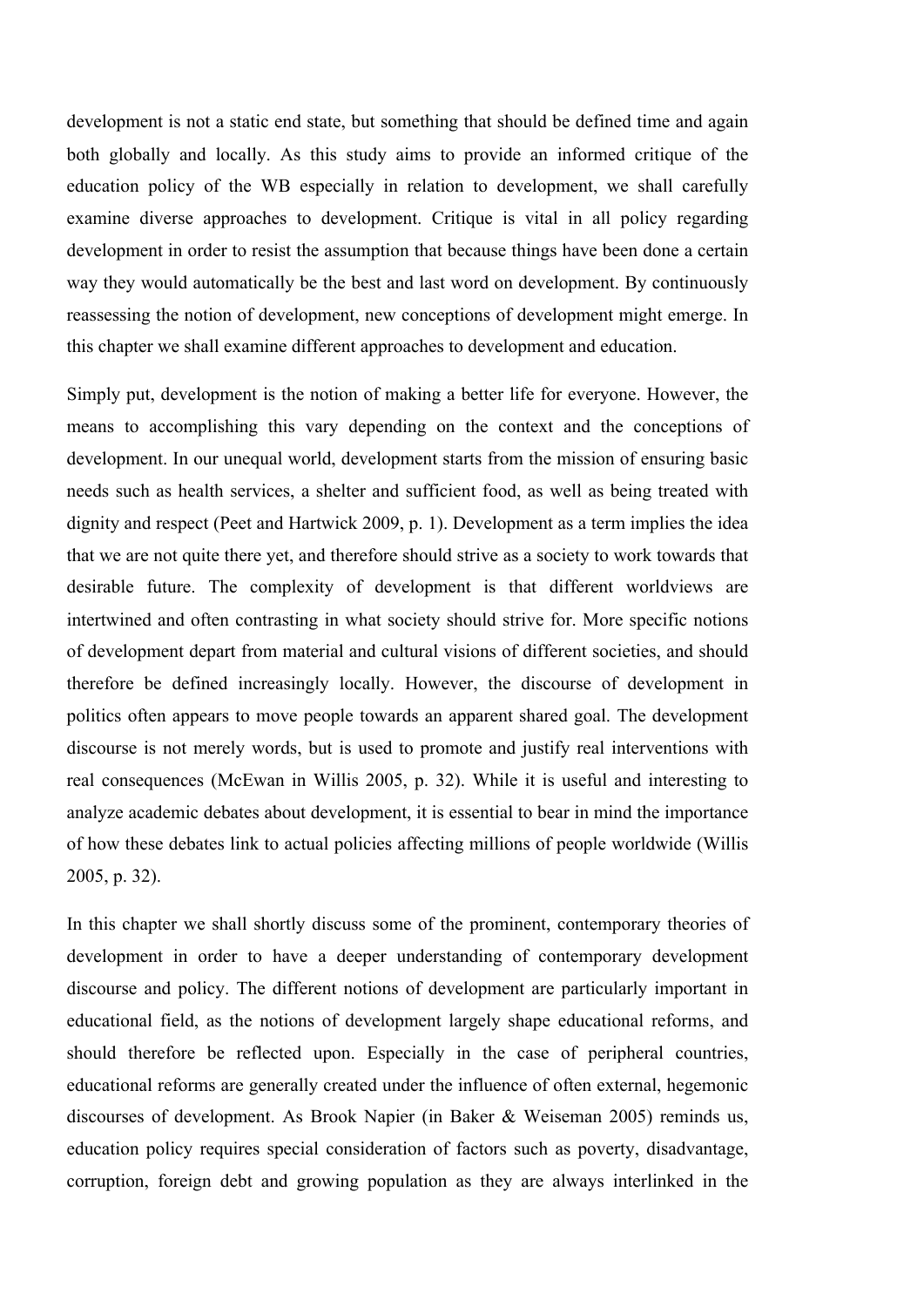implementation of educational programs. Educational policies in peripheral countries are often discussed within the developmental discourse and often with broad ideas of development in mind. (pp. 61-62) As development and education are fundamentally interdependent, our analysis of theories of development shall always include a discussion of their relation to the educational dimension.

We have categorized different theories of development into five separate sections. However, we recognize the fact that they are often intertwined and is important to bear in mind that none of these ideas emerged in an intellectual vacuum. Acknowledging that the amount of development theories is much greater than presented in this chapter, we aim to provide a general overlook on the diversity of theories. For the purposes of this study, we found it helpful to categorize these theories according to their key ideas of development. We shall start by analyzing dominant theories of development that emphasize economic growth, continue with presenting theories that view development as modernization, as redistribution of power, as dependency, and finally, discuss development as freedom.

### 3.1.1 Development as Economic Growth

Development theories that view development primarily as an economic matter are predominant in contemporary development policy-making. These theories stress the role of the market in promoting economic progress that is often portrayed as parallel to development. All theories of development have significant economic dimensions and therefore, we need to understand the basics of economics to fully understand development. (Peet & Hartwick 2009, p. 25) However, the extent to which economical aspects of development are emphasized vary quite drastically between different theories of development. In this chapter, we shall present a brief overview on relatively recent theories of development that centrally focus on economic growth, see how they gained increasingly more ground, and outline some central aspects of these theories. These theories have their foundations in the so-called classical economics in the 18th and 19th century, but for the purposes of this research, our focus will be on more recent theories. We shall concentrate especially on neoliberalism as it has been referred to as the dominant driving force for globalization in both economic and sociopolitical domains (Harvey in Rexhepi & Torres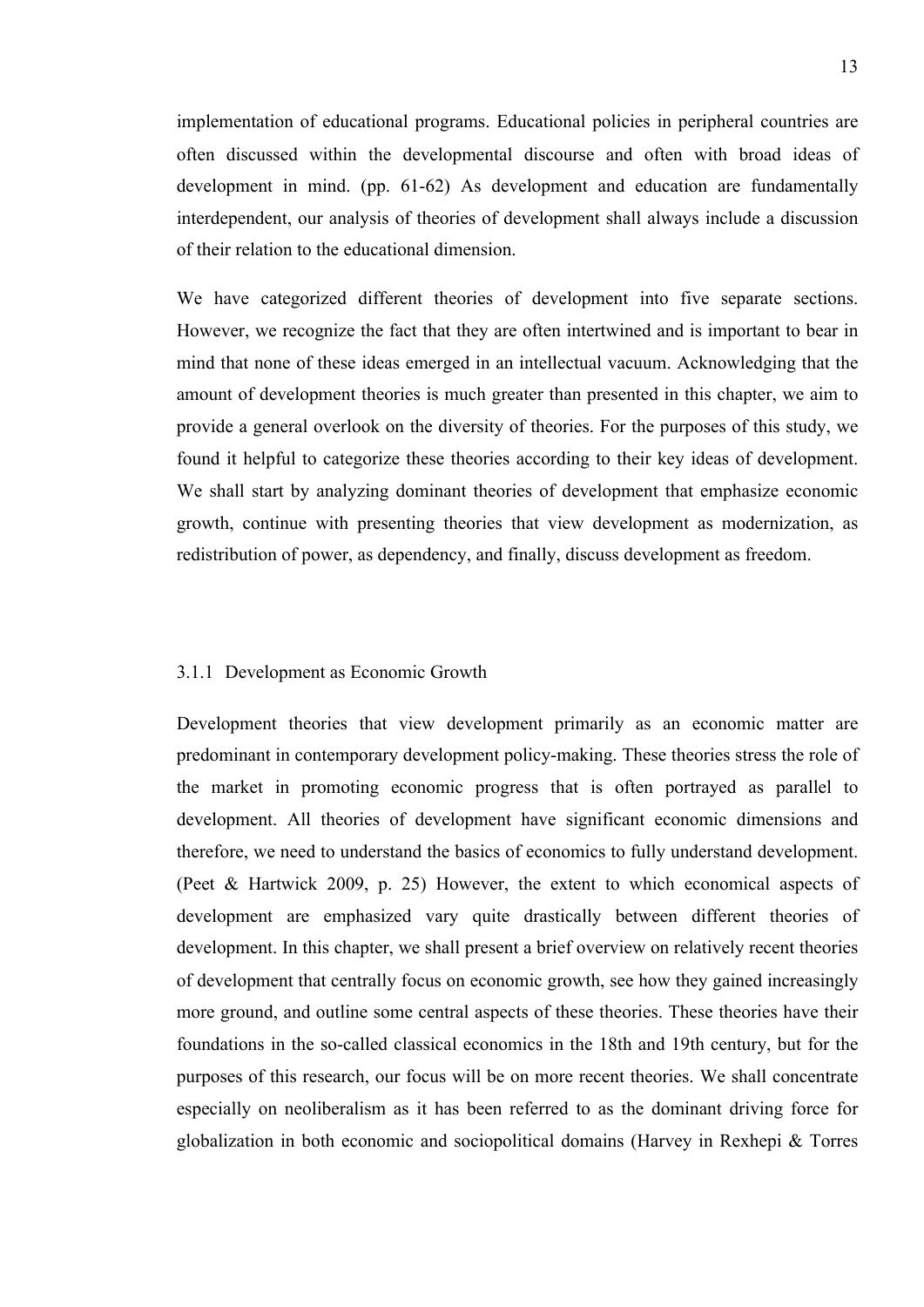2011, p. 680), and as it has become central in contemporary development and educational policy worldwide (Sheppard et al. 2009, p. 96).

Theories of development economics that were different from neoclassical and Keynesian economics emerged largely in the 1950s. The difference between classic liberalism and contemporary neoliberalism is that whereas the former emphasized freedom from state intervention and not hindering private profit with legislation, neoliberalism demands a strong state to support its interests (Hill & Kumar 2009, p. 3). At first, development economics presumed that economic processes in the peripheral countries differed from the ones in the so-called core countries, but gradually mono-economics returned, though the distinct challenges of the peripheral countries were acknowledged. The U.S. President Harry Truman held a significant speech in 1949, which has even been said to have established the invention of development. Truman's speech put economic processes at the center of development, and called upon business, privatization, industrial activity, and labor. (Sheppard et al. 2009, pp. 68-69) Since economy-centered development policies were meant to cause a process of trickle-down to the poorest people on a national level, development benefits were also supposed to spread to different regions on a global scale (Willis 2011, p. 48).

Neoliberalism is commonly described as a policy-framework which favors the relatively deregulated operation of the markets. Initially, neoliberalism concentrated on liberalizing markets by reforming domestic and local conditions, but soon it became increasingly associated with globalization and international development policy. Whereas Keynesian economics emphasize the role of the state in ensuring social well-being, neoliberalism is more inclined to prefer a minimalist state where the role of the market in organizing economic activity is highlighted. The market in the neoliberal discourse is associated with economic efficiency, competition, and choice, and deregulation and privatization has become central to neoliberal policy. (Larner 2000, p. 5) However, while neoliberalism may argue for less government, it does not mean that there is less governance. On the one hand, neoliberalism problematizes the state and is concerned to specify its limits through the invocation of individual choice, however, it has created new forms of governance by encouraging institutions and individuals to conform to the norms of the market. (p. 12)

Theories of development that emphasize the role of economic growth over other dimensions of development often understand development as a linear, globally uniform,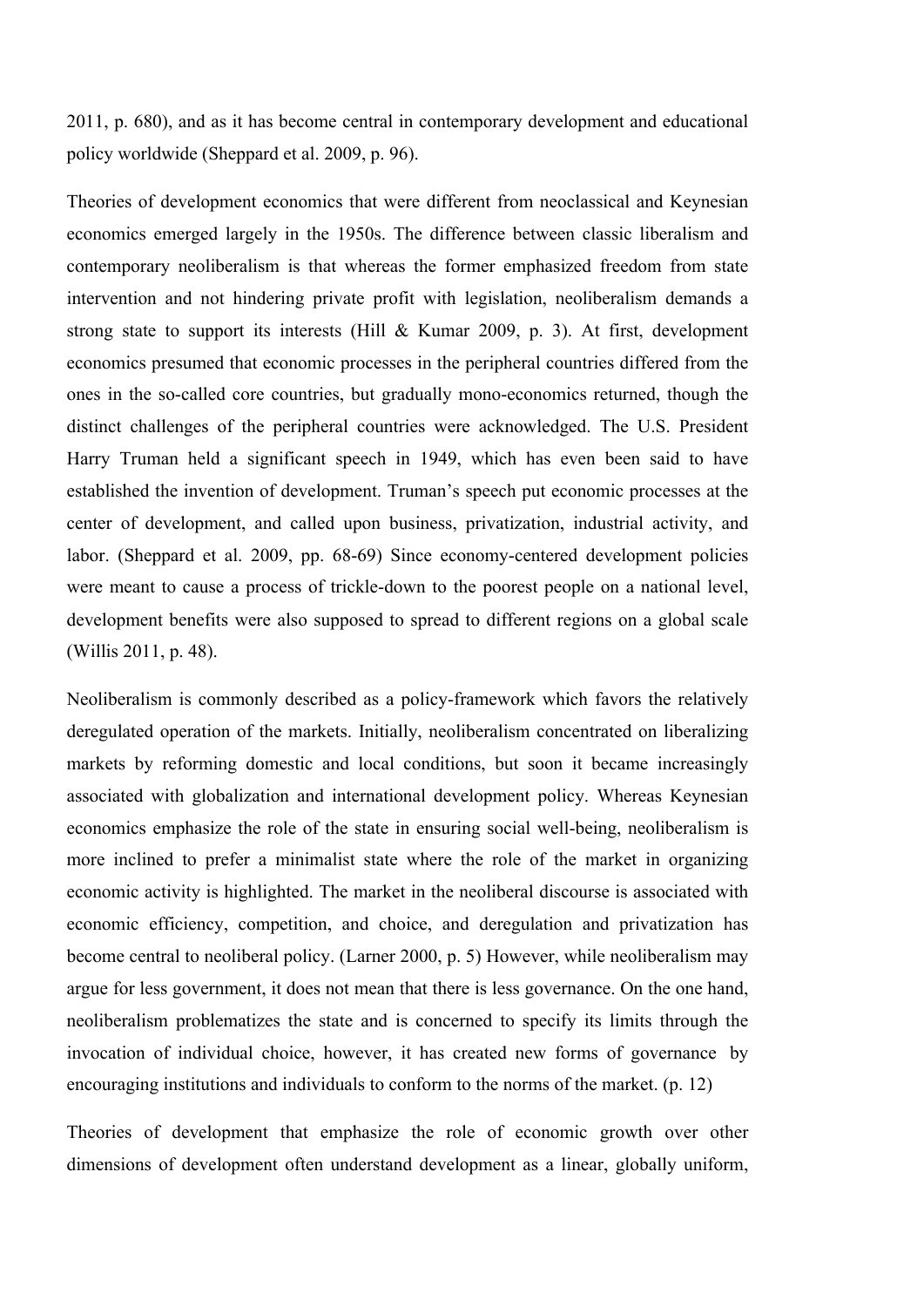stage-type process that is guided by the historical example of the rise of the West. In this view, the rest of the world must replicate the model of the West in order to succeed and is simply trying to "catch up". (Peet & Hartwick p. 24) A good example of this unilinear view of development is Jeffrey Sachs' best-selling book *The End of Poverty* (2005), where Sachs continuously talks about "the ladder of development". This understanding of development and the reasons for inequality and poverty fail to address the complex powerrelations of our globalized world, but rather encourages the "rich countries" to help the "poorest countries" by investing enough so that they can "get their foot on the ladder". Economic growth, according to Sachs, tends to build on itself once we manage to get it started. (p. 73)

Neoliberalism has, according to Sheppard et al (2009), become the framework within which development and transforming the peripheral countries is mostly located. The neoliberal economic and educational policies have had devastating consequences for economic equality, the environment, and education, but due to a domination on the public discourse, the neoliberal elite proponents have largely succeeded in marginalizing alternative conceptions (Hursh & Henderson 2011; Hill & Kumar 2009). Societal progress and development is equated with economic growth, and having little government intervention in the regulations of the market is considered progressional (Sheppard et al. 2009, p. 96). According to the most recent report on global inequality by Oxfam (2016), the richest one percent of the world's population own more than the rest of the world combined. Inequality of this magnitude is unprecedented, and while it is argued that extreme poverty has decreased, the division of wealth is becoming increasingly unequal. (p. 2) The elites in the peripheral countries largely embrace neoliberal policies as the road to development and progress. Many scholars, activists, and marginalized communities testifying the negative consequences of these policies have, however, opposed to them and created alternative analyses. These alternatives are often portrayed as anti-globalization and contrasting to modernity, though they generally only oppose neoliberal globalization in particular. (Sheppard et al. 2009, p. 96)

As Ball (1998) points out, global neoliberalism is perpetuating inequality, as not everyone has equal stakes to begin with. The structural inequalities globally appear to link closely to the emerging polarization within market-reformed education systems. (p. 120) Drawing direct causal relationships between education and economic growth can be dangerous as it ignores the complexities of education and development, as well as complexities in power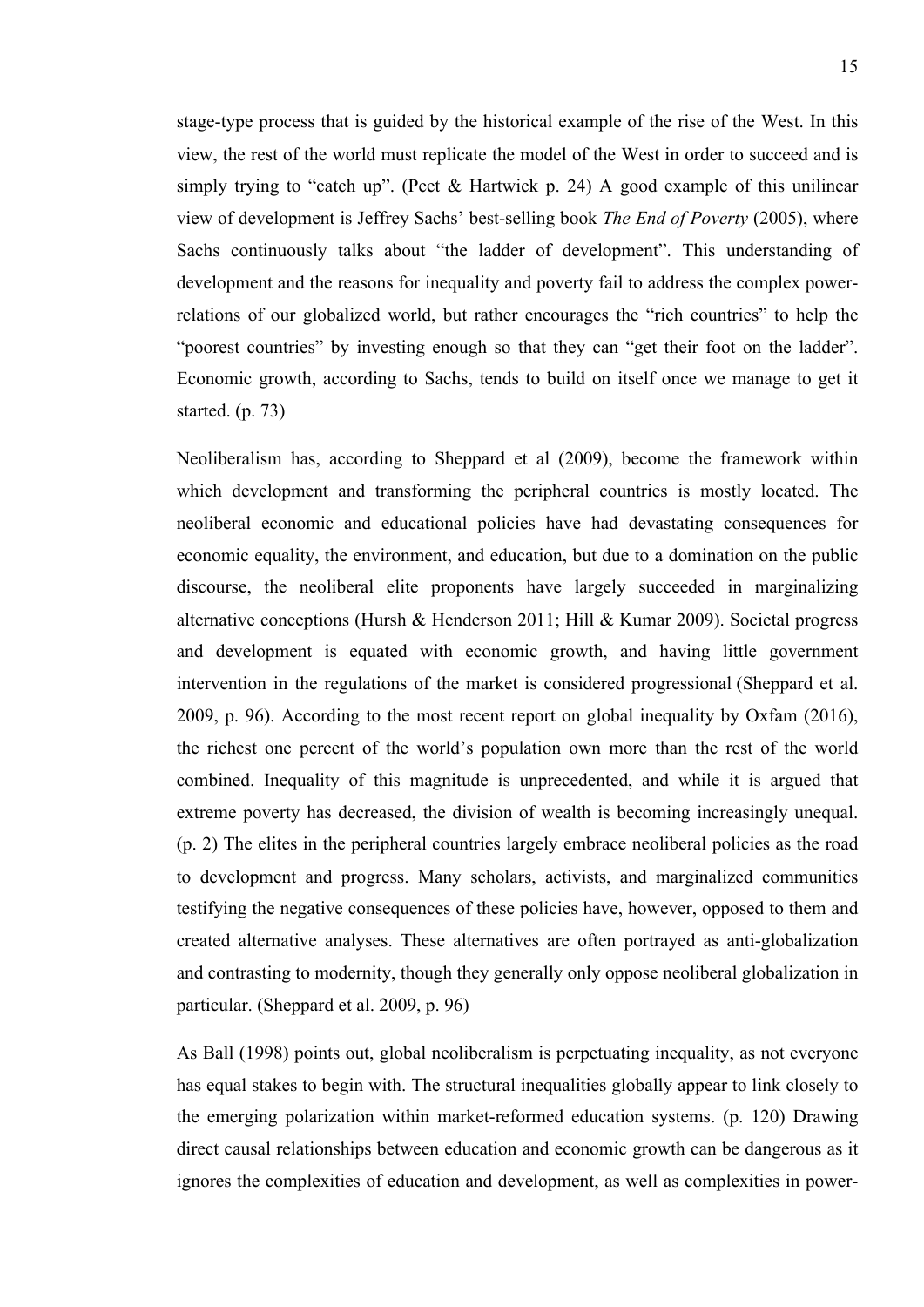relations. Although the developmentalist models of education comprise of many different elements, it is based on the economic traditions of human capital theory. The idea of a causal chain where education, poverty alleviation, and development are directly correlated is problematic in many ways. It ignores remarkable contextual differences and perpetuates a simplistic vision of education, resulting in the danger of error where universalizing generalizations are made. (Colclough 2012, pp. 136-137)

Neoliberal policies have not only become central in developmental issues, but also in the arena of education as it is commonly viewed as closely intertwined with development. During the past decades, cost-efficiency, competition, and market-mediated delivery mechanisms have gained increasingly more ground in education policy, and as Spring (in Khoja-Moolji 2015) puts it, we are faced with a phenomenon he calls "economization of education" (p. 1). Education is no longer simply modelled using the methods and values of capital, but education itself is increasingly often drawn into the commodity form (Ball 1998, p. 126). The trend of reducing social processes and individuals to economic logics and measurable metrics are a part of the broader framework of neoliberalism (Khoja-Moolji 2015, p. 1).

It is important to bear in mind that it is not legitimate to claim that there is only one set of ideas, largely the neoliberal framework, that constructs educational reforms. Nevertheless, it would make equally little sense to ignore the links and common influences in educational reforms that are indeed identifiable in contemporary education policy. (Ball 1998, p. 122) Carter & O'Neill (1995) distinguished five elements of the neoliberal effects on educational policy, which were articulated as follows:

- 1. Improving national economics by tightening the connections between schooling, employment, productivity and trade
- 2. Enhancing student outcomes in employment-related skills and competencies
- 3. Attaining more direct control over curriculum content and assessment
- 4. Reducing the costs to government of education
- 5. Increasing community input to education by more direct involvement in school decision making and pressure of market choice. (p. 9)

Drawing from these viewpoints of Carter & O'Neill, we shall in this chapter elaborate some elements that are identifiable with neoliberal educational policy from a more contemporary perspective.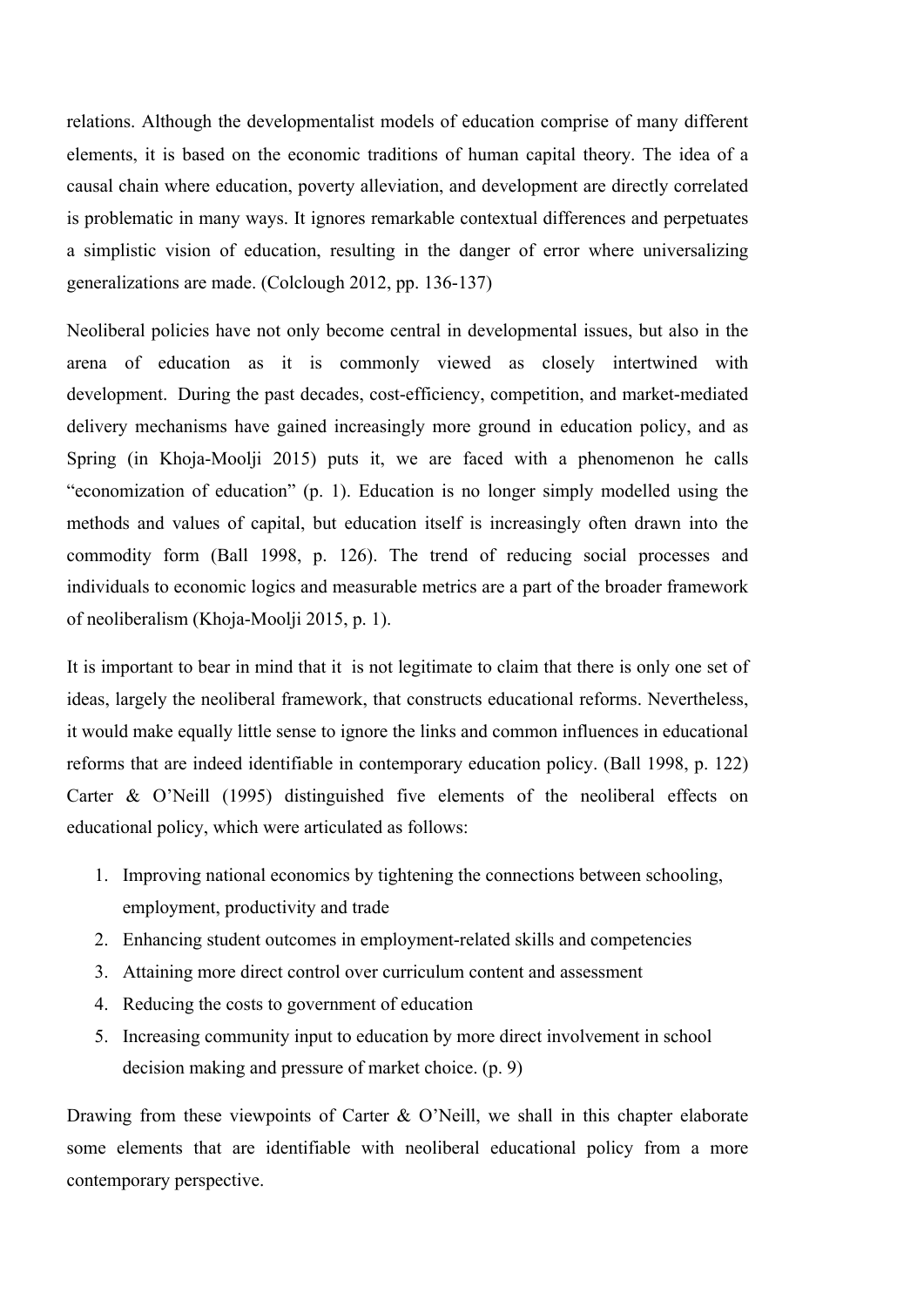One fundamental characteristic of neoliberal policy is that government intervention is maintained to the minimum: the plurality of the market goes hand in hand with individual's freedom of choice (Trowler, 2003, p. 106). Under this argument, neoliberal policies depart from the assumption that the state has failed to provide its citizens with the resources needed for quality education, having underqualified teachers, materials, and lack of options. However, Ball (2012) argues that this idea of little state intervention in education is a fundamental paradox. While neoliberalism is founded in the idea of releasing economic activity from state regulation, education policy relies on the interdependence of the market and the state. It does so by setting the limits of the market in policy while creating the conditions in which the market can flourish and expand (p. 17). As a result, governance in education is no longer made directly and purely by the state, as the market first sets the targets and goals that are later encoded by the state (Ball in Singh 2014, p. 3). The aim is to reduce government spending on education while simultaneously attaining more control over curriculum, content, and assessment – all of which demand a strong state intervention in education policy. Therefore, the idea of little state intervention is an illusion, as neoliberal educational policy demands a strong state that responds to the needs of the market.

Starting from the assumption that the key to happiness is the individual's pursuit of their own interests, neoliberalism highlights freedom of choice as an elemental factor of the structures of the society – a view that causes an enterprise approach to education, too. As such, education is perceived to be a good or a service to be invested in. Schools are expected to compete against each other in national and international levels, arguing that competition is the catalyst of quality. Diversity within the education system is encouraged to some extend in order to provide extensive *freedom of choice* for the parents, who under this view are understood as consumers. School fees are thought of as an investment for the future, and knowledge is situated as a profitable good, a commodity to be purchased and accumulated like any other. (Trowler 2003, pp. 106-107) Additionally, educational systems have strongly been evaluated according to an outcome-based examination, measuring student achievement through standardized testing in specific academic subjects such as mathematics, sciences, language skills and social studies. (Baker & Wiseman 2005, p. 2)

The discourse of performativity is indeed a key concept in understanding the neoliberal effects on educational policy. It is highly individualized, stressing the need of conformity and productivity in order to succeed in the world. It invites to be more effective, to work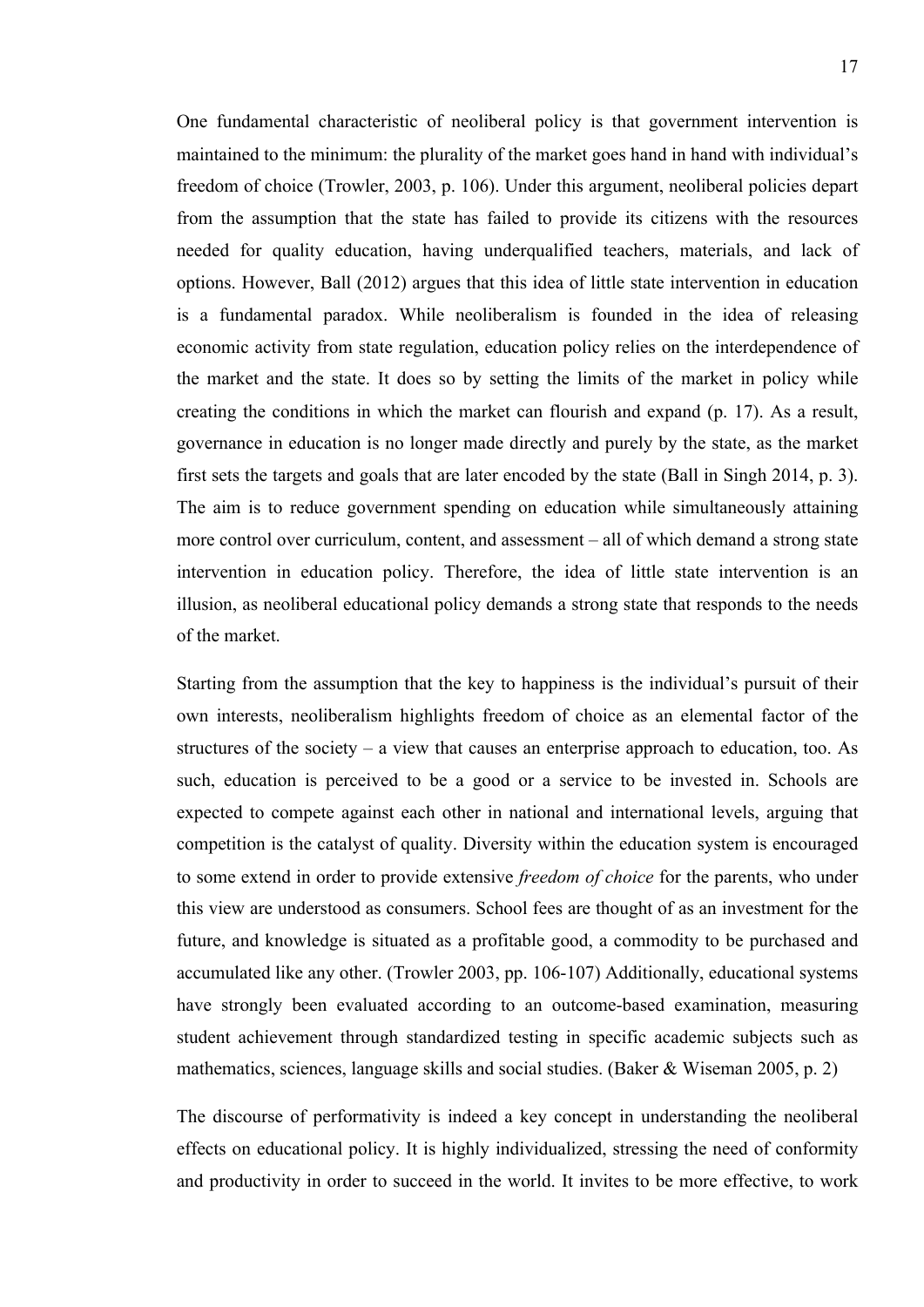on ourselves to improve ourselves, and to feel guilty or inadequate if we do not. (Ball 2012, p. 31) Hence, education under a neoliberal ideology emphasizes the competences of the individual. Entrepreneurial education has gained weight in national core curricula, preparing the citizens for a competitive market-based global economy. Performativity has transformed into the widely used concept of *employability*. This notion implies that the employment of individuals and their capacity to maintain it depends heavily on their own capability of acquiring knowledge and skills. At the same time, it draws largely on the idea that it is on the hands of people to become employed by meeting the needs of the market, as national governments no longer guarantee employment in an increasingly competitive global environment. (Brown et al. 2003, p. 107)

The discourse of employability resembles that of human capital, with its expectations on individuals to invest in their skills and knowledge. The notion of human capital was first introduced by Jacob Mincer in 1958, and was formalized in the 60s by Theodore Schultz and Gary Becker, who created the correlation between investment in people and in machines. Research on the relationship between education and economic growth boomed during the following decades, which resulted in a growing consensus on the need for investment in education to achieve development. (Colclough 2012, pp. 135-136) As Bing (in Harber 2004) argues, education imparts skills and knowledge, consequently increasing productivity and yielding economic returns to individuals (p. 54). At the core of this notion is the presupposition that the more schooled an individual is, the higher the earnings and the returns, assuming that what has been invested in schooling will be regained on the long-term.

The idea of human capital has more recently also evoked the idea of *lifelong learning* to ensure the ongoing, constant formation of learners/workers in a knowledge-driven economy, updating and acquiring new skills and knowledge – something that "adds value" to their human capital. Additionally, as the global economy eases the international mobility and employment of those with high human capital, income inequalities and unemployment become more pronounced, as Reich points out (in Brown et al. 2003, p. 114). One of the problems with the discourse of employability is that there is an assumption that there is employment on the first place. Rhetorically, the concept puts full responsibility on the individual, suggesting that he or she should be able to gain initial employment, maintain it, and obtain new employment if required, but this understanding overtly ignores the fact that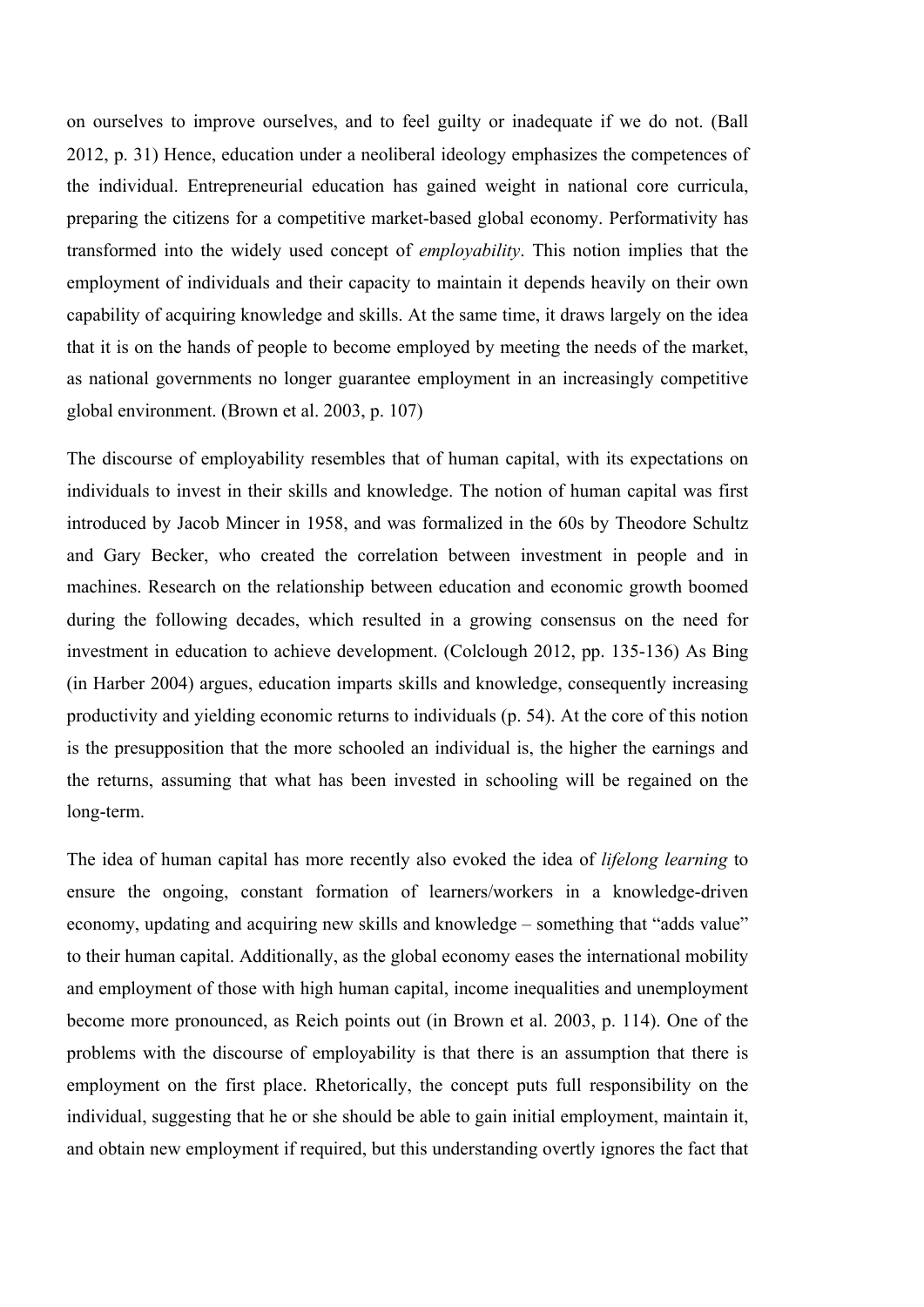it is the labor market who determines employability, and not the capabilities of the individual who do so (Brown et al. 2003, p. 110).

Under the argument of assuring more justice and equal opportunities, neoliberal policymakers have adopted the term of "philanthropic capitalism" or "new philanthropy". New philanthropists expect to see a return of their donations in measurable and quantifiable outcomes. This way, a business-kind model is integrated into social and educational issues. Ball (2012) argues that this new kind of model, also called philanthrocapitalism, is founded by three working principles: "bringing non-profits to scale"; emphasizing evaluation and performance management; and closing investor-investee relations on the basis of consultative engagement. The solutions suggested by this approach are called "silver bullet solutions" whose components are that they tend to be technical (based on the application of a single, new technology); generic (universally applicable); and scalable (from local to national and international). (Ball 2012, pp. 70-71)

Neoliberal development policy highlights individual freedom in the marketplace and holds individuals responsible for their personal well-being and actions. This perception of freedom of the individual and freedom of the market is extended into spheres that have major social implications to them, such as welfare, education, and health care. (Harvey 2007, p. 65) However, as Bernard Charlot asserts in the World Education Forum (2001), these decisive social spheres, such as education, must be egalitarian, democratic, and fair, and cannot be treated as mere commodities in the market. The neoliberal economist view of education has caused a dilemma in many countries of choosing between paying their external debts to supranational financial organizations or providing education for their citizens. The reduction of education to a commodity is a threat to humankind in its cultural diversity and the victims of this situation are primarily those in most need – for instance poor people, immigrants, indigenous communities, and ethnic, religious, and cultural minorities. (Charlot & Bélanger in Fisher et al. 2003, pp. 203-204)

The fundamental contradiction in neoliberalism is its paradox of the supposedly noninterventionist state. There is a contradiction between the ideal of minimal state authority and the need for a strong state in order to intervene when faced with, for instance, social movements that seek collective interventions for social welfare. (Harvey 2007, p. 69) The perception of the markets "harmonizing" social relations and tackling inequality has been contradicted by centuries of conflict and struggle, and as Peet & Hartwick (2009) claim,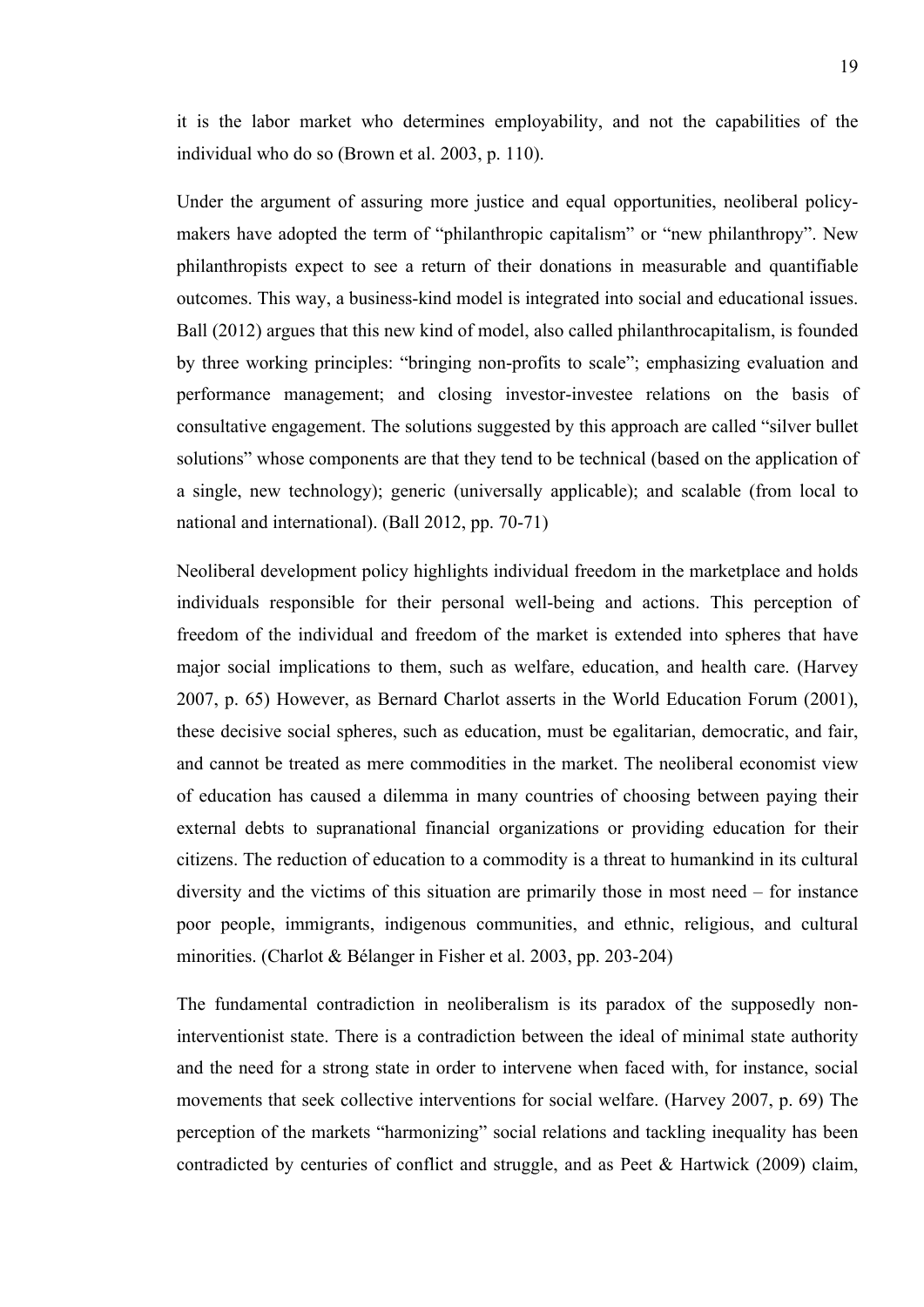the history of market driven societies is not a history of harmony, but a history of violence (p. 100). As Wade Davis asserts, there have been too many cases in history where overt acts of violations of human rights, dislocation of peoples have been motivated by economic and political interests of elites of adjusted power structures (Davis in Grossan et al. 2010). The assumption that privatization, markets, and the right prices will solve complex, societal problems is built on simplifying the nature of social problems and on neglecting the complexity of power-relations (Peet & Hartwick 2009, pp. 100-101). Neoliberalism assumes a level playing field for competition for all individuals acting in the market, which seems either innocently utopian or a deliberate confusion of socio-economic mechanisms. This assumption tends to increase rather than diminish asymmetry in power-relations over time and continues to cause increased concentration of wealth. (Harvey 2007, p. 68) Many theories of development have responded to the inadequacy of the focus on mere economic growth, one of which is a sociological approach deriving from similar philosophical foundations as neoliberalism. We shall now present some of these theories that consider development as modernization.

#### 3.1.2 Development as Modernization

The theories covered in this chapter derive from sociological and philosophical disciplines, and focus less on economics than the previously discussed theories. Their foundations lie in the philosophy of Enlightenment, and on the subsequent ideas of naturalism and rationalism. The coalescence of naturalism and rationalism into a powerful theory of social structure and development was, according to Peet & Hartwick (2009), decisive in the history of the West, and has major implications for development theories of today (p. 107). In this chapter we shall focus on more recent theories of development that view development as modernization. The key tenet of these theories is the assumption that firstly, all nations can be located on a spectrum ranging from "traditional" societies to "modern" societies, and secondly, that nations are able and willing to proceed from the former to the latter group by replicating the models of "modern" societies (Sheppard et al. 2009, p. 70). Most conventional development theories are guided by this sociological theory of modernization and especially by the idea that progress and development means imitating the experience of the core countries. Although the modernization theories view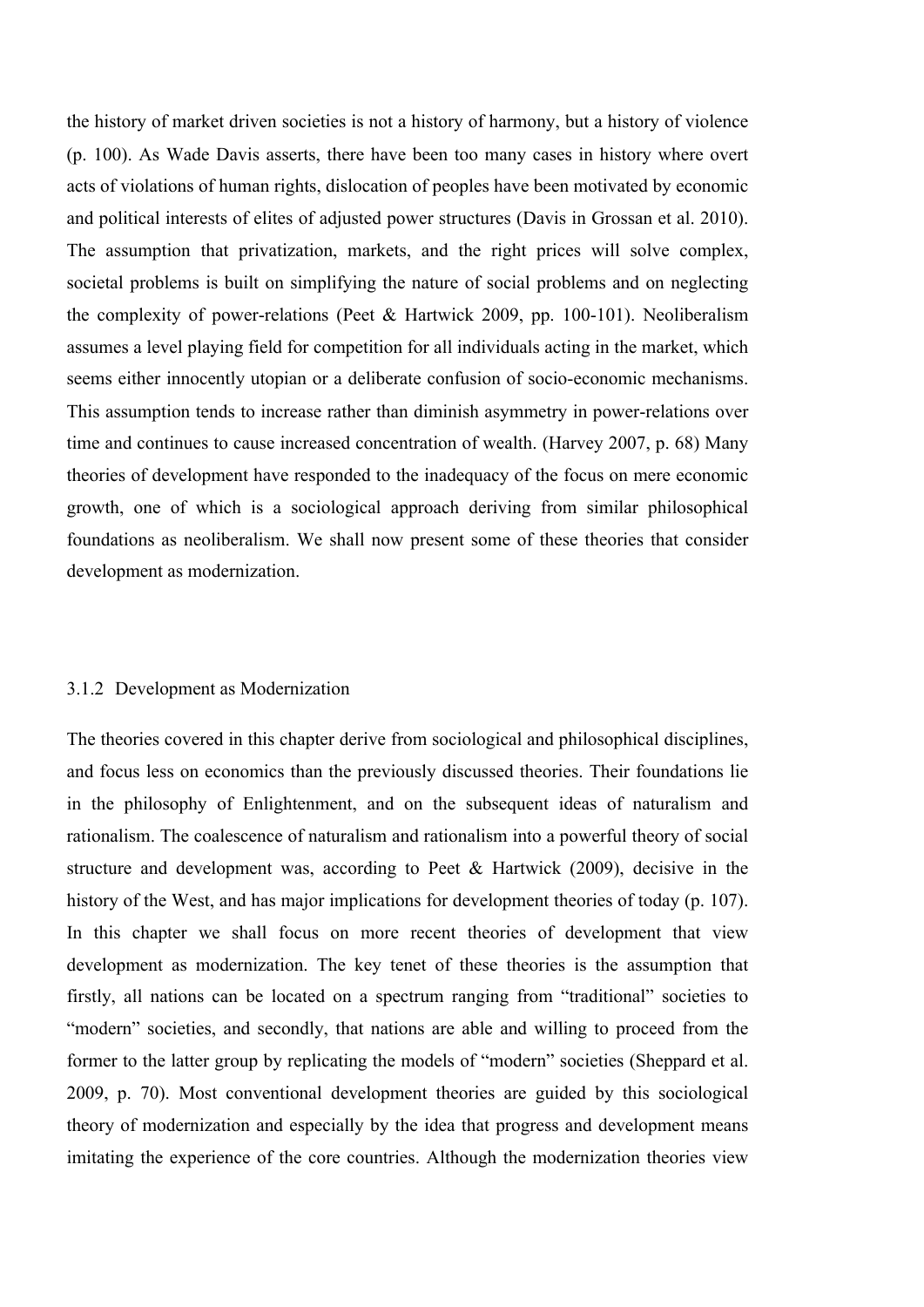development as a wider issue than mere economic growth, they occupy the same linear view of development as neoliberal economic policy. In a sense the sociological theory of modernization is the foundation for most conventional theories of development, including the afore introduced contemporary theory of neoliberalism. (Peet & Hartwick 2009, p. 131)

The belief of modernization as an undeniable device of development gained ground in the 1940s and 1950s as industrialization and urbanization were perceived to be the inevitable foundations of a modern society. Under this light, material progress was understood as the necessary condition for social, cultural and political aspects to prosperity as well. Capital investment was therefore encouraged, which fostered the idea that if poor countries were to prosper, they needed large amounts of capital invested in their infrastructure and industrialization. This generated increasing dependency between the peripheral countries in need of foreign aid towards foreign investors. (Escobar in Rahnema & Bawtree 1998, p. 86) In its focus on capital investment, modernization theories share many commonalities with theories of development emphasizing economic growth. Also, the modernization theories' understanding of development as a stage-type process leading from uniform traditionalism towards a shared, singular future (Peet & Hartwick 2009, p. 139) is similar to economist theories of development.

Flows of international aid to the periphery were an essential element of development policy in the post-war period when modernization theories gained popularity. The predominant view was that the poorer countries were behind in the linear path of development, and thus large transfers of money, expertise and technology were predicted to contribute to the development process and narrow the gaps of inequality. (Willis 2011, p. 49-50) During this time some of the world's biggest international monetary organizations such as the World Bank and the International Monetary Fund were created to be part of the aforementioned development and aid enterprise. (Escobar in Rahnema & Bawtree 1998, p. 86).

The emergence of such organizations and the international pressure to industrialize nations that were perceived as backwards created a space for principles of authority between the dominant and the peripheral countries. Lending organizations (the WB and the IMF) became symbols of capital and power, while the United Nations carried the moral, professional and legal authority (Escobar in Rahnema & Bawtree 1998, p. 87). By establishing these structures of power, the leadership of dominating countries and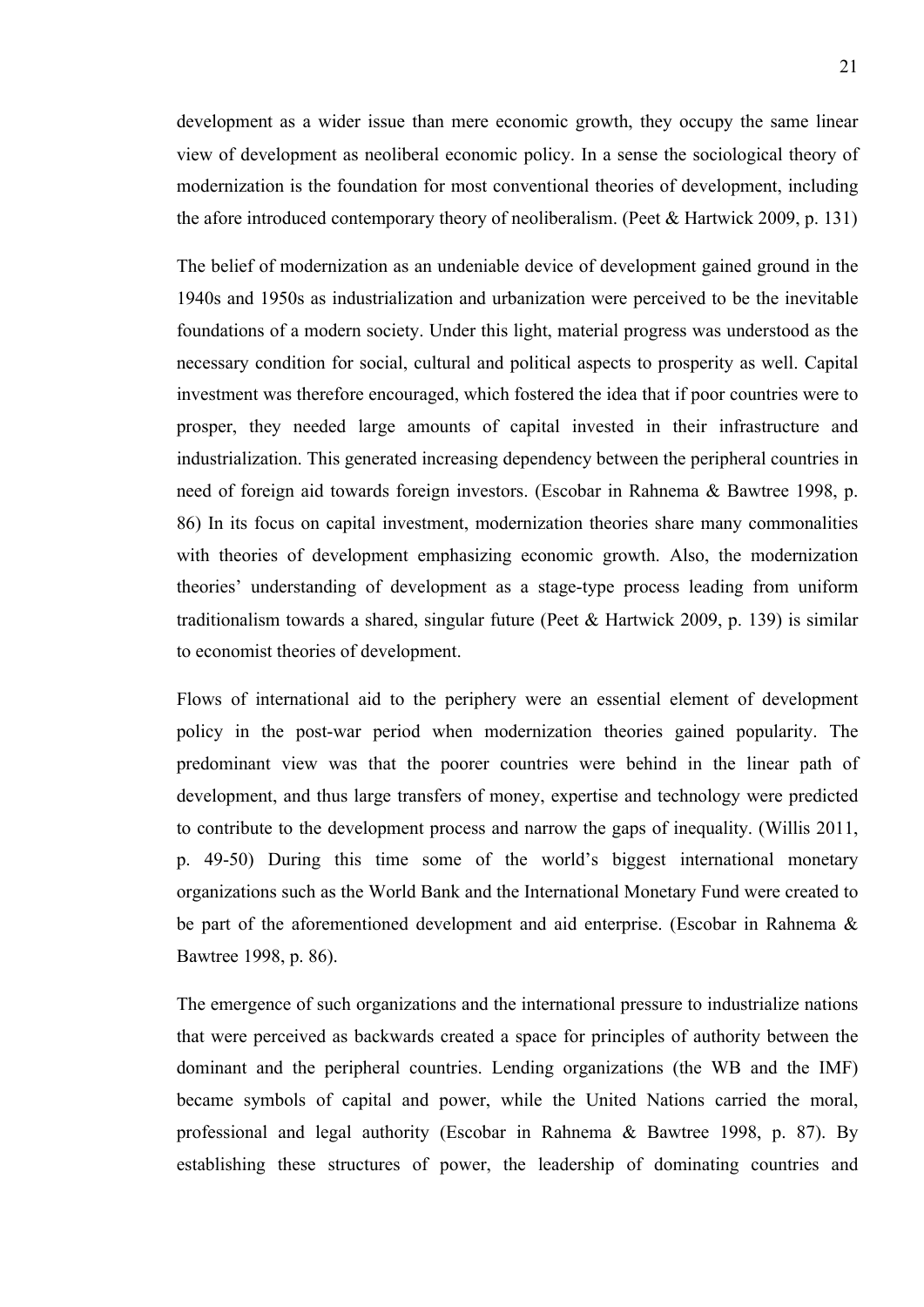organizations, their knowledge and their strategy remained not only unquestioned, but also desirable. Many aid programs, such as "rescue packages" and the Structural Adjustment Programs (SAPs) applied since the late 1970s, attach conditions to the provided loans, an aspect called aid conditionality (Willis 2005, p. 63). However, during the 1970s and 1980s national governments became increasingly unable to pay for the interests of their debts provided by both commercial banks and multilateral organizations (p. 57).

The biggest omission by the modernization approach towards development was the exclusion of an aspect that it was supposed to be benefiting: people. As Escobar (in Rahnema & Bawtree 1998) states, individuals were not understood as dynamic, integral beings existing within their cultural spheres, but rather as "statistical figures that could be moved up and down in the charts of 'progress'". Development was thus conceived as a vertical process that is a rather top-down, ethnocentric and technocratic approach, consisting of universally applicable technical interventions which provided "target populations" with "badly needed goods". Such was the need to adapt societies of the then called third world into the industrialized model, that instead of opting for change as a socio-historical-bound transformation, external measurable and technological strategies were introduced in the name of progress and reason. So strong was the discourse of modernity and development, that affected nations started to see themselves, too, as backward and inferior, pledging allegiance to the promises of progress. Language also played a central part in the classification of the world. The newly inserted concept of third world in sociology brought along a discursive homogenization of the idea of underdeveloped with representations of illiteracy, poverty, hunger, and so on. (pp. 91-93) By claiming that the way out of this crisis is inevitably that of modernization, this discourse of development justified itself as the hegemonic worldview.

With the emergence of modernization theories in development policy, a strong trend of isomorphism arrived in educational policy and practice. This trend encourages the adoption of relatively similar models for local schooling worldwide, regardless of the considerable variations in environments of schooling at regional or local levels. Modernization theories have largely contributed to the creation of internationalized education policy that is more oriented towards broad, international concerns than specific problems or regions, although elements of each nation, region, or culture influence local level schooling to a largely varying extent. (Baker & Weiseman 2005, p. 7) Educational discourse is always profoundly ideological and determined by time and space as education encapsulated values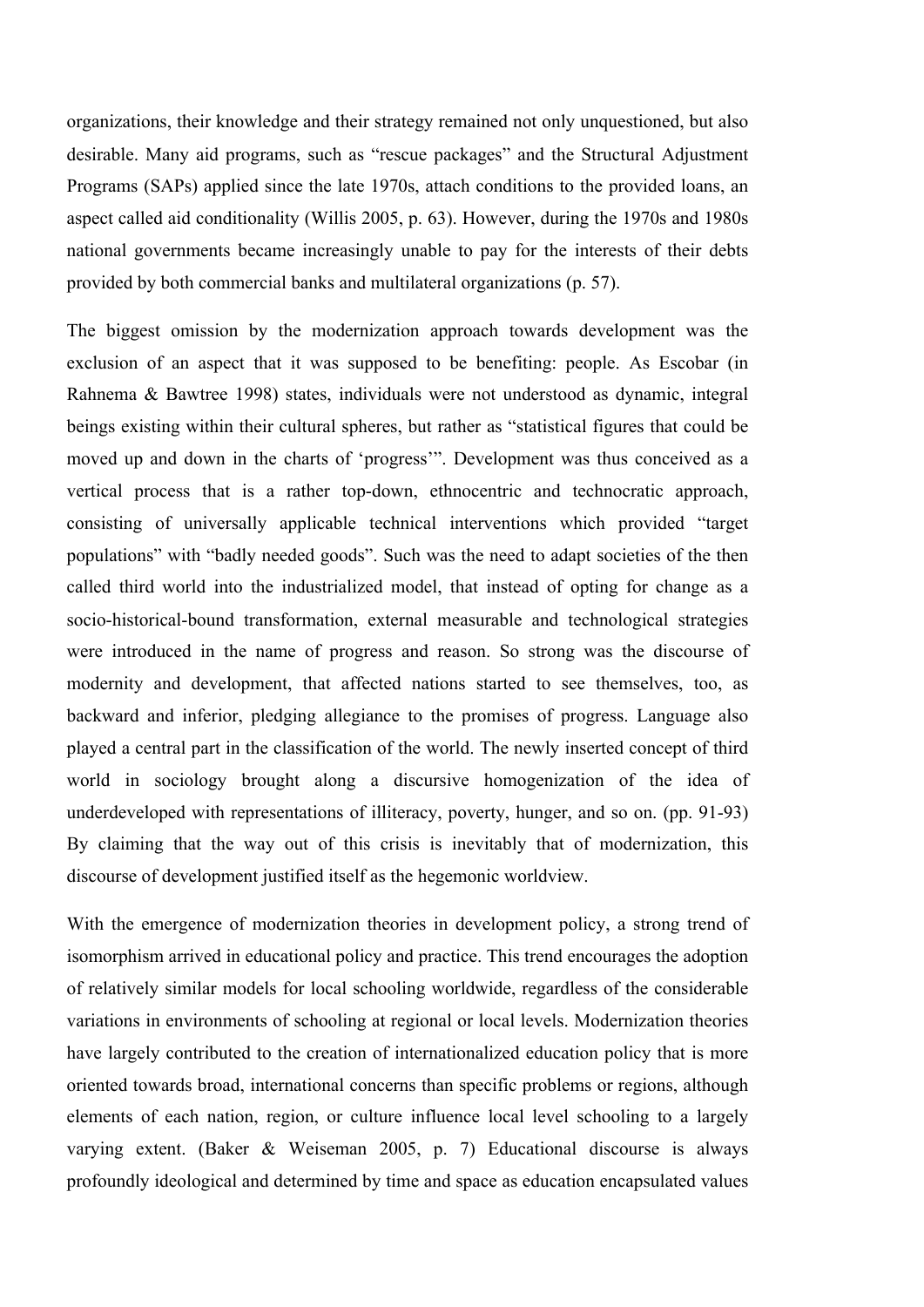and codes of what is worthy of passing on to future generations in a society. However, there are frequent claims of some universal truths about education especially in internationalized education policy which has its roots in the European Enlightenment. (Tate 2013, p. 253-254)

The notion of a unified Enlightenment project is arguably artificial due to the amount of diversity between different projects and thinkers in the era of Enlightenment. However, the influence of the ideas that emerged during that era has been profound, and therefore, in order to understand their legacy today, it is useful to look at some common aspects of these ideas. Drawing on Tate's (2013) views on international education and the Enlightenment project, these features include an emphasis on reason, a belief in progressivity in the development of humanity, and embracing universalism, egalitarianism, and individualism. (p. 258) These ideas have resulted in globalization of knowledge and in a linear understanding of development often neglecting relevant issues for local communities. The existence of some global knowledge is often taken for granted, generally referred to as universal knowledge that is available to all and not owned by anyone. (Smith 1999, p. 63)

However, it is important to bear in mind that all knowledge is local in the sense that it is human-centered and driven by human interests (Masolo 2003, p. 21). Neglecting this locality in education policy is maintaining the legacy of Enlightenment's ideas, and according to Walsh (2007), the ideas of universality are maintained in both basic and higher education institutions alike by producing the euro-american knowledge as "science" and universal knowledge, whereas other ways of knowing are labeled as local knowledge and as inferior (p. 28). Worldviews are central in perceiving knowledge, and though worldviews are developed locally through socialization and interaction throughout a person's lifetime, they are often taken for granted and left unchallenged (Hart 2010, p. 2).

In addition to the importance of understanding the legacy of the Enlightenment project, it is also helpful to briefly look at the colonial discourse of primitivism and civilization in order to understand its legacy in contemporary societies and its role in shaping the theory of modernization. The concept of primitivism was used to justify the suppression and domination of native peoples of sub-Saharan Africa, of the Americas, and of the South Pacific. The idea of primitivism allowed Europeans to construct a sense of cultural superiority, and thus colonialism was considered a cultural rescue mission in addition to its economic interests. Due to this sense of superiority that derives from the philosophy of the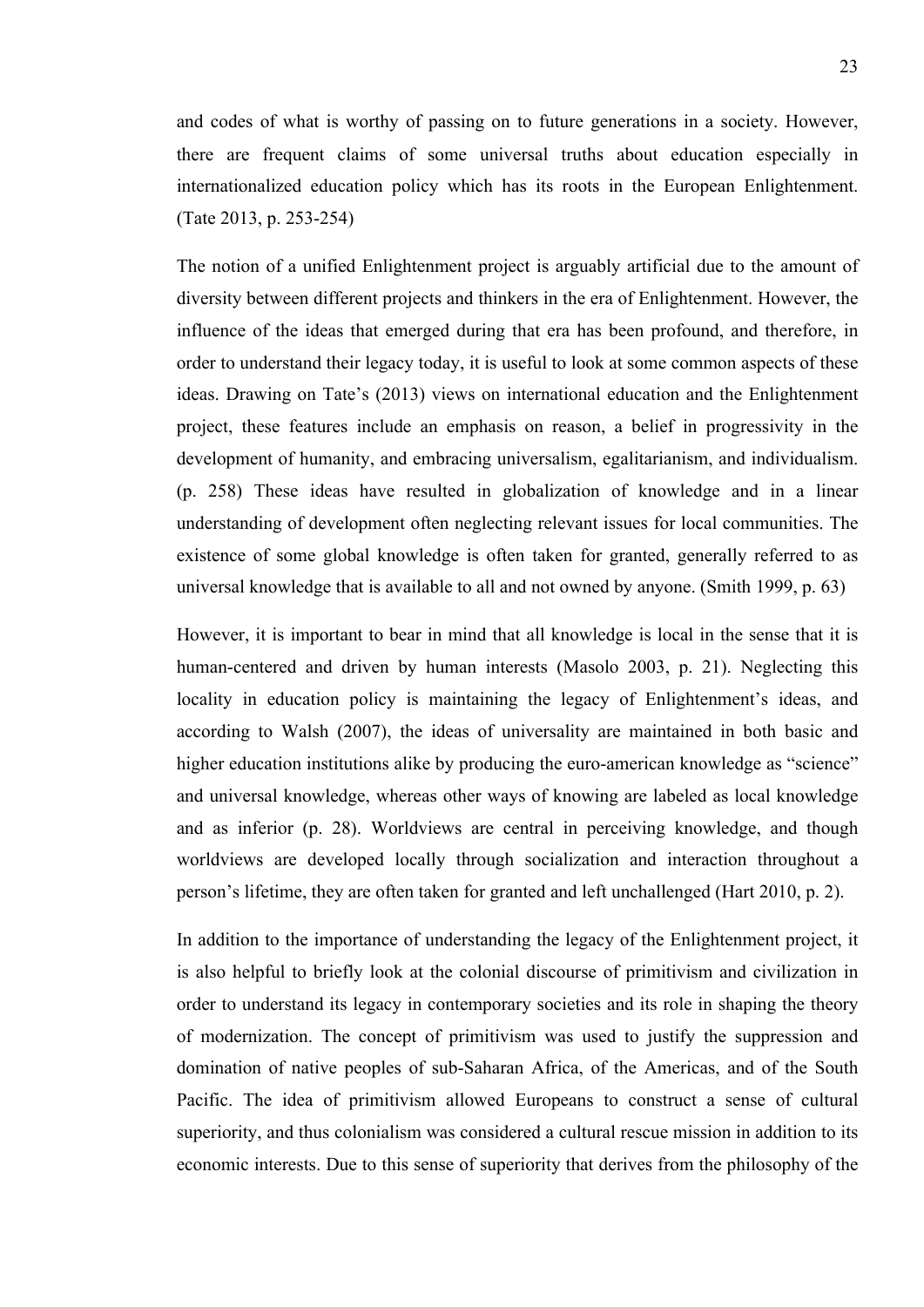Enlightenment, there was no need for debate over educational policies, but instead, the colonial educational model was imposed on the colonized nations. (Spring 1998, p. 18) "Discoveries" regarding the so-called new world challenged and expanded ideas Europe held about itself, and the production of knowledge became a commodity that was possible to exploit similar to other natural resources during colonialism (Smith 1999, p. 59). During colonialism, the colonized cultures, peoples, and their nation states were situated as outsiders in order justify the imposition of colonial rule, and so-called "civilization" was located in the core countries (Smith 1999, p. 63-64). The narrative of civilization, a discursive strategy of cultural imperialism, gradually emerged as a result (Coulby & Zambeta 2005, p. 194), and as Smith (1999) argues, this legacy of colonialism continues to exist in the unequal power-relations of our contemporary societies (p. 24). As Zapata Olivella (in Walsh 2007) puts it, the chains of colonialism are no longer on the feet, but rather in the minds of people (p. 27). This is what wa Thiong'o calls *the colonization of the mind* (in Smith 1999, p. 59), and it continues to be maintained and reproduced by educational institutions worldwide by presenting science and epistemology as singular, objective, and neutral. In educational research, the dominant paradigm has often concentrated on a single educational tradition with the expense of neglecting diversity.

There is a tendency to draw simplified equations with education and formal schooling, and to concentrate on the role of literacy and literary traditions. Consequently, many interesting and important educational traditions have often been ignored in the study of educational philosophy and history. (Reagan, 2005, p. 6) The illiterate of the world who traditionally have emphasized the oral tradition are often portrayed as ignorant, and implying that what is not written is irrelevant, thoughtless, weakness, and primitivism (Hountondji in Odora-Hoppers 2002, p. 9). The need for diversity in educational debate is maintained by many anthropologists, as educational institutions are constructed on particular, presumably local sets of ideas of what is reasonable, right, and meaningful, what is worth knowing and what is not (Stambach & Ngwane in Levinson & Pollock 2011, p. 306). This idea contrasts with the modernization theorists' emphasis on universal education and global knowledge in seeking development.

The modernization theories of development reduced and continue to reduce development to a spatial expansion of innovation from the perceived dominant countries to the periphery. Peet & Hartwick (2009) suggest, that the modernization theories were a response to the threat of socialism. They implied defining development as the adoption of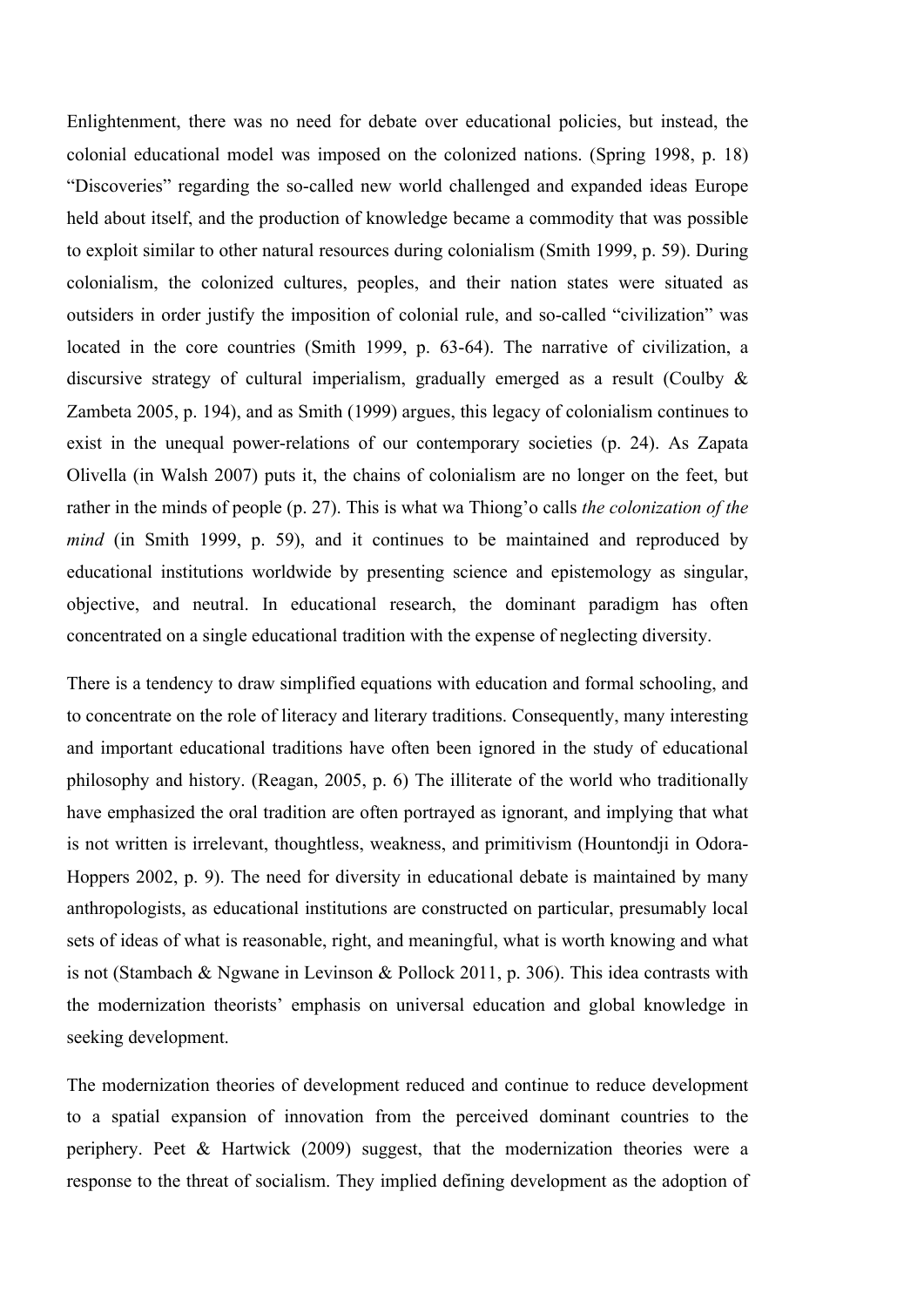the mental models, institutions, goals, and culture of the core countries, which created the sociocultural foundation for neoliberalism. (p. 132) During and after the Cold War, modernization theorists located the notion of development in the so-called third world, and the model for development was a simple replication of the models of the industrialized countries. This resulted in the linear view of development as a transition from a traditional to a modern society. (Pérez 2009, p. 43) The policy resulting from these ideas was that societies wishing to develop must decide to open their borders for progress and development and become part of the global capitalist system. To climb the ladder of development, societies should welcome multinational corporations, technology, and be export-oriented, while diminishing state intervention and increasing privatization.

These ideas demonstrate the interconnectedness of modernization theories and neoliberalism; modernization theories indeed paved the way for neoliberal economics, forming a more general theory within which the economic model was possible to be located. (Peet & Hartwick 2009, p. 140) As we have now shortly discussed both modernization theories and neoliberalism, we shall now continue with some alternative theories of development sometimes called critical theories. First, we shall present some key ideas of theories that view development as redistribution of wealth – theories, that modernization theories often opposed to – after which we shall move on to theories critical of the development enterprise altogether, theories that associate development with underdevelopment. Finally, we shall discuss aspects of development as freedom, a concluding chapter named after Amartya Sen's book (1999).

#### 3.1.3 Development as Redistribution of Power

The role of the state in issues to do with development is crucial. However, the amount of preferred state intervention in national and international development varies widely between different theories of development. As pointed out in the previous chapters, even the apparently non-interventionist states provide systems of regulation to enhance the efficiency of the market. In this chapter, we shall present theories of development that encourage much greater state involvement than mere control over the market; theories that do not emphasize growth but rather aim at redistribution of the existing wealth, drawing attention to the fact that wealth and power is divided unequally in our societies. According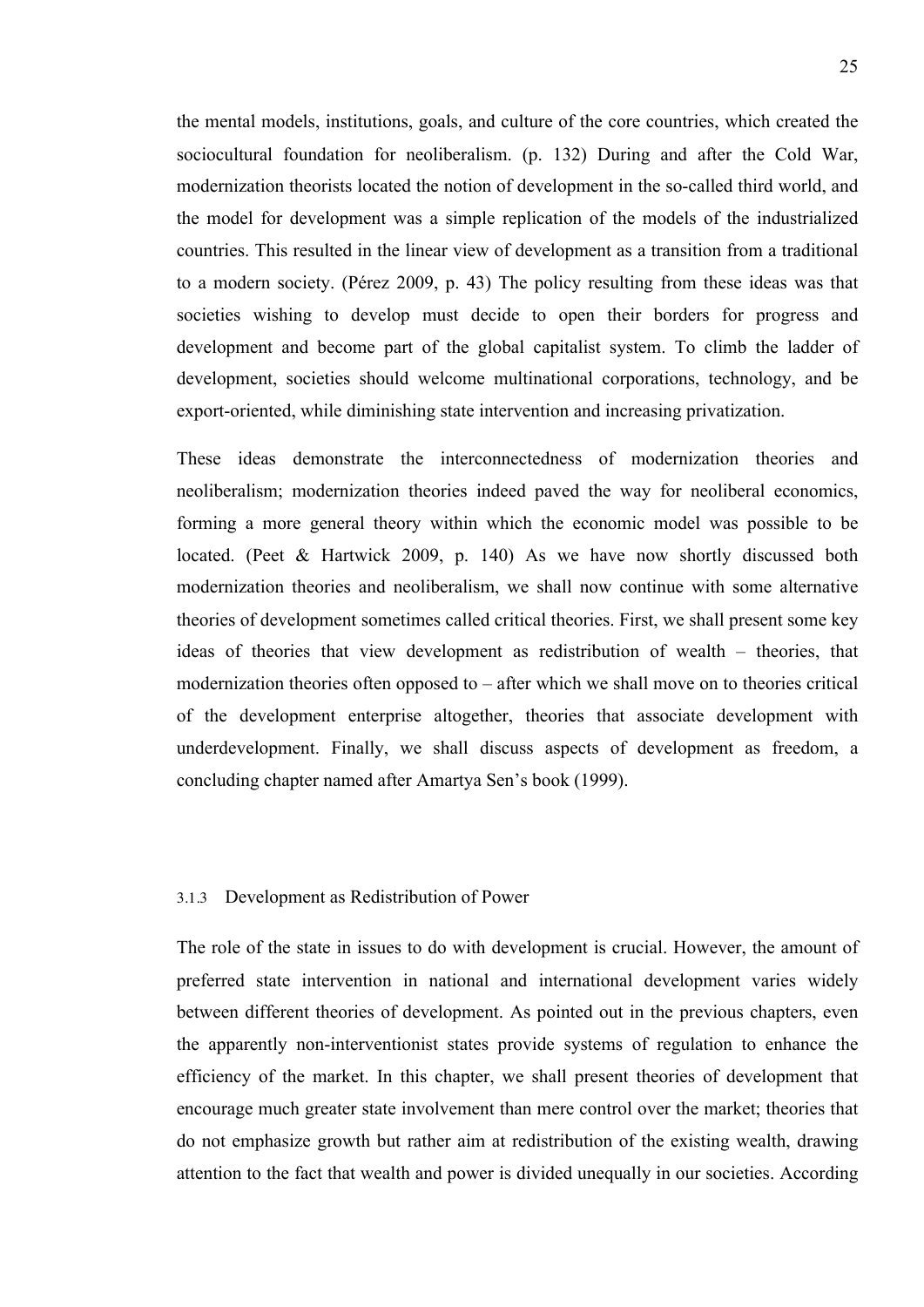to Peet & Hartwick (2009), the emphasis on economic growth has not provided solutions to the ever-increasing inequalities globally, and hence these theories can be seen as a counter-reaction to development theories focusing excessively on the role of the economy. Marxist and neo-Marxist theories that shall be examined in this chapter address many tensions, such as tensions between structure and agency, between structural imperatives imposed by societies and peoples' struggles to change the prevailing conditions, and between the unfolding of a world system and people's actions in creating history. Different responses to these tensions create a great diversity in schools of Marxist and neo-Marxist thought. (p. 175)

Advances in technology, science, and industry were some of the pillars that gave rise to the modernization theory throughout the nineteenth century. As mentioned before, modernists saw this trend as a promise of a civilized, efficient and productive world. Alongside with modernist philosophers, Karl Marx and Friedrich Engels perceived technological advances, science and industrial production as emancipatory tools for humankind. However, their theory of thought differed vastly from that of traditional modernists by stating that the control and the benefits of the means of production should be under collective power, rather than in the hands of a few. Marx and Engels stood for the development of material production in the sense that it would be a liberating tool for humankind and the environment by making life easier, better and longer – the ultimate goal for happiness. Hence, modernity was understood as a step towards liberation through material progress. The problem was that the movement of modernization was orchestrated and controlled only by a few: the capitalist class. Understanding this distribution of power as unequal, the aim of their school of thought was to change society in order to direct modernization to benefit the meet the needs of the poor. (Peet and Hartwick 2009, p. 143)

Human nature was not seen as something innate, but rather perceived as a result of the surrounding material conditions and historical struggles. Instead, what was considered an inalienable aspect of humankind was human labor, an essential feature to make further life possible. As such, development was a result of the physical and mental forces of labor, such as material instruments and intentions, conceptions and plans. Through industrial development, time directed to work would gradually be shortened by increasing efficiency and productivity, gaining more time for recreation, conceptualization, science, and emancipating humans for a more liberated existence as a consequence. Marxism criticized the capitalistic notion of development, where the surplus labor of the working class is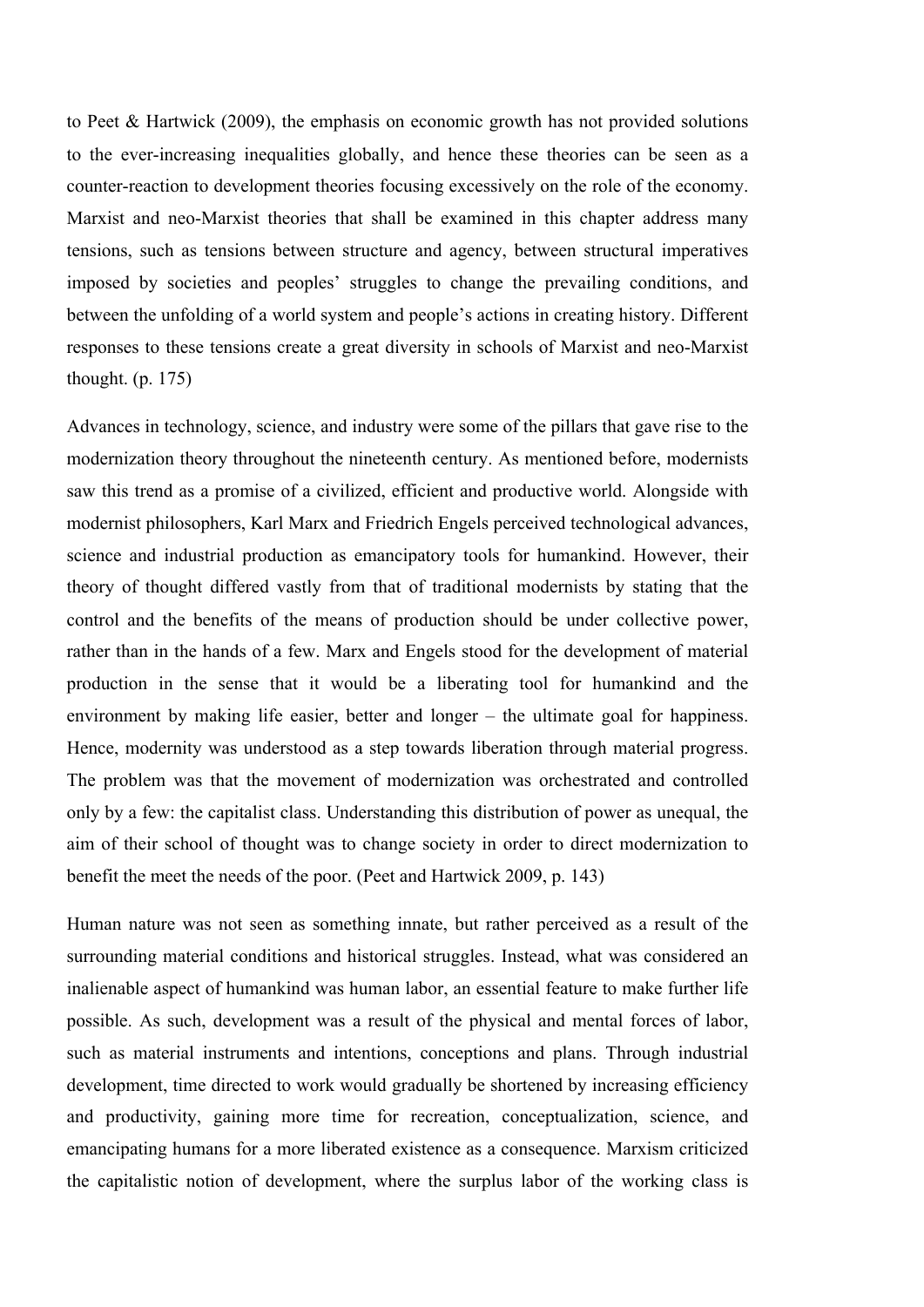extracted from them for mere competition among the profit-making capitalist class. (Peet and Hartwick 2009, pp. 146-148) Although Marxist theory in its original form is often disregarded as a theory of the past, it should not be overlooked as it created the broader framework for many contemporary critical theories and social movements that challenge the inequality in power-relations created and maintained by the capitalist economic system.

The theories of development presented so far in this study have been largely Eurocentric as they have all originated in Western Europe and spread globally from there. These theories have, however, been challenged by a wide range of theorists and academics worldwide, and Latin American scholars have been a significant source for this critique. Structuralist approach to explaining the nature of Latin American economies departed from Marxism in the mid-20th century, and academics such as Raúl Prebisch formulated new arguments for theories of development based on local experiences (Willis 2005, p. 74). Structuralism focused on the internal relations of Latin American countries and argued that their economies function differently to the ones of the US and Western Europe. Therefore, structuralists saw the need for a new theory and policy approach to understanding and developing local economies. (Bracarense 2012, p. 377)

During and after the Cold War, also other Marxist theories of development were reformed from the focus on class struggles to increasingly more emphasis on global inequalities. The idea of domination and subordination draws largely on Marxist theory, and the coreperiphery models that resonate with the Marxist principle of exploitation of labor under capitalism suggest that development is dependent on a region's economic power within the unequal economic system. The core-periphery model has been applied to analyze dependency and inequality on both local and global scale. (Sokol 2011, p. 90) Wallerstein, however, was keen to move beyond the dualism of viewing the world as the core and periphery. He stressed the interdependence within the world system, and within the world system, he distinguished three main economic zones. Wallerstein called these zones the core, semi-periphery, and the periphery, emphasizing how these categories are not fixed, but countries would be able to move in and out depending on their economic situation. The inclusion of the semi-periphery was a reflection of the global changes in the 60s and 70s when the so-called newly industrialized countries emerged. From Wallerstein's thoughts emerged a school of thought called the world systems theory, which highlights the importance of considering national economic development in a global context. (Willis 2005, p. 80; Peet & Hartwick 2009, pp. 173-175)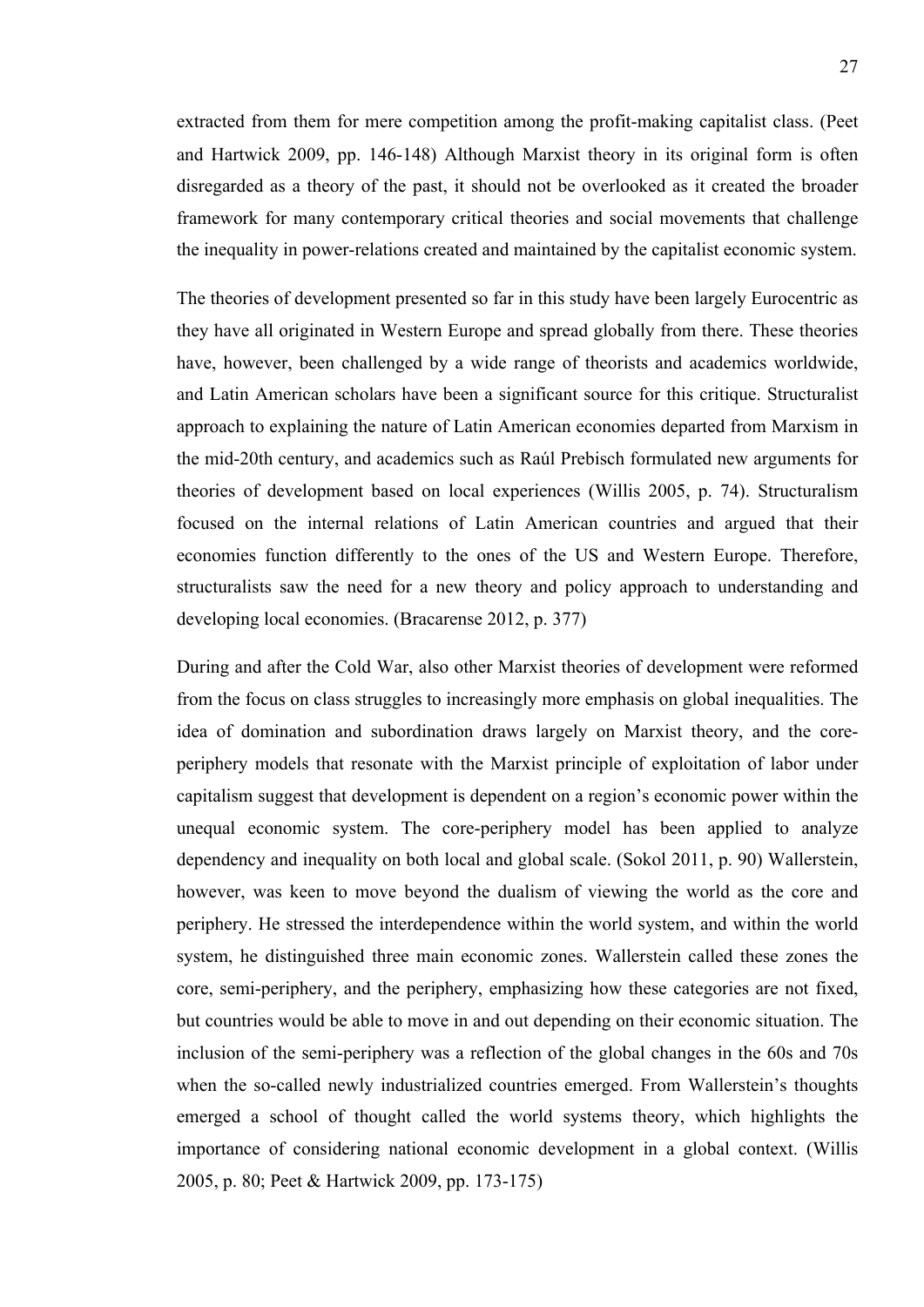Some scholars argue that class in the Marxist sense is dead, whereas others understand class as a fluid concept relevant also in contemporary societies. Hill et al. (in Hill & Kumar 2009) stress the class consciousness of the capitalist class who appear to be very conscious of their wealth and power, and call for restatement of the epistemic foundations of Marxism through a class-based ontology in order to be able to restructure societies with no in-built inequality. Class is not an abstract or an arbitrary concept for Marxists, but rather, somehow inbuilt in certain human processes, and it continues to be reconstructed in economic practices where interests of the ownership and means of production often collide. (pp. 104-105) Although class is not addressed in most contemporary narratives, class relations have not disappeared but rather reformed, and they continue to be present also in the realm of educational studies and in the marginalization in the academy (McLaren & Jaramillo 2010, p. 3). Some critics of Marxism argue that the theory overlooks aspects that go beyond class, such as gender, ethnicity or sexuality. Maria Ebert argues that we should not get distracted from the fact that all of these aspects result from the exploitative conditions that the capitalist system gave birth to (Ebert in McLaren and Jaramillo 2010, p. 3). Although class is often overlooked in contemporary studies, it is an ever-present aspect of our everyday lives that interplays in intersectional ways with our daily activities. As such, Ebert calls for embracing critical pedagogy in order to uncover the internalized structures that continue to maintain and recreate inequality in societies (p. 10).

Traditional Marxists were skeptical of the humanist belief in education and schooling as designed for the best interest of the child, but rather saw education as a part of the superstructure of the society, aiming at conditioning and institutionalizing children for the capitalist system (Hill et al. in Hill & Kumar 2009, p. 108). Possibly due to this mistrust in the education enterprise, Marx and Engels did not discuss education in much detail. Despite their little focus on educational issues, Marxist theory provides theoretical perspectives on contemporary societies that have been adopted in discussions regarding the social functions of education, and its concepts and methods have been of use both in theorizing and criticizing education and in providing alternative approaches to education. Contemporary critical theory and critical pedagogy draw largely on Marxist theory, as it emphasizes the importance of criticism towards ideology in education and locates education within the system of political economy and social relations. (Kellner in Gur'Zeev 2005, p. 52) Classical Marxists unveiled the naturalized yet illusory human relations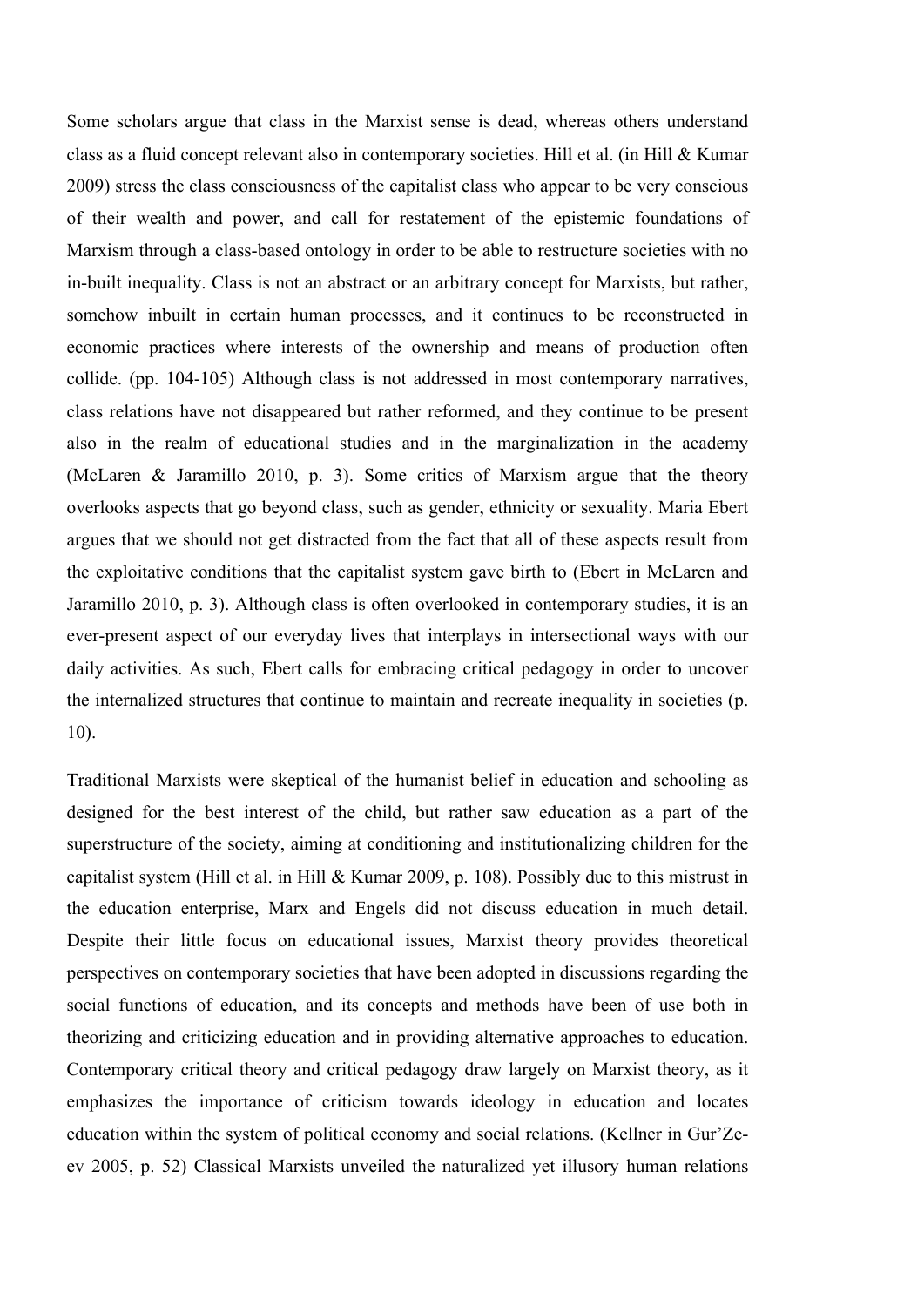within the capitalist system, which contributed to the creation of a more active theory of knowledge and of critical pedagogy (McLaren & Jaramillo 2010, p. 6).

Despite Marx and Engels' little interest in education specifically, many Marxists such as Antonio Gramsci paid more attention to education and schooling from a Marxist perspective. Gramsci used the term *hegemonic* when discussing education and schooling, referring to the reinforcement of socio-economic control and reproduction of the status quo by the schooling system. (Harber 2014, p. 60) Resistance theorists and critical pedagogues such as Giroux, Freire, and McLaren departed from this skepticism, asserting the transformative power of education and the possibilities for challenging the capitalist system and hegemony within schools. (Hill et al. in Hill & Kumar 2009, p. 108) However, as education is understood as an ever-present aspect of daily life, critical pedagogy is not only reduced to classrooms. For instance, McLaren and Jaramillo (2010) draw on Ebert to call for the adoption of critical pedagogy as a social movement taking place in community settings in general (p.10).

Marxist perspectives on education gave birth to several projects departing from critical education in the core and peripheral countries. The most prominent feature of such an enterprise is the counter-hegemonic purpose of such an education. Unveiling imperialism, (neo-)colonialism, patriarchy, and other aspects conforming unequal power-relations, critical education became a source and a goal for a fairer society. Combined with the theology of liberation in Latin America, the sixties gave birth to a wave of endogenous radical education in several countries of the region, creating a space for terms such as interculturality, emancipation, decolonization, critical awareness and empowerment in education. (Aman & Ireland 2015, p. 2) Critical pedagogies of recuperation extended what first began with cultural recuperation to a broader movement of including the concept of recuperation into formal schooling. The concept of recuperation here means a direct and active movement to recreate the presence of the working class in the public sphere, and within this framework the space of school, similar to any public space, becomes a potential space for social change. A participatory pedagogical space directed at confronting the dilemmas inherent to the capitalist society could be created by bridging the practices of social movements with the norms of schooling. (Jaramillo et al. 2011, pp. 752-753) Considering education as a purposeful, socially constructed practice, critical educators highlight education as a political act. Unveiling the relationship between politics and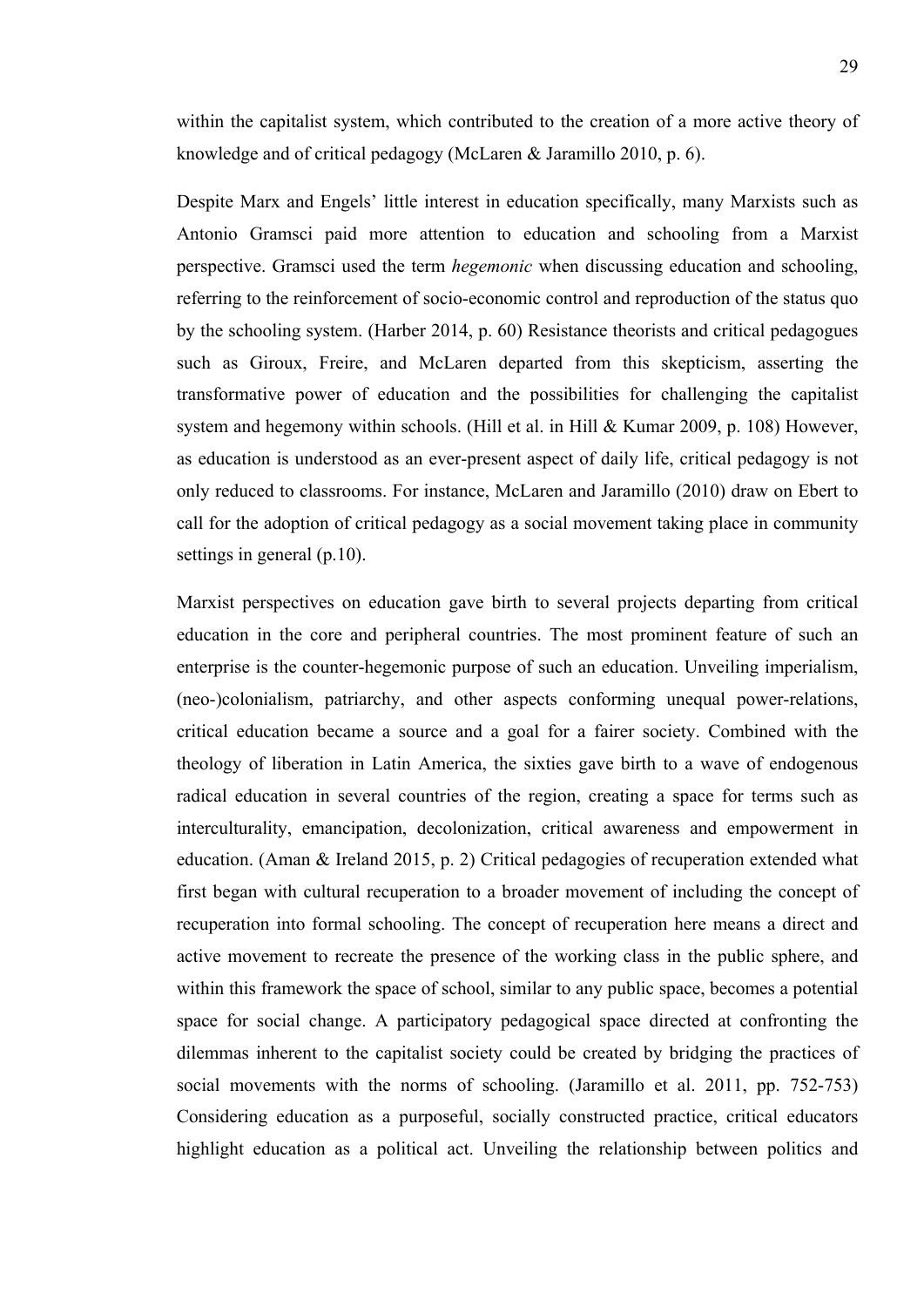education, it could be said that the overall purpose of critical pedagogy is to challenge the established power dynamics that leave room for exploitation in power-relations.

According to McLaren, the focus of the educational left has nowadays often been distracted from the class struggles in our contemporary societies due to the invasion of capital in the public sphere. Capitalism is often portrayed as commonsense reality, and the term 'social class' is commonly replaced by the less contentious term socioeconomic status. Educators are increasingly often overlooked in educational issues as governments strive to ensure global competitiveness in making their educational policy. McLaren emphasizes how class struggle should not be considered an outdated issue, but rather sees it as central to transformative education. (McLaren in Gur-Ze'ev 2005, p. 74-76) Radical examination of ideologies and practices in education is at the core of educational theories founded on Marxist thought, and they recognize the need for both pedagogical and social transformation in order to resist consumer capitalism to enable the creation of a free and more democratic society (Kellner in Gur-Ze'ev 2005, p. 52).

Therefore, development within theories emphasizing redistribution of power represent social transformation that enables widespread freedom to the people. Development does not simply involve growth that shall eventually trickle down to all, but rather economic transformation that results in better living standards, access to public services, and in more equal income distribution. (Peet  $&$  Hartwick 2009, p. 196) This transformative aspect is crucial to education's role in development, and as society should be transformed, so should education. After the fall of the Soviet Union, development alternatives stemming from critical liberal dependency theory and socialist sources, notions of relative autonomy from the global system, using local productive resources to meet basic needs, the belief that the state should direct the economy toward developmental objectives — they were largely dropped from predominant development discourse as irrelevant. The intellectual groundwork for this transformation in economic policy was prepared by a barrage of criticisms aimed at Marxism, the leading alternative philosophy to neoliberal theory. (Peet & Hartwick 2009, p. 184) Marxist theories can, however, offer valuable insights to development outside of the neoliberal framework, albeit often providing a similar understanding of modernity. In the following chapters, we shall continue by looking at theories of development that emphasize locality and bottom-up rather than top-down approaches to development, leaving more space for diversity by placing themselves outside of conventional discourses of development.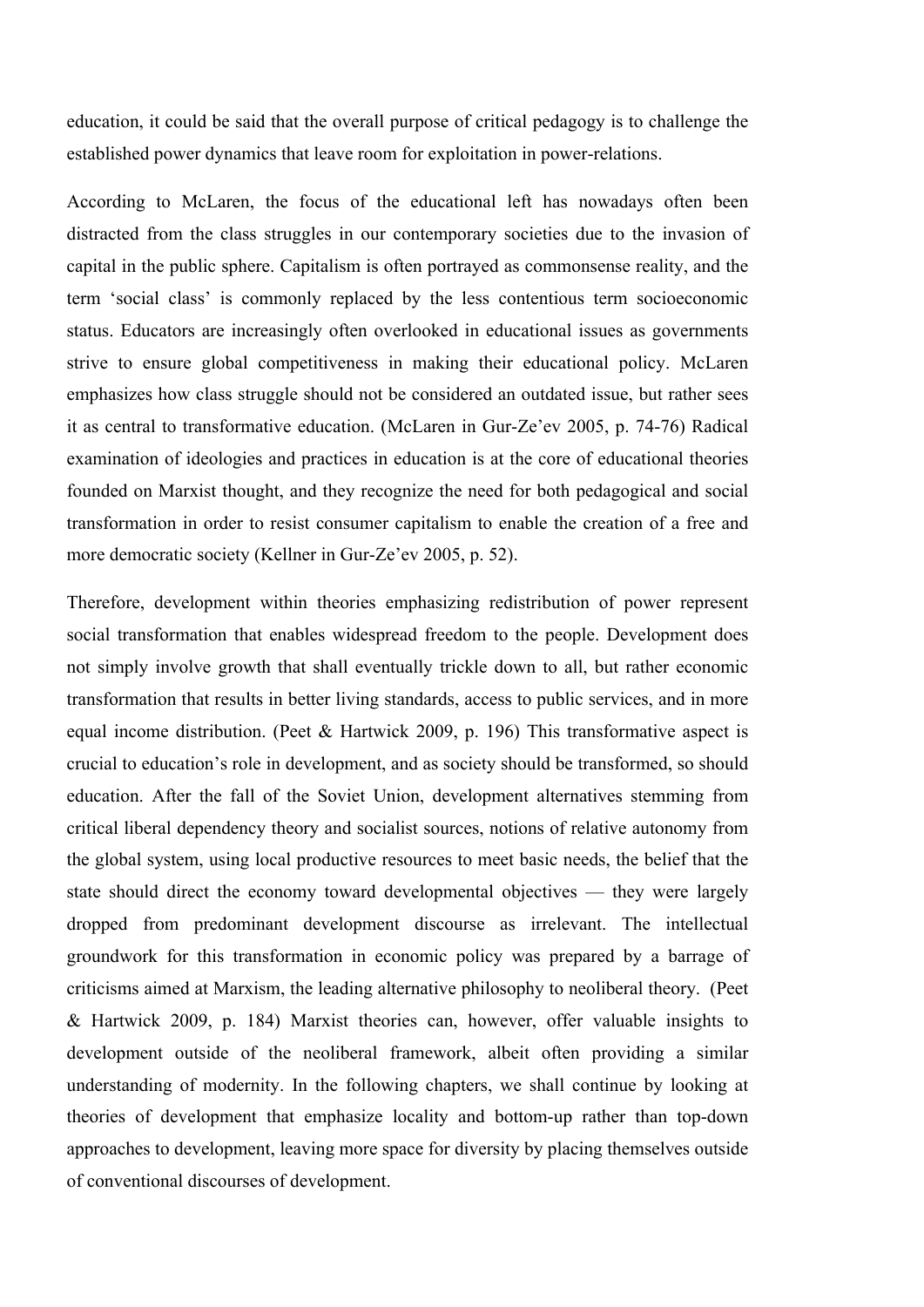#### 3.1.4 Development as Dependency

A new discourse of development emerged as a counter-reaction to the models of development that encourage catching up with the West. Theories criticizing the development enterprise emerged in the end part of the 20th century, and while Marxism focused on explaining how the dominant classes in mainly dominant regions exploit and oppress, these theories seek to reveal inequality in power-relations worldwide (Knippers Black 1991, p. 26). Different experiences from development projects have brought about a certain revolution in development thinking with aims to re-evaluate what development actually means (Slater in Sheppard et al. 2009, p. 82). These theories are often called dependency, underdevelopment, anti-development or post-development theories. Here we shall mostly use the term dependency to refer to these theories.

The interconnectedness of the development of hegemonic countries and the underdevelopment of peripheral countries is central to these theories (Peet & Hartwick 2009, p. 166). Dependency theorists call for the creation of a new economic and social model that allocated laws of development within contextual and internal frames of those countries who have been affected by the aforementioned underdevelopment. By doing so, it rejects the discourse of underdevelopment as a result of slowness or backwardness of countries that fail to adopt the patterns of the hegemonic countries (Dos Santos 1970, p. 231). Instead of conceiving underdevelopment as a stage in the ladder of development, it is explained as a consequence of it (Galeano 2012, p. 341). In the same way, the development of the hegemonic countries is seen as a result of external destruction and conquest rather than internal innovation and superiority. Furthermore, as Harber (2014) argues, underdeveloped countries will never strictly be developed under the conventional view of development, as their dependent relationship to the 'metropole' is the primary cause of their poverty. It is the financial, organisational and technological supremacy of the hegemonic countries which makes them able to control the terms of trade. This relationship makes it possible to supranational corporations – primarily settled in the metropole – to buy primary goods at a cheap rate, while selling the manufactured products at prices that favour themselves. (p. 57)

Although it is crucial to emphasize how issues with inequality, domination, and environmental damage did not originate with development, a number of academics and social movements argue that increasing polarization in power-relations is enforced by the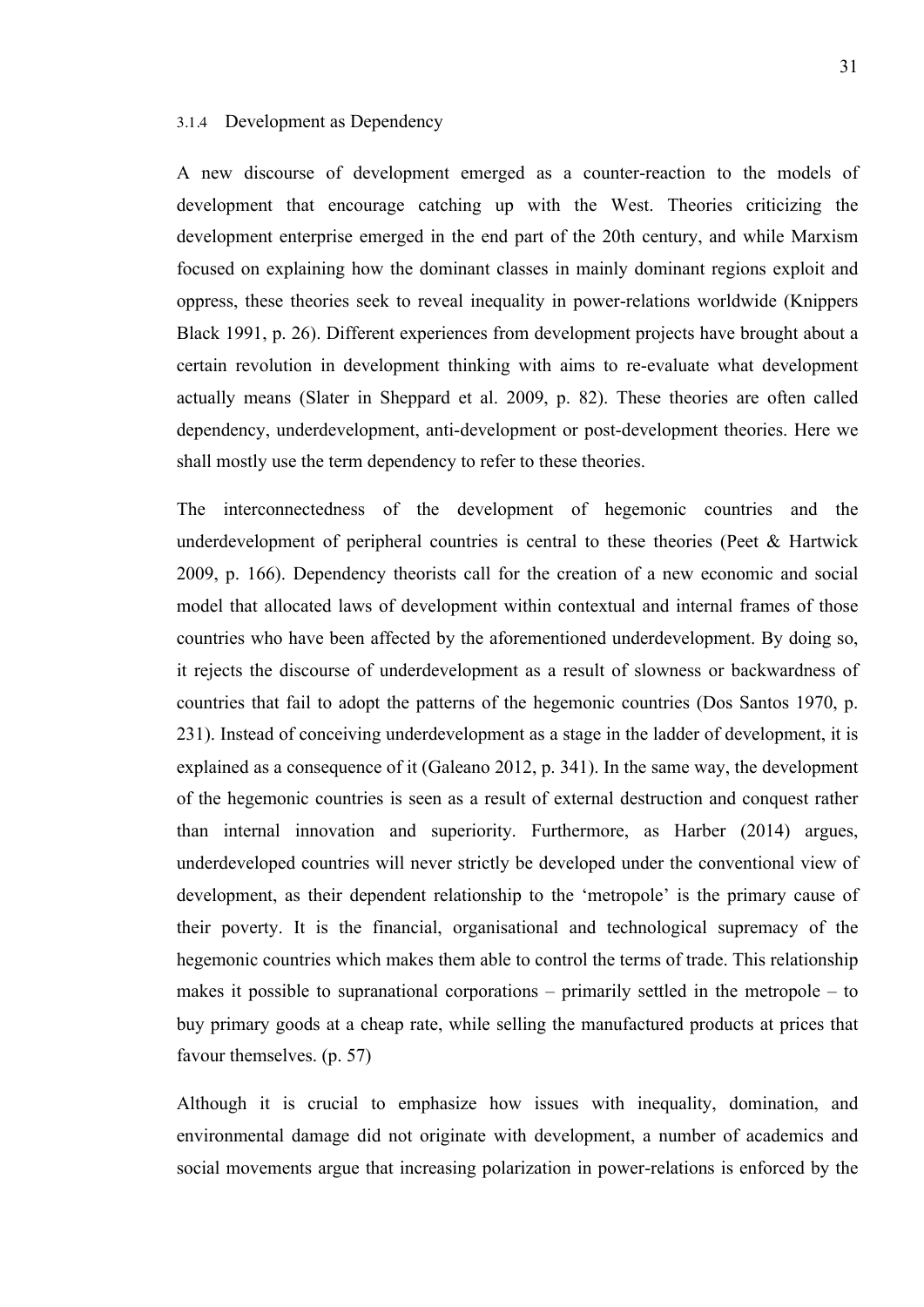development enterprise. Dependency theorists understand this polarization as insoluble within the models of mainstream development project, and drawing largely on Foucault's ideas of knowledge as power, they address the politics of representation on a global scale and challenge ways in which realities continue to be "colonized". (Sheppard et al. 2009, p. 104-105) Similarly, the notion of *failed development* takes a challenging stance towards the discourse of development by explicitly questioning the view that the development enterprise is altruistic and effective. It implies that development programs often exacerbate pre-existing inequalities, and that the benefit of these enterprises are not merely for the "receiver", since they are largely driven by external agenda. The view presupposes that development does not necessarily bring progress, but often catalyzes conflict. (Rappleye in Paulson 2011, p. 74)

While some consider development either as an outdated concept or a complete failure, many scholars have proposed radical reinterpretations of political and social reality and offered alternative conceptualizations for social change. For instance, Arturo Escobar forms his arguments for radically reconsidering development into three proposals. Firstly, criticizing the discourse and practice of development has come to its end, and has paved the way for more radical imaginations of alternative futures. Secondly, development is a strategy produced by the "first world" about the "underdevelopment" of the "third world", and it has been the primary means of imagining and representing the periphery, which has excluded and marginalized other ways of representation and practice. Finally, considering alternatives to development entails both a theoretical and practical transformation in notions of modernity, the economy, and of development, which, according to Escobar, could best be achieved by empowering local social movements. (Escobar in Edelman & Haugerud 2005, p. 341-342)

Similarly, Raúl Prebisch highlighted the interconnectedness of regional conditions and the international context, and his main preoccupation was to find alternative responses for Latin American countries to the challenges and opportunities posed by globalization. Similarly, Raúl Prebisch left three main messages as his legacy to dependency theory. He firstly emphasized the need to challenge the centralized vision of development, as visions of the world order created by the core countries are often formulated to serve their own interests. Secondly, Prebisch underlines the need for analysis and creation of a realistic vision of existing challenges so that reality could be transformed, and the global order could be freed from subordinate power-relations. The third message of Prebisch is similar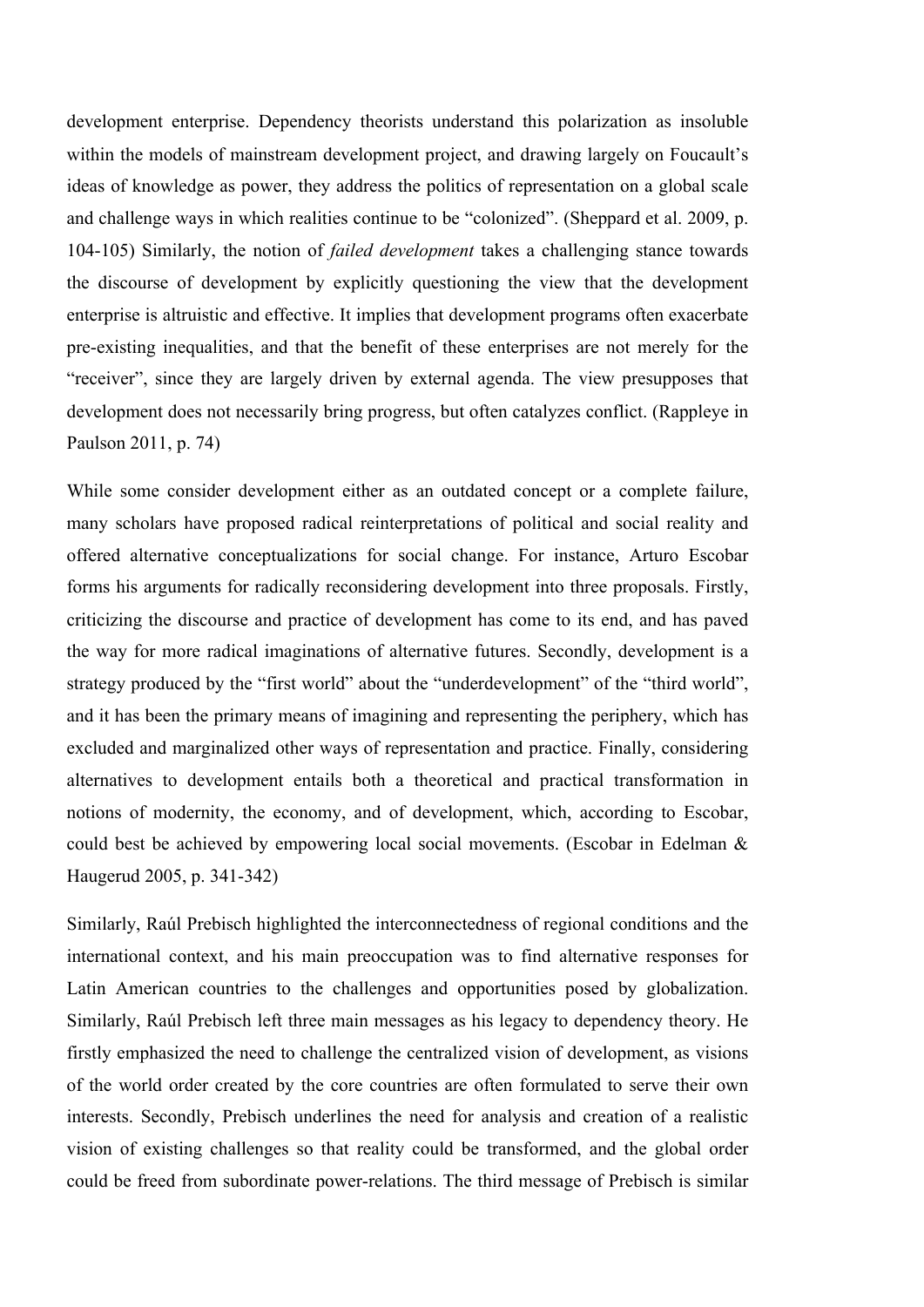to Escobar's, with the need for profound change in the structures of the society in order to create a diverse social structure less exposed to exploitation. With a diverse societal structure, it is possible to contribute to wellbeing, social inclusion and to non-subordinate international relations. (Ferrer 2010, pp. 8-9) Both Escobar and Prebisch, as many other dependency theorists, understand locality and social movements as essential to the establishment of alternative views on economy, society, and democracy.

The beginning of the so-called era of development is often traced to Truman's speech in 1949, but as Esteva (in Allen & Thomas 2000) points out, the concept of development was not new as such. The new idea was that development became defined in terms of escaping underdevelopment, in which two-thirds of the world were located, and therefore the underdeveloped regions had to look outside for their own cultures for development. (p. 5) According to many dependency theorists, this perception of development constructs the periphery, and with the development discourse communities are seen as "underdeveloped" and treated accordingly. (Escobar in Edelman & Haugerud 2005, p. 342) This hegemonic discourse of development shares features with other colonizing discourses, and for instance Gayatri Spivak sees development as new form of imperialism, with the core countries responsible for the salvation of the periphery (Spivak 1999, p. 371). Tikly (in Harber 2014) argues that a key aspect of this imperialism is the way in which the economic discourses of the metropole put special emphasis in primary education in developing countries, and particularly in human capital theory through various supranational institutions. Additionally, this emphasis on investing in a certain type of primary education in developing countries is also accompanied by the imposition of Western teaching materials and resources as a consequence, reinforcing eurocentric worldviews in schooling. (pp. 57- 59)

Dependency theorists challenge the meritocratic view of schooling that human capital advocates stand for. Instead of viewing education as an essential mechanism in tackling inequality, dependency theory sees it as a device of socio-economic reproduction. The origins of this theory have its roots in marxism and neo-marxism, arguing that the higher and middle classes do not only control the proletariat through means of production, but also through institutions capable of transmitting ideologies and teaching individuals their particular places in society. (Harber 2014, p. 59) Similarly, Foucault explains schools as indoctrinating institutions where the hegemonic discourse is transmitted to maintain control and avoid a chaos in the system (Foucault 1995, pp. 176-177). Discourse for him is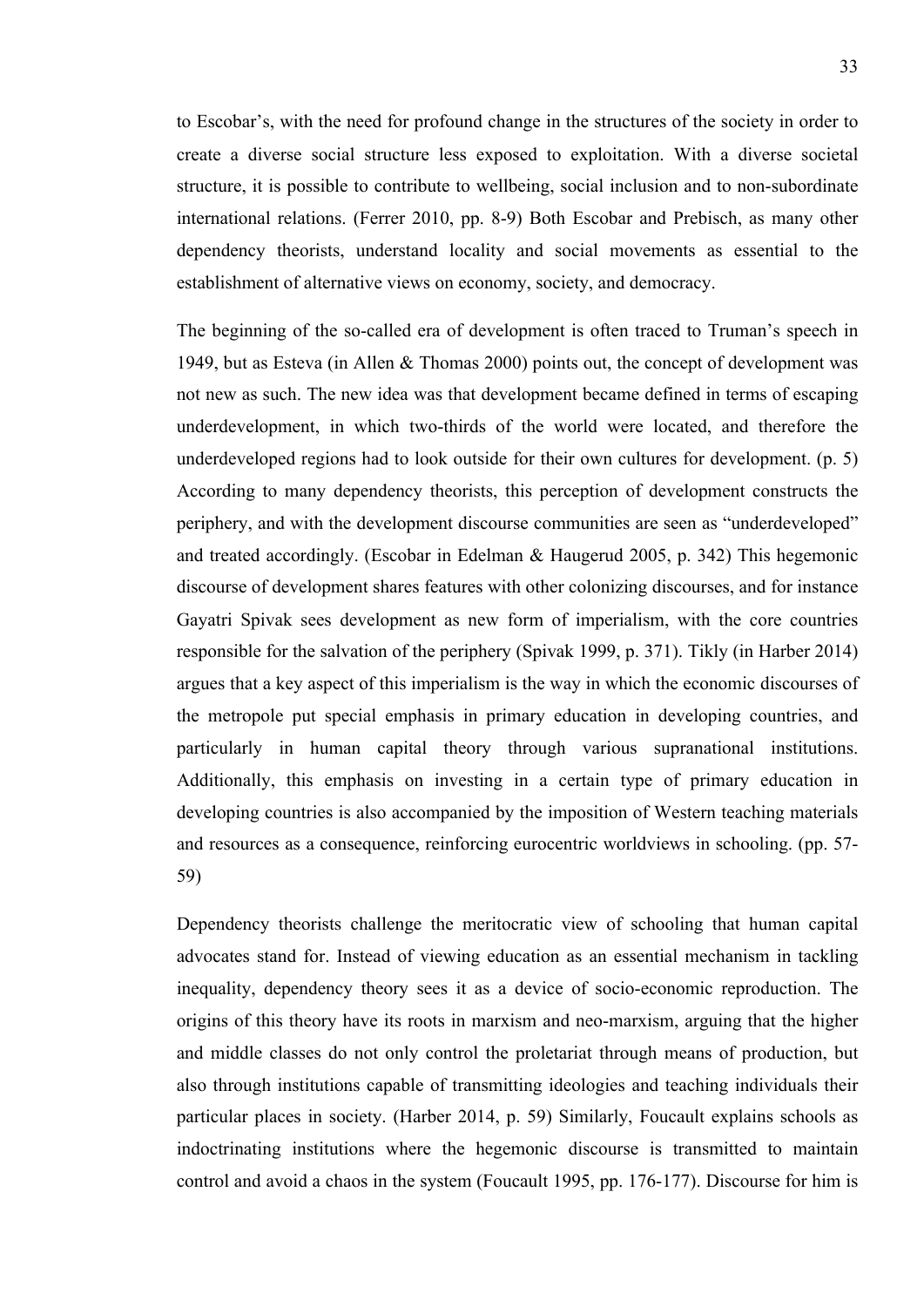what delimits the boundaries of what is to be silenced, excluded, and desired, giving way to what is considered to be true (Foucault in Young 1981, pp. 52-53). Some social realists have maintained that the way knowledge is structured in educational institutions is intimately related to the principles of social and cultural control in societies. Despite the importance of this critical analysis by social realists, they have also been accused of being insufficient, merely descriptive, and neglective of the ways in which power mechanisms were first created. (Apple, 1990, p. 2)

Educational reforms in the periphery have often proved problematic as the implementation issues related to realities and needs of the communities are often complicated by issues with poverty, disadvantage, corruption, foreign debt, and rapidly growing populations, to name a few. Furthermore, the source of the reform needs to be evaluated as they are often imported or imposed by the core countries, and are therefore not necessarily responsive of local needs. As a vast majority of the peripheral countries had centralized educational systems imposed by colonial powers, and as many of these centralized structures have been preserved after gaining independence, it is important to analyze the specific features of educational development reforms and the ways in which the reform policies are implemented in a largely top-down manner. (Brook Napier in Baker & Weiseman 2005, pp. 62-63)

As dependency theories emphasize the need for locally guided transformation in all spheres of the society, it seems contradictory to draw generalizations of their educational policy. Education should be radically transformed to benefit all people regardless of their position in the local or global order. Social movements are seen as central to the societal reforms including education and schooling, and development projects should be designed with a bottom-up rather than a top-down approach. Alternatives to development can be found in innovative grassroots movements and experiments, and many scholars share an interest in local autonomy, culture and knowledge, defending localized, pluralistic grassroots movements (Escobar in Edelman & Haugerud 2005, p. 343). The importance of challenging the hegemonic development discourse is an essential part of dependency theories in framing educational policy and all social change. Dependency theories have been a form of resistance to predominant approaches with its criticism towards the historically loaded conception of development. However, in our view it is not necessary to completely abandon the notion of development, but instead, it is possible to radically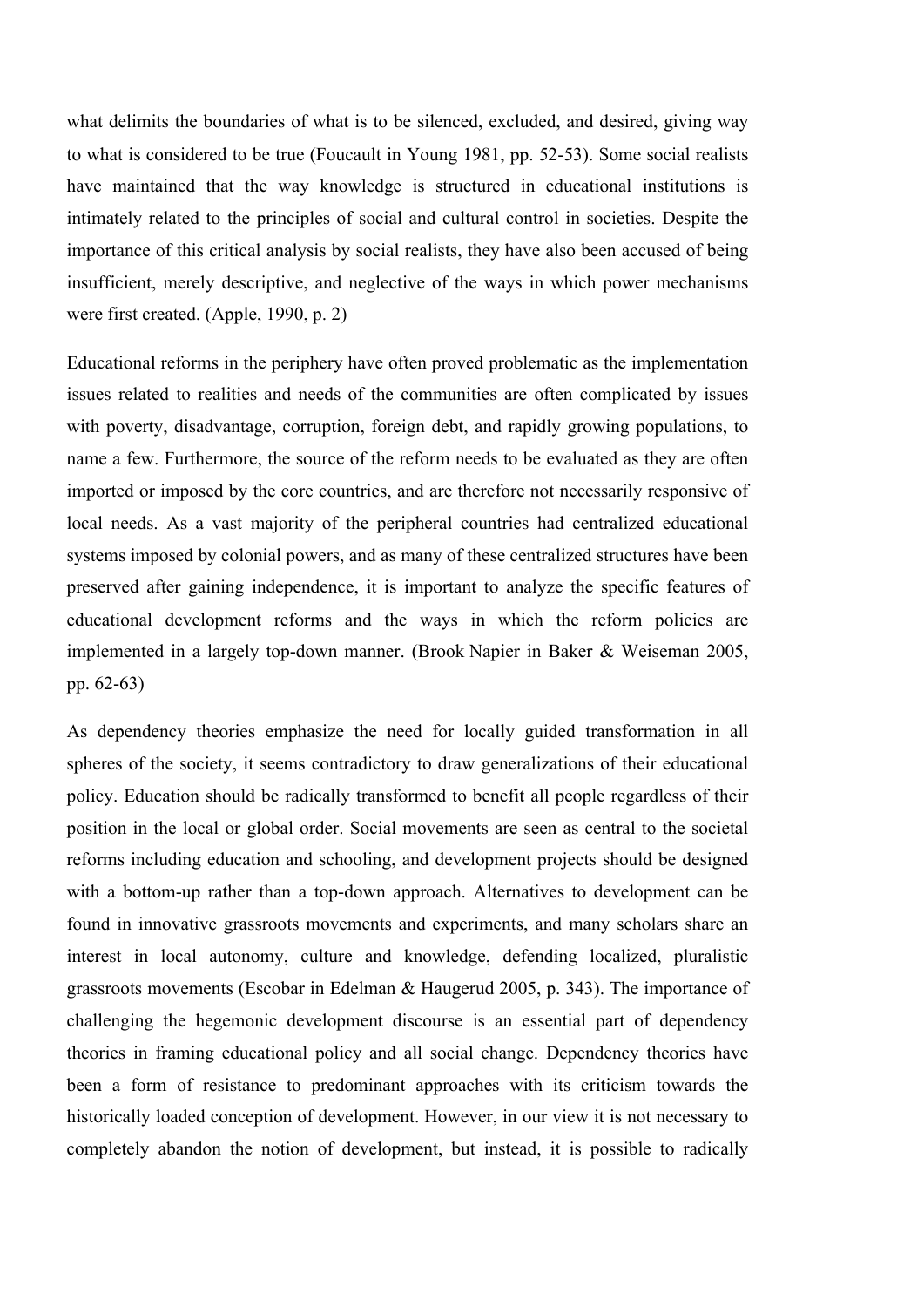reform the concept through critical analysis. In our next section, we shall examine theories departing from alternative views of what development could be.

### 3.1.5 Development as Freedom

Here we shall look at theories that widely understand development as freedom. This might sound rather utopian and idealistic at first, but we wish to elaborate on some alternative approaches to development. These perspectives understand development as an expansion of liberties that are valued by individuals and as an increase in human capacities that are beneficial and satisfactory for the people affected. The idea of development as freedom presented here will be largely based on Amartya Sen's view of development that does not ignore the important economic aspects of development, but rather expands it to include dimensions of human rights, democracy in political systems, human well-being, and strengthening liberties and agency of individuals and communities (Pérez 2009, pp. 101- 102). Sen (1999) sees freedom as the principal means and ends of development. Freedom here is understood as the absolute liberty of self-agency where political, social, and economic facilities are interconnected in enabling individuals and communities to shape their own destiny free of any constraints. (pp. 9-10) Although Sen acknowledges that income can indeed be very important in order to expand the freedoms of members of society, he argues that these freedoms in fact depend largely on the interconnections between a variety of conditions, such as social and economic arrangements, good health and education, and the liberty to exercise political and civil rights, as well as in participating in the making of the public decisions that affect progress (pp. 3-5).

The Human Development Report 2015 emphasizes that "the true aim of development is not only to boost incomes, but also to maximize human choices—by enhancing human rights, freedoms, capabilities and opportunities and by enabling people to lead long, healthy and creative lives" (UNDP 2015, p. 1). The predominant market-oriented economic system often implies that the opportunities to access the "free" market are equal, but as Sen (1999) puts it, "economic unfreedom can breed social unfreedom, just as social or political unfreedom can foster economic unfreedom" (p. 8). Thus, the freedom to participate in the labor market is constrained by a variety of other freedoms – or lack of them. It is not uncommon to find a discourse in economics which assumes that individuals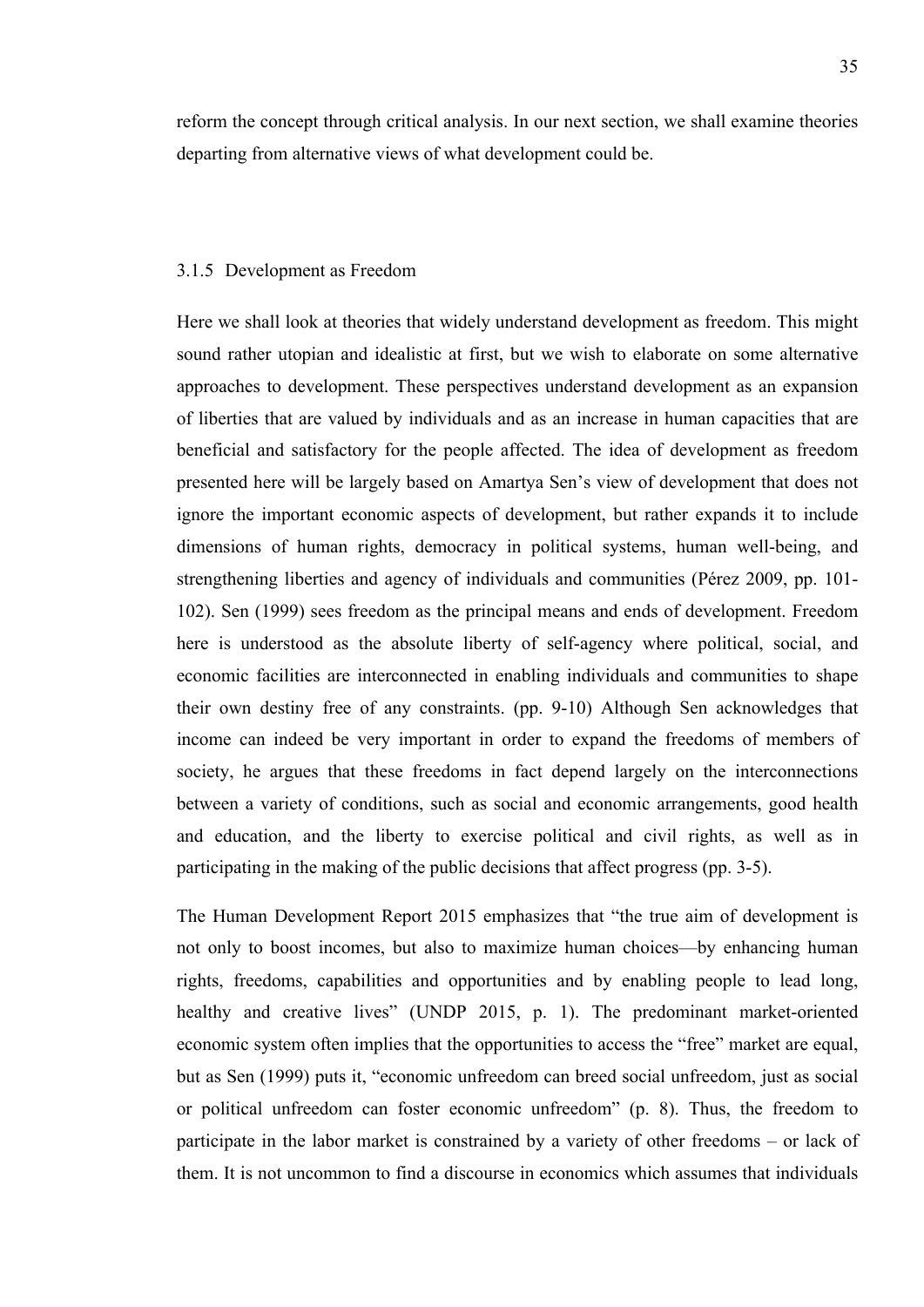have the opportunity to freely shape their lives according to their interests, without being shaped by social arrangements and cultural practices (Kiron in Ackerman et al. 1997, p. 203). The access to certain segments of the labor market is, however, very limited, consequently keeping people in bondage and captivity (Sen 1999, p. 11). Sen's view of freedom rejects the notion of poverty as a social condition or as a mere lowness of incomes, but rather sees poverty as the deprivation of basic capabilities and as the result of systematic obstacles towards freedom (p. 87).

A critical democratic understanding of development also stresses the need to transform the very notions of development to achieve conditions for democracy, again perceived as the collective freedom to make decisions that determine social and individual existence. Transformation can be made possible with constructive criticism that exposes what most need to change in the society, which according to Peet & Hartwick (2009) is the inequality in the existing global society. Development in this view is equality, and only equality can enable the occurrence of democracy. (p. 282) Makuwira (2006) criticizes the way democracy has been understood in the West, and more so the way representative democracy has been implemented in many developing countries. This misconception of democracy as equated with freedom is often understood as the liberty of an individual to act in the way they want regardless of the consequences towards others, and links this misconception to the failure of development itself. In democracies that are characterized by perpetual violence, corruption and insecurities, it cannot be claimed that freedom exists – and, hence, neither does development. The freedom of some (to exploit, to commit crimes, to impose fear) is the unfreedom of others. (pp. 196-197) Development should be redefined as a universal liberating activity; a challenging project requiring ethical respect, intellectual creativity, political support, and practical activism (Peet & Hartwick 2009, p. 293).

Due to increasing globalization, alternative theories of development have put emphasis on local environments, since they are where global processes are materialized in dialectic relations through opportunities, synergy, advantages and disadvantages. Therefore, local environments can provide alternative approaches to global capitalism. (Pérez 2009, p. 111) Locality and democratization of knowledge is, according to Vandana Shiva (1993), an essential precondition for human liberation. With democratizing knowledge, she refers to redefinition of knowledge so that the local and diverse would become legitimate knowledge. All knowledge is a particular cultural system, but hegemonic knowledge has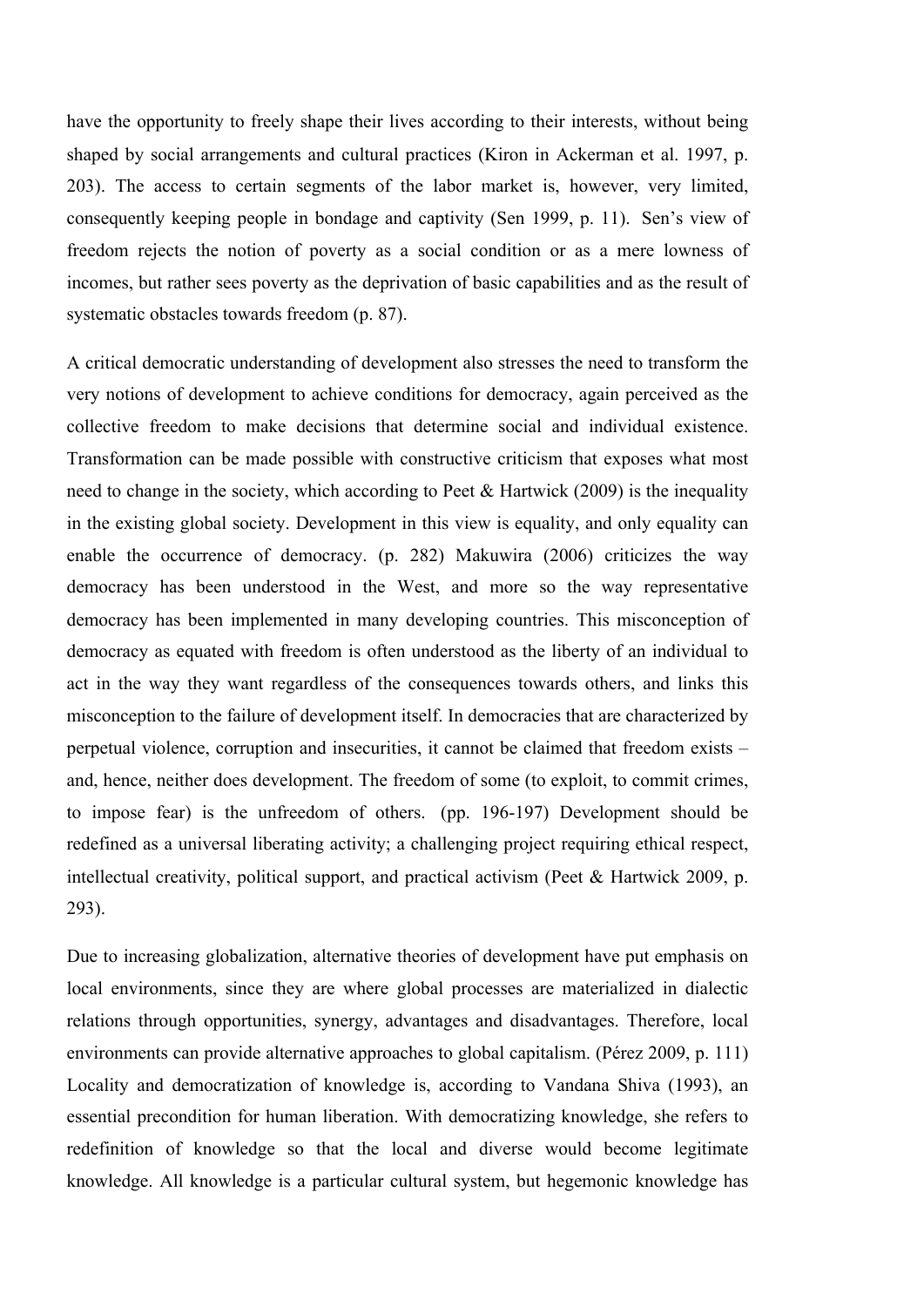predominantly been projected beyond culture and politics in our contemporary world, and its relationship with the development enterprise has invisibly become the legitimizer of homogenization of our culturally and environmentally rich world. The development paradigm is rooted in the idea of globalizing knowledge, and the power by which the dominant knowledge system has repressed other ways of knowing makes it undemocratic and exclusive. Universalization of knowledge is an abstraction that violates the concrete realities of people, which is why emphasizing local knowledge is essential to reaching human freedom. (pp. 60-62)

Alternative views of development should not be treated nor perceived as an ends to the journey towards change, but rather as a departure point. Scholars such as Sen, Rahnema, and Escobar, have stressed the importance of acknowledging the agency of individuals, instead of seeing them as subjects of technocratic developmental experiments. Diversity is often artificially celebrated, but cultural pluralism has often been misunderstood as coexistence of static cultures, which has denied dialogue between peoples and created a scattered view of cultural entities. This false pluralism has limited the local communities' potential of transformation and neglecting opportunities for mutual dialogue. (Cerda García 2007, p. 125) Challenging the binary, top-down models is necessary in creating spaces for new discussions where people's freedom is at the center. These spaces should not only enable participation in decision-making, but also encourage participation in the implementation and improvement of the development agenda. Locality, bottom-up approaches, and the aim of expanding liberties are also the core of democratic educational practices.

Theories of development that emphasize freedom value the transformative power of education. The need to democratize knowledge is tightly linked with education, and as Apple (1990) reminds us, knowledge *is* power, but for the time being primarily in the hands of those who already possess power, who control cultural capital and economic capital alike (p. 154). This distortion of power can be challenged with education, and specifically with education that is transformative, critical, and contextually defined. Alongside Amartya Sen's view of unfreedom, Brazilian pedagogue Paulo Freire views poverty, exploitation, injustice, violence, and alienation of all kinds as an act of dehumanization of both the oppressed of the oppressors. His philosophy calls for critically examining oppression to gain full consciousness through dialogue – an act that shall be done through a pedagogy of the oppressed. The humanity, the *unfreedom* of both parts will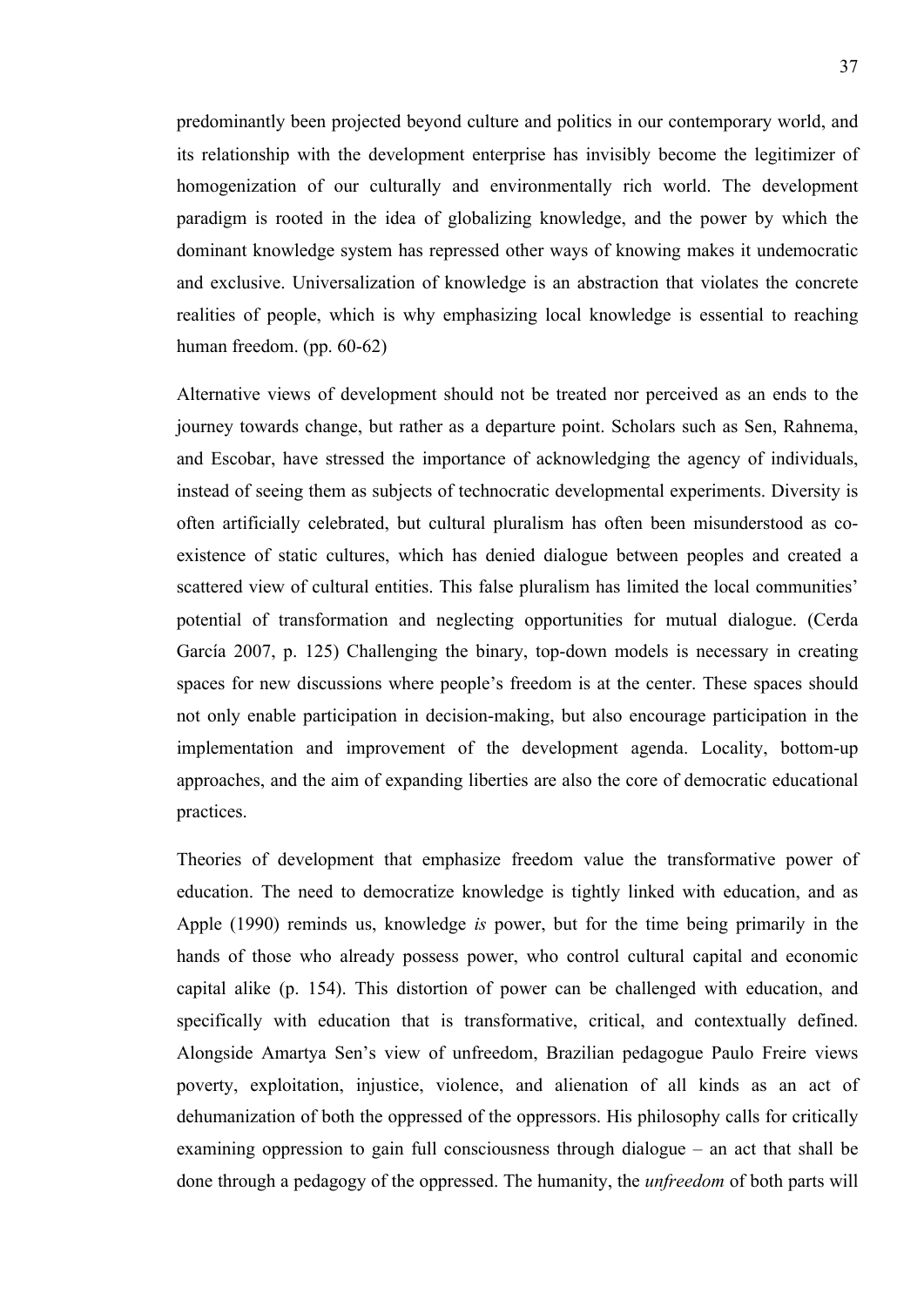be recovered only then. (Freire in Harber 2014, p. 90) The main motive of this pedagogy – a pedagogy that can and should be extended to all social realms – is the transformation of the world towards one where dignity is not conditioned nor constrained. To change the world, we have to know the world. Similarly, from a social constructivist perspective, Rahnema (in Rahnema & Bawtree 1997) argues that the first condition to overcome injustice is to confront things as they are rather than to see them as we want them to be (p. 392). Criticality and locality are central to transformative educational practices, and pedagogy must always be contextually defined in order to respond to the challenges that arise in various settings where education takes place (Giroux 2001, p. 18).

Human rights are often referred to as the foundation for imagining development, and within the rights-based approach, education is given intrinsic value instead of the economic utilitarian perspective. Beyond the right to education, the rights-based approach also seeks to secure children's rights in general and utilize education to achieve the ensurance of other fundamental rights. (Barrett 2011, pp. 123-124) The fundamental principle stated in the World Education Forum affirmed public education as an inalienable right that should be guaranteed for everyone and paid by the state. Education must be radically democratic, egalitarian, and fair, and it must not be treated as a commodity. (Charlot in Fisher et al. 2003, p. 203) These arguments can be justified with both the Universal Declaration of Human Rights and the United Nations Convention on the Rights of the Child, which refer to education as a human right, with emphasis on how all organizations concerned with children should work towards what is best for each child, without distinction of any kind. They also specify that education should develop each child's personality and talents to the full and should encourage children to respect their parents, culture, and other cultures, and cultural rights are expressed as indispensable for human dignity and free development of personality. (See U.N Declaration of Human Rights 1948, art. 22, 26, 27; U.N. Convention on The Rights of the Child 1989, art. 2, 3, 29, 30)

However, in recent years, many ordinary people and radical thinkers have been challenging the nature and universality of human rights. The Universal Declaration was created in a particular cultural context, which is why their universality should be critically examined. The rights have an individualist foundation causing dissolution of cultures based on notions of communal obligations, service, and commitment. As we can never truly know more than a small part of our globe, "global thinking" can be, according to Esteva  $\&$ Prakash (in Rahnema & Bawtree 1997), a mere illusion at its best, and at its worst it can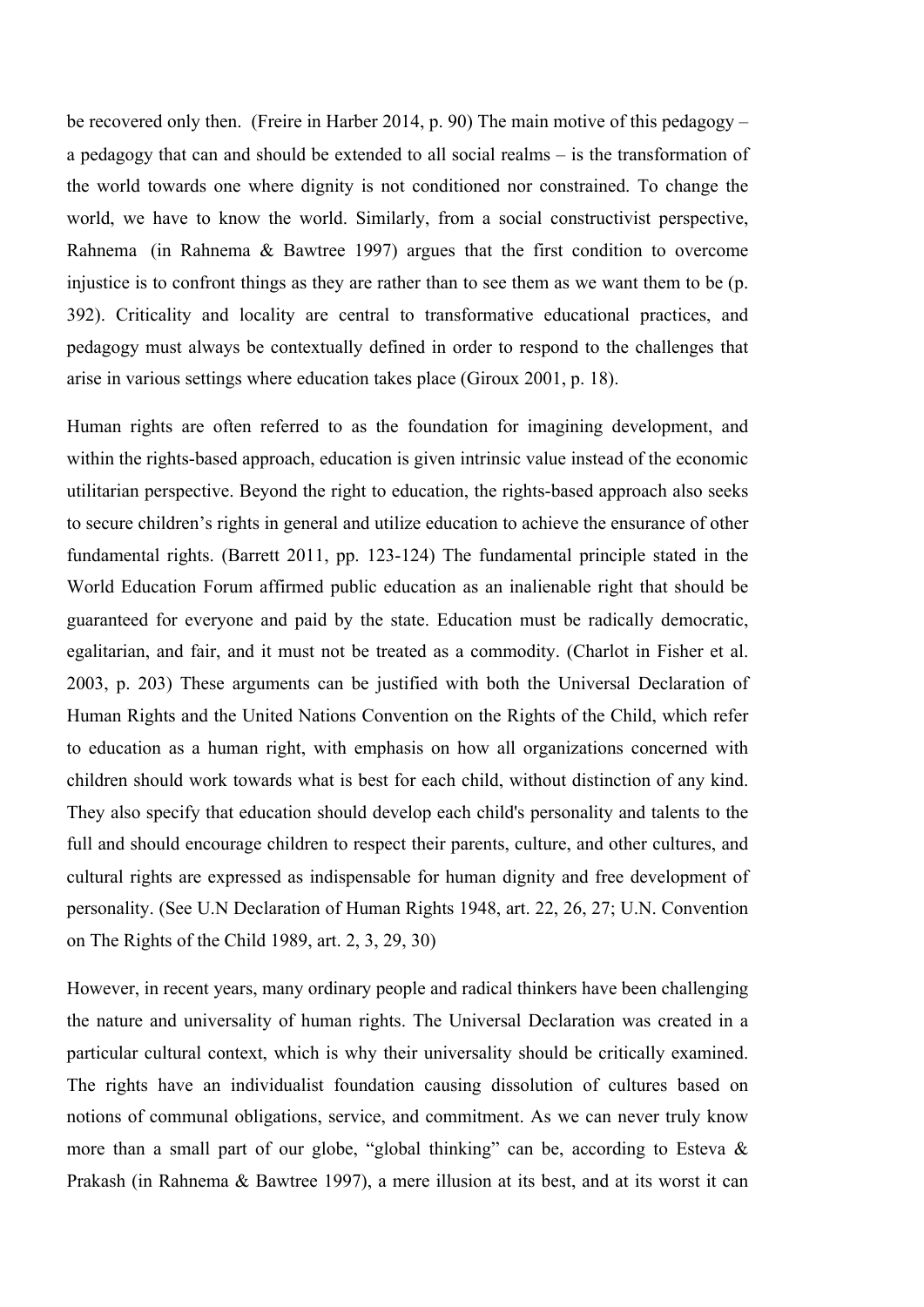perpetuate destructive and dangerous actions by global "think-tanks". (pp. 279-284) The commonalities of the critique towards universal human rights is the recognition and rejection of the fact that rights, as culturally specific artifacts, are presented as universal, fixed, and shared sets of values. (Pagden 2003, p. 172) The ways in which human rights have been interpreted in relation to education, for instance, have often been narrow and culturally insensitive, equating education with schooling and hence disregarding diverse ways of organizing education so that they could indeed contribute to developing each child's personality and talents to the full. Although the message of human rights is not necessarily rejected within many of these alternative theories of development, they emphasize the need to challenge universality even in areas often taken for granted.

Paulo Freire has created a *Pedagogy of Freedom* (1998) that values the students' knowledge, emphasizes the need to be critical, and sees education as a form of intervention in the world. As Duarte (in Gur-Ze'ev 2005) aptly puts it, "the essence of Learning is Freedom" (p. 328). Schools should not only respect the kinds of knowledge that is socially constructed in the communitarian praxis, but also value the knowledge of students and discuss the logic of the dominant knowledge in relation to their contents (Freire 1998, p. 36). Freedom will be holistically embraced in education by approaching it through all the different modes in which education takes part: formal, informal, and non-formal education settings should advocate for this goal. Pedagogical conditions should always consider the context in which knowledge is produced, as they exist to connect the lived experiences, histories, and cultures of the students with forms of knowledge (Giroux 2011, p. 11). Also, as education is a form of intervention in the world, it also includes both the reproduction of the dominant ideology and deconstructing it. Education is inherently ideological, and due to the dialectical nature of educational processes, they can never be purely about either reproduction or deconstruction. (Freire 1998, p. 90-91)

Understanding development as freedom contributes to the agency of individuals and communities, as it emphasizes grassroots approaches that enable the involvement of local actors in decision-making. Freedom-based development leaves room for multiple ways of imagining development and for what the role of education is within the development imaginary. These theories challenge binary categories such as poverty and wealth, of traditional and modern, and of local and global, striving to broaden these categories into more holistic and contextually based interpretations.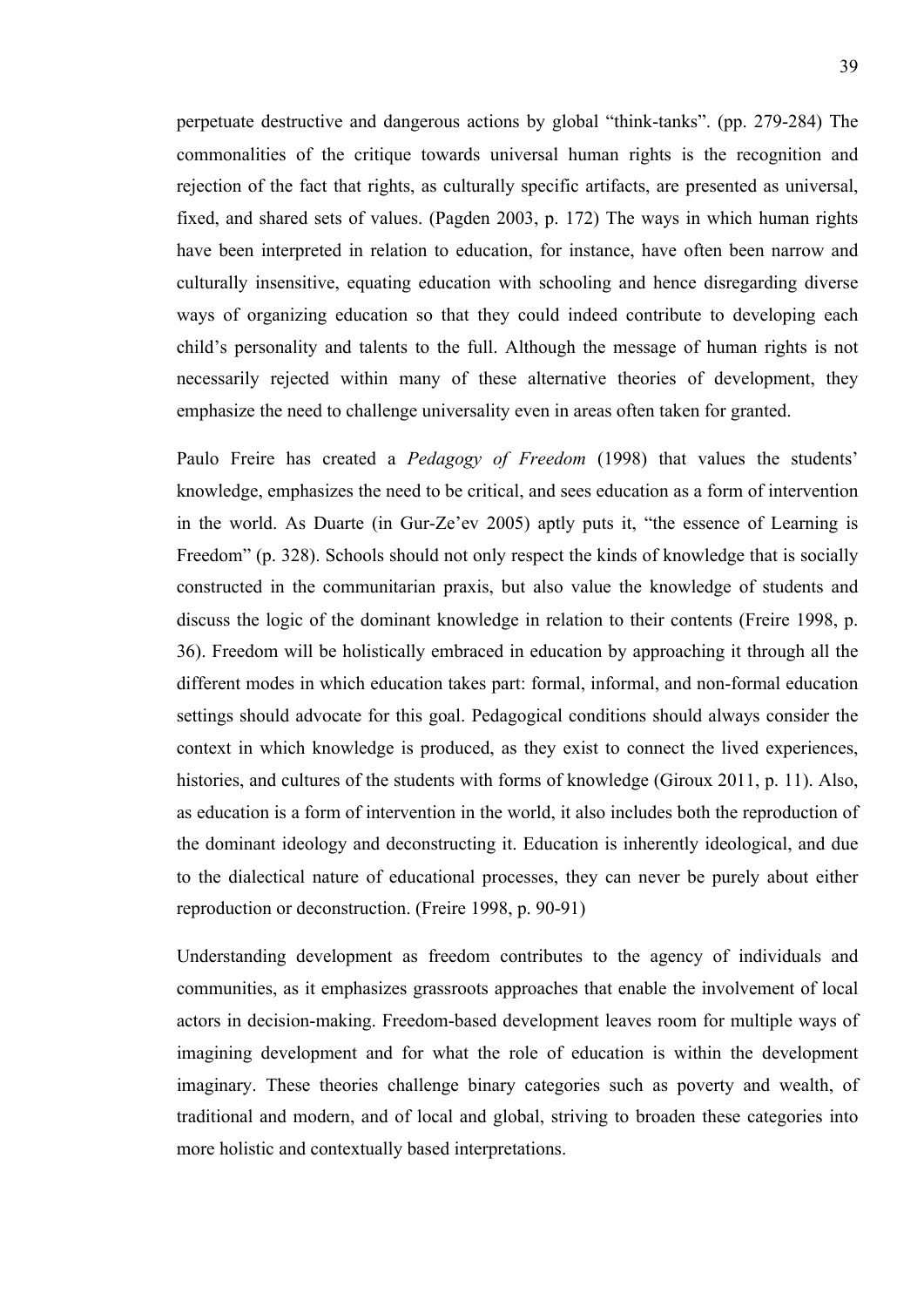Before moving on to our analysis on the WBES2020, we shall now look into the WB's educational policy and how it became involved in education. Understanding the diversity of theories of development will be the foundation for our analysis, as we need to first understand different views of development in order to be able see behind a specific policy discourse. This will provide us with tools to provide an informed analysis on how education and development are perceived in the specific WB document.

## **3.2 World Bank, Development, and Education: an Overview**

As we shall shortly be analyzing the World Bank Education Strategy 2020 (WBES2020), we find it important to provide a brief overview on World Bank as an institution and explain how it became involved with education. The reason why we decided to analyze WB's education strategy specifically is because the WB has during the past decades become the single largest source of development capital in the area of international education. (Heyneman in Baker & Wiseman 2005, p. 23) Overall, it is the world's largest and most influential multinational funding source for education (Lakes & Carter 2011, p. 108). As Roberto Leher (2004) says, it is necessary to examine the WB's orientations and ideology in order to understand the sense and meaning of current international reforms worldwide, as the WB has to some extent become the world education ministry especially for peripheral countries (p. 143). The policies that the World Bank carefully distributes in client countries are considered to be a policy guideline for education, putting the Bank as an intellectual leader in the educational field, which is why the WBES2020 deserves our full attention (Verger & Bonal in Klees et al. 2012, p. 125). Therefore, understanding the conceptual matrix formulated by the WB makes it possible to comprehend the meaning and sense of many current educational reforms worldwide (Leher 2004, p. 140).

#### 3.2.1 A Brief History of the World Bank

The World Bank was founded in 1944 along with the International Monetary Fund (IMF) at the Bretton Woods Conference of policymakers. The two organizations established in the conference had complementary goals related to development: IMF was created to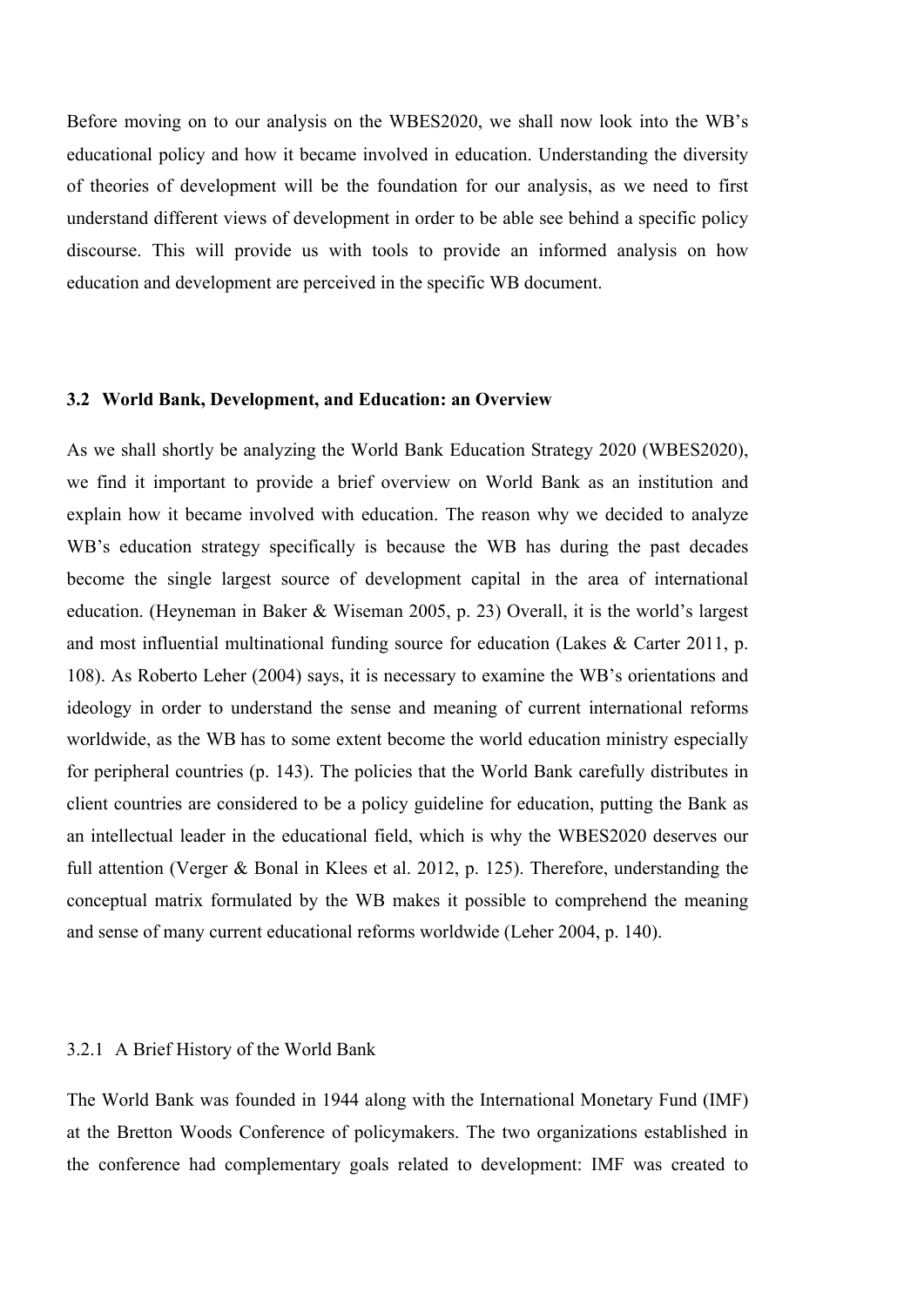promote international economic stability, and the mission of the World Bank (known as the International Bank for Reconstruction and Development at the time) was to both aid reconstruction of the economies affected by the Second World War and to help advance the economy of poor countries. The initial voting shares in both organizations were negotiated directly among the great powers represented in the Bretton Woods meeting, which also has its legacy on their contemporary voting-power. (Babb 2009, pp. 25-26) The WB designated its decision-making power according to the the amount of capital investments of each country, whereas for example within the UN, each country was allocated one vote.

The developing countries were interested in the development financing through the newly emerging multilateral agencies, but by the 1950s the United Nations was clearly the preferred organization for development finance. This was due to the fact that the WB had primarily been founded to aid in the reconstruction of Europe, and the issues of developing countries were by no means prevalent in the Bretton Woods meeting. The WB did not seem either willing or able to respond to the challenges in the periphery. Also, the WB had been established with an inherently different governing structure to that of the United Nations, giving much less representation to developing countries. (Babb 2009, pp. 21-22) The WB's purposes, however, soon became closer to those of the Marshall Plan that was created a year earlier: by helping developing nations, social and political unrest could be tackled and the spread of Soviet communism could be hindered while creating markets for U.S. goods (Spring 1998, p. 178).

Initially, the main focus of the Bank was an agency for European reconstruction after the World Wars, but it began to shift in response to the demands of the Cold War and due to the decolonization processes in the peripheral countries (Leher 2004, pp. 145-146). The WB's interest in education is relatively recent since in the 1960s Robert Gardner, a vice president of the Bank, declared that the WB cannot lend for education and health, as it is a Bank (Caufield in Leher 2004, p. 150). The changing point in the WB's orientations was in 1968 when Robert McNamara left his office in the U.S. Department of Defense to become the President of the WB. His Presidency lasted for the following decade, and many suggest that he was responsible both for increasing overall lending and for pushing the Bank into acting in education directly and specifically. (Heyneman in Baker & Wiseman 2005, p. 30; Leher 2004, pp. 145-146) During this period, the WB also became the world's largest multinational collector of financial resources (Leher 2004, p. 147).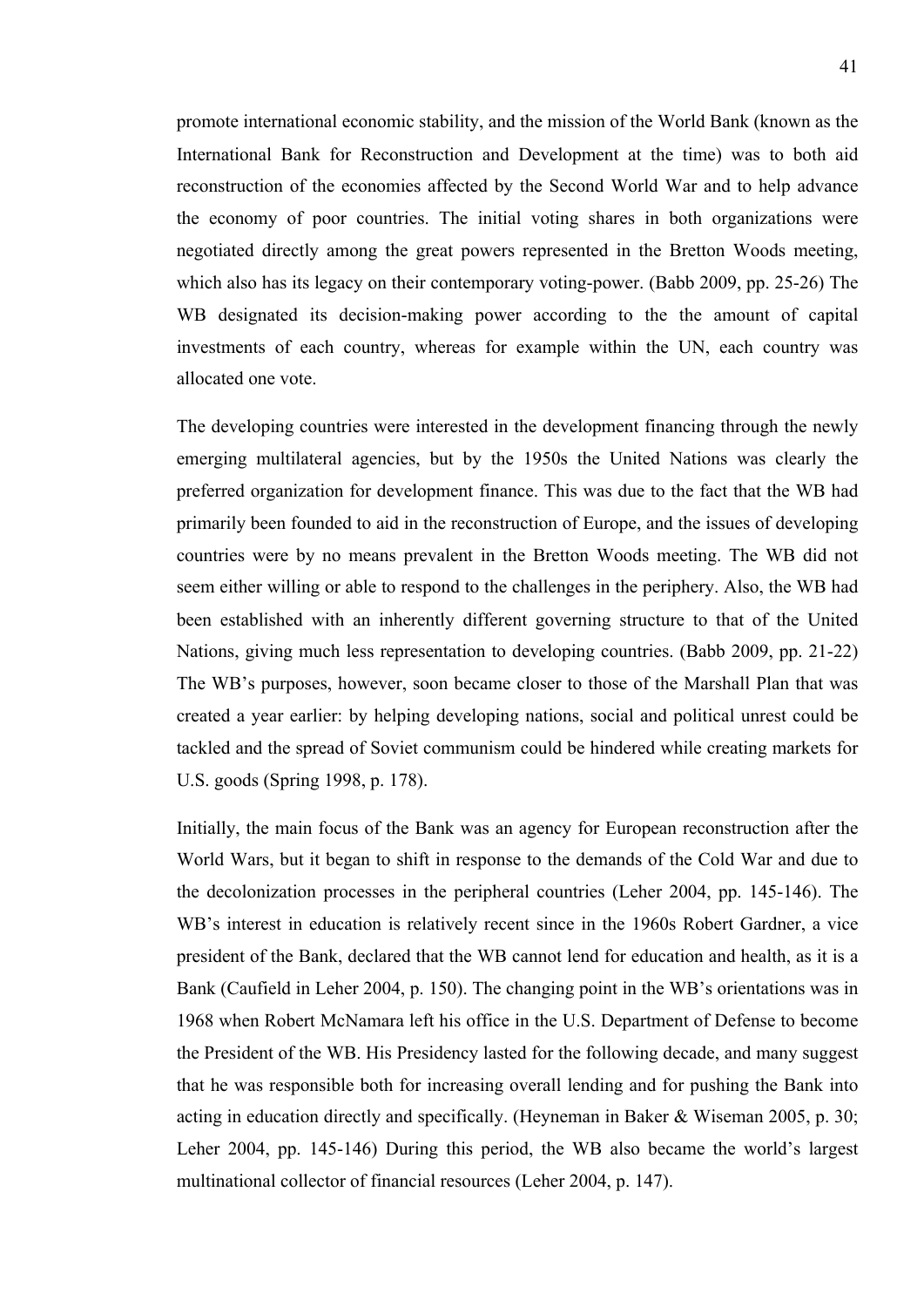Policy papers on education started to emerge, and for instance the 1974 Sector Policy Paper argued that education systems in developing countries were imbalanced, and the recommended solution was a re-orientation of the curriculum in a top-down manner so that employment of graduates could be ensured. Improving the quality of education in the periphery was equated with making education more practical and relevant by shifting the content towards vocational purposes instead of academics. (Heyneman in Baker & Wiseman 2005, pp. 27-28) De facto, from 1962 to 1980, all of the Bank's education investments needed to be justified on the basis of manpower demands (Bartholomew in Heyneman 2003, p. 317). The WB continued increasing lending to education and other societal projects, allowing debts that were higher than many of the peripheral countries' payment capacity. This contributed to economic challenges globally, which eventually resulted in the 1982 debt crisis. The crisis posed new challenges to the financial organizations while increasing the power of the WB. As a response to the crisis, the Bank introduced radical structural adjustment reforms to the vulnerable indebted countries, which made the indebted countries especially in Latin America increasingly dependent on the Bretton Woods organizations in policy planning. (Leher 2004, pp. 147-148)

During the adjustment era, the highly debated Education Sector Policy Paper of 1980 was published. Adjustment Loans were introduced, in which the WB would increase funding and resources in exchange for rapid changes in policy. (Heyneman in Baker & Wiseman 2005, p. 36) The education policy recommended by the WB in the adjustment era was founded in a methodology called the economic rate of return. This methodology led to three basic recommendations, which were to direct public expenditure towards academic and basic education instead of vocational and higher education, to increase private costs in universities, and to introduce loan schemes to aid individuals struggling with tuition fees introduced in higher education. These recommendations became the foundation for the socalled "short education policy menu" that emerged from the educational rate of return analyses and largely became the policy from which states should prioritize educational investments. (Heyneman 2003, pp. 324-326) This historical overview on the Bank's role in educational policy, albeit brief, is useful in understanding their contemporary views on education and development.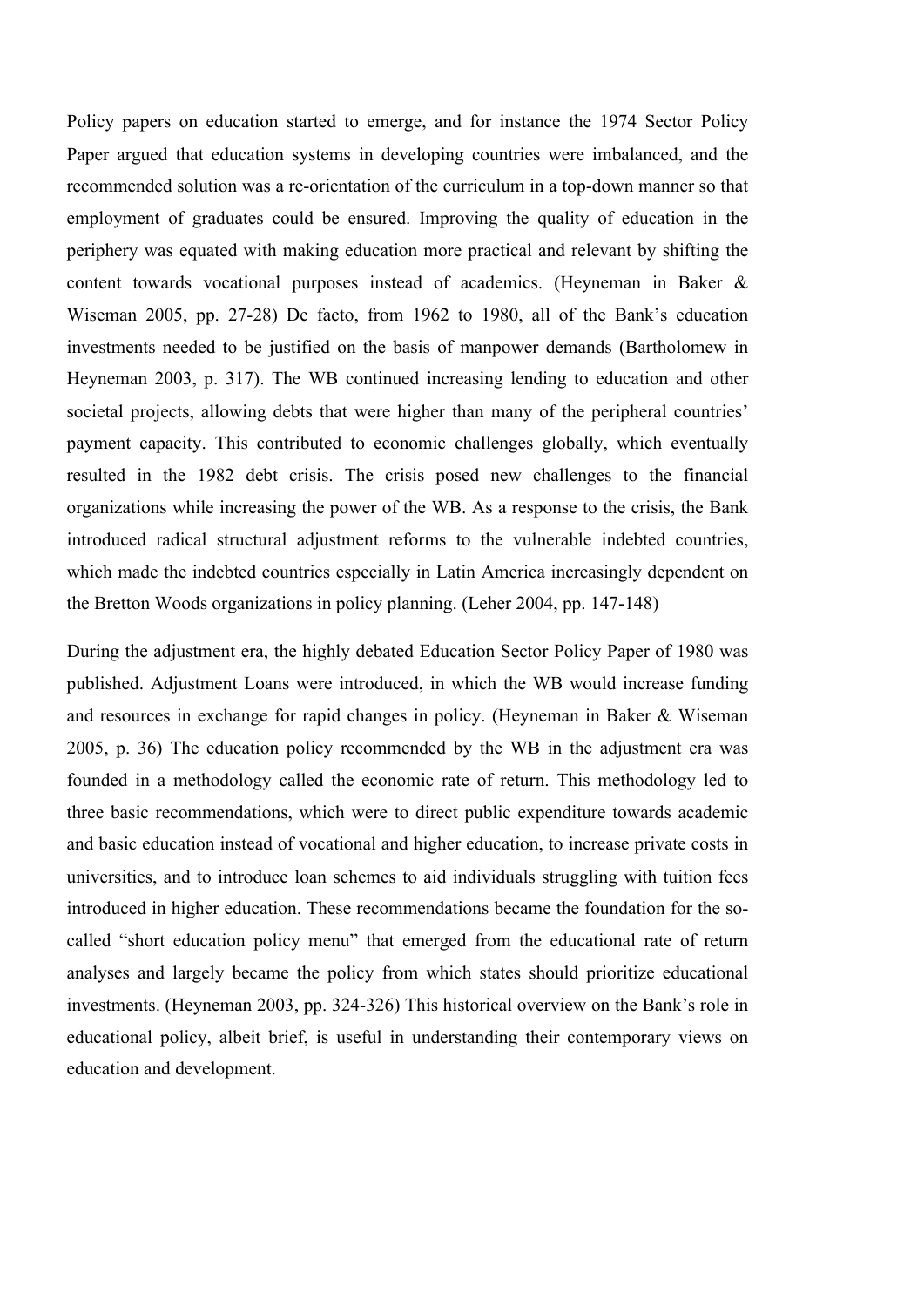### 3.2.2 The World Bank Today

Over the past decade, the WB has changed its educational strategies, and now presents itself as a knowledge producer and manager in the education sector. The WB functions as a knowledge bank that evaluates the best practices in educational development. This concept was first discussed at the Board of Governors of the WB in 1996, and although the Bank has not diminished its role as a lender organization, it has increasingly acted as a global policy advisor for national governments. (Steiner-Khamsi in Klees et al. 2012, p. 5) Also, the Bank's financial support for education has increased over the past decade since the Millennium Development Goals (MDGs) were established (World Bank 2011). The World Bank Education Strategy 2020 that we shall analyze in this thesis was launched in 2011 as a continuation to the MDGs. The educational priority of the MDGs was informed by the strategy of *Education for All,* a campaign that was launched in 1990 with the purpose of "bringing education to every citizen in every society". It was not until 2005 that this strategy was thoroughly put into action through the Millennium Development Goals, involving the UNESCO and the commitment of 189 countries to adopt the plan. (World Bank 2013)

Education for All called for investment in primary education for all "to ensure everyone completes a basic education of adequate quality, acquires foundation skills — literacy, numeracy, reasoning, and social skills, such as teamwork — and has further opportunities to learn advanced skills throughout life in a range of post-basic education settings" (World Bank 2005). The WB updated its approach towards achieving universal primary education by not only highlighting the accessibility of education for all, but instead emphasizing the need to guarantee *Learning* for All. The Bank's recent device called *Systems Approach for Better Education Results* (SABER) is at the core of this emphasis on learning. SABER has had the task of collecting each country's data, diagnosing, assessing and formulating educational recommendations to participant countries to enhance schooling and learning. Additionally, SABER promotes the creation of a global knowledge-bank to provide immediate access to international educational policies through which policy-makers can be informed. (World Bank 2013, pp. 4-8)

Operating from a classical utilitarian paradigm, educational economists have drawn attention from emphasis on accessibility towards the importance of learning and of performativity in schools (Barrett 2011, p. 119). This shift is evident in the World Bank's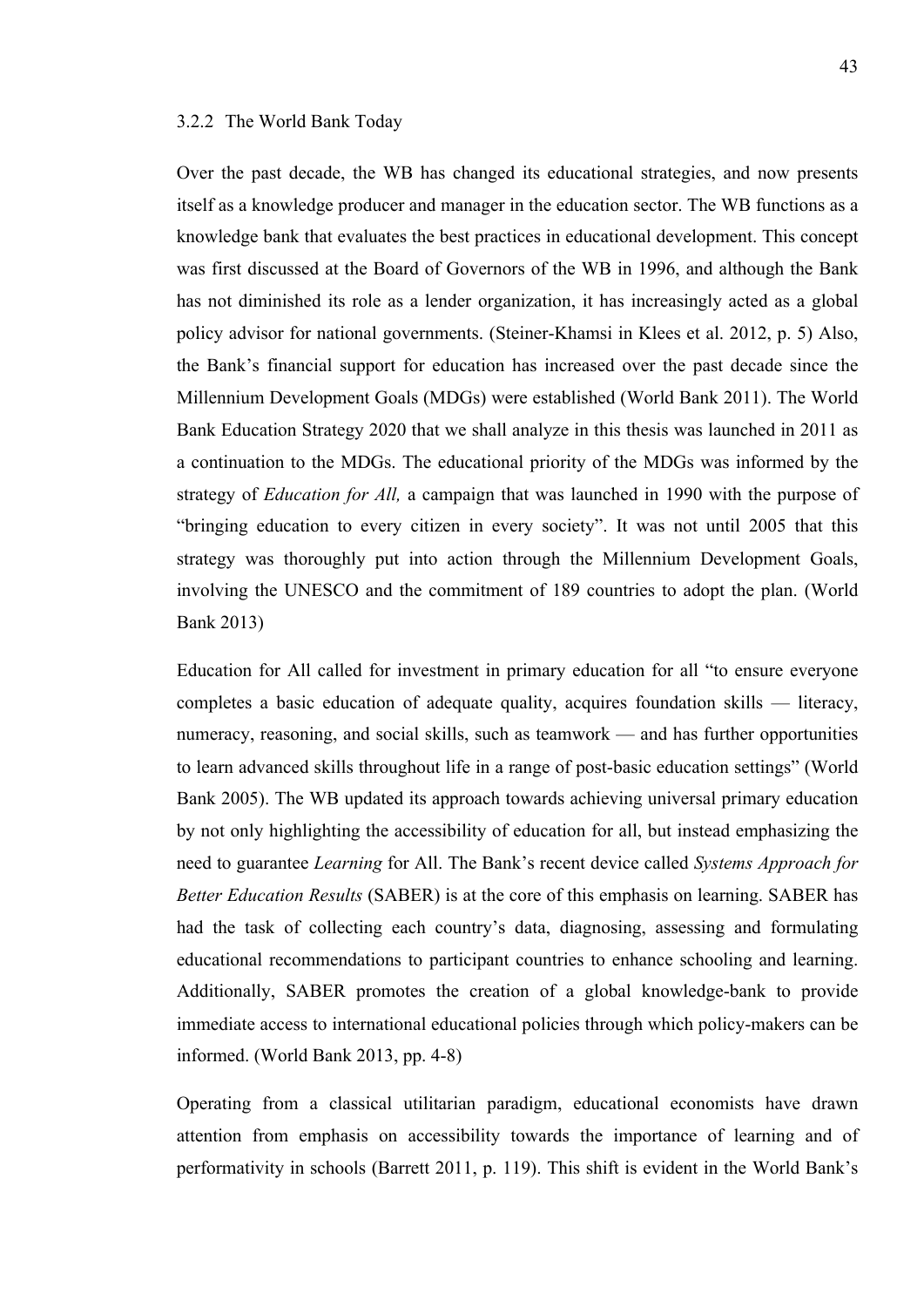change of focus from expansion to learning*.* The WB acknowledges that mere access to education is insufficient, and that the focus should now lean towards improving the quality of education and in accelerating learning (World Bank 2011, p. 2). Policies respond to international developments, and often promote international agreements and cooperation giving rise to supranational organizations, which has happened with the World Bank (Olssen et al. 2004, p. 7). The WBES2020 recognizes that international conditions have changed dramatically in the past decade, in areas such as increasing technological developments worldwide, growing international competition, and the emergence of renewed job profiles in the labor market. Additionally, the strategy shows concern for the increasing amount of "youth bulges" within developing and middle-income countries (World Bank 2011, pp. 2-3).

As the MDGs were set to end in 2015, much has been debated about the post-2015 period. In countries that begun with low rates of enrolment, the MDG of *Education for All* has often resulted in low completion rates, and the rapid progress in national enrolment rates has often guised the fact that exclusion remains a prevalent issue (Barrett 2011, p. 121). Despite attempts to portray the MDGs as an international project, they are criticized for locating development to the global South. They often overlook development outside of the "developing world", as well as the interconnectedness of poverty and wealth and of vulnerability and risk both within and between countries of the periphery and the core. (Sumner & Tiwari 2009, p. 835) The influence that they have had in donor countries has been limited to committing to international development expenditure, whilst aid-recipient countries have been expected to direct high-level policy-making across different sectors with the borrowed resources. As a condition to receive World Bank's loans, aid-receiving countries are required to have a Poverty Reduction Strategy Paper to provide the framework for the development operations. (Barrett 2011, p. 121) Understanding the continuum of the developments in WB policy is important in conceiving its contemporary policy. The MDGs provide the most recent basis for the WBES2020 that we shall analyze in detail in our empirical framework.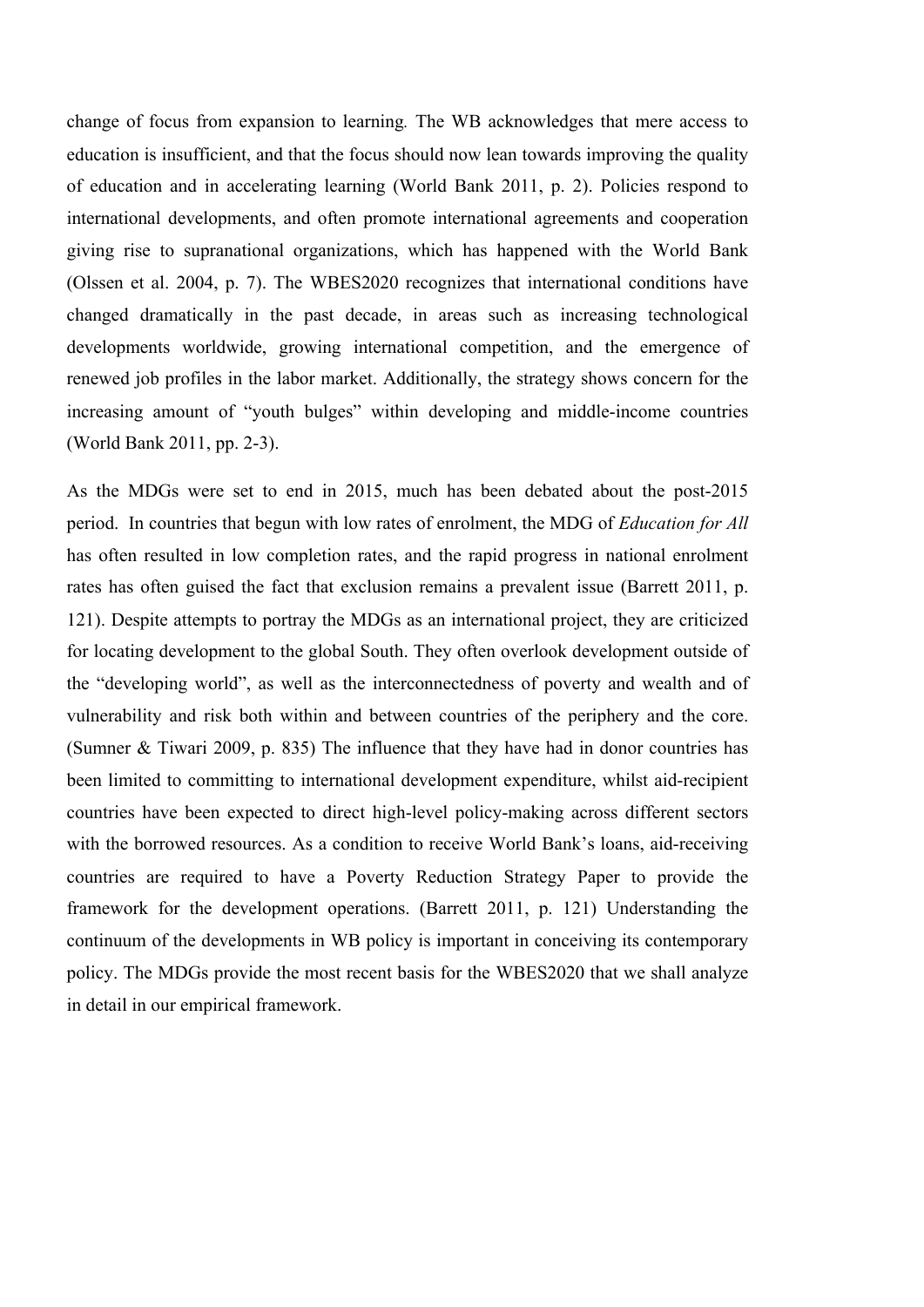# **4 Empirical Framework**

The empirical part of this study is realized as a Critical Discourse Analysis (CDA) on the World Bank Education Strategy 2020 (WBES2020). Although this strategy was published already in 2011, and has thus been analyzed by a number of scholars, we find it important to engage in the academic debate regarding World Bank education policy as it helps us understand transformations occurring in educational systems worldwide. As the single largest worldwide financier and expertise provider to education, the WB is in a considerably powerful position in directing international and national educational policies. WB education sector documents intend to shape education policy and practice especially in countries where the Bank is active, and as such documents reach policy and decision makers in countries that borrow from the WB, these documents are highly influential. (Klees et al. 2012, p. xv)

By using Critical Discourse Analysis as our method, we can provide new insights on the WB discourse on education and development, as subjective interpretations made by researchers are typical of CDA. As our interpretations of the document are based on our ontological and epistemological assumptions, it might be possible to find new dimensions in the policy. Also, the close connection between our theoretical framework of diverse theories of development and education and our analysis provides a broad critical lens for analyzing the WBES2020. Our first research question was largely discussed in our theoretical framework, and now we shall continue with our second research question concerning the notions of development and education in the WBES2020. In this empirical section we seek to shed light on the ways in which this particular strategy perceives development and education in relation to our theoretical framework. First, however, we need to elaborate on our method of Critical Discourse Analysis that we used as a foundation in analyzing the policy document.

#### **4.1 Critical Discourse Analysis as a Method**

The world gains meaning through discourse, and thus, language is a mechanism through which the social world (identities and relations) is generated. Therefore, transformation is possible by changing discourse. (Jorgensen and Phillips 2002, pp. 8-9) As this study is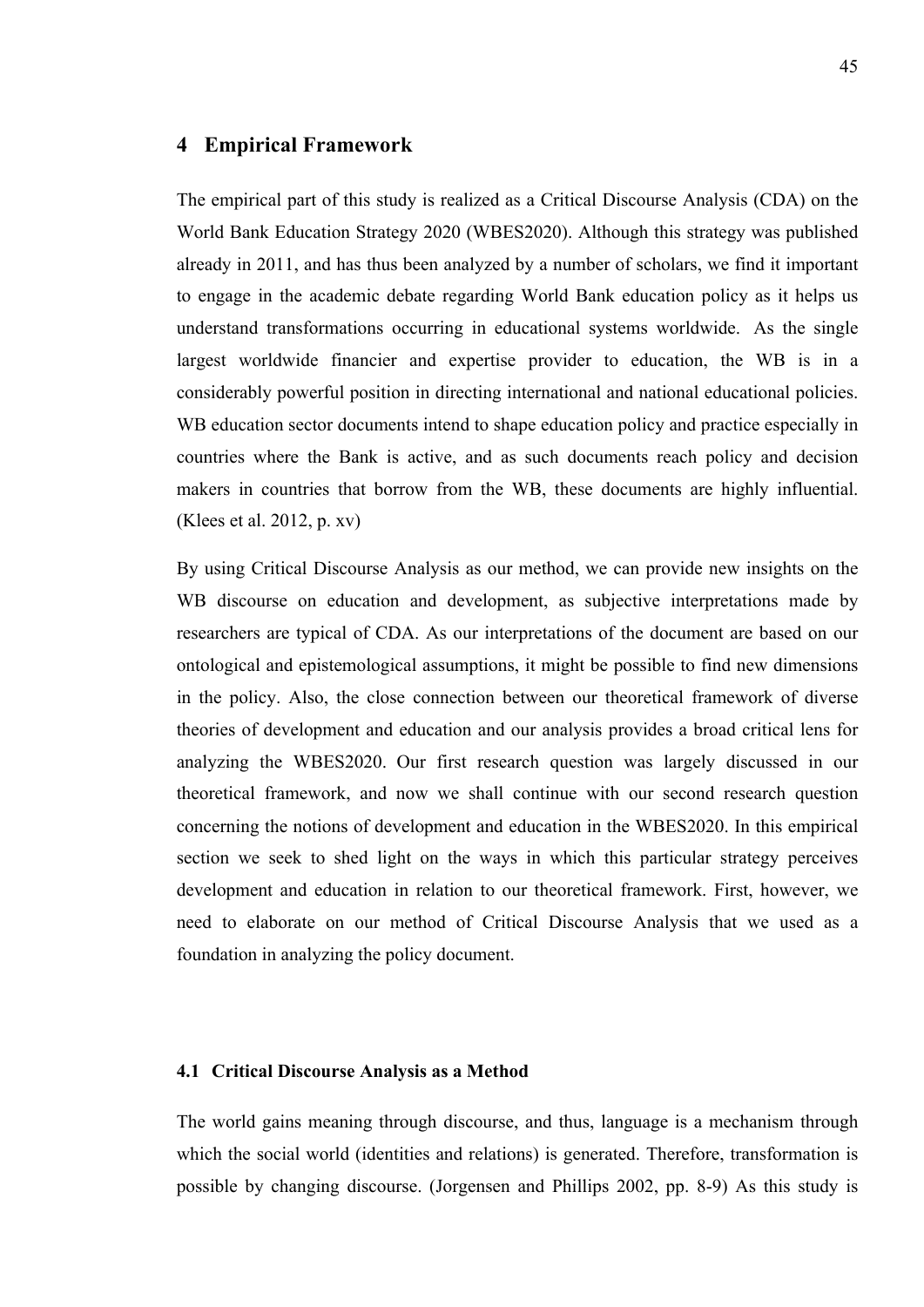concerned with a text and hence, with language and its relationship with the social world, we found Critical Discourse Analysis (CDA) the most suitable methodology for our thesis. CDA provides us a framework for studying language with an emphasis on language in relation to power and ideology (Fairclough, 1992, p. 1). In this section we briefly describe the fundamental ideas of CDA and provide rationale for choosing it as the principal method for this study.

For Van Dijk (1993), CDA is a method that examines the production and reproduction of dominant discourses. It focuses on unveiling structures, strategies or other properties of text, talk, verbal interaction or communicative events that have a role in modes of reproduction. (pp. 249-250) CDA aims to expose power-relations that are reinforced through text. It is not limited to the examination of specific structures of text, but examines and gives insights on the way that discourse omits or reproduces inequalities and powerrelations, always placing the text in a sociopolitical context. The aim of CDA is to uncover certain aspects of reality that are often taken for granted in order to reveal how power operates through these assumptions, as observers cannot eliminate their own cultural biases. The idea is to trace the possible origins and implications of assumptions as a product of ideological discourses that constitute the interpreter as a subject. (Andreotti 2006, p. 18) It is worthwhile to pay attention to discourse especially when interrogating the assumptions made around the concept of development and the "third world", as the language that is unconsciously used is often "far from innocent" (Sheppard et al. 2009, p. 52).

Our analysis is largely based on Norman Fairclough's elaboration of Critical Discourse Analysis as his framework of CDA is considered to be one of the most sophisticated analyses of the relationship between language use and social practices. Jorgensen and Phillips (2002, pp. 61-64) draw on Fairclough and Wodak in identifying five aspects that constitute CDA. These aspects include:

1. The character of social and cultural processes and structures is partly linguisticdiscursive

- 2. Discourse is both constitutive and constituted
- 3. Language use should be empirically analyzed within its social context
- 4. Discourse functions ideologically
- 5. Critical research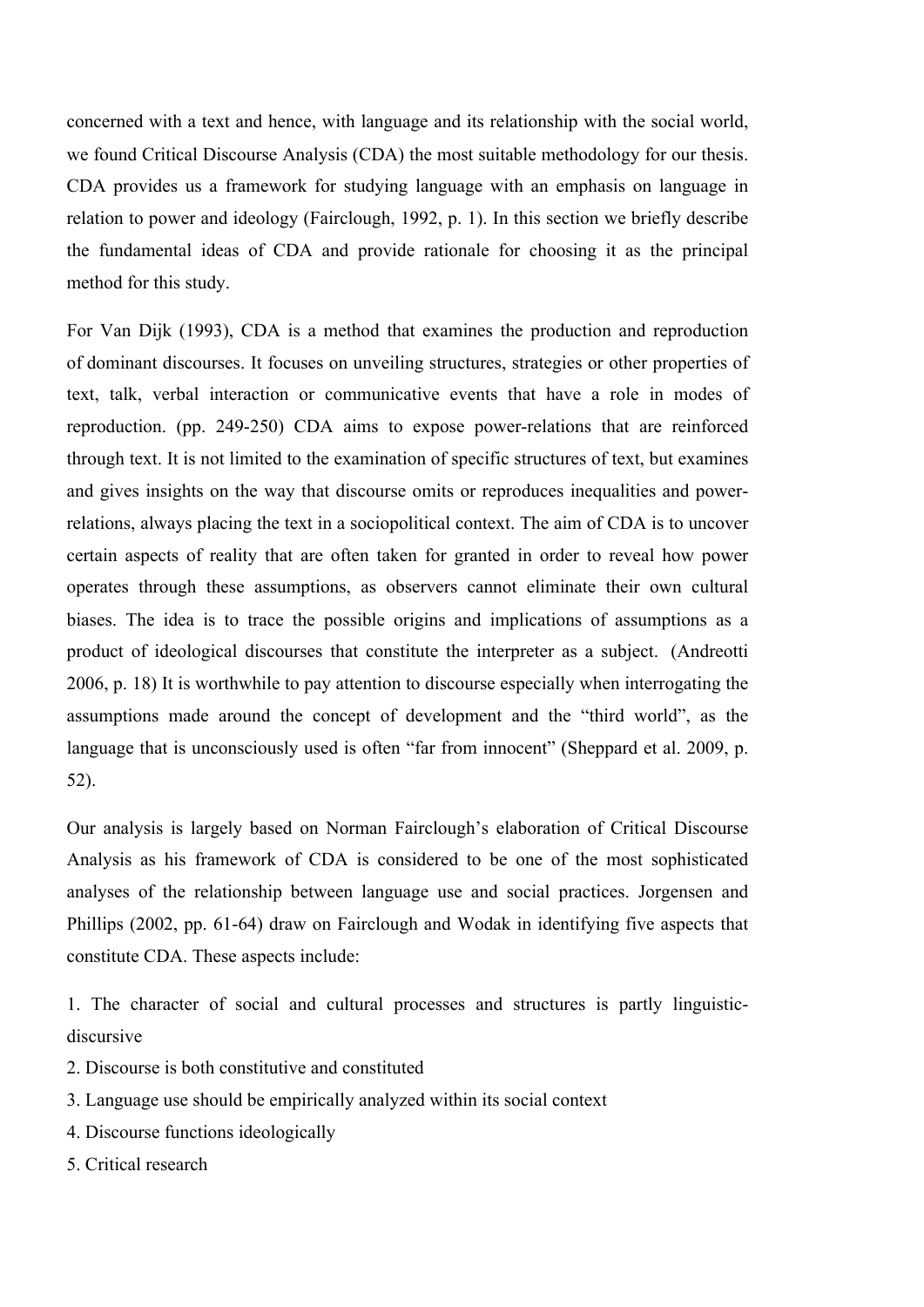By being critical, CDA enables the researcher to aim for possibilities of social change by investigating and analyzing power-relations in a society. As the objective of this study is not only deconstructing the concepts of education and development given by the World Bank, but also providing some alternatives for understanding and constructing these ideas for increased appreciation for diversity, CDA seems to be a suitable method for the purposes of this study. It gives us the possibility of understanding power-relations that enable some discourses to be hegemonic, but also opens doors for reimagining possibilities of change.

CDA does not understand itself as politically neutral as it is committed to social change by taking the side of oppressed groups in the name of emancipation (Jorgensen & Phillips 2002, p. 64). In this sense we do not strive for objective neutrality either, but rather shall strive to be open and transparent about our personal standpoints while engaging in our critical analysis. The discourse analysis that we shall conduct is our interpretation of the data, and is therefore open for critique and further analysis. The subjective interpretations of the researchers are central to CDA, but in explaining our analytical process we shall aim at transparency. We do not aim to reach any one truth concerning discourse of the whole World Bank organization, but rather will offer one interpretation of their discourse in a specific document based on our theoretical framework and personal insights. This can provide tools for understanding some underlying ideas concerning development and education behind the discourse of the World Bank.

## **4.2 Critical Discourse Analysis on World Bank Education Strategy 2020**

For the purpose of this thesis, we have focused our analysis on specific sections of the WBES2020. These sections include the Executive Summary, Part I: *Rationale*, Part II: *The World Bank Group's New Education Strategy*, and Part IV: *Implementation Levers for the New Strategy.* These chapters altogether present a concise overview of the why, where and how of the strategy, and therefore we found it meaningful to focus our analysis on those. We decided to leave out Part III – *Lessons from Previous World Bank Group Work in Education* from our analysis as we provided some insights into the World Bank Group's history in our theoretical framework, and in our analysis we chose to focus on the most recent WB strategy.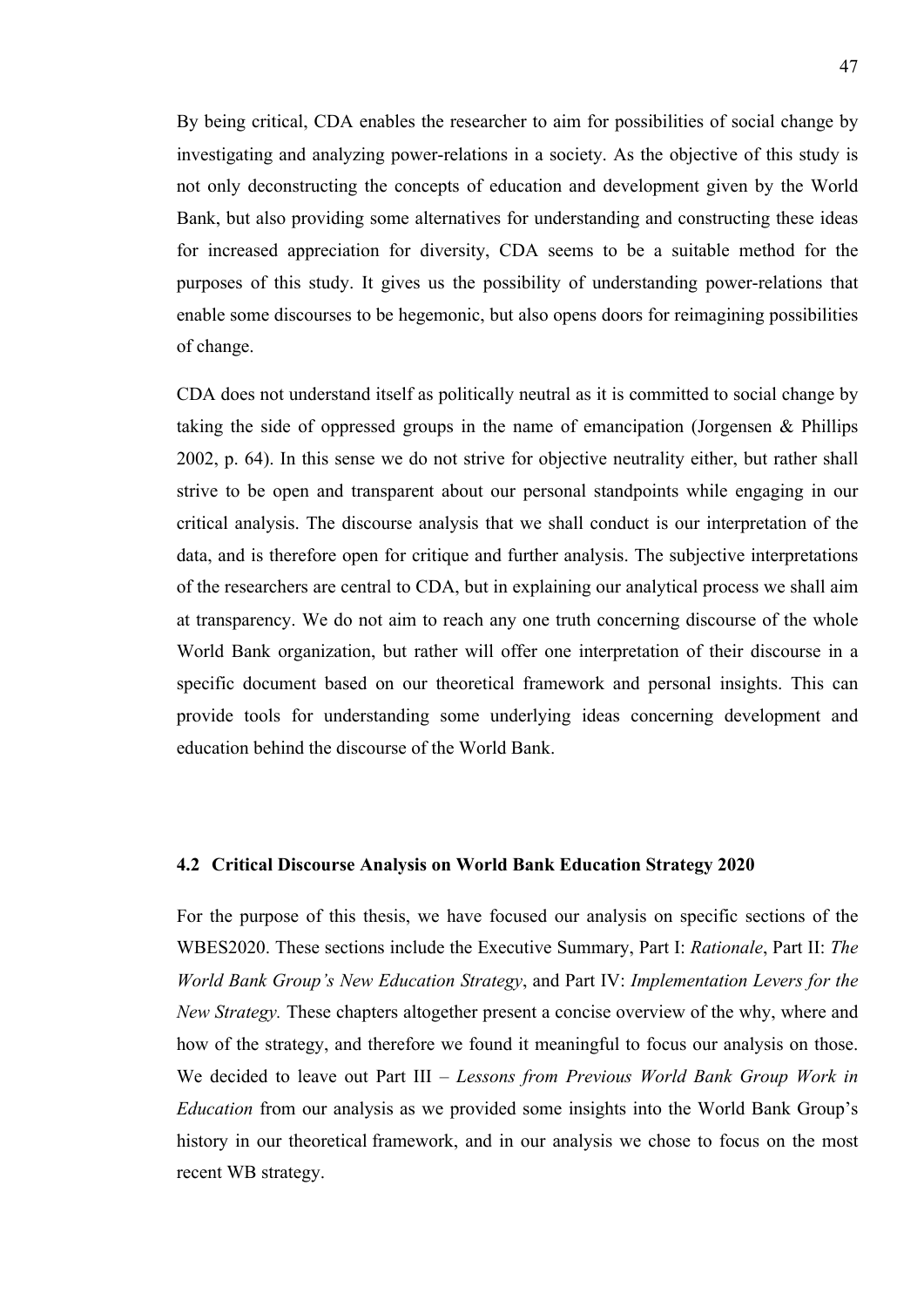As we want to emphasize the mutual and overlapping effects that discourse has on political economy and social studies, we will highlight the discursive narratives that we have distinguished from the critical analysis of the policy paper. In our first reading of the policy text, we started by detecting recurrent patterns and tensions within the text and by formulating an overall impression of the Strategy. After close reading of the text, we considered possible omissions and inherent assumptions in the discourse in the light of our theoretical framework. We continued our analysis by picking up sections, sentences, and choices of words in the text that repeated some patterns or discourses. After gathering a large amount of data in this manner, we began to organize them and create patterns that we found prevalent within the policy document.

During our analysis we distinguished a number of patterns that we began to organize into larger *discursive narratives*. Additionally, we focused on detecting tension points that Fairclough calls *moments of crisis*, referring to times when things are changing or going wrong. These moments provide opportunities to deconstruct discourse that is naturalized in a text. (Fairclough in Rogers 2011, p. 157) We created two broad discursive narratives which we labeled as *the Patronizing Development Narrative* and *the Universal Education Narrative*, as all of the patterns we had distinguished were possible to organize within these broader narrative categories. Despite the recurrent overlaps and interconnectedness of these discursive narratives, we decided to organize our data within these two distinct categories. Following the creation of these broader narratives, we organized the various patterns into coherent categories by combining similar patterns. This resulted in three subcategories for the discursive narratives that we shall henceforward refer to as *patterns*. Each of the discursive narratives contains three patterns that shall be further explained in our interpretation of the data. These patterns are labeled as follows:

Discursive Narrative 1: Patronizing Development Narrative

- Location of Development
- Linear Development
- Global Knowledge

Discursive Narrative 2: Universal Education Narrative

- Employability
- Results-based Policy
- Utilitarian Education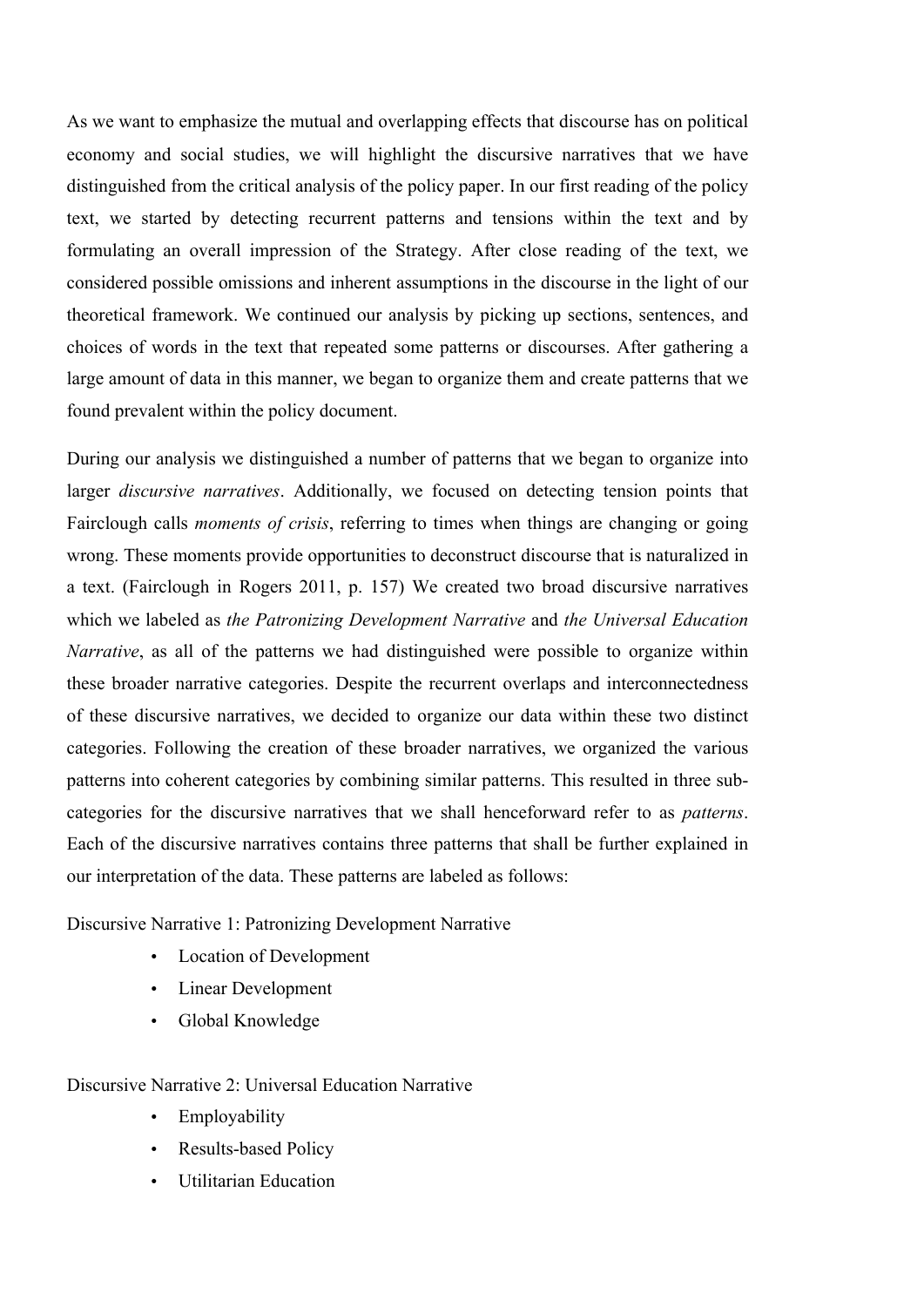#### **4.3 Interpretation of the Data**

The World Bank Education Strategy 2020 attempts to give a more comprehensive and inclusive approach to education and development than previous WB strategies. However, through a thorough analysis of the discourse, it was possible to detect different patterns, tensions and paradoxes within the document. The following sections give an analysis of such findings through CDA, complementing our interpretations with previous analyses of the same document. For purposes of clarity, we refer to only the page number in our analysis whenever referring to the Strategy. We did our own analysis before looking into other research in much detail in order to avoid guiding our own interpretations based on other peoples' findings. Other research regarding this policy document will be intertwined in our discussion.

#### 4.3.1 Patronizing Development Narrative

The first discursive narrative we distinguished from the WBES2020 is a discourse of patronizing development. The Strategy seeks out to emphasize locality, to embrace a multisectoral approach to development, and to carefully balance between accountability, effective assessment, and local autonomy. The WB has increased its recruitment of local staff and increasingly locates education staff in country field offices instead of centralized head offices (p. 24). The agenda is to "analyze globally and act locally" (p. 6) by creating a global knowledge base for best education practices, where local education reforms could then draw from.

Despite the surface-level emphasis on locality, there are some fundamental contradictions in the Strategy. Greater autonomy at the local level is hard to reach if the framework within which educational reforms can be imagined is framed with some *best* global practices, and especially so if educational finance is tied to reaching some predetermined set of standards. The language used is often patronizing, and despite the call for locality, for instance *targeting the poor and vulnerable* that are portrayed as the key priorities of the Strategy (p. 24) are not given agency. Also, "the poor and the vulnerable" and "the developing countries" are addressed as *them*, which implies that they are not included in the policymaking. The Strategy is also silent about development in the wealthier economies, which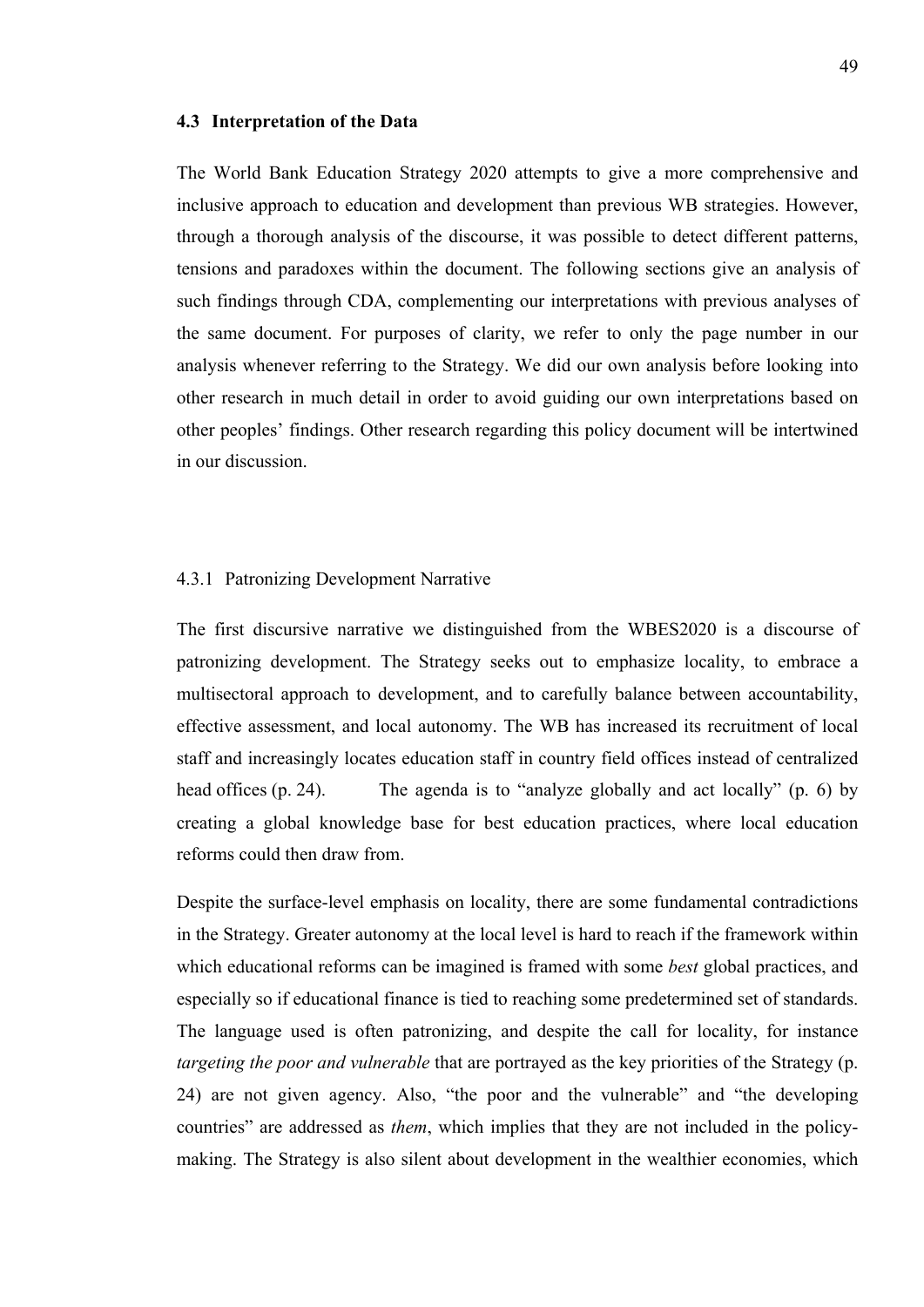implies that development is an end-state that has already been achieved in these countries. Therefore, we call our first discursive narrative Patronizing Development Narrative, and shall now present three patterns that construct this narrative. We shall explain our interpretations of where the WBES2020 located development, discuss the linear representations of development, and challenge the perceived globality of the knowledge base central to the Strategy.

## 4.3.1.1 Location of Development

An important pattern we identified in the discourse of the WBES2020 is its location of development. It continually refers to South-South learning to achieve better learning results, and also points out to potential in North-South and South-North learning. This is not only problematic in terms of physical geography, but also in terms of neglecting internal diversity within nation states both in the "South" and the "North". As Saith (in Sumner & Tiwari 2009) claims, development is often portrayed as something that happens in the "South" to the poor, neglecting vulnerability and wellbeing in both "North" and "South" alike (p. 835). The prevalent pattern is to equate locality with national interests as opposed to global interests, which constructs a homogenized view of plural nations. The strategy articulates its approach as "grouping countries by whether they are countries with fragile situations, low-income countries, or middle-income countries" (p. 55), which is statistically logical, but unresponsive to the diversity between and within these vast categories. Expressions such as "promoting country-level reforms" (p. 1), "help countries integrate education into national economic strategies" (p. 46)*,* "education strategies responsive to national socio-economic needs" (p. 46) construct notions of homogenous national interests, which neglects the plurality of nations.

The patronizing development discourse is constructed with recurrent diminutive word choices such as using "even" when talking about peripheral countries and development, implying that it is somehow unexpected to achieve progress in these areas. Statements such as "*Even* the regional economy of Sub-Saharan Africa is projected to grow" (p. 21), "Mobile telephony has been adopted *even* in the rural areas of poor countries" (p. 22), "*even* in low-income countries" (i.e p. 14), "*even* in the poorest communities" (p. 2), and "*even* in poor learning environments" (p. 3) subtly imply that these areas are far from reaching development standards, but with outside help from the donor countries, it is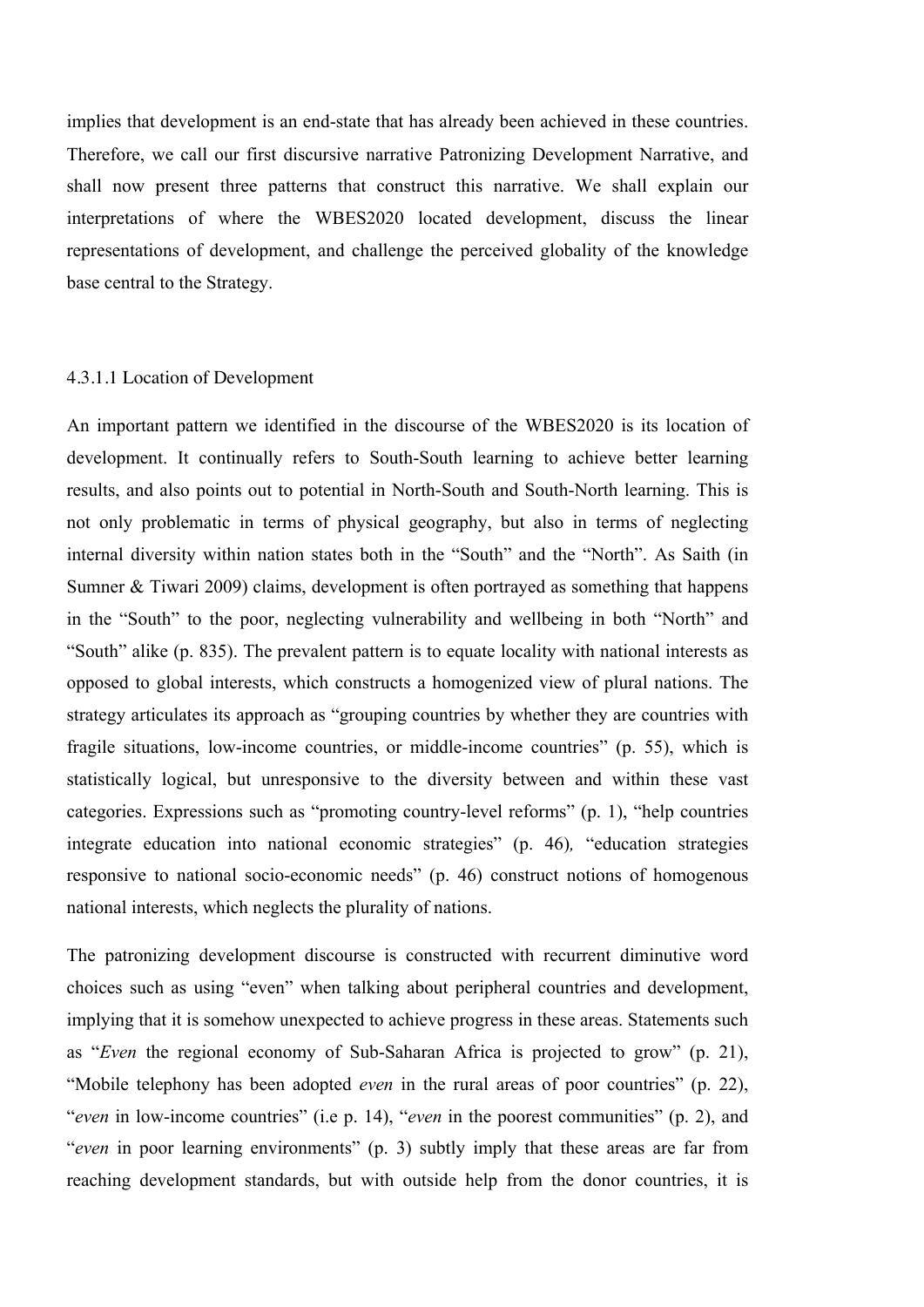possible to reach development *even* there [italics added]. A closer look at the sentence "Education research in *wealthier countries* also *yields lessons for developing countries*, *allowing* North-South learning, and because wealthy countries have no monopoly on good educational practice, South-North learning has *great potential as well*" (p. 64, italics added) reveals some important aspects of the narrative of patronizing discourse. Comparing the expressions "yields lessons" and "allowing learning" that are used for North-South learning with the phrase "has great potential as well" in the context of South-North learning exposes important power-structures that the discourse constructs. Although "wealthy countries have no monopoly on good educational practice", they are in the position to "allow" learning as opposed to mere potential of doing so.

The strategy constantly refers to *poor countries* or the *developing world* versus the *rich economies* and *rich countries*, which gives a rather deterministic and narrow view of these areas and reinforces polarization. Furthermore, the terms *South*, *developing*, *poor countries*  and *poor economies* are interchangeably used throughout the strategy. South-South learning is emphasized as "countries seek out examples of successful approaches in other countries in similar situations" (p. 64), and because internationally comparable information about education systems "will facilitate more effective South-South learning, by enabling countries facing specific educational challenges to learn from the stronger performers." (p. 7) Levels of national income, technologization, and measurable learning outcomes seem to define educational performance and overall development on a wider note: "Some countries achieve much higher levels of educational performance -- than would be expected based on their incomes." (p. 7) South is repeatedly represented as "them", who are in need of help and guidance, regardless of some mentions of participatory and locally defined development.

## 4.3.1.2 Linear Growth-Driven Development

One prevalent pattern that we distinguished from the WBES2020 is a linear, top-down approach to development. The strategy sets out to "target the poor and vulnerable" (i.e pages 3, 24), and to help low-income countries reach the benefits of a shared idea of development. Although the Strategy is presented as a worldwide education strategy, it focuses on addressing the priorities for low-income countries. These recurrent expressions of helping and targeting undermine the agency of people affected by the policy.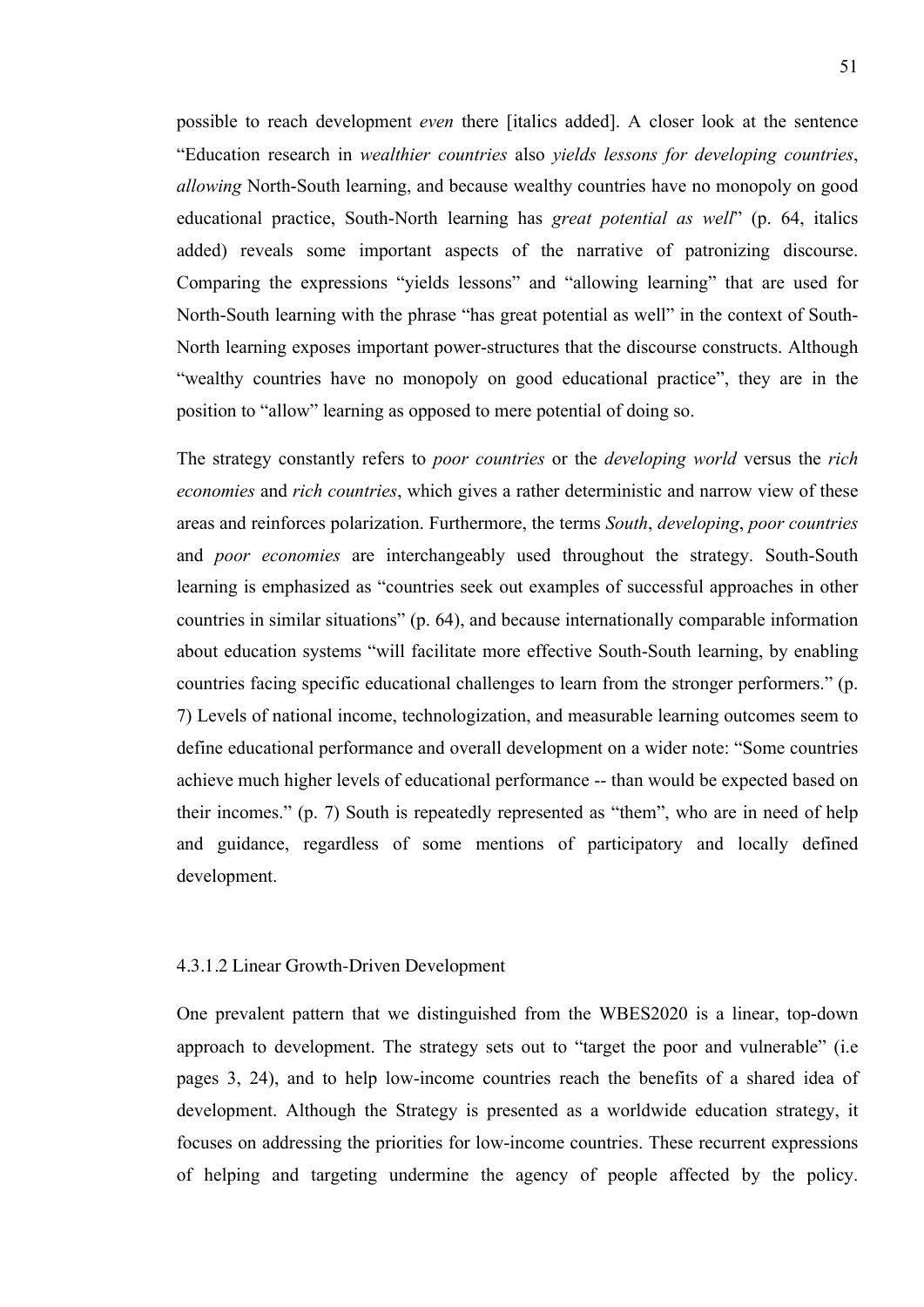Development, in addition to being located in the South, is often described in terms of stages and levels, applying expressions such as *different levels of educational development* (p. 7), *lagging progress* (p. 17), *still far from reaching* (p. 14), *low learning levels* (p. 3), *lagging far behind* (p. 4), *knowledge gaps* (p. 3), *catching up* (p. 74), *closing the gap* (p. 19), etc. Development is also equated with inevitable globalization, and there is a strong underlying presumption of a shared, global future that nations at different stages of development all aim to achieve. Technological advancements are, for instance, referred to as the technological change that *marches on*, and education simply has to adapt to this march regardless of the diverse contexts globally and locally. The understanding of development is not constructed on locally defined views of what is valued, but rather as an inevitable process dictated from above.

Despite repeatedly underlining the challenges that vulnerable and low-income societies face in terms of poverty, the WBES2020 has not a single reference to income inequality in the entire document. By placing development under a linear perception, poverty is implied to be a stage at the lowest step towards development instead of being understood as a result of inequality. By omitting such an essential aspect of power-relations within and between countries, the Strategy turns a blind eye on the structural violence that has excavated a deeper and broader gap between the richest and the poorest percentages of people. The WBES2020 has a strong focus on the effects and challenges of poverty in developing nations, and namely on the relationship between poverty and education, but neglects a comprehensive understanding of poverty as a deprivation of basic needs. According to Sumner & Tiwari (2009), research focused on poverty often ignores the politics behind deprivation by separating it from inequality in the distribution of power and wealth. Such politicization is, of course, an extremely political act in itself. (pp. 836-837)

The strategy reminds its readers in repeated occasions that its approach is "targeting the poor and vulnerable" (p. 3, 24), emphasizing the opportunities for growth that can help developing nations shorten the distance from the developed nations through the acquisition of education, knowledge and skills (p. 24). The rhetorics of poverty presume a society in which the poor are responsible for coping with the adversities of poverty by acquiring the "right" skills and knowledge through education. Education is presented as a trigger for low-income nations to transcend poverty and deprivation and to contribute to economic prosperity (p. 12), while there is no mention to the structural inequality that caused poverty in the first place. Poverty as such is pictured as an obstacle to growth and a trap in itself, by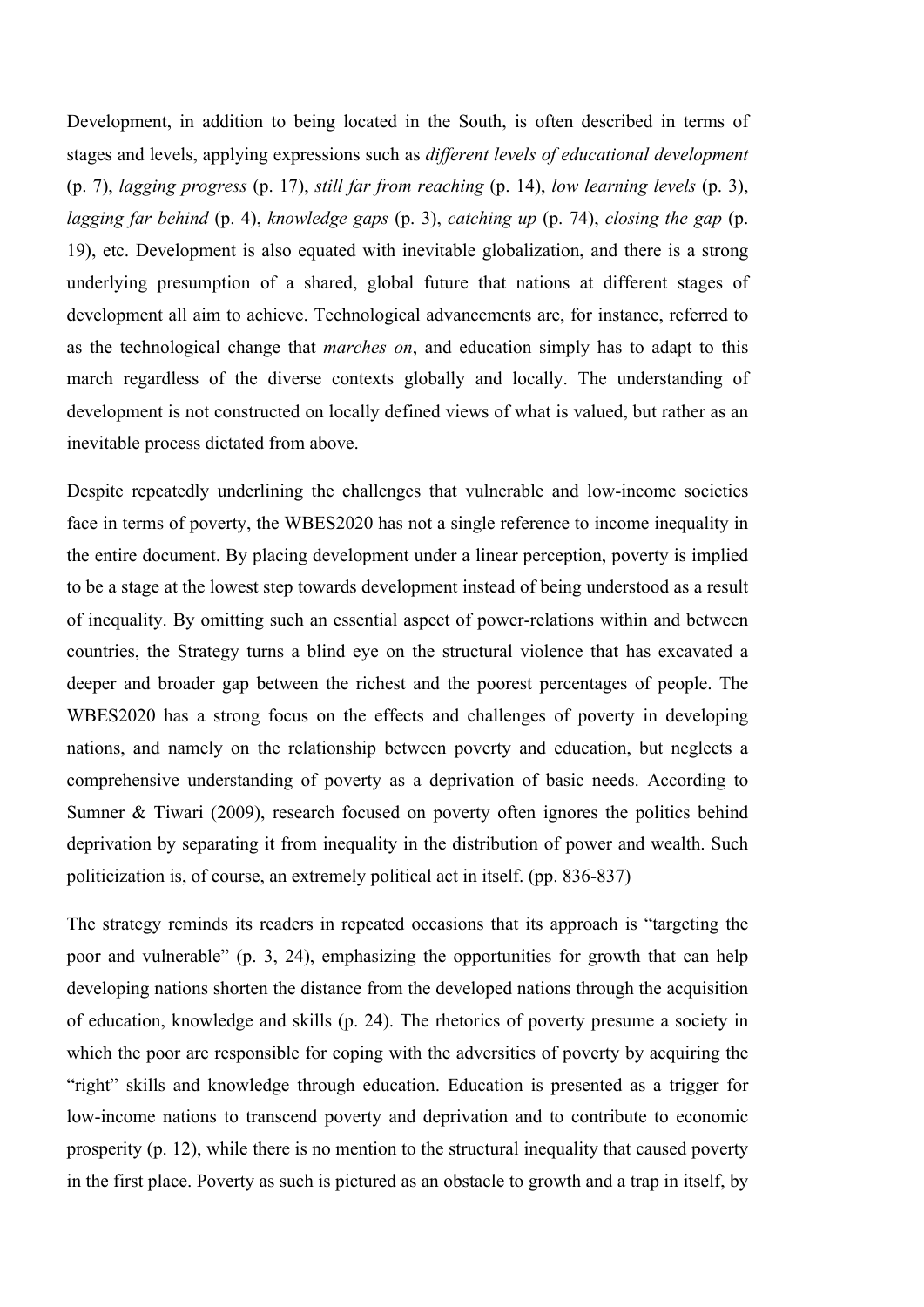exemplifying that "countries with low levels of education remain in a trap of technological stagnation, low growth, and low demand of education" (p. 12), rather than being critically understood as the result of structural inequalities. As a solution, the Strategy implies that for governments and citizens to eradicate poverty, they need to be fully integrated in the global economy. When addressing the relationship of inequity with academic success, the Strategy claims that the most successful school systems (as measured by international tests such as PISA) have been those with the narrowest gaps in the learning and who truly provide quality education to all students (p. 19). As Verger and Bonal (in Klees 2012) argue, despite emphasizing equity matters in education, the strategy ignores the evidence of why some education systems remain unequal (p.136).

As Biccum (2010) points out, poverty generally has no cause in the discourse of mainstream development (p. 98), which also seems to be the case with WB development discourse. Economic growth seems to be the answer to eradicating poverty and parallel to development, as can be interpreted from the Strategy's focus on learning "for a simple reason: growth, development, and poverty reduction" (p. 3), and from describing education as "fundamental to development and growth" (p. 1). The expression "Education has many development benefits: more rapid growth and poverty reduction, *as well as* better health, reduced fertility, improved resilience to economic shocks, and greater civil participation (p. 12, italics added) implies a specific emphasis on rapid growth and poverty reduction, which are presented as parallel, and portrays the other benefits as somehow additional.

The parallel of growth and poverty reduction is problematic, especially as the WBES2020 repeatedly refers to annual GDP per capita growth as the measure for economic growth; a measure that has largely been criticized for not managing to capture intra-country inequality. This omission of inequality is alarming, but is prevalent especially in the apparent admiration of the BRICS-countries (Brazil, Russia, India, China, and South Africa), that are referred to as the "new economic stars" that spur developing countries to apply ideas that contribute to economic growth (p. 16) and that have "intensified the desire of developing nations to become more competitive" (p. 21). However, despite the high economic growth rates of the BRICS-countries, they are struggling with widely acknowledged inequalities: data from household statistics reveal that income inequalities in all BRICS countries remain well above the OECD average, and de facto, from the 1990s to the late 2000s these countries saw steep increases in income inequality. To understand poverty reduction, it is crucial to reduce inequality in societies. (Oxfam 2013, pp. 2-3)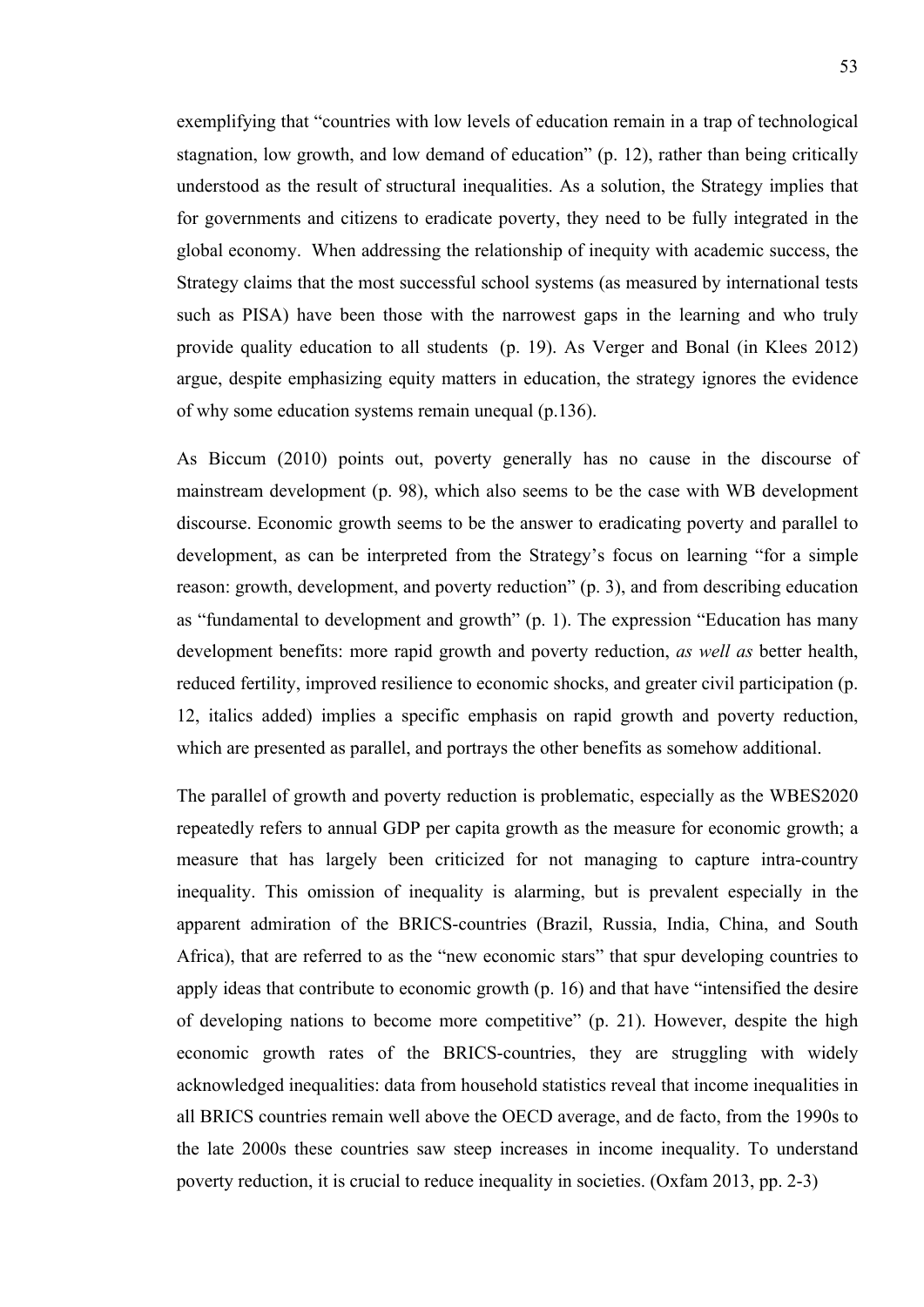## 4.3.1.3 Global Knowledge

One of the aspects of the Strategy is the continuous use of the notion of *global knowledge.*  The strategy opens with a chapter enhancing the need of developing countries to *learn from the stock of global ideas* (p. 1) and *building a global knowledge base* (p. 1) to promote local reforms. Although the Bank mentions that implementation should be appropriately contextualized according to each country's diagnostics and that it does not aim to provide a "one-size-fits-all" strategy (p. 61), it emphasizes that the knowledge-base approach will allow policy-makers to "analyze globally and act locally" (p. 42). The effort to take contextuality into account is visible, though the mechanism to do so remains a topdown approach, departing from the presumed existence of "global knowledge" from which policy-makers are to apply educational interventions to countries. Furthermore, it remains unclear whether the contextuality that the Strategy refers to is reduced to a country level, since the Bank states that the two directions that it will adopt for the educational strategy are 1) to reform education systems at the *country level* and 2) to build a quality knowledgebase at the global level for education reforms (p. 5).

The creation of a global-knowledge base is directly linked to measurability and resultsbased policies in educational practices and achievement, as will be discussed in the upcoming section. Through the organism of the Systems Approach for Better Education Results (SABER), the World Bank has developed a database with international best practices, constituting the global knowledge base. These are measured by performance on international student assessments, which arguably predict the level of skills in a country's workforce (p. 3). Consequently, developing countries are pressured to choose the "right operational instruments" (p. 6) and benchmark their progress against "international best practices" (p. 7).

The underlying assumption is that is it possible to define some universally applicable "best practices" or "right" instruments for measuring learning, which creates a contradiction in attempting to take local needs into consideration while embracing a top-down approach. Developing countries will be able to reap the benefits of development by "learning from the stock of global ideas and through innovation" (p. 1), implying that local development will only happen within the framework of global ideas. The Bank does not only provide financing and technical assistance for education, but also ideas (p. 2), and it has created the SABER-database with the "analyze globally and act locally"-idea, so that policy-makers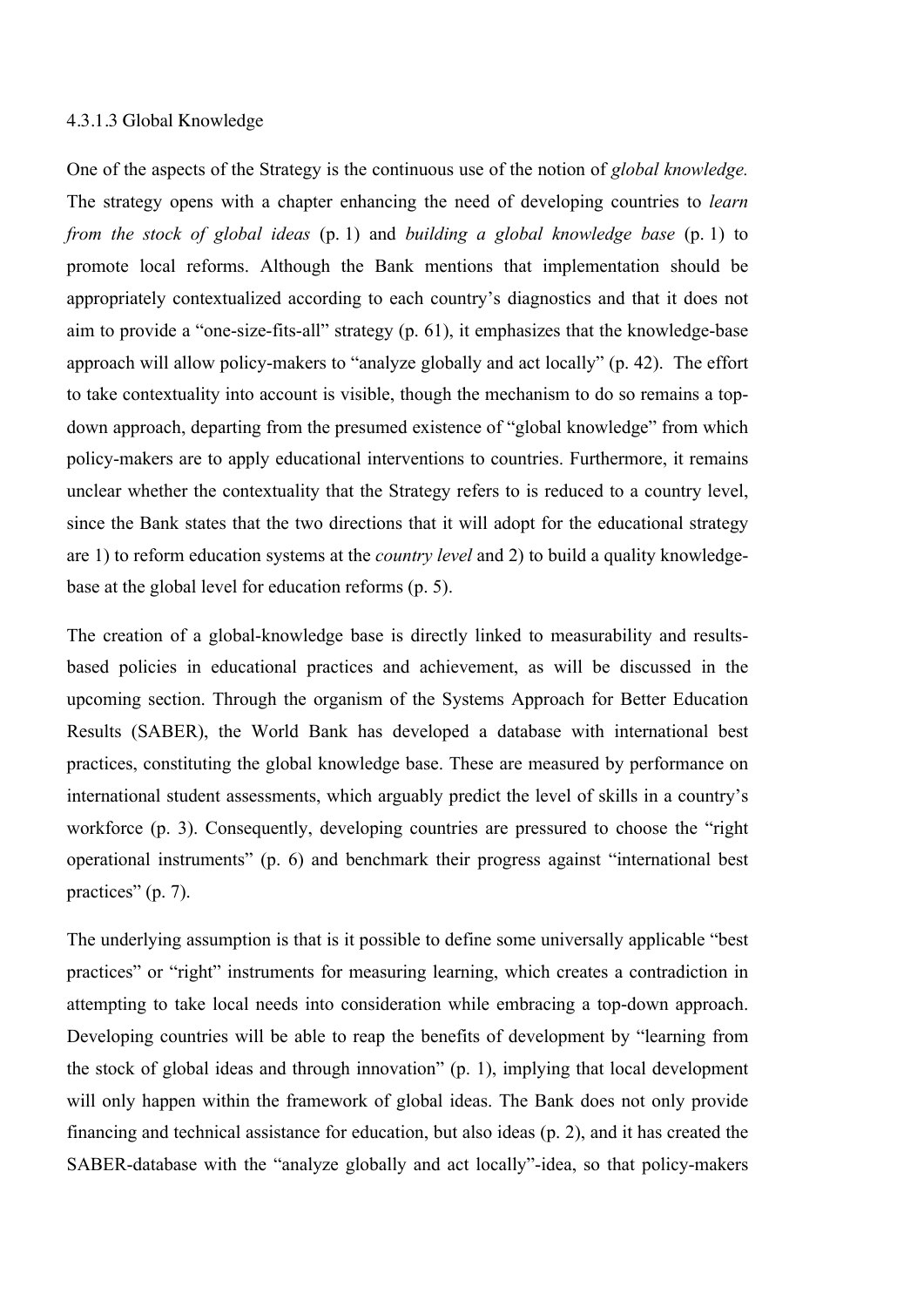can reform education from the basis of the global stock of ideas. This neglects the complex nature of educational processes that cannot be provided with a final, ultimate answer. Although international dialogue in educational policy can provide valuable insights, it is dangerous to claim the existence of universally applicable methods. It is necessary to understand how ideas and innovations in education can be adapted to particular contexts, but can never be directly transferable as the "best practices" (Barrett 2011, p. 147-148).

In the light of our theoretical framework, we conclude by locating our first discursive narrative of patronizing development mainly in the theory of development as modernization. Also, the discourse of the Strategy resonates with the theory of development as economic growth. Assuming that it is possible to locate nations on a spectrum ranging from "traditional" to "modern" or from "developing" to "developed" societies is typical of the modernization theories (Sheppard et al. 2009, p. 70; Pérez 2009, p. 43). Furthermore, as Escobar (in Rahnema & Bawtree 1998) claims, top-down, universally applicable technical interventions providing needed goods to target populations are also characteristic of modernization theories, together with emphasizing external and measurable strategies (pp. 91-93). The idea of a global knowledge base resonates with Smith's (1999) critique of universal knowledge presumably not owned by anyone (p. 63). Theories of development as economic growth assume that the benefits of financial growth would trickle down to the poorest populations (Willis 2011, p. 48) – hence, the Strategy emphasizes economic growth as the path to development. Also, societal progress is equated with economic growth, a feature that Sheppard et al. (2009) associate with neoliberalism (p. 96).

# 4.3.2 Universal Education Narrative

The dominating rhetoric in the World Bank Education Strategy 2020 attempts to imply an encompassing, comprehensive and integral approach towards education and learning. Acknowledging that education is not only reduced to schooling and that school enrollment does not guarantee learning, the World Bank Education Strategy 2020 no longer focuses merely on schooling, but in enhancing learning. The strategy of "Learning for All" therefore aims at promoting a more holistic dimension of education. The attempt to provide an integral approach is evident, as the Strategy recognizes that learning also happens in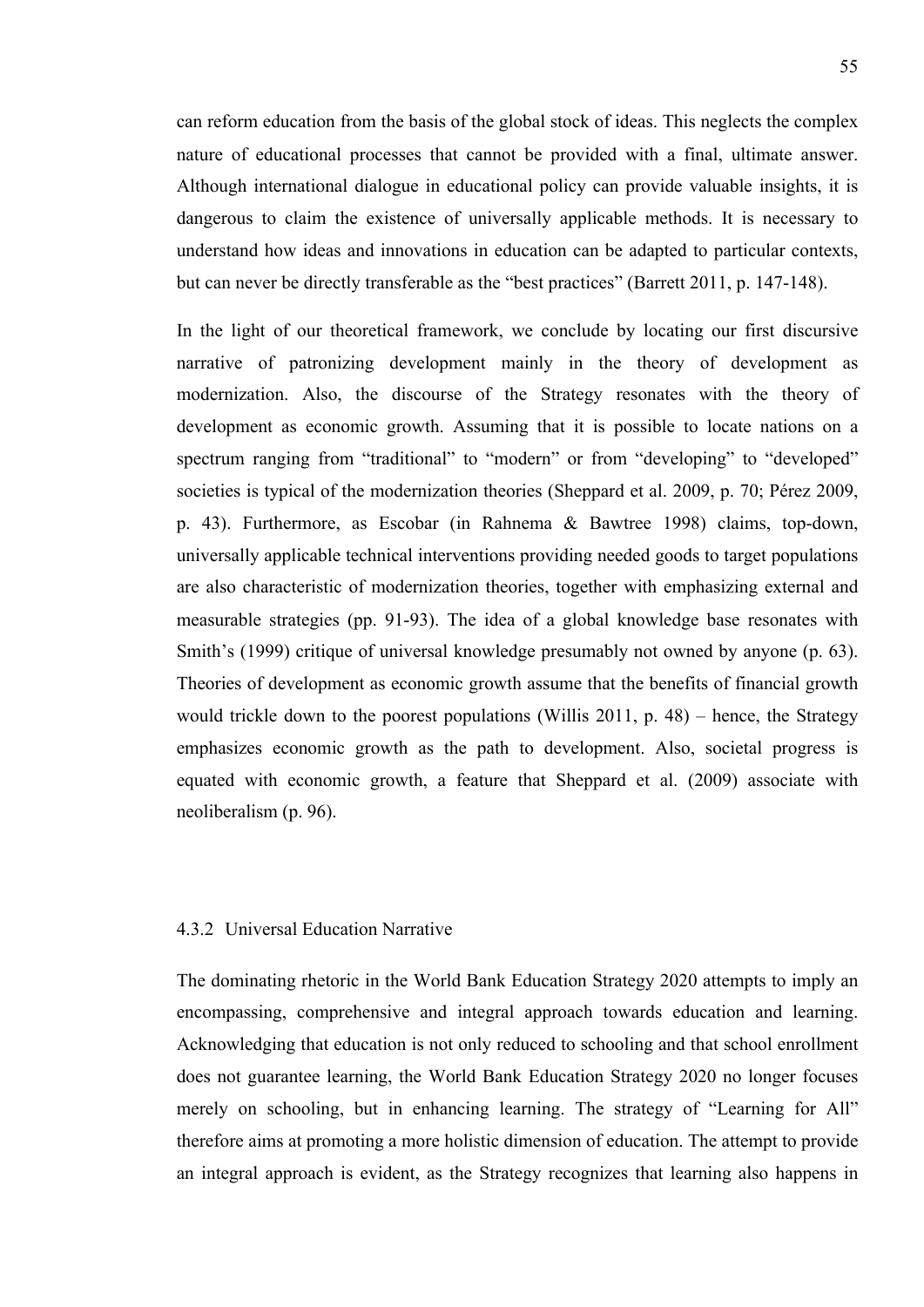non-formal educational spheres and that basic skills such as numeracy and literacy are not sufficient.

Nevertheless, the underlying discursive narrative tends to generalize the purpose of education on a universal level, and constructs notions of education as a tool to increase human capital in a global economy. As stated in the foreword of the WBES2020, "This strategy reflects the best insights and knowledge of what works in education" (p. v). Due to increased diversity in sources of international aid, the WB sees a need to "*harmonize* and *align* their programs at the country level" (p. 23, italics added), hence to some extent problematizing diversity in educational reforms. Concerned with the efficiency of learning, the strategy stresses the need to successfully measure and compare the performance and the results of client countries in what is referred to as *learning services.* In the following sections we shall further explain three patterns we distinguished related to the narrative of Universal Education. These patterns include education for employability, results-based policy and utilitarian education, where we shall exemplify our interpretations with references to our data.

## 4.3.2.1 Education for Employability

The WBES2020 constantly stresses the need to teach knowledge and skills for the labor market. By stating that "The new strategy focuses on learning for a simple reason: growth, development, and poverty reduction *depend* on the knowledge and skills that people acquire" (p. 25), the strategy puts deeply structural responsibilities upon the individual, who through his or her capacity to learn should be able to contribute to a country's development. Learning is conceived as a tool through which an individual will or will not be able to succeed in the economy, as "it is a worker's skills that *determine* his or her productivity and ability to adapt to new technologies and opportunities" (p. 3, italics added). By allocating the responsibility of increasing growth and development and of reducing poverty upon an individual's capacity of acquiring new knowledge and skills, the strategy overlooks deeply rooted structural violence and inequality. Adopting such an individualistic and meritocratic view of success and development can consequently give an excuse to governments and corporations to wash their hands of the responsibility of addressing inequality. The problem with the discourse of employability is that there is a foundational assumption that there is employment on the first place. It overlooks the fact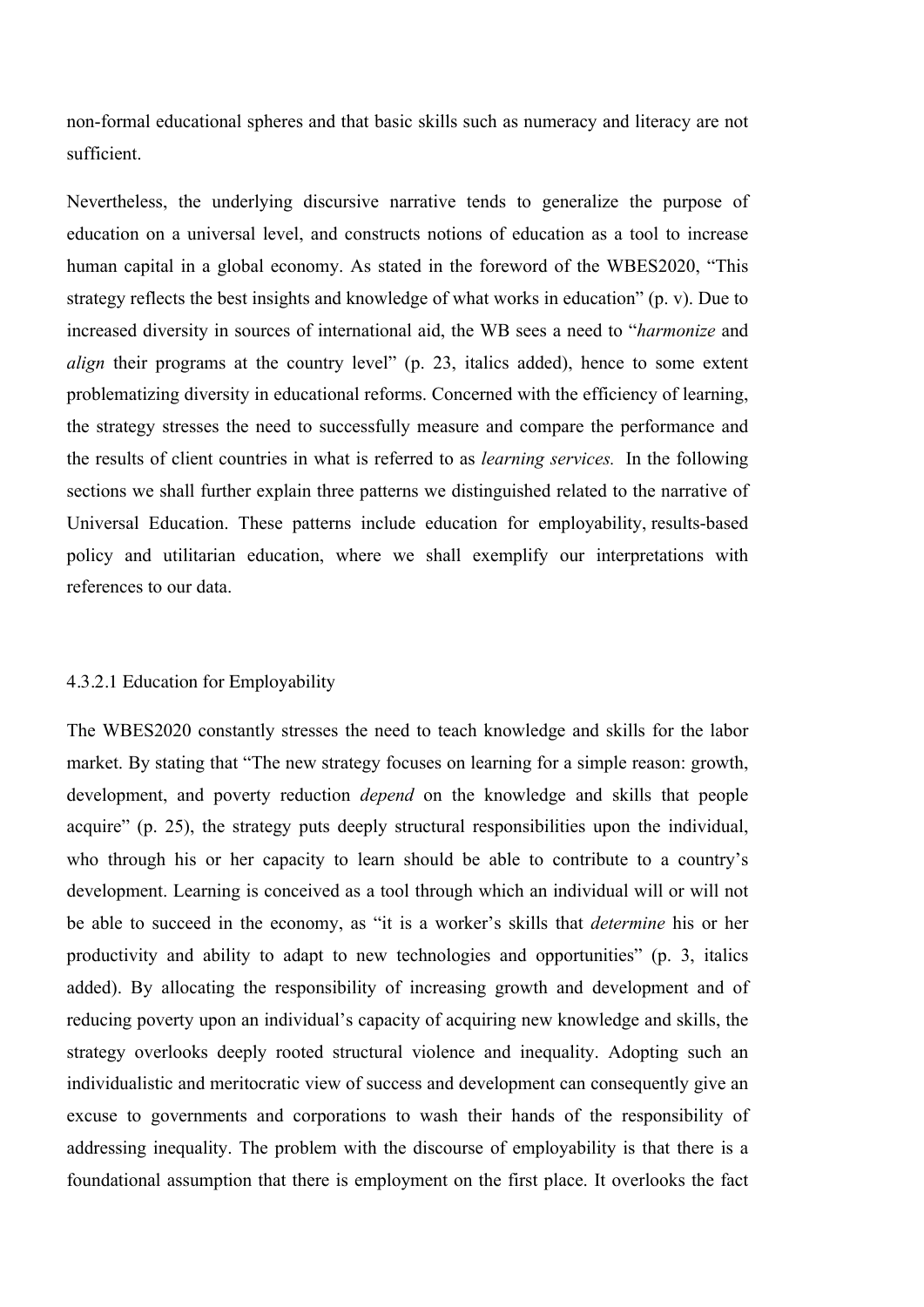that employability is in fact determined by the labor market, not by the capabilities of the individual. Furthermore, there are complex and deep inequalities that facilitate or obstruct an individual from getting a job, even when they had the credentials to acquire it.

The Strategy often states that what matters in education is not the time spent in schooling, but what is actually learned (see p. 12). Paradoxically, there is a consistent stress on equating schooling with the acquisition of fundamental skills for success, as it also states that "Children and youth cannot develop the skills and values that they need without the foundational education provided by schools" (p. 4). Although the needed skills that the Strategy refers to are not specified, these appear throughout the Strategy as the ones demanded by the labor market. The importance to teach the "skills demanded by the labor market" (p. 2) is constantly highlighted, arguing that "Education systems must adapt to those changes [economic, demographic and technological changes] so that they can *produce* the skilled, agile workforces and informed citizens needed in this environment"  $(p. 20)$ .

Together with the premise that education happens also outside of formal schooling, the document also adopts the concept of lifelong learning as an essential part of the new strategy. It is stated that the Strategy is built on the premise that individuals learn throughout life (p. 25), but special emphasis needs to be put on childhood and youth because they build the foundations for lifelong-learning. However, despite the holistic approach that the notion of lifelong-learning might evoke, the strategy focuses merely on reading, mathematics and analytical skills that children and youth develop throughout their schooling years. Special attention is put upon young adults, who being in a transition between school and working life and thus should be enabled to *acquire the skills valued in the labor market* (p. 28). Gewirtz (2008) argues that the discourse of lifelong learning has been misplaced from its original purpose, which was proposed by radical scholars in order to criticize the limitations to learning that formal schooling implied (p. 414). Instead of being internally motivated by the pursuit of truth, learning becomes a device for training and retraining of the self to avoid falling behind.

The rhetoric of a more integral and comprehensive approach towards education and development is also visible in the terms through which the Bank alludes to a multisectoral approach. Referring to the Sub-Saharan African regional strategy, the document states that it has adopted a multisectoral approach for the educational reforms of the region based on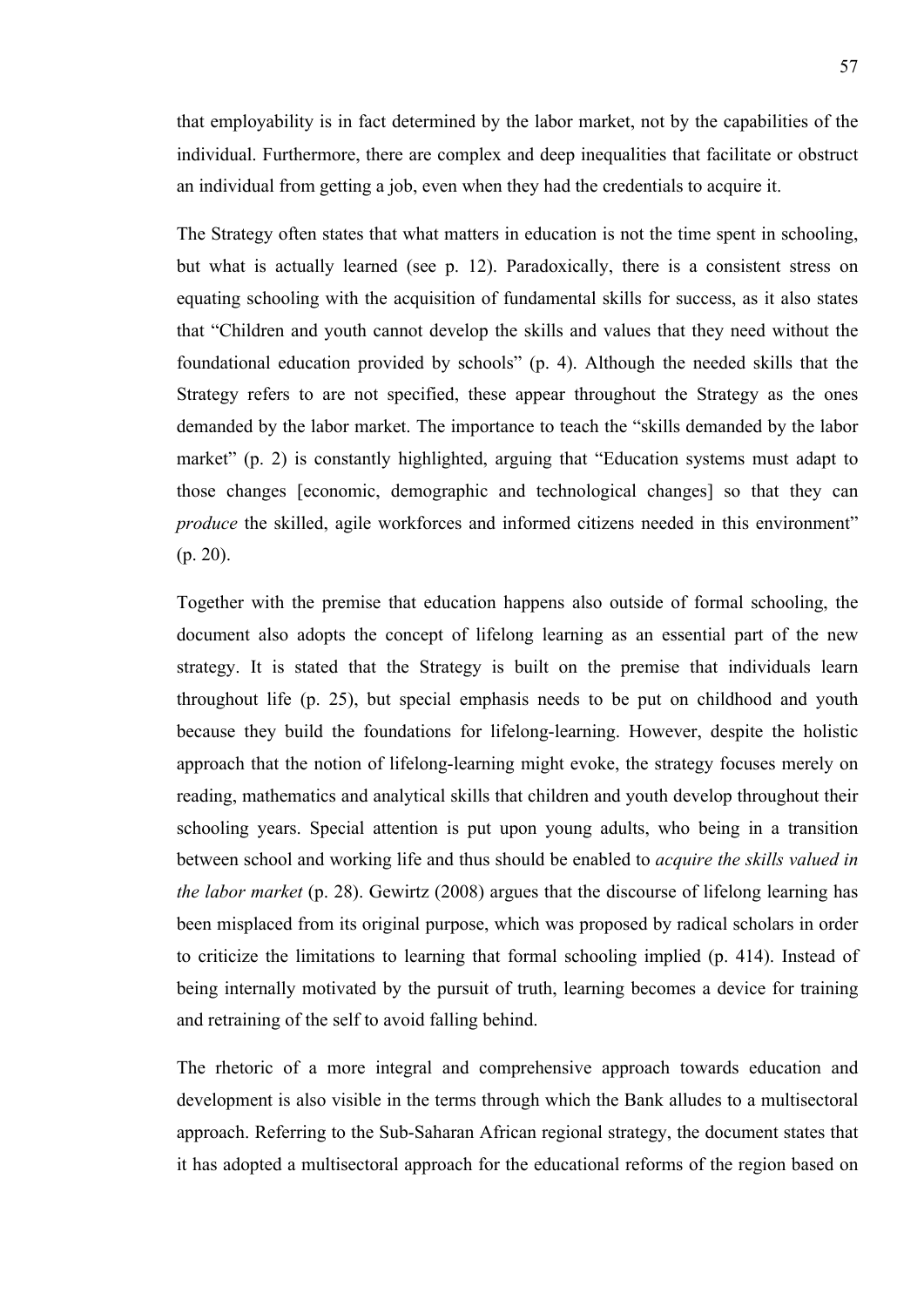the two pillars of "increasing competitiveness and employment" (pp. 67-68). Such a strategy reduces the complexity of the immense region of Sub-Saharan Africa into a problem of lack of competitiveness and employability, and therefore the concept "multisectoral approach" is quite unresponsive to the social, historical, cultural, economic and political transectionality that affects people's lives.

#### 4.3.2.2 Results-Based Policy

A pattern clearly articulated by the WB regarding both development and education is its performance- and results-based orientation. This is apparent in its frequent reference on "performance-based instruments" (p. 3), "results-oriented financing" (p. 9), "productivity returns to schooling" (p. 12), and on "assessment and benchmarking" (p. 7). The idea of *Learning for All* acknowledges that mere access to education is not sufficient if education is not of quality. World Bank's response to poor learning outcomes regardless of globally increased schooling during the Education MDG *Education for All* is to enhance accountability by making investments "that have proven to contribute to learning" (p. 4) and to measure and monitor outcomes at all levels (p. 32). The Strategy is articulate about "getting value for the education dollar" (p. 4) and about increasingly focusing the Bank's "financial and technical aid on system reforms that promote learning outcomes" (p. 6).

The measurability of learning outcomes is also repeatedly highlighted, and although it is acknowledged that new tools for measuring learning beyond basic competencies need to be developed (p. 38), the Strategy mostly refers to international student assessment as a means of measuring learning and skills. The WB "will encourage country participation in international and/or regional assessments, such as PIRLS, PISA, SACMEQ, and TIMSS, and a means of building a global database on learning achievement" (p. 62). Accountability to ensure local ownership in development projects is important, but emphasizing results-oriented financing in promoting accountability can be dangerous. The strategy alleged to offer *bonuses* to teachers and schools who succeed in achieving high student test scores. Such practice needs to be problematized, as it creates a tension between the locally defined educational targets against those established by international assessment tests. Especially the schools and teachers with the most vulnerable positions are more likely to address all educational activity towards passing such examinations, leaving other knowledge aside.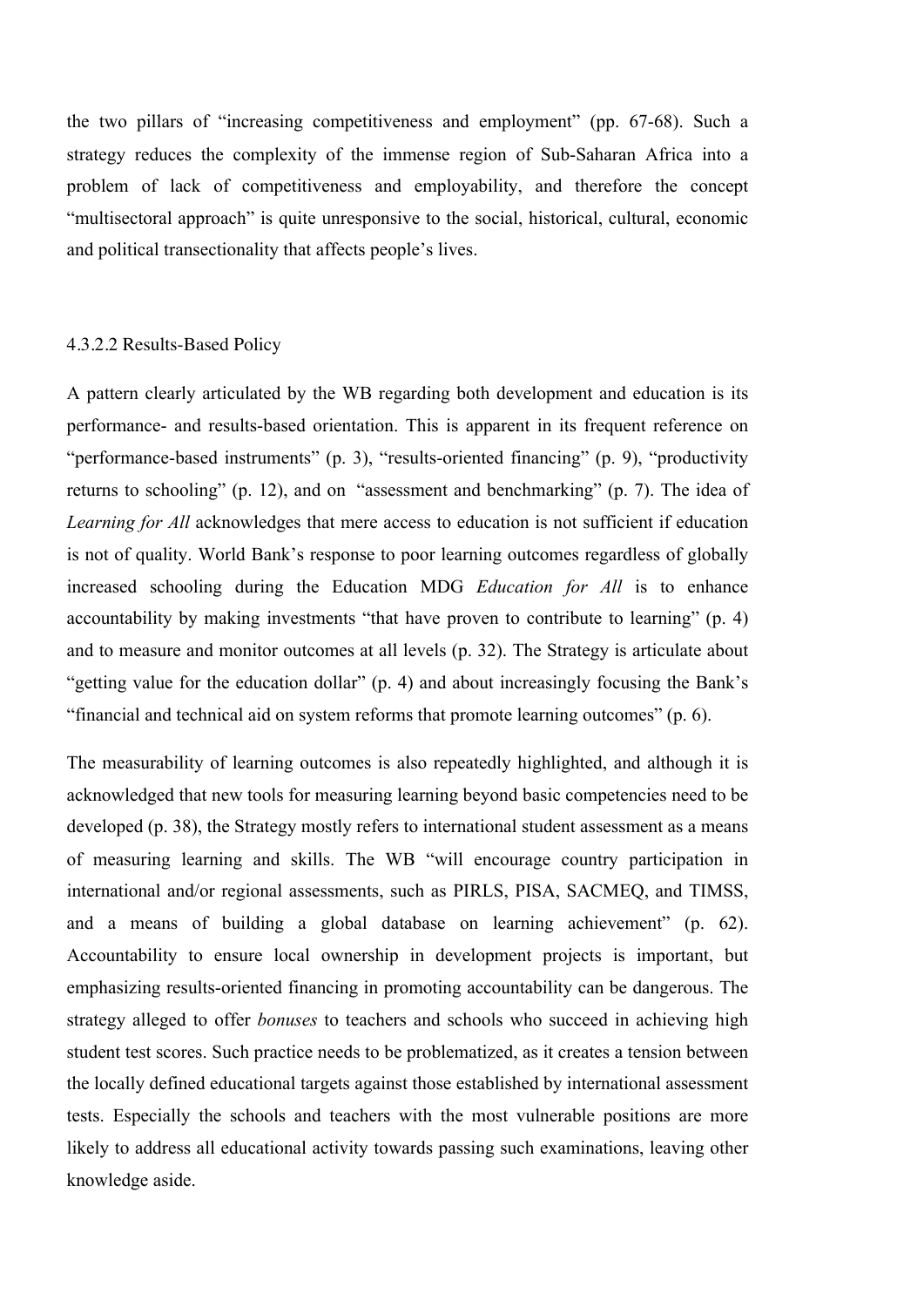Although locality is called upon in WBES2020, a tight connection with funding and measurable outcomes narrows the framework within which local educational innovation can occur. Promoting international assessment that is often insensitive and unresponsive to local contexts can lead to impoverishment of the curriculum. Though measurability is one of the central themes of the Strategy, there is no discussion on what it is that is being measured. Not all learning can be easily assessed or monitored, especially in a numerical, easily comparable form. By assuming that test scores are a reasonable indicator of quality, while mostly measuring mathematical and literacy skills in comparative assessments, the conception of education quality becomes rather reductionist (Barrett 2011, p. 146).

Comparability and competitiveness are also clear patterns within the results-based policy discourse. Competitiveness is constantly represented as a desirable trait that countries should strive for, and the purpose of education is to provide skills "necessary to adapt to a competitive and increasingly globalized economy" (p. 17). *Increasing competitiveness* is introduced as one of the two pillars in Africa regional strategy (p. 68), and developing nations in general are said to desire to become more competitive (p. 21). Competition is presumed to automatically improve the quality of education, as competition for resources through the use of performance incentives can "generate strong provider motivation to improve service delivery" (p. 29). Not only is education perceived as a service, issue we shall return to in the following section, but also quality of education is parallel to measurable, comparable, and competitive results. Martha Nussbaum (2010) criticizes this approach for its machine-like view of citizens that contradicts the purpose of real democracy in nurturing freedom of thought and agency of each person. Due to an emphasis on easily measurable skills, other skills that are necessary to become fully holistic, critical, and sensible beings, such as humanities and arts, are becoming less and less appreciated in education policies. (p. 2)

### 4.3.2.3 Utilitarian Education

Despite the attempt of having a more integral approach to education than previous education strategies, the WBES2020 often portrays education as a *tool* to accelerate human capital. The opening paragraph of the strategy states that for developing countries to reap the benefits of development achievements fully, "there is no better *tool* for doing so than education" (p. 1, italics added). In addition to a tool, education is also called a "strategic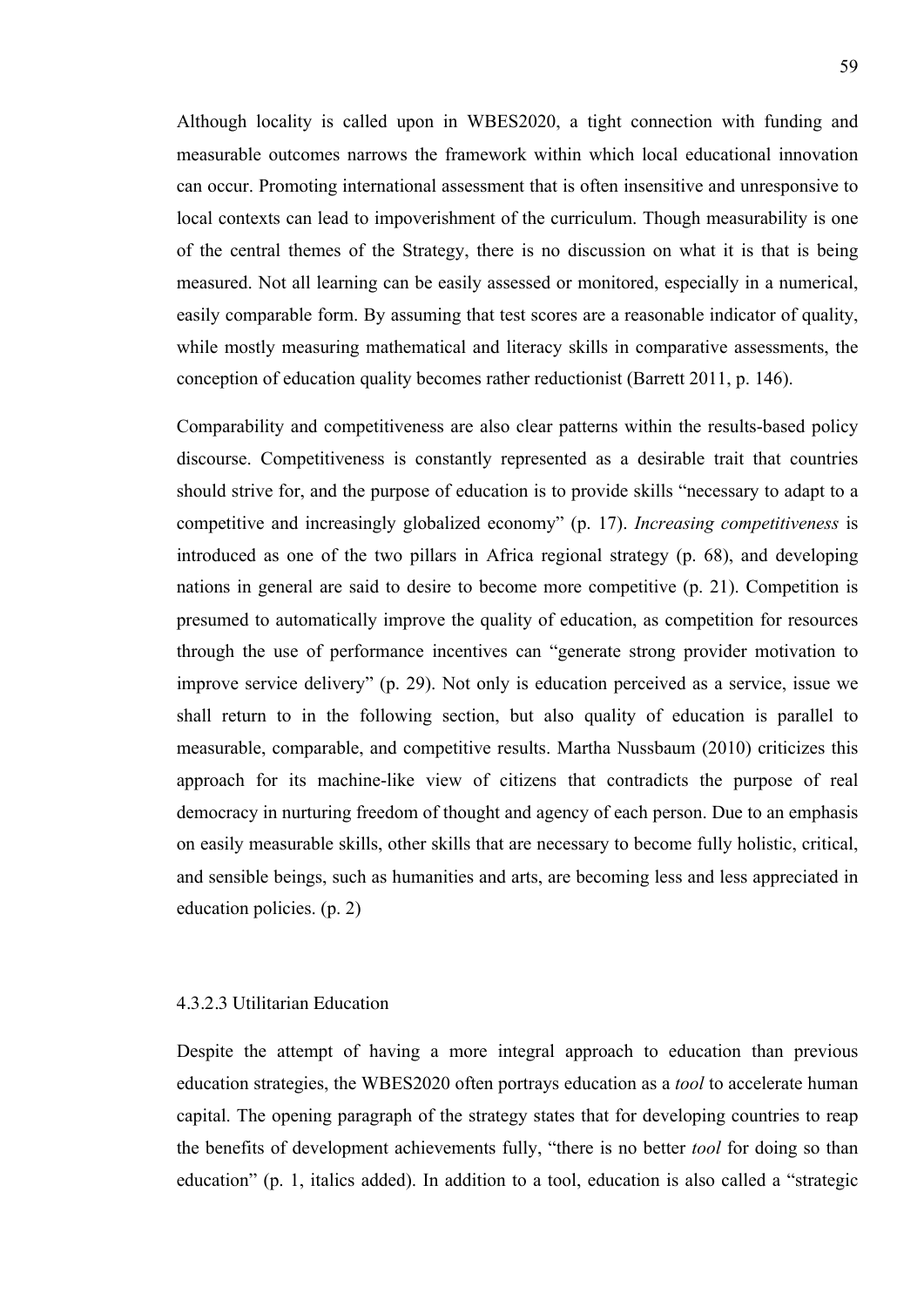development investment"  $(p, 1)$ , and in numerous occasions, education – and more specifically, teaching – is referred to as *service delivery* and *education service.* The strategy suggests that *competition for resources*, together with greater autonomy at the *provider level* can generate strong provider motivation to improve *service delivery*, which would increase the quality of education as a result (p. 29).

Equating complex processes innate to education and learning with those inherent in the market economy, where a provider delivers services with the motivation that emerged from a competition for resources, reduces the purpose of education to a device of skills acquisition. A prevalent pattern in the Strategy is to simplify education to a service where learners acquire knowledge and skills as a return to investments. In this context, the Strategy constantly points out to individual *benefits* that are received through education, reducing complex humane processes to a transfer of skills, as exemplified in the expression "the opportunity to become educated and thus *receive* these *benefits* (p. 13). Education is not given any intrinsic value for contributing to the well-being of people, but rather is portrayed as a commodity that is open for purchase, competition, privatization, and to other patterns that are applied to the market.

The logic of the global market economy is latent in portraying the processes of education under the relations of demand and supply. "The demand for employable skills" (p. 18), "the demand for education" (p. 12) , "the labor market demands" (p. 82) on the one side, while "the supply of qualified educators" (p. 22), "supply of teachers" (p. 37), "supply of high-quality basic education" (p. 57) among others, constructs the role of education as a service whose role is to fulfill the needs of the market. The tone in which teachers are referred to comes along the utilitarian view of education, as it resembles an instrumentalist understanding of their profession. Educators and teachers are "trained" (p. 22)*,* "deployed" (p. 57) and "managed" (p. 61), but it is rarely implied that educational development and change could emerge from the teachers' grassroots level.

Although the WBES2020 states to have a more comprehensive approach to education by encouraging learning "both within and outside of the formal schooling system" (p. 4) and by including "the full range of learning opportunities available in a country" in defining the term "education system" (p. 5), the prevalent discourse of the Strategy locates learning in schools and equates education with schooling. The Strategy acknowledges that what people learn does not directly correlate with the years spent in school (p. 12), but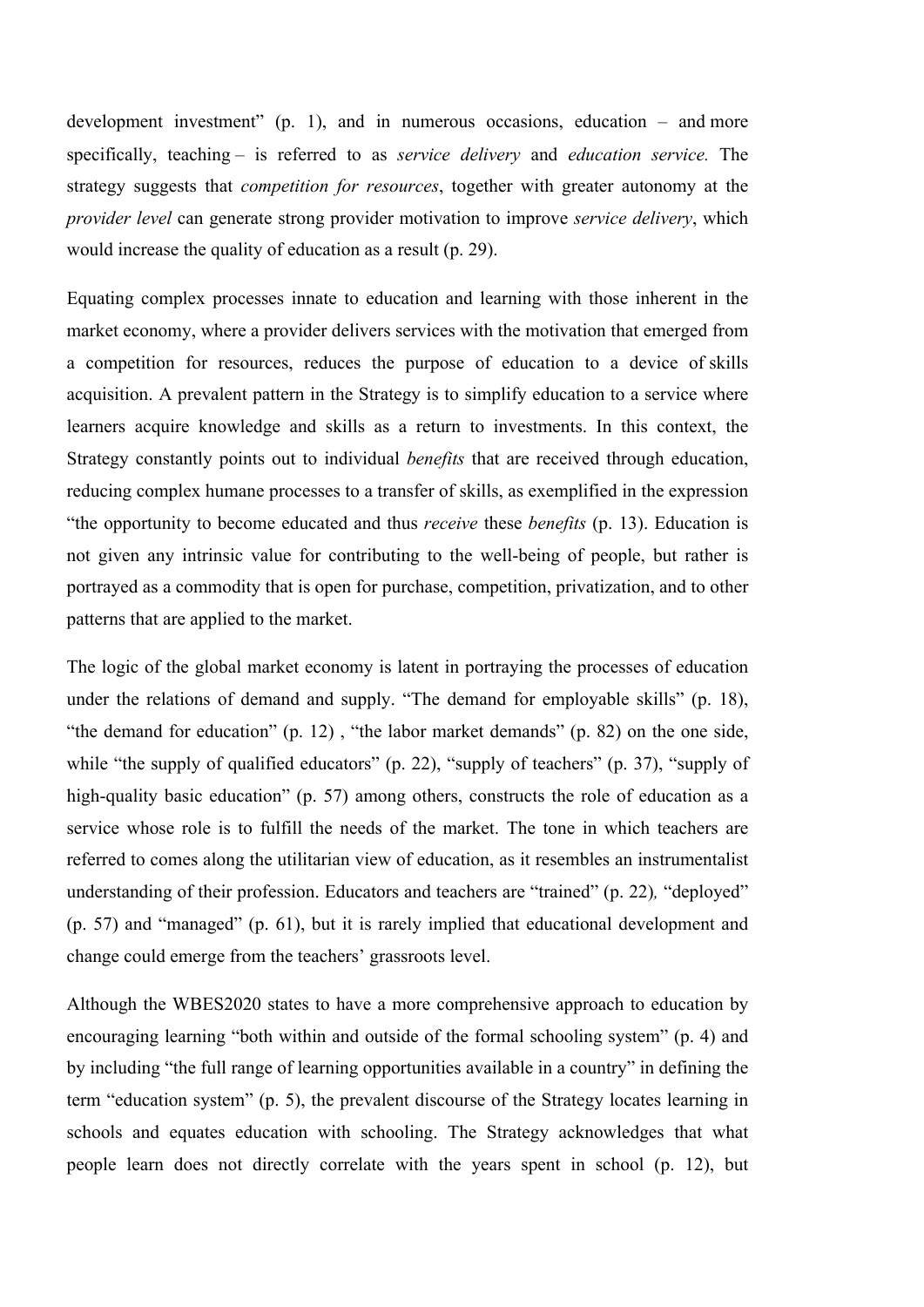simultaneously occupies a discourse of "enrolling children in school and keeping them there" (p. 2.). Despite underlining the full range of learning opportunities, the Strategy never truly considers alternative forms of education to formal schooling. Alternatives are rather portrayed as additional learning spaces for schooling.

The Strategy refers to education as a human right, but expresses its interpretation of this right as a "*worldwide acknowledgement* that depriving a child the opportunity to *basic skills* is tantamount to *depriving that child the chance to have a satisfying life*" (p. 12, italics added). This interpretation exposes a universalization of the Bank's interpretation of human rights, a deterministic understanding of schooling, and an equation between education and skills-acquisition. "Children and youth cannot develop the skills and values that they need without the foundational education provided by schools" (p. 4) also demonstrates this understanding of education: without formal schooling, it is not possible to acquire skills and values people need or to lead a *satisfying life*.

Based on a combination of our Critical Discourse Analysis and the theoretical framework of theories of development and education, the second discursive narrative of universal education can be primarily located within the theory of development as economic growth including some characteristics of development as modernization. The human capital theory is visible in our findings of the Strategy, especially in its tendency to draw direct causal relations between education and economic growth. Within our theoretical framework of development as economic growth, Colclough (2012) reminds us that the human capital theory often neglects contextual differences in education (pp. 136-137). Neoliberal theory is also predominant in our interpretations of the WBES2020: for instance, Khoja-Moolji's (2015) points out how the reduction of social processes into measurable metrics is typical to the broader framework of neoliberalism (p. 1), and Brown (2003) affirms that the emphasis on employability is also characteristic of neoliberal policy (p. 107). Another important pattern we have discussed in our analysis resonates with Ball's (2012) idea of philantrocapitalism which refers to the integration of business-like models into social and educational matters.

The characteristics of modernization theories are mainly the trend of isomorphism in educational policy that Baker & Wiseman (2005) refer to. This trend has contributed to internationalized education policy that is oriented to international concerns instead of local priorities. (p. 7) In addition to these predominant discourses, the Strategy also included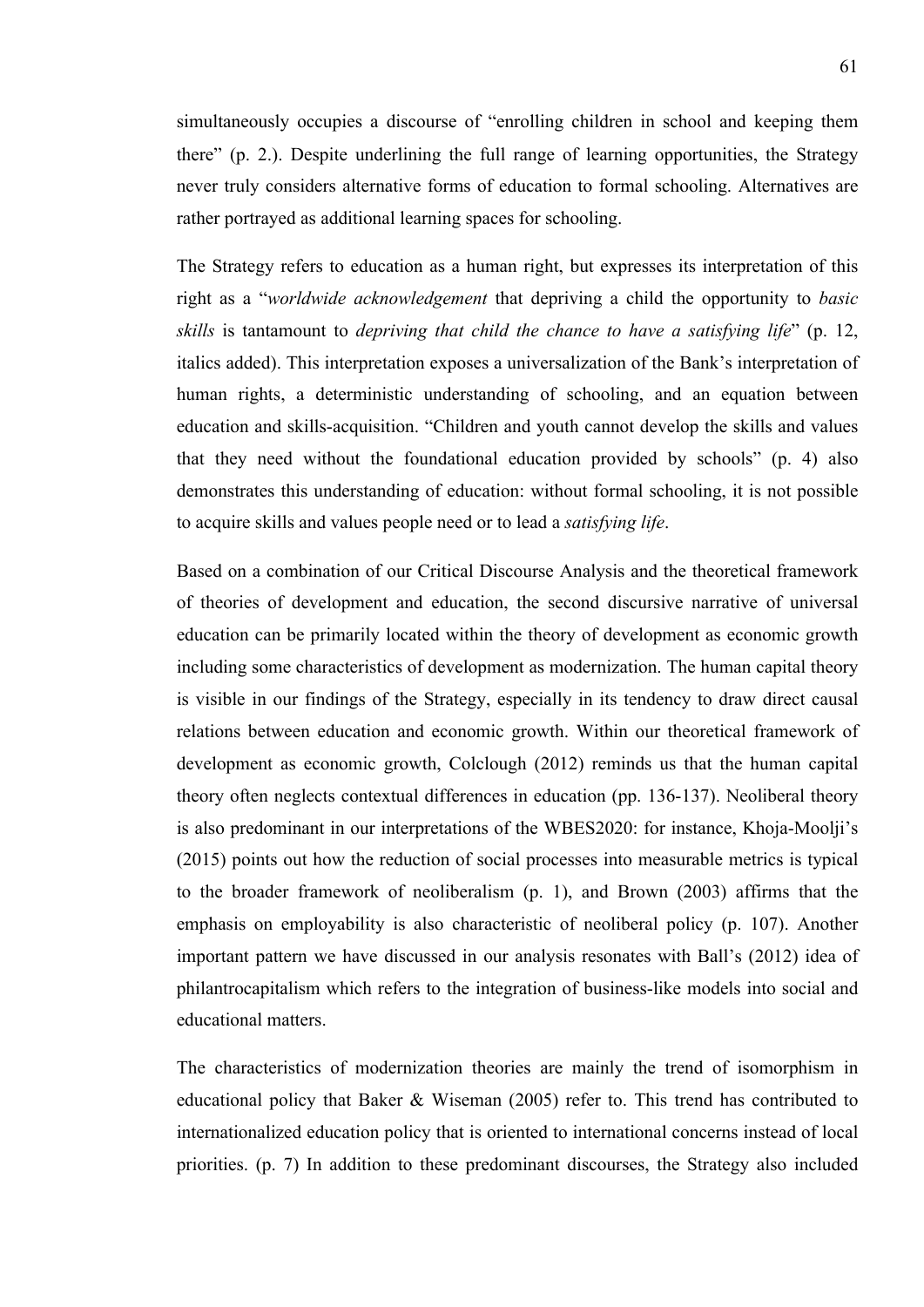some aspects of development as redistribution of power by pointing out the state's responsibility in guaranteeing education for all. Also, there were traces of a human rights approach in notions of education as a human right.

In this empirical section, we have elaborated on the two prevalent narratives and their discursive patterns we found in the WBES2020 based critical discourse analysis. We have discussed the interface of our theoretical and empirical frameworks, and shall return to these insights on in our discussion chapter. First, however, we will explain the trustworthiness of this study and on ethical issues that we found prevalent during the research process.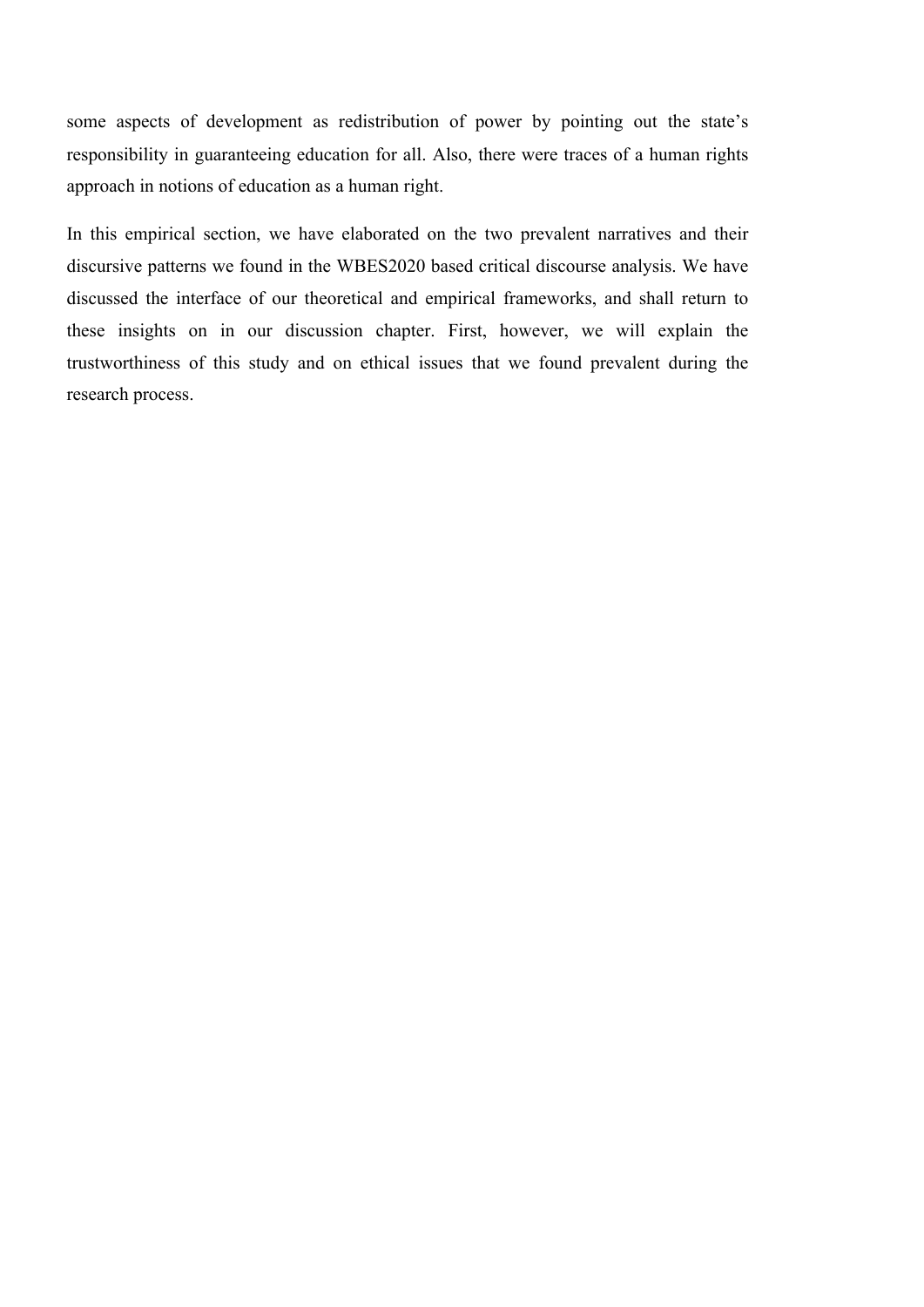# **5 Trustworthiness and Ethics**

As qualitative researchers, it is essential to clarify our own underlying assumptions and values in order to enhance the trustworthiness of this study. We acknowledge that we cannot be fully aware of our own possible biases as researchers, and due to our interpretation-based analysis, it is not even meaningful to aim at somehow detaching ourselves from our analysis. Instead, we attempt to be transparent about our research process and openly describe our standpoints, as we have already partly done in introducing our research paradigm, and shall now address some of the issues related to trustworthiness and ethics of this particular study.

A great challenge for a critical approach to analyzing discourse is to not over-analyze the data. The challenge is to not solely pick and choose issues that go together with our ideological framework while ignoring parts that do not fit. It is important to be aware of one's own assumptions, and we wanted to avoid manipulating the ideas of the WBES2020 by adding hidden meanings where they actually do not exist. As Van Dijk (2006) points out, discourse structures have many functions, cognitive, interactional, and social, none of which are exclusively ideological. It is crucial to understand that discourse does not only serve to express or reproduce ideologies. Therefore, data should always be analyzed in relation to the context bearing in mind what the intentions of the text are and at whom the text is directed. (p. 129)

However, it is important to note that ideology is inherent in all social sciences, and hence does not only concern openly critical research approaches. As the social phenomena in this study are political, the presence of ideology is inevitable especially when constructing theories of development (Pérez 2009, pp. 26-27). Our data is a result of policy and therefore inseparable from ideology, which is why it is important to note that our approach will not be a neutral one either. The trustworthiness of this study is not based on generalizability, as the aim is to provide insights on underlying ideology in educational discourse in a certain context. Rather than presenting any universal solutions, we wish to offer some interpretations of often hidden meanings in a specific policy document. To avoid a narrow view on the World Bank discourse of development and education, we wanted to first give a thorough overview of diverse approaches to development and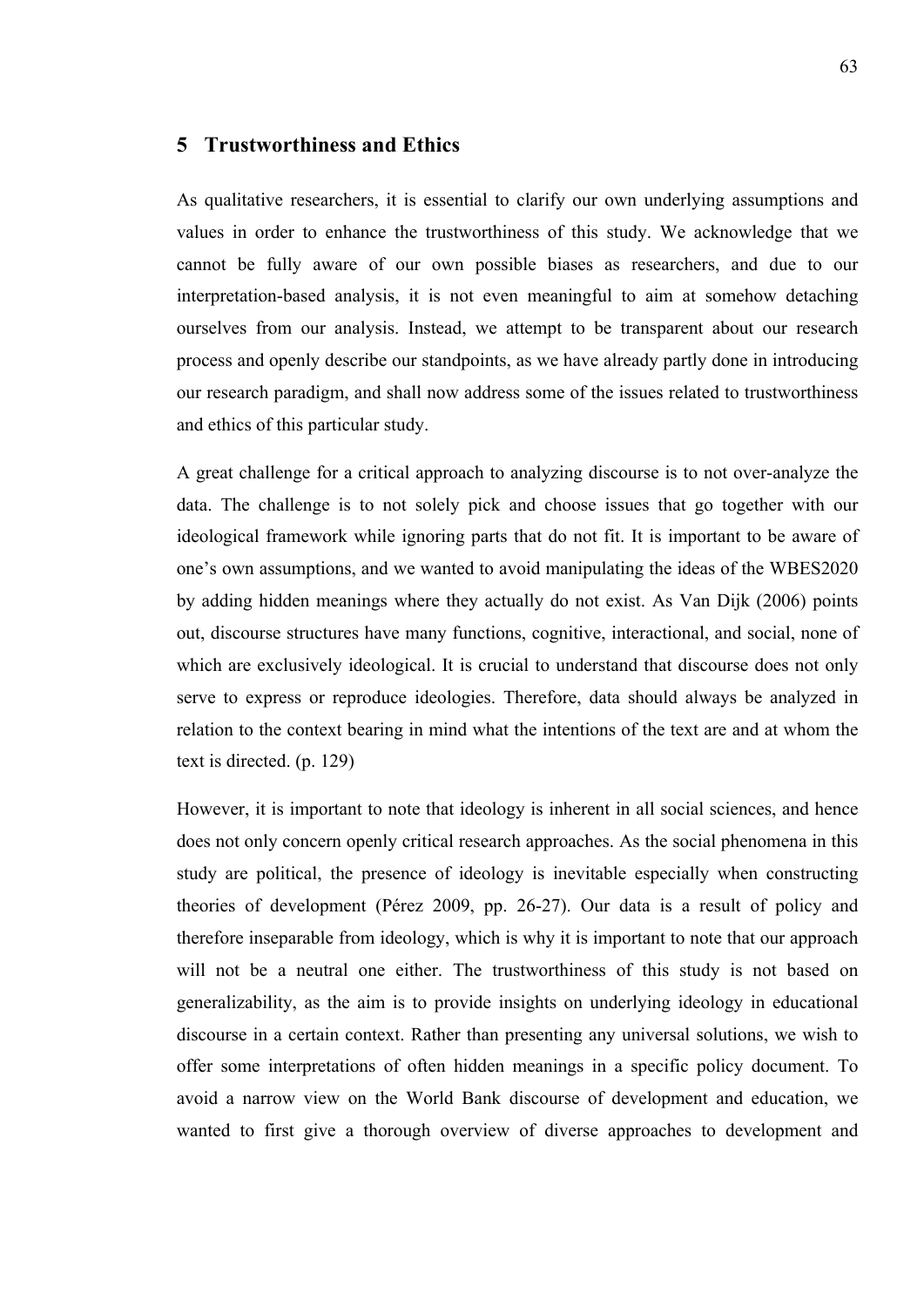education before starting our analysis of the policy document, and therefore our critical discourse analysis is closely linked to our theoretical framework.

Furthermore, as we are dealing with discourse, we as researchers must also pay attention to the language and discourse used in this study. Smith (1999) stresses the importance of critical thinking when writing, since overlooking one's own discourse can be dangerous as there is the risk of reinforcing and maintaining a style of discourse which is never innocent (p. 36). To address this, we aim for Critical language awareness, which is an intrinsic aspect of Critical discourse analysis proposed by Fairclough (1992). Critical language awareness is not only meant for the analysis of discursive practices when reading texts, but also gives insights of power structures when writing them. This idea draws from Freire's view (in Fairclough 1992) that one needs to think critically of the world in order to understand it and transform it, which is also applicable with language, its production and interpretation. (p. 7)

To avoid often unintentional reinforcement of essentializing polarization through discourse, we emphasize interconnectedness and throughout this study as a means of avoiding simplified and fixed notions of power-relations. We want to emphasize the agency of individuals and communities in guiding the way of their development and to avoid the common victimization of marginalized people. By emphasizing intercultural, cross-cultural and intersectional dialogue, we wish to avoid essentializing moralism and polarized concepts, such as allocating power-relations in time and space frames (as in Western/non-Westerner, North/South, etc.), and instead insist on questioning overarching discourses that constitute hegemonic power across boundaries of time and space. Instead of time or location bound, static concepts such as the North-South divide, we shall be using the terms of "dominant" or "core" and "periphery" to draw attention to power-relations both between and within countries.

It is essential to continue problematizing existing concepts that reinforce deterministic visions. During this study, we found it challenging to address issues related to powerrelations, as words often perpetuate the very issues that we wished to confront. Therefore, the language we use needs to adapt in order to respond to changing realities. The core/periphery division proved problematic, as it also implies fixed notions of power at some perceived center, and throughout this thesis we struggled to find less rigid concepts. Nevertheless, as the distinctions of the core/periphery are not confined to some predestined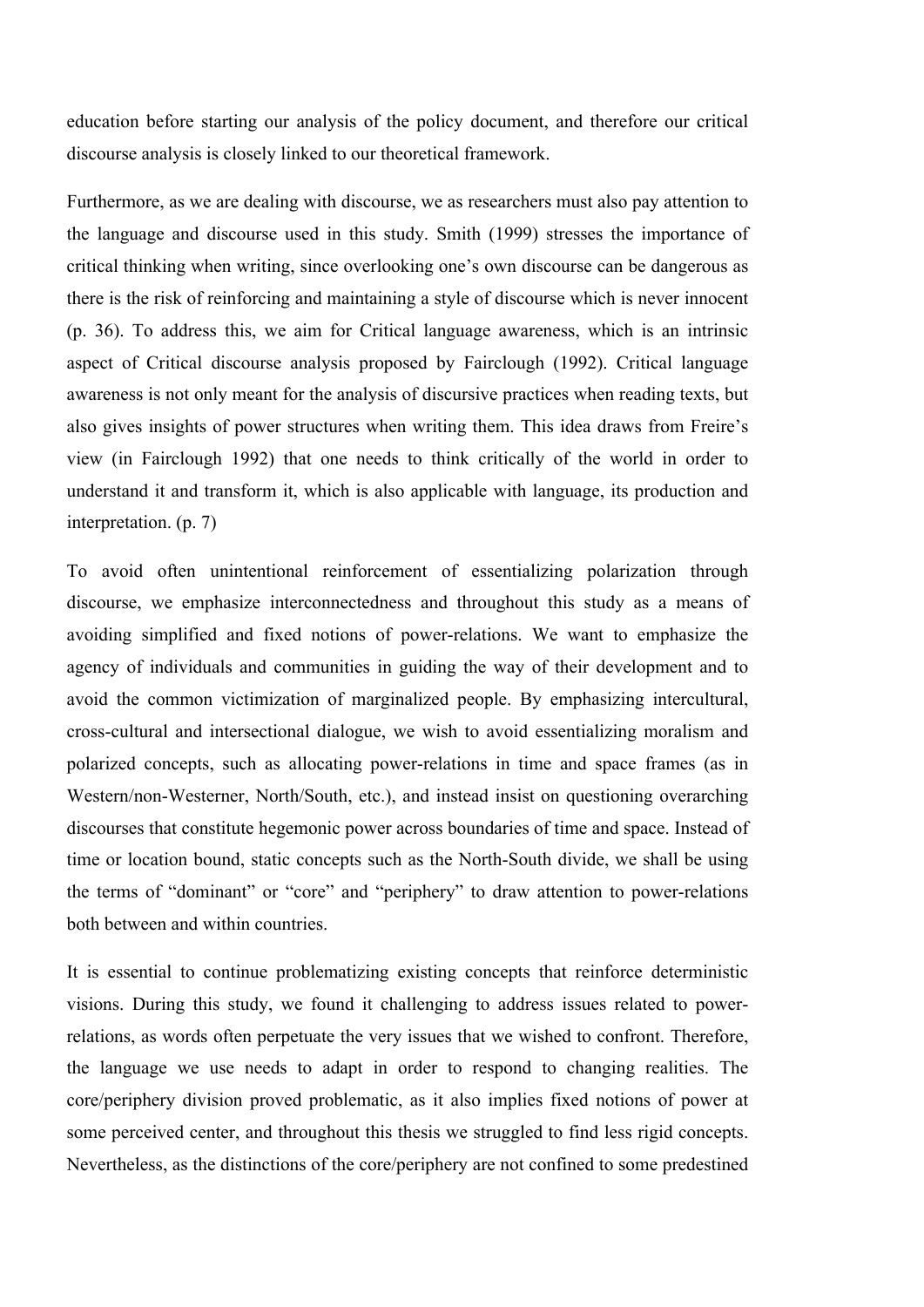locations and they reflect the prevalent power-relations between and within societies without limiting them to certain geographical areas, we opted to use these distinctions in this study. We found it important to not present communities as static and isolated from each other in our notions development, but rather wish to emphasize the dynamic and hybrid nature of societies and advocate mutual dialogue and respect.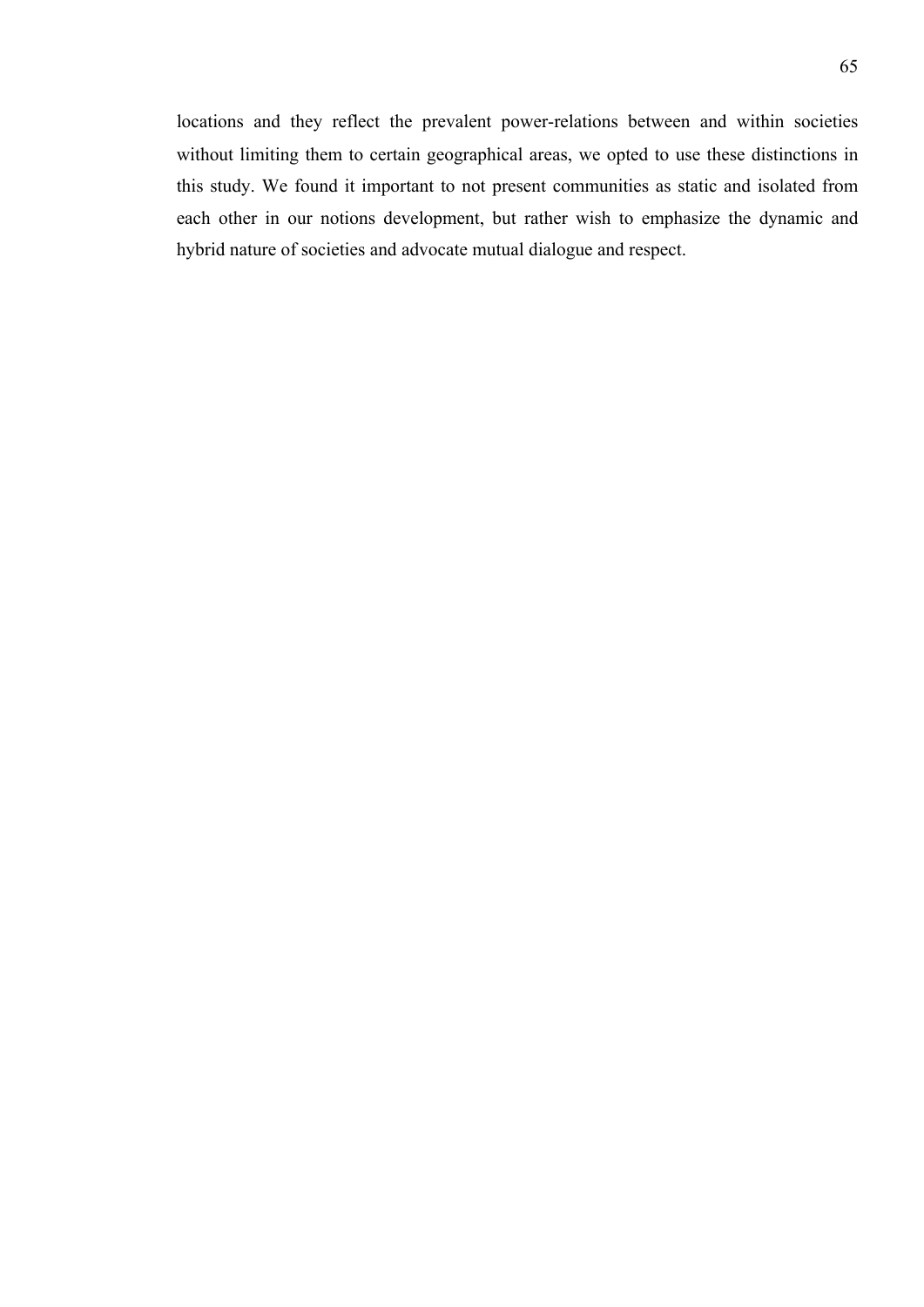# **6 Discussion: a Window to Utopia**

## *"So what's the point of utopia? The point is this: to keep walking."* – Eduardo Galeano

Development is a complex concept tightly connected with culture, values, ethics, politics, and power-relations. It implies changing the world for the better, which makes development inherently optimistic and utopian (Peet & Hartwick 2009, p. 2). The ways in which development is conceived are deeply embedded in ontological and epistemological assumptions, and development is therefore understood in as much diversity as there are people. Development is change towards an aspired better future, but the imagined better futures can differ to a wide extent. It is dangerous to adopt any particular development discourse without critical examination. As development is a culturally grounded process, developmental objectives should be defined locally instead of defining what development is outside of a particular cultural sphere. Developmental agenda should be open to democratic debate and dialogue, and the people affected by the agenda should be able to actively participate in the processes of decision-making that might enhance their wellbeing.

After critically analyzing the discourse of the World Bank Education Strategy 2020, we found it easier to locate the discourse within certain theories of development and education. Drawing from our descriptions of diverse ways of understanding development and education, we conclude that the discourse of the Strategy can be largely placed within the framework of development as economic growth and as modernization. It is important to remember that ideological discourse is personally and contextually variable (Van Dijk 2006, p. 124), and that there is never only one set of ideas, for instance the neoliberal framework, that constitutes educational reforms (Ball 1998, p. 122). However, as policies are not merely texts, but also discourses, they construct the frameworks for understanding education in general (Trowler 2003, p.132). Dominant discourses create reality, and therefore it is necessary to draw special attention to the rhetorics of the Strategy (Nordtveit in Klees 2012, p. 21).

The five elements of neoliberal effects on educational policy we distinguished in our theoretical framework based on Carter & O'Neill (1995) were quite prevalent in the WBES2020. The Strategy emphasized the connections between learning, schooling, and employability, occupied an outcome-based approach to learning, emphasized skills and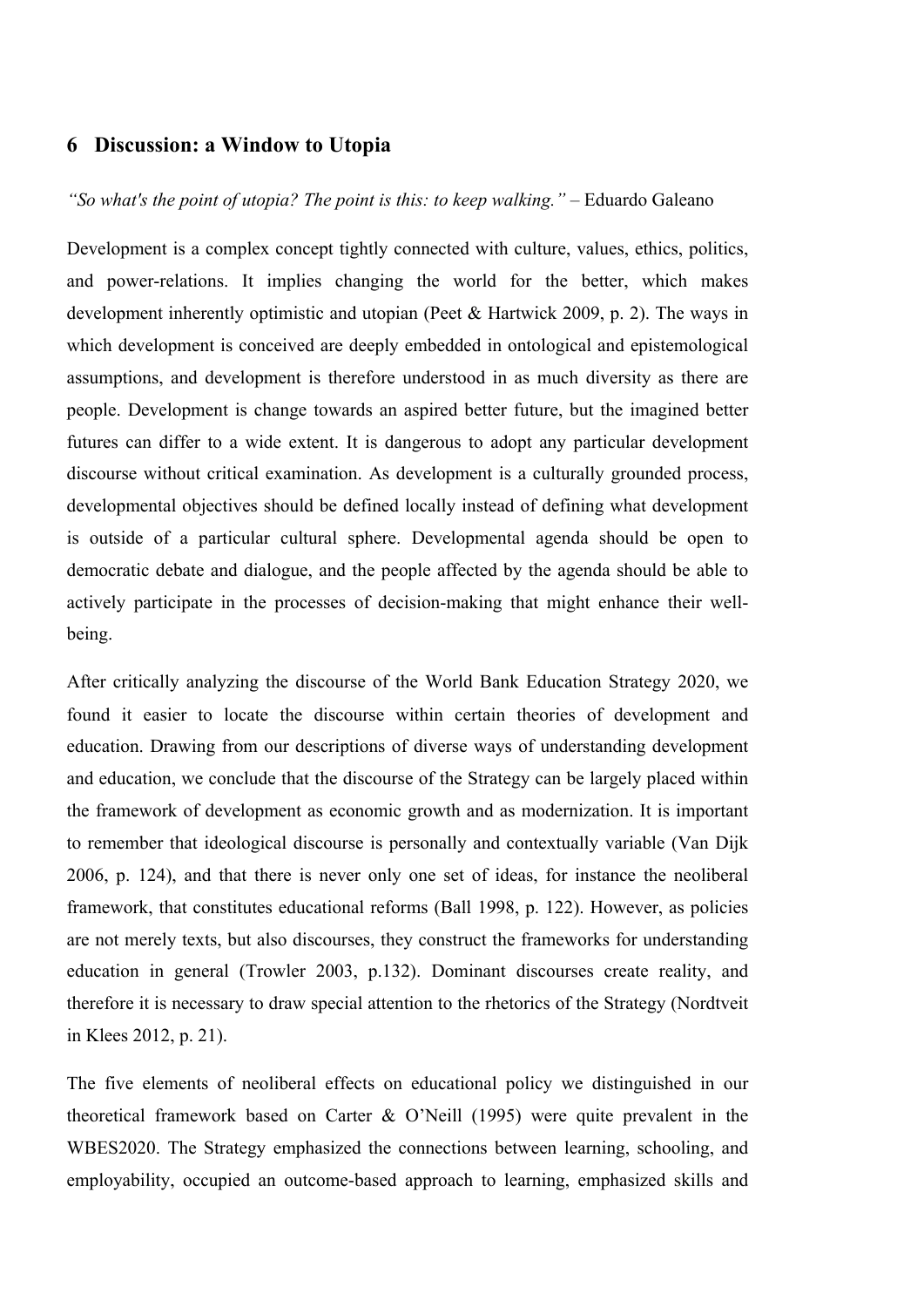competencies, encouraged control over assessment, and recognized the important role of the private sector – all aspects articulated also by Carter  $\&$  O'Neill. In addition to these aspects, the discourse includes global knowledge, international competition and technologization as inherent aspects of development. An educated individual is perceived as meaningful human capital for the labor market and the economy, and learning as a lifelong device through which the most useful knowledge and skills can be acquired.

Learning is a central aspect of human development, and should not be limited to the measurements of international assessments. Too often teachers, students and schools are more concerned about the specific requirements of these examinations, than of the broader, more holistic potential that education has. Education has to be understood as a process that happens in diverse settings throughout a human being's life. It accompanies individuals in their physical, emotional, social, spiritual, and intellectual development. It expands the scope of imagined possibilities of a person, and is central in creating truly liberated and conscious beings. There is a need for a more comprehensive approach to education that would understand people as holistic beings and appreciate the agency of individuals. Education should respond to what is meaningful and relevant in a community or a society while enhancing wellbeing and nurturing freedom. As education and learning are fundamentally human aspects, they must not be treated as commodities or tools for mere economic growth.

The discourse of the WBES2020 resembles Jeffrey Sachs's (2005) understandings of development as a linear and economically-dictated process. By continually encouraging donor countries to "target the poor and vulnerable", the WBES2020 implies a top-down approach with increased investments without addressing structural inequalities. The complete omission of both global and local inequalities is one of the crucial 'moments of crisis' in the Strategy, as inattention to inequality may reinforce and reproduce inequality and injustice (Nordtveit in Klees 2012, p.21). The discourse largely overlooks issues of equality and justice ignoring more complex sites of political tensions, which is the potential that influential policy documents such as the WBES2020 have (Woodside-Jiron in Rogers 2011, p. 157).

The conception of development as an end-state should be challenged with a more processual idea of development (Makuwira 2006, p. 193-194). Binary distinctions between developed versus developing countries evoke the idea of development as an end-state that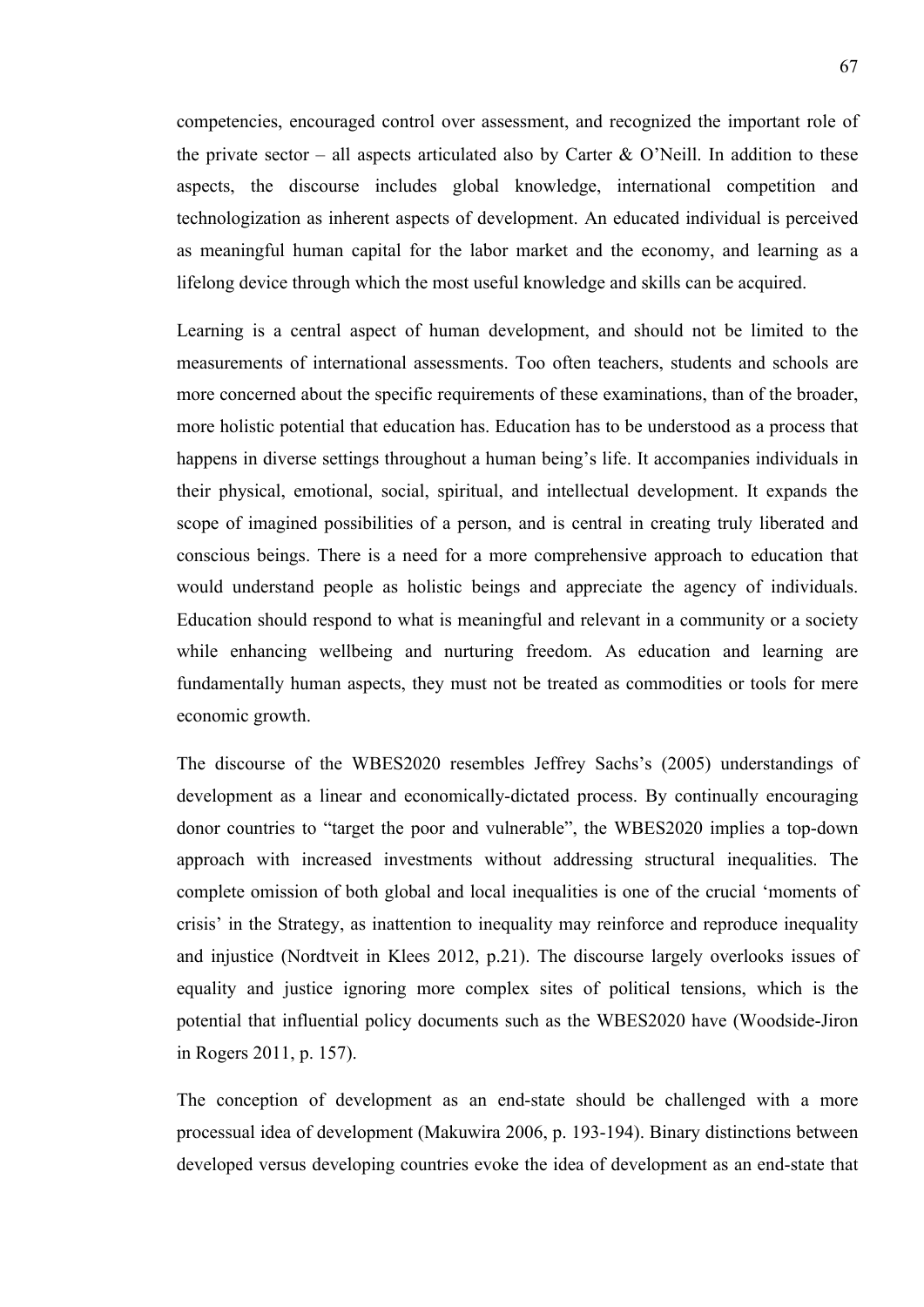has already been achieved in certain countries, and that it is precisely that state which the rest need to achieve. As development is inherently pluralistic, fitting it into binary categories is not only artificial, but also undermining the potential of development for meaningful change. We need to challenge the linear view of development and continually reassess the fundamental critique of the whole development enterprise, as only through informed critique it is possible to create new conceptions of development. Development is often located into specific geographical areas or communities although development should be recognized as an ongoing process throughout the world (Jones in Willis 2011, p. 266). There can be no all-encompassing definition for what development is, as development should provide meaningful responses to locally defined understandings of well-being, enhancing the freedom of individuals and communities. With emphasis on locality we do not mean to exclude importance of the broader opportunities for dialogue, but it is important to highlight grassroots approaches in order to contribute to culturally relevant responses both locally and globally.

To avoid simplifications, it is worthwhile to note some deviations from the predominant discourses of economic growth and modernization within the WBES2020. There were traces of a human-rights based approach to development and education, some references to the role of the state in guaranteeing educational opportunities, and ideas of a broader role for education in contributing to people's wellbeing. This demonstrates how discourse does not necessarily represent purely one ideology although it is possible to recognize predominant perspectives in which the discourse is embedded. The ten-year agenda for reaching *Learning for All* is soon coming to an end, and the World Bank is already in the process of renewing its Strategy, which also might signify possible changes in its discourses of development and education.

International policies concerning development and education continuously update and renew their visions and goals. As a continuation for the MDGs, the United Nations published the Sustainable Development Goals (SDGs) in 2015, which are central to the new 2030 Agenda for Sustainable Development. The goal that specifically concerns education is guided by a vision of working "towards inclusive and equitable quality education and lifelong learning for all" (World Bank 2015, p. 6). The World Bank has a permanent seat in the Education 2030 Steering Committee alongside with UNESCO and UNICEF, and will therefore continue to have a major influence on educational and development policy in the following decades. (UNESCO 2015, p. 27). The MDGs have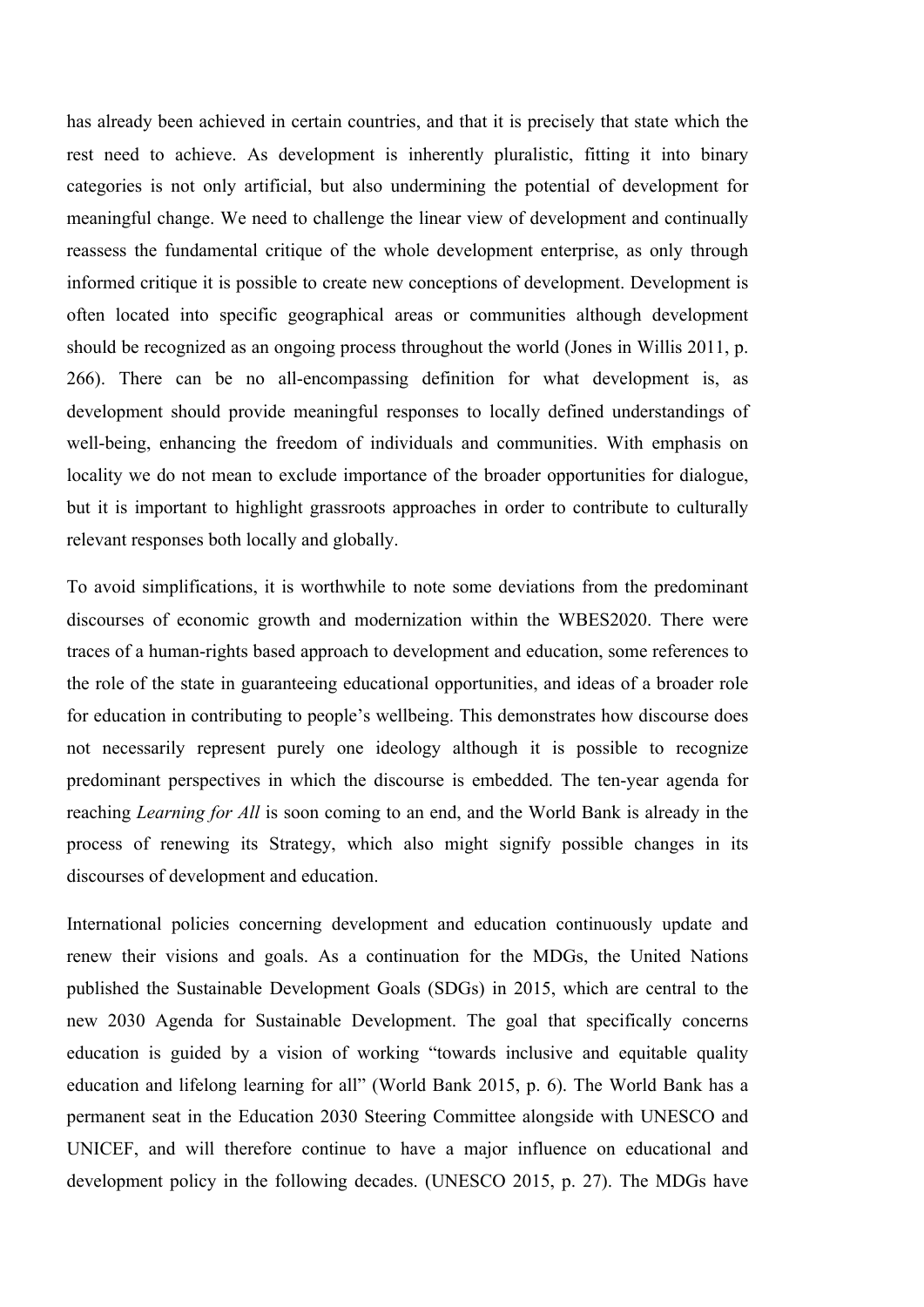been largely analyzed, and similarly to the post-2015 agenda for the MDGs and the debate surrounding the reformations of development agenda, the development imaginaries of the World Bank will also surely be renewed after reaching the year 2020 in coordination with the SDGs. In this study, we focused on analyzing the discourse of the WBES2020, but for once the new strategies are published, it is important to continue the critical examination of the emerging policies. Also, it would be interesting to analyze how the WBES2020 has influenced education reforms in various settings.

As Jessica Faieta (2015), the Director of the Regional Bureau of UNDP for Latin America and the Caribbean, says: "'more of the same' in terms of growth – and public policies – will no longer yield 'more of the same' in poverty and inequality reduction". We need to seek for solutions outside of the predominant paradigm of growth, and instead, focus on recognizing and deconstructing structural inequalities. The concept of poverty should be expanded beyond economic statistics to include deprivation of human rights and liberties. The discourse of eradicating and combatting poverty should be replaced by eradicating inequality and injustice. This is not to say that poverty is not an issue – sufficient material needs are a prerequisite for freedom – but the conception of poverty as reduced to mere income measures is narrow and therefore often harmful. By working within the existing economic logic where profit maximization prevails, it is not possible to confront the crucial problems facing humanity (Went 2000, p. 121).

Similar critique applies to educational issues. While education most certainly has impacts on development and vice versa, these impacts vary remarkably depending on time and place. Education outcomes are often far more complex and less direct than is presumed, which is why the linear and causal thinking of education and development needs to be challenged in development policy. (Colclough 2012, p. 144) Structural issues are too often overlooked in educational policy targeting specific development objectives. It is not realistic to presume that education alone could resolve complex issues of structural inequality. Educational reforms especially in the peripheral countries often face complex challenges in applying educational change, as they are encountered with complicating factors of context and history (Brook Napier in Baker & Weiseman 2005, p. 60). If meaningful change is to be achieved through education, structural inequalities need to be addressed and social inclusion must be a priority both in and outside of the educational arena.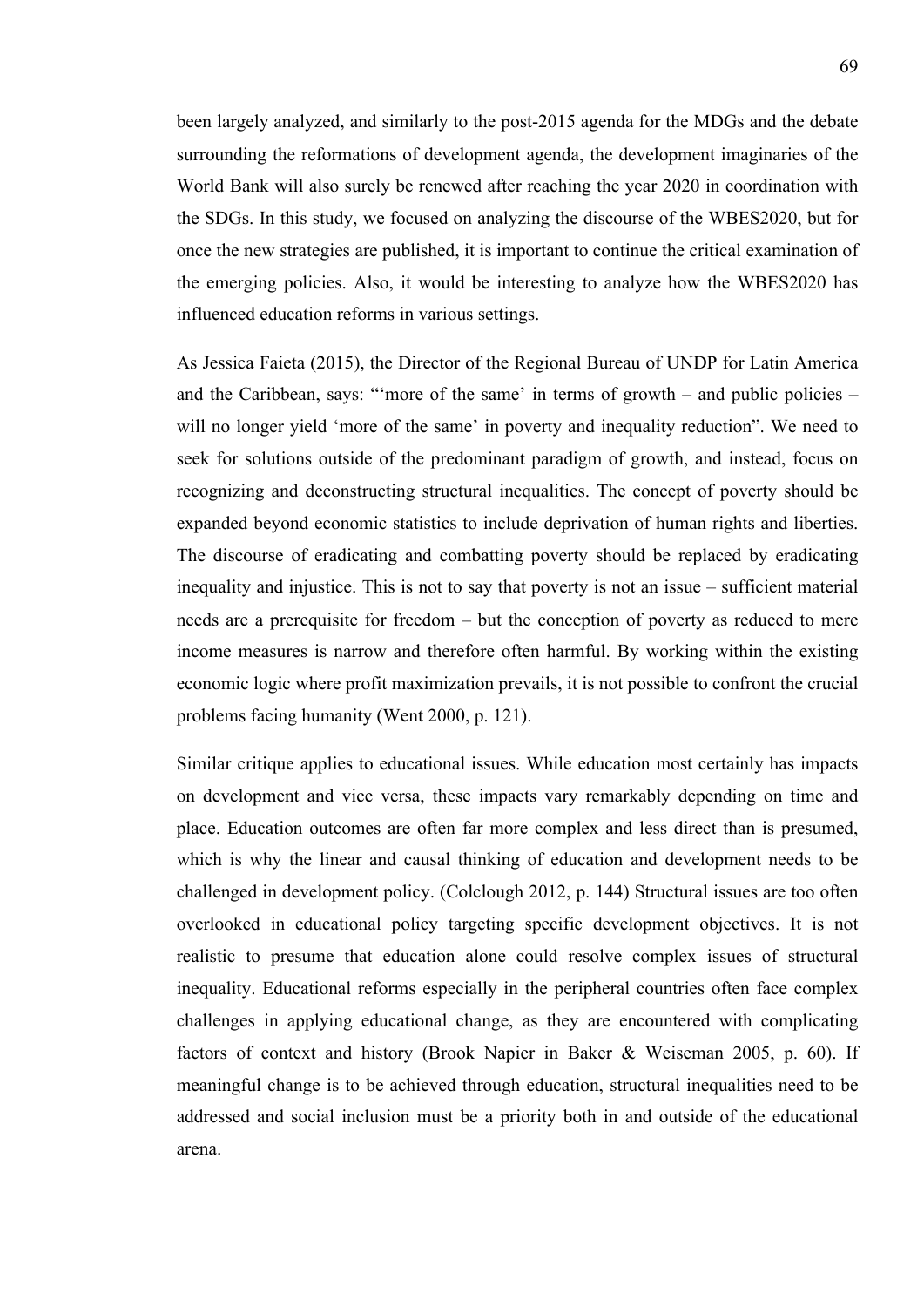A democratic, freedom-based understanding of development requires radical transformation of the society and of the conditions of reproduction, redefining the notion of economic growth to describe growth of productive capacity to meet people's basic needs instead of the expansion of the global economy in general (Peet & Hartwick 2009, pp. 290- 292). However, as development is also political, development understood as freedom often conflicts with the interests of those in power, and therefore it will remain a great challenge (Makuwira 2006, p. 198). Development should strive to increase freedom – not in a sense of absolute individual freedom that might violate the freedom of others – but rather, an ethically grounded concept that we understand as life free of deprivation. Conceptualizing development as freedom enables increased diversity in imagining what development could be in practice, and is therefore more responsive to local contexts.

Local philosophies should be at the core of both development and educational policies as they enable the detection of goals and purposes that communities hold dear (Venter 2004, p. 149). It would be of prime importance to return to addressing the basic ontological and epistemological questions of what is the purpose of education and how development is imagined in specific contexts. Development goals should be inclusive, democratic and relevant for the communities affected. Through mutual dialogue, it could be possible to create alternative frameworks for both development and education that are centrally concerned with more holistic notions of wellbeing and freedom. We understand development as humanizing processes where humanity has been neglected. It means liberation from structures delimiting freedom. It is not an end-state that can ultimately be reached, but continuous reinventions of an imagined future. Neglecting inequality in development policy naturalizes oppression and prevents taking action against structural violence. By confronting issues of inequality and injustice, change can be made not only possible, but also necessary. Although change is never simple, we need to continue envisioning alternative futures. Utopia is at the heart of development. It is the prerequisite for meaningful change.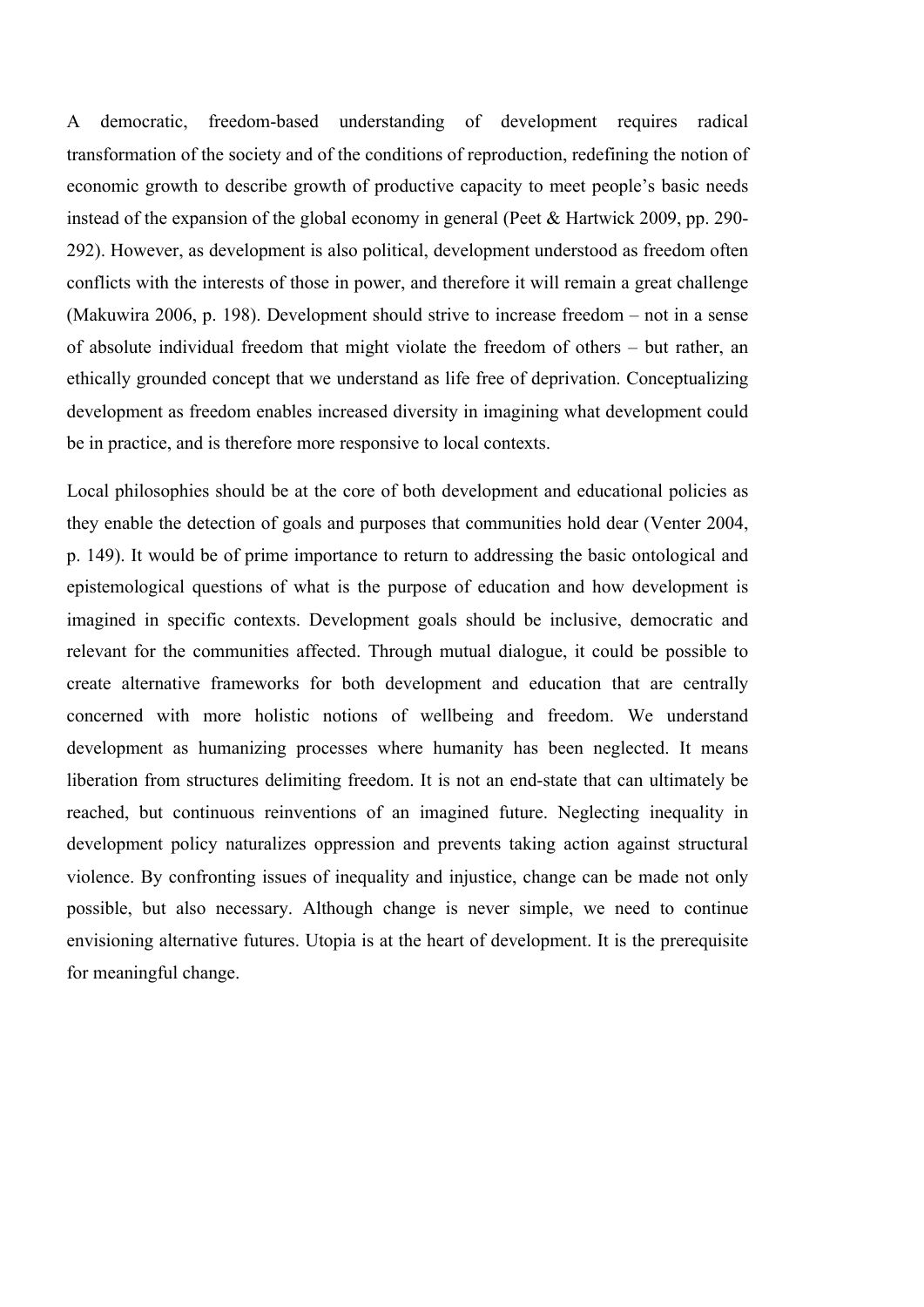## **7 References**

Allen, Tim & Thomas, Alan (Eds.). (2000). *Poverty and Development into the 21st Century.* Oxford: Oxford University Press. Print.

Althusser, Louis. (1971). *Lenin and Philosophy and Other Essays.* New York: Monthly Review Press.

Aman, Robert & Ireland, Timothy. (2015). Education and other modes of thinking in Latin America". *International Journal of Lifelong Education, 34(1)*, 1-8.

Andreotti, Vanessa De Oliveira. (2006). *A Postcolonial Reading of Contemporary Discourses Related to the Global Dimension in Education in England*. Diss. U of Nottingham. Print.

Apple, Michael W. (2005). Making Critical Pedagogy Strategic – On Doing Critical Educational Work in Conservative Times. In Gur-Ze'ev, Ilan. (Ed.). *Critical Theory and Critical Pedagogy Today: Toward a New Critical Language in Education* (pp. 95-113). Haifa: UU of Haifa, Faculty of Education. Print.

Apple, Michael W. (1990). *Ideology and Curriculum* (2nd Ed.). London: Routledge & K. Paul. Print.

Babb, Sarah L. (2009). *Behind the Development Banks : Washington Politics, World Poverty, and the Wealth of Nations*. Chicago: University of Chicago Press. eBook.

Baker, David & Alexander W. Wiseman. (2005). *Global Trends in Educational Policy*. Amsterdam: Elsevier JAI. Print.

Balarin, Maria. (2008). Poststructuralism, Realism and the Question of Educational Sociology: a Derridian critique of social realism in education. *Policy Futures in Education. 6(4)*, 507-527.

Ball, Stephen. (2012). *Global Education Inc.: New Policy Networks and the Neo-liberal Imaginary.* New York: Routledge.

Ball, Stephen. (1998). Big Policies/Small World: an introduction to international perspectives in education policy. *Comparative Education, 34:(2)*, 119-130.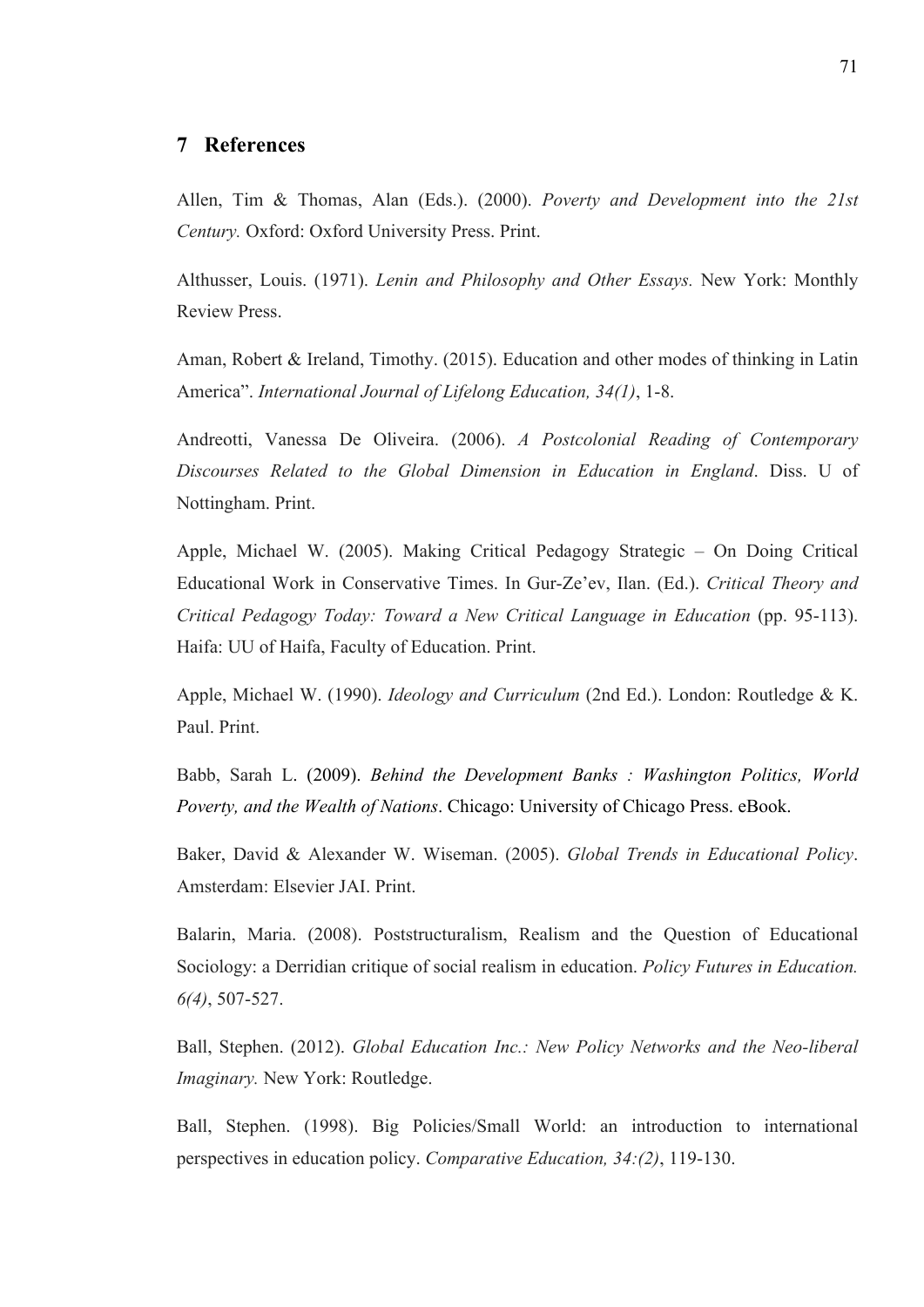Barrett, Angeline. (2011). A Millennium Learning Goal for education post**-**2015: a question of outcomes or processes. *Comparative Education*, *47(1)*, 119-133.

Bernstein, Basil. (2000). *Pedagogy, Symbolic Control and Identity: Theory, Research Critique* (Revised Ed.). Lanham: Rowman & Littlefield Publishers.

Biccum, Apri. (2010). *Global Citizenship and the Legacy of Empire*. New York: Routledge. Print.

Black, Jan Knippers. (1991). *Development in Theory and Practice: Bridging the Gap*. Boulder, CO: Westview. Print.

Bracarense, Natália M. (2012). Development Theory and the Cold War: The Influence of Politics on Latin American Structuralism. *Review of Political Economy, 24(3),* 375-398.

Brook Napier, Diane. (2005). Implementing Educational Transformation Policies: Investigating Issues of Ideal Versus Real in Developing Countries. In Baker, David & Wiseman, Alexander W. (Eds.). *Global Trends in Educational Policy* (pp. 59-98). Amsterdam: Elsevier JAI. Print.

Brown, Philipp, Hesketh, Anthony & Williams, Sara. (2003). Employability in a knowledge-driven economy*. Journal of Education and Work, 16(2)*, 107-126.

Burbules, Nicholas C. (2005). Dialogue and Critical Pedagogy. In Gur-Ze'ev, Ilan. (Ed.). *Critical Theory and Critical Pedagogy Today: Toward a New Critical Language in Education* (pp. 193-207). Haifa: UU of Haifa, Faculty of Education. Print.

Carter, David, & O'Neill, Marnie. (1995). *International Perspectives on Educational Reform and Policy Implementation*. London: The Falmer Press. Print.

Cerda García, Alejandro. (2007). Multiculturalidad y Educación Intercultural: Entre el neoindigenismo y la autonomía. *Andamios, 3(6),* 97-135.

Charlot, Bernard & Bélanger, Paul. (2003). Education: Conference Synthesis. In Fisher, William F. & Ponniah, Thomas. (Eds.). *Another World Is Possible : Popular Alternatives to Globalization at the World Social Forum* (pp. 202-211). Black Point, Nova Scotia: Fernwood. Print.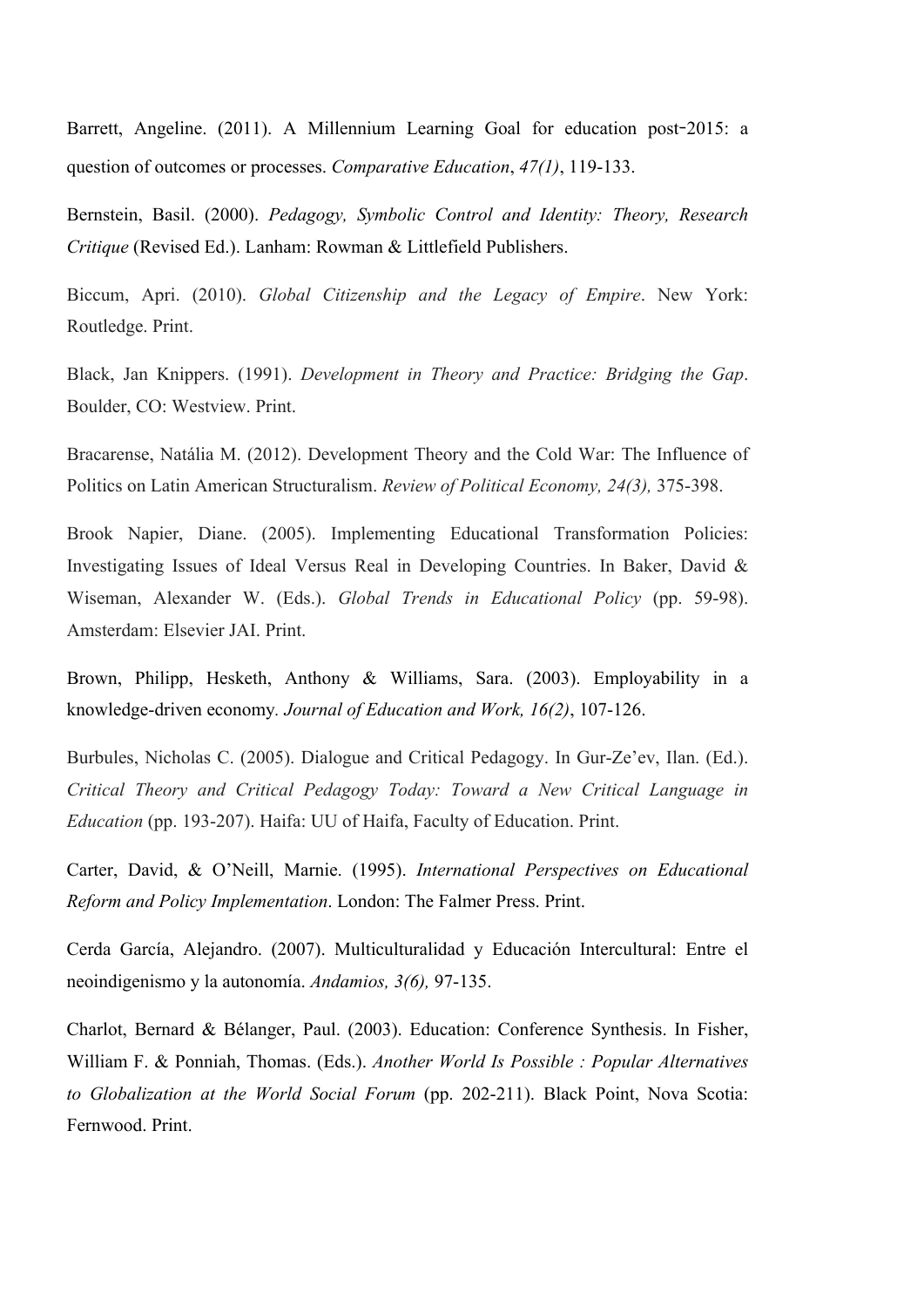Colclough, Cristopher. (2012). Education, Poverty and Development – mapping their interconnections. *Comparative Education, 48(2),* 135-148.

Coulby, David, and Zambeta, Evie. (2005). *Globalization and Nationalism in Education*. London: Routledge Falmer. Print.

Creswell, John W. (2013), *Qualitative Inquiry & Research Design: Choosing among five approaches* (3rd ed.). Thousand Oaks, CA: SAGE Publications. Print.

Dos Santos, Theotonio. (1970). The Structure of Dependence. *The American Economic Review, 60(2),* 231-236.

Duarte, Eduardo M. (2005). Learning as Freedom – The Letting Be of Learning Together. In Gur-Ze'ev, Ilan. (Ed.). *Critical Theory and Critical Pedagogy Today: Toward a New Critical Language in Education* (pp. 317-328). Haifa: UU of Haifa, Faculty of Education. Print.

Escobar, Arturo. (2005). Imagining a Post-Development Era. In Edelman, Marc, and Haugerud, Angelique (Eds.). *The Anthropology of Development and Globalization: From Classical Political Economy to Contemporary Neoliberalism* (pp. 341-351). Oxford: Blackwell Publishing. Print.

Escobar, Arturo. (1998). The Making and Unmaking of the Third World through Development. In Rahnema, Majid & Bawtree, Victoria. (Eds.). *The Post-development Reader*. (pp. 85-93). London: Zed. Print.

Esteva, Gustavo & Prakash, Madhu Suri. (1998). From Global Thinking to Local Thinking. In Rahnema, Majid & Bawtree, Victoria. (Eds.). *The Post-development Reader*  (pp. 277-289). London: Zed. Print.

Faieta, Jessica. (2015, Feb 20). *Economic Growth is not Enough*. United Nations Development Program (UNDP). Retrieved from

http://www.latinamerica.undp.org/content/rblac/en/home/ourperspective/ourperspectivearti cles/2015/02/20/con-crecimiento-econ-mico-no-basta-jessica-faieta-.html

Fairclough, Norman. (1992). *Critical Language Awareness*. London: Longman. Print.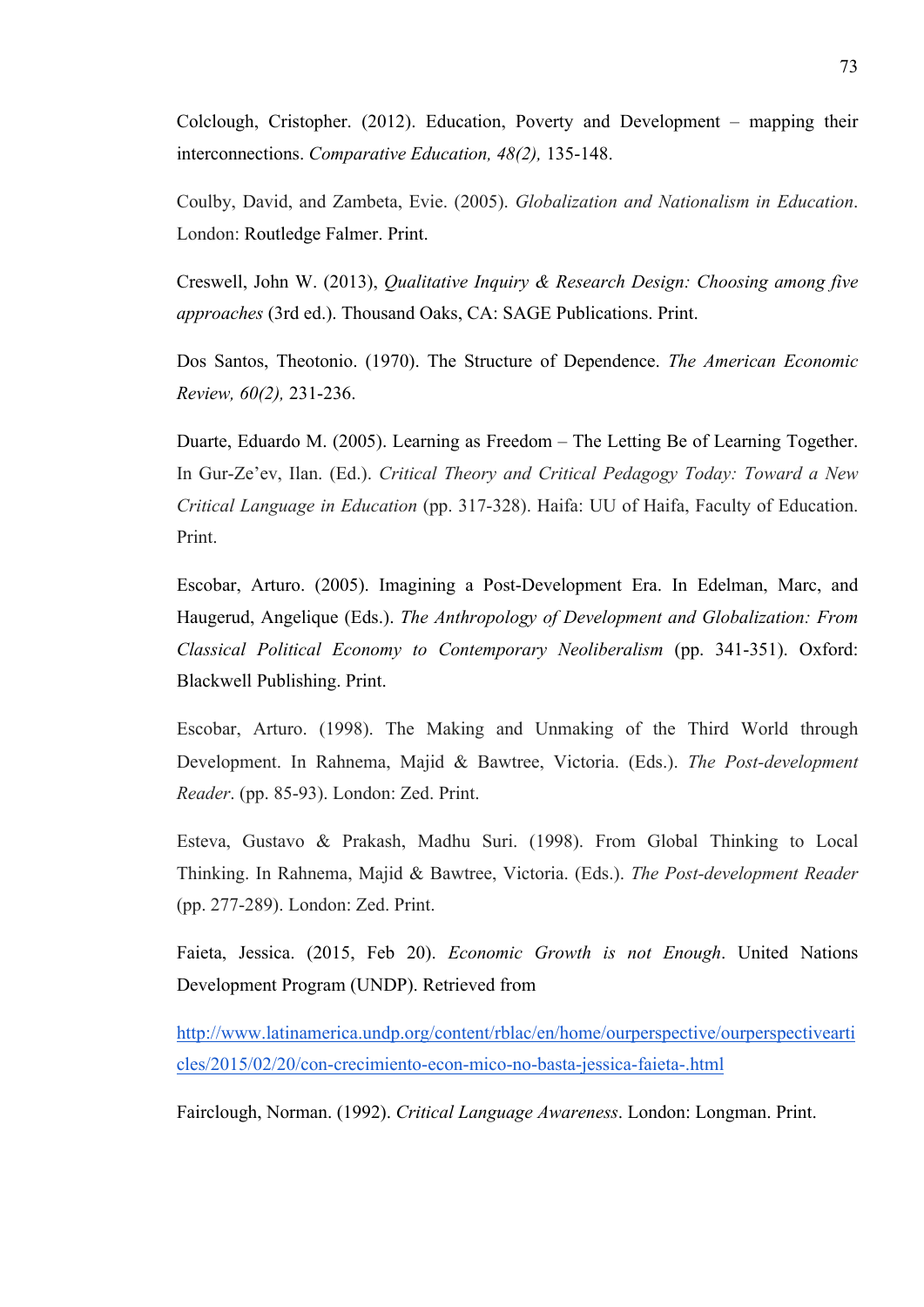Ferrer, Aldo. (2010). Raúl Prebisch y el dilema del desarrollo en el mundo global. *Revista Cepal 101*, 7-5.

Fisher, William F. & Ponniah, Thomas. (Eds.). (2003). *Another World Is Possible : Popular Alternatives to Globalization at the World Social Forum*. Black Point, Nova Scotia: Fernwood. Print.

Foucault, Michel. (1995). *Discipline and Punish: The Birth of the Prison* (2nd Vintage Books Edition). New York: Random House.

Freire, Paulo. (2005). *Pedagogía Del Oprimido*. México, D.F.: Siglo XXI Editores. Print.

Freire, Paulo. (2001). *Política Y Educación*. México, D.F.: Siglo XXI Editores, 2001. Print.

Freire, Paulo. (1998). *Pedagogy of Freedom: Ethics Democracy, and Civic Courage*. Lanham: Rowman & Littlefield Publishers. Print.

Galeano, Eduardo. (2012). *Las Venas Abiertas De América Latina*. México: Siglo XXI Editores. Print.

Gewirtz, S. (2008). Give us a Break! A Skeptical Review of Contemporary Discourse of LIfelong Learning. *European Educational Research Journal, 7(4),* 414-424.

Geuss, Raymond. (1981). *The Idea of a Critical Theory: Habermas and the Frankfurt School*. Cambridge: Cambridge UP. Print.

Giroux, Henry A. (2011). Pedagogy of the Depressed: Beyond the New Politics of Cynicism. *College Literature, 28(3),* 1-32.

Giroux, Henry A. (2001). *Public Spaces, Private Lives: Beyond the Culture of Cynicism.* Lanham: Rowman & Littefield. Print.

Grossan, Mark; Hurst, Jim; Marlens; NealBlack (Producers), & Black, Carol (Director). (2010). *Schooling the World: the White Man's Last Burden* [Motion picture]. USA/India.

Harber, Clive. (2014). *Education and International Development: Theory, Practice and Issues.* Oxford: Symposium Books. Print.

Harvey, David. (2007). *A Brief History of Neoliberalism.* New York: Oxford University Press.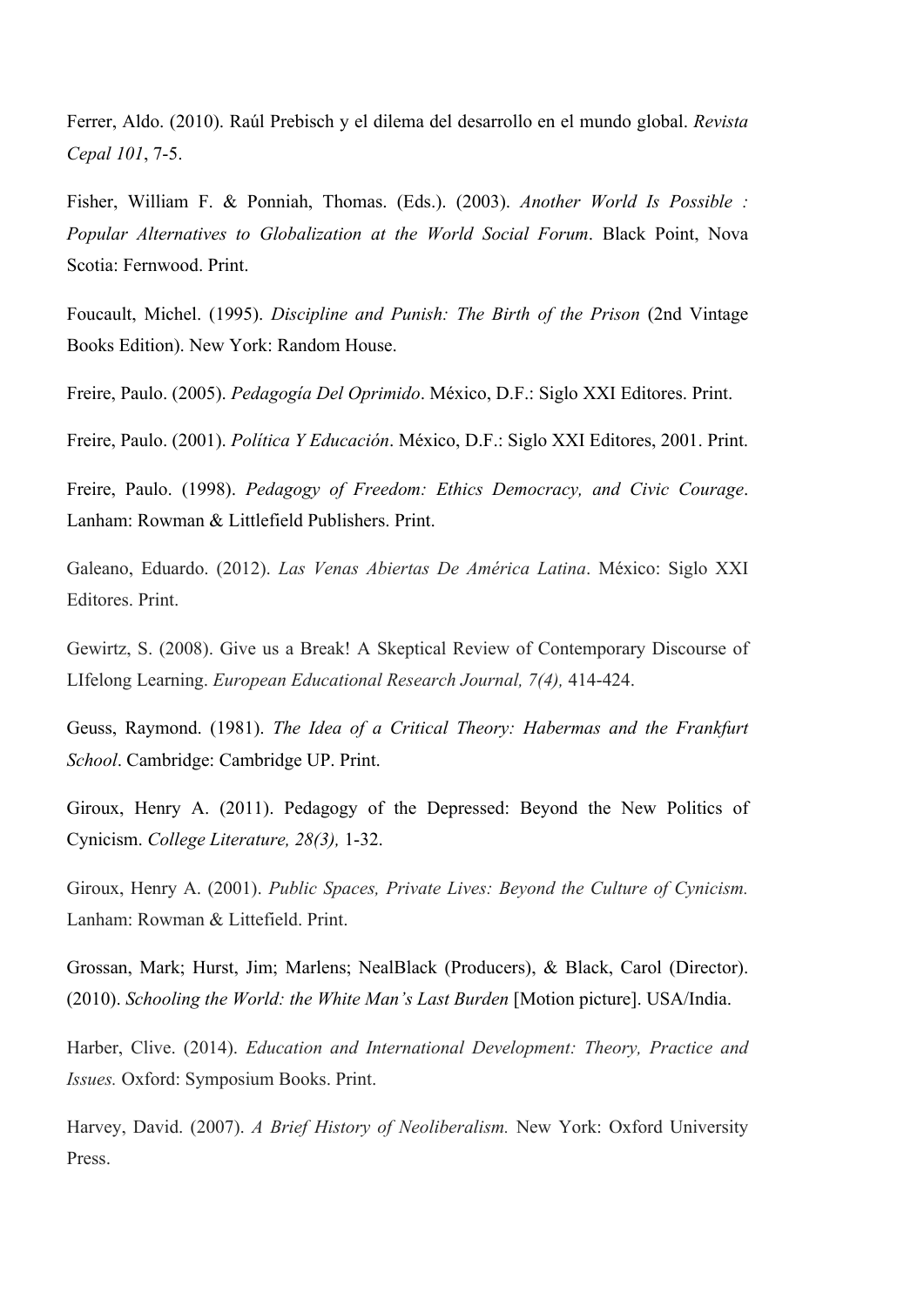Hart, Michael, A. (2010). Indigenous worldviews, knowledge, and research: The development of an indigenous research paradigm. *Journal of Indigenous Voices in Social Work*, *1(1)*, 1-16.

Heilman, Elizabeth E. (2005). Escaping the Bind Between Utopia and Dystopia – Eutopic Critical Pedagogy of Identity in Embodied Practice. In Gur-Ze'ev, Ilan. (Ed.). *Critical Theory and Critical Pedagogy Today: Toward a New Critical Language in Education* (pp. 114-142). Haifa: UU of Haifa, Faculty of Education. Print.

Heyneman, Stephen P. (2005). The History and Problems in the Making of Education Policy at the World Bank 1960-2000. In Baker, David & Wiseman, Alexander W. (Eds.). *Global Trends in Educational Policy* (pp. 23-58). Amsterdam: Elsevier JAI. Print.

Heyneman, Stephen P. (2003). The History and Problems in the Making of Education Policy at the World Bank 1960-2000. *International Journal of Educational Development,* 23, 315-337.

Hill, Dave, Greaves, Nigel M., & Maisuria, Alpesh. (2009). Education, Inequality, and Neoliberal Capitalism: a Classical Marxist Analysis. In Hill, Dave & Kumar, Ravi. (Eds.). *Global Neoliberalism and Education and its Consequences* (pp. 102-126)*.* New York: Routledge. Print.

Hursh, David W. & Henderson, Joseph A. (2011). Contesting global neoliberalism and creating alternative futures. *Discourse: Studies in the Cultural Politics of Education, 32(2)*, 171-185.

Jaramillo, Nathalia E., McLaren, Peter, & Lázaro, Fernando. (2011). A Critical Pedagogy of Recuperation. *Policy Futures in Education, 9(6),* 747-758.

Jørgensen, Marianne, & Louise Phillips. (2002). *Discourse Analysis as Theory and Method*. London: Sage Publications. Print.

Kellner, Douglas. (2005). Toward a Critical Theory of Education. In Gur-Ze'ev, Ilan. (Ed.). *Critical Theory and Critical Pedagogy Today: Toward a New Critical Language in Education* (pp. 49-69). Haifa: UU of Haifa, Faculty of Education. Print.

Kellner, Douglas. (1989). *Critical Theory, Marxism, and Modernity*. Baltimore: Johns Hopkins UP. Print.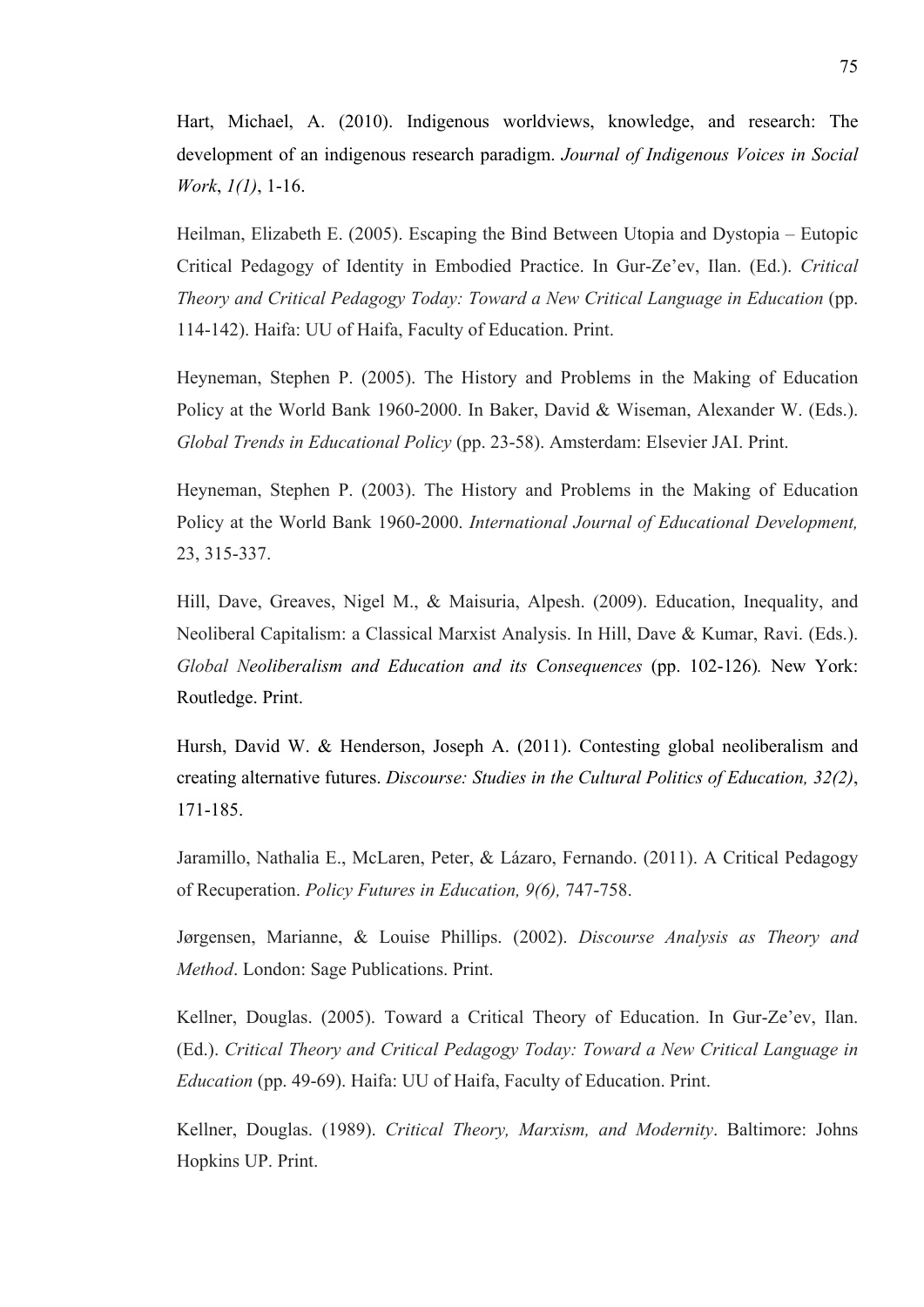Khoja-Moolji, Shenila S. (2015). Envisioning an Alternative to the Neoliberalization of Education in the Global South: the Aga Khan's Philosophies of Education. *Discourse: Studies in the Cultural Politics of Education*, 1-19.

Kincheloe, Joe L. (2007). Critical Pedagogy in the Twenty-first Century: Evolution for Survival. In McLaren, Peter & Kincheloe, Joe L. (Eds.). *Critical Pedagogy: Where Are We Now?* (pp. 9-42). New York: Peter Lang. Print.

Kiron, David. (1997). Overview Essay. In Ackerman, Frank, Kiron, David, Goodwin, Neva, Harris, Jonathan, & Gallagher, Kevin. (Eds.). *Human Well-Being and Economic Goals* (pp. 203-210). Washington DC: Island Press. Print.

Klees, Steven J., Samof, Joel, & Stromquist, Nelly P. (Eds.). (2012). *The World Bank and Education: Critiques and Alternatives.* Rotterdam: Sense Publishers. Print.

Knippers Black, Jan. (1991). *Development in Theory & Practice: Bridging the Gap*. Boulder: Westview Press. Print.

Lakes, Richard. D., & Carter, Patricia. A. (2011). Neoliberalism and education: An introduction. *Educational Studies, 47*(2), 107-110.

Larner, Wendy. (2000). Neoliberalism: Policy, Ideology, Governmentality. *Studies in Political Economy 63,* 5-25.

Leher, Roberto. (2004). A New Lord of Education? World Bank policy for peripheral capitalism. *Journal for Critical Education Policy Studies*, *2(1)*, 140-158.

Makuwira, Jonathan. (2006). Development? Freedom? Whose Development and Freedom? *Development in Practice*, *16(2)*, 193-200.

Masolo, D. A. (2003). Philosophy and indigenous knowledge: An african perspective. *Africa Today, 50*(2), 21-38, Retrieved from Academic Search Premier EBSCO

McLaren, Peter & Jaramillo, Nathalia E. (2010). Not Neo-Marxist, Not Post-Marxist, Not Marxian, Not Autonomist Marxism: Reflections on a Revolutionary (Marxist) Critical Pedagogy. *Cultural Studies – Critical Methodologies, 10(3),* 1-12.

McLaren, Peter & Kincheloe, Joe L. (2007). *Critical Pedagogy: Where Are We Now?* New York: Peter Lang. Print.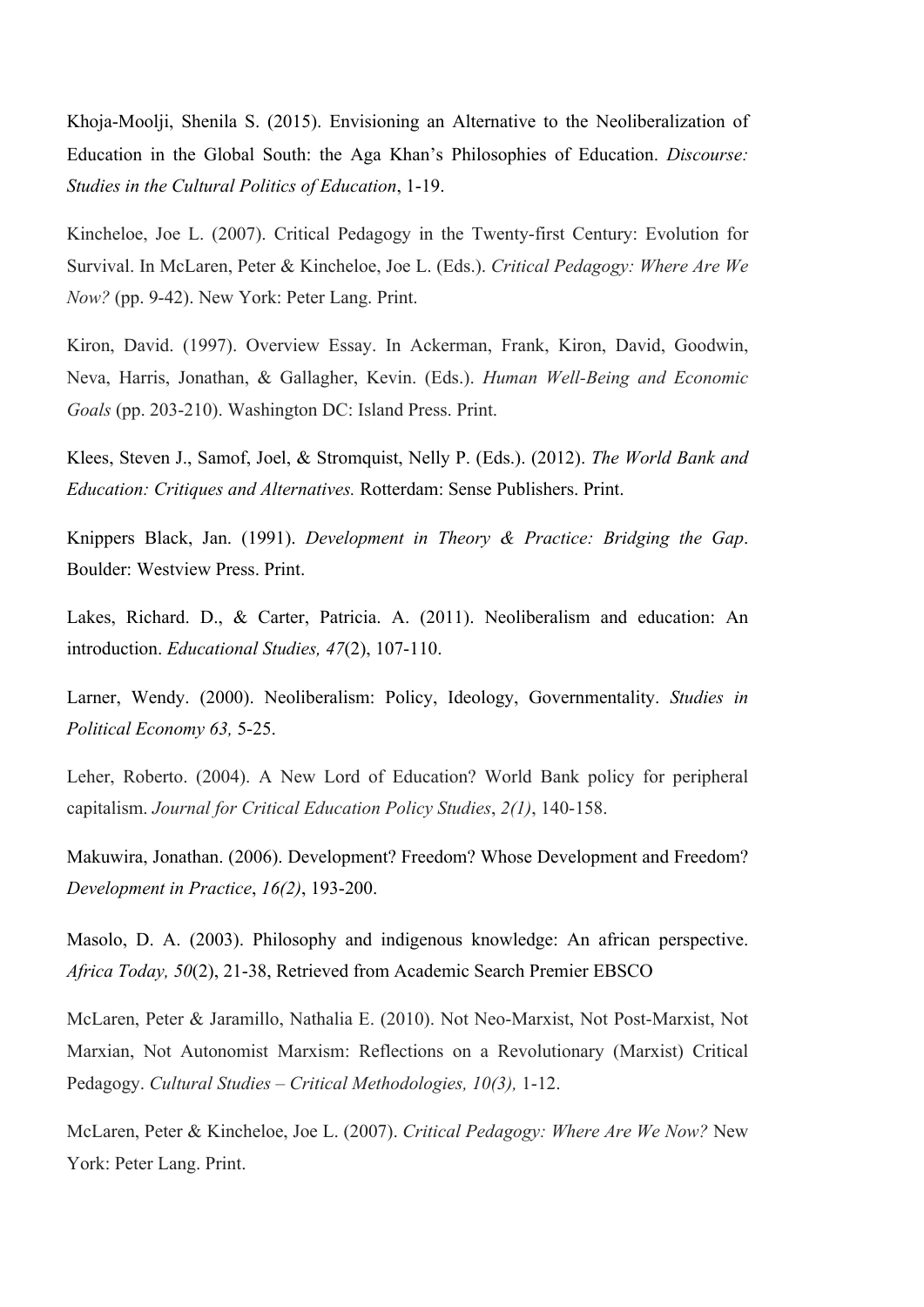McLaren, Peter. (2005). Critical Pedagogy in the Age of Terror. In Gur-Ze'ev, Ilan. (Ed.). *Critical Theory and Critical Pedagogy Today: Toward a New Critical Language in Education* (pp. 70-94). Haifa: UU of Haifa, Faculty of Education. Print.

McLellan, David. (1995). *Ideology*. 2nd Edition. Minneapolis, MN: U of Minnesota. Print.

Nordtveit, Bjorn H. (2012). World Bank Poetry: How the Education Strategy 2020 Imagines the World. In Klees, Steven J., Samof, Joel, & Stromquist, Nelly P. (Eds.). *The World Bank and Education: Critiques and Alternatives* (pp. 21-32)*.* Rotterdam: Sense Publishers. Print.

Nussbaum, M. C. (2010). *Not for profit: Why democracy needs the humanities*. Princeton, NJ: Princeton University Press.

Odora-Hoppers, C. A. (Ed.). (2002). *Indigenous Knowledge and the Integration of Knowledge Systems: Towards a Philosophy of Articulation.* New Africa Books Ltd..

Olssen, Mark, Codd, John A., & O'Neill, Anne-Marie. (2004). *Education Policy: Globalization, Citizenship and Democracy*. London: Sage Publications. Print.

Oxfam International. (January 2016). *An Economy for the 1%: How Privilege and Power in the Economy Drive Extreme Inequality and How This Can Be Stopped.* Retrieved from https://www.oxfam.org/sites/www.oxfam.org/files/file\_attachments/bp210-economy-onepercent-tax-havens-180116-en\_0.pdf.

Oxfam International, Courtney Ivins. (March 2013). *Inequality Matters: BRICS Inequalities* Fact Sheet. Retrieved from https://www.oxfam.org/sites/www.oxfam.org/files/file\_attachments/brics-inequality-factsheet-oxfam-03-14-2013 0 0.pdf.

Pagden, Anthony. (2003). Human Rights, Natural Rights, and Europe's Imperial Legacy. *Political Theory, 31(2)*,171-199.

Paulson, Julia. (2011). *Education, Conflict and Development.* Oxford: Symposium Books. Print.

Pedersen, Ove K. (2009). Discourse Analysis. *Copenhagen Business School: Working Paper no 65*. Retrieved from http://openarchive.cbs.dk/handle/10398/7792.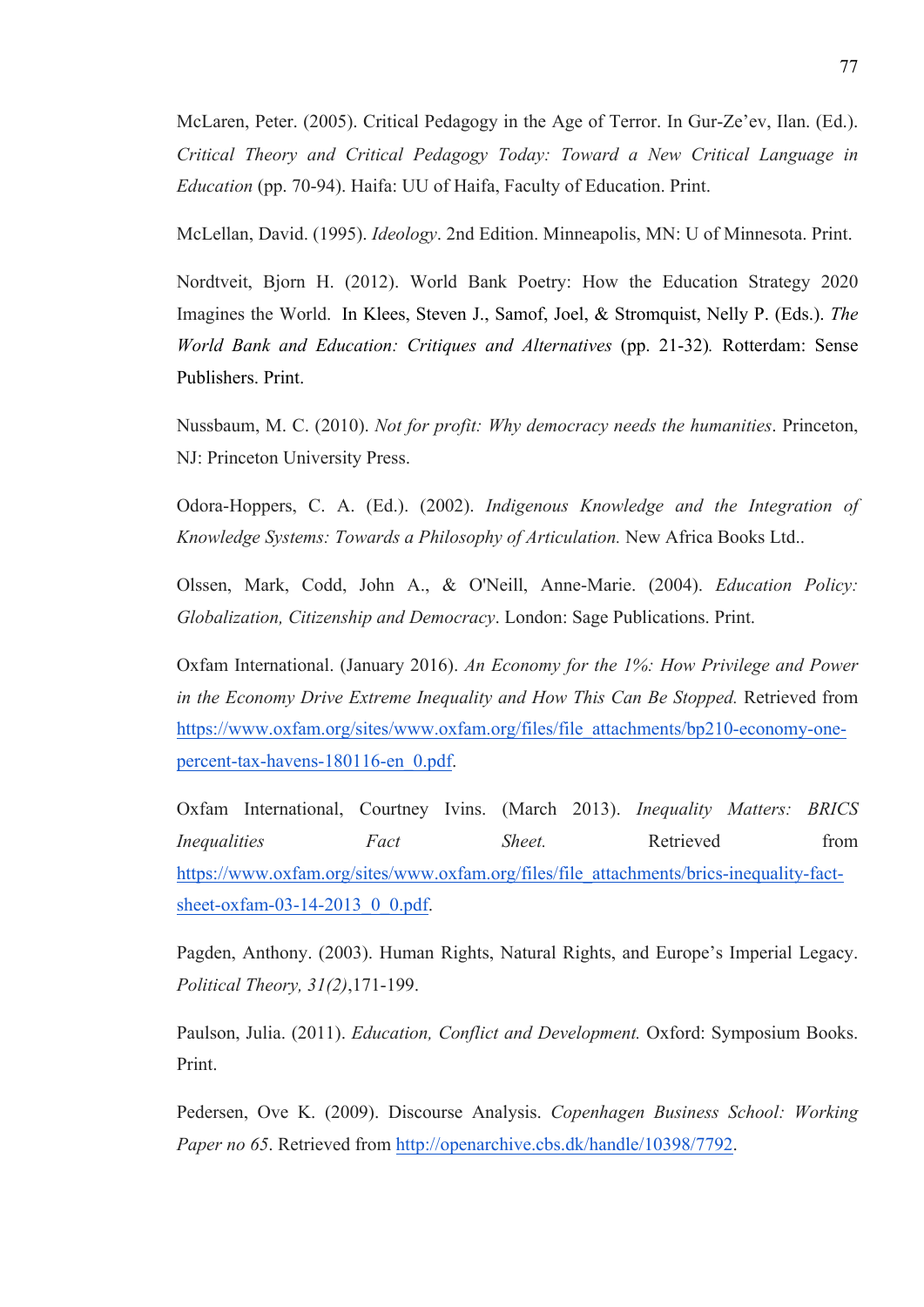Peet, Richard, and Hartwick, Elaine R. (2009). *Theories of Development* (2nd Ed.). London: Guilford. Print.

Pérez, Enriquez I. (2009). *La construcción social de las teorías del desarrollo*. Mexico, D.F.: Senado de la Republica, LXI Legislatura/Porrua.

Peters, Michael. (2005). Critical Pedagogy and the Futures of Critical Theory. In Gur-Ze'ev, Ilan. (Ed.). *Critical Theory and Critical Pedagogy Today: Toward a New Critical Language in Education* (pp. 35-48). Haifa: UU of Haifa, Faculty of Education. Print.

Rahnema, Majid. (1998). Towards Post-Development: Searching for Signposts, a New Language and New Paradigms. In Rahnema, Majid & Bawtree, Victoria. (Eds.). *The Postdevelopment Reader* (pp. 377-404). London: Zed. Print.

Rappleye, Jeremy. (2011). Differen Presumptions for Progress, Divergent Prescriptions for Peace: Connections between Conflict, 'Development' and Education in Nepal. In Paulson, Julia. *Education, Conflict and Development* (pp. 59-100)*.* Oxford: Symposium Books. Print.

Reagan, Timothy. (2005). *Non-Western Educational Traditions: Indigenous Approaches to Educational Thought and Practice* (3rd ed.). Mahwah, NJ: Lawrence Erlbaum. Print.

Rexhepi, Jevdet, and Torres, Carlos Alberto. (2011). Reimagining Critical Theory. *British Journal of Sociology of Education, 32(5),* 679-698.

Rogers, Rebecca (Ed.). (2011). *An Introduction to Critical Discourse Analysis in Education* (2nd ed.). New York: Routledge.

Sachs, Jeffrey. (2005). *The End of Poverty: Economic Possibilities for Our Time*. New York: Penguin. Print.

Sen, Amartya. (1999). *Development as Freedom*. New York: Knopf. Print.

Sheppard, Eric S., Porter, Philip W., Faust, David R., & Nagar, Richa (2009). *A World of Difference: Encountering and Contesting Development* (2nd Ed.). New York: Guilford. Print.

Shiva, Vandana. (1993). *Monocultures of the Mind: Perspectives on Biodiversity and Biotechnology.* London: Zed Books Ltd.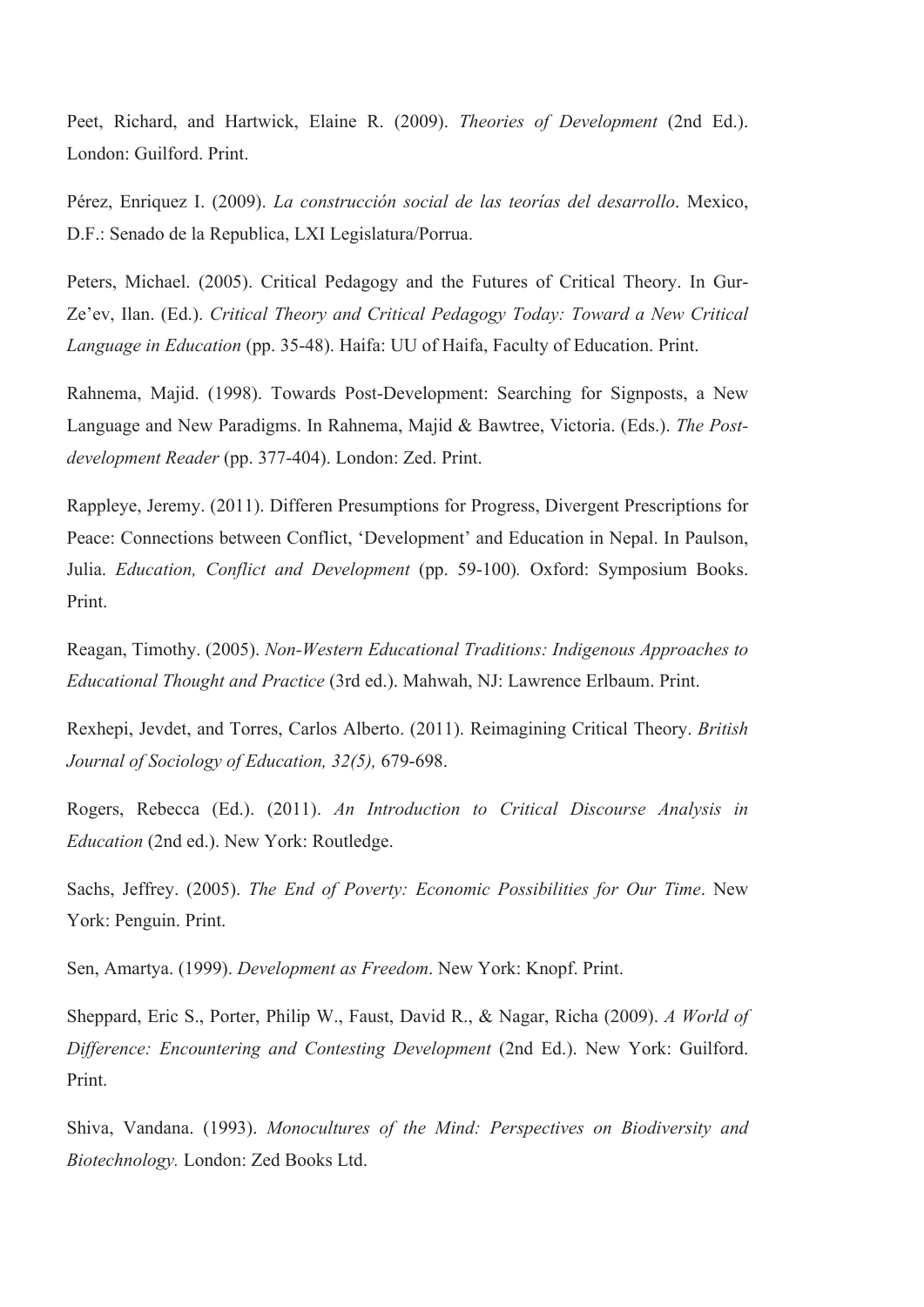Singh, Parlo. (2014) Totally Pedagogised Society: Contributions to Critical Policy Studies Educationalization, Pedagogisation and Globalisation. *8th International Basil Bernstein Symposium 2014.* Japan.

Smith, Linda Tuhiwai. (1999). *Decolonizing Methodologies: Research and Indigenous Peoples*. London: Zed. Print.

Sokol, Martin. (2011). *Economic Geographies of Globalization: A Short Introduction.* Cheltenham: Edward Elgar Publishing Limited. Print.

Spring, Joel. (1998). *Education and the Rise of the Global Economy*. Mahwah: Lawrence Erlbaum Associates. Print.

Spivak, Gayatri. (1999). *A Critique of Postcolonial Reason.* Harvard University Press. Print.

Stambach, Amy & Ngwane, Zolani. (2011). Development, Post-colonialism, and Global Networks as Frameworks for the Study of Education in Africa and Beyond. In Levinson, Bradley & Pollock, Mica. *A Companion to the Anthropology of Education* (pp. 299-315). Print.

Steiner-Khamsi, Gita. (2012). For All by All? The World Bank's Global Framework for Education. In Klees, Steven J., Samof, Joel, & Stromquist, Nelly P. (Eds.). *The World Bank and Education: Critiques and Alternatives* (pp. 3-20)*.* Rotterdam: Sense Publishers. Print.

Sumner, Andy, and Tiwari, Meera. (2009). After 2015: What Are the Ingredients of an MDG-PLUS Agenda for Poverty Reduction?. *Journal of International Development, 21(6),* 834-843.

Tate, Nicholas. (2013). International Education in a Post-Enlightenment World. *Educational Review, 65(3),* 253-266.

United Nations Development Programme. (2015). *Human Development Report 2015: Work for Human Development.* New York, NY: UNDP.

United Nations Educational Scientific and Cultural Organization (UNESCO). (2015). *Education 2030: Incheon Declaration and Framework for Action – Towards inclusive and equitable quality education and lifelong learning for all.* Paris.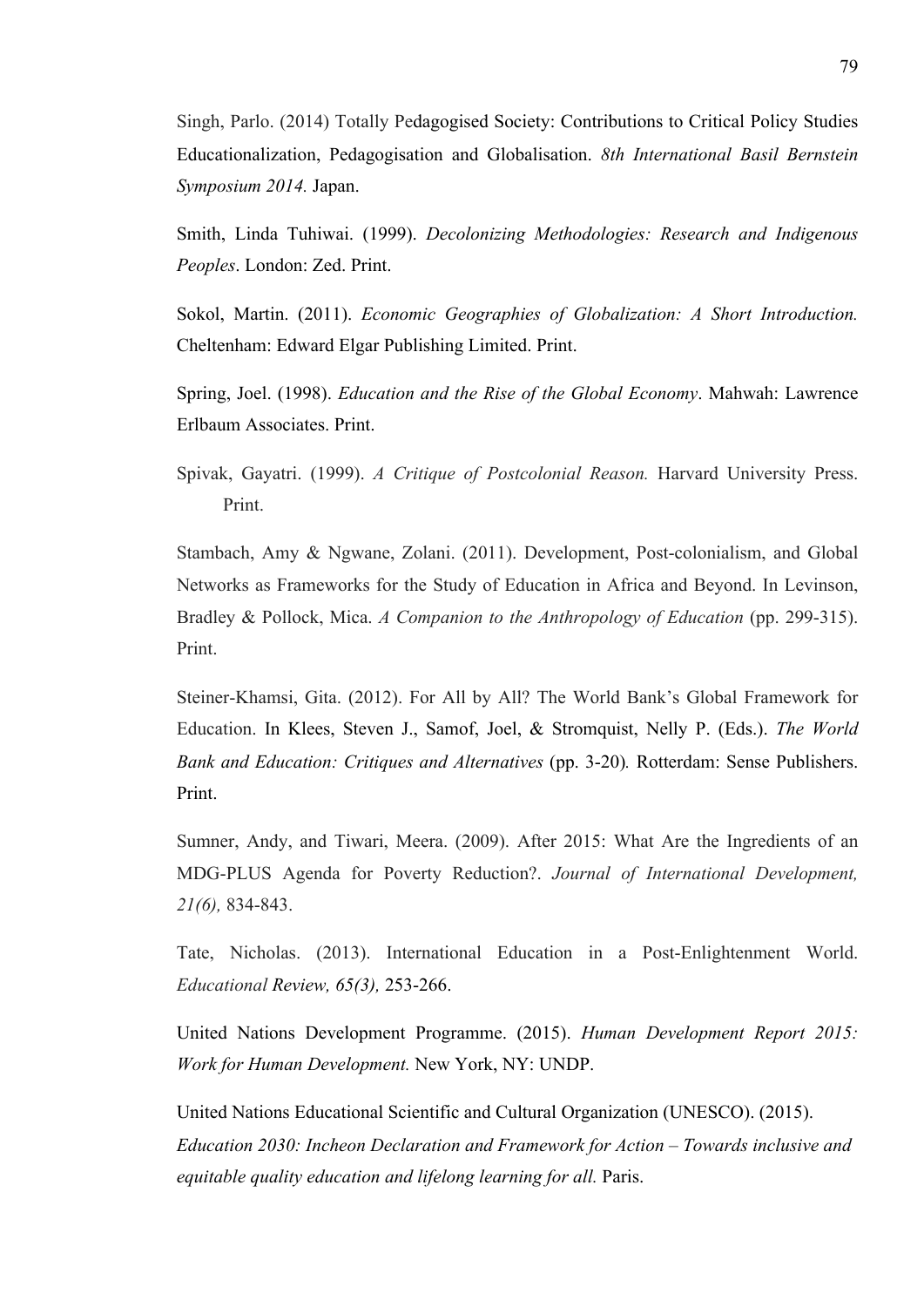The United Nations. (1989). *Convention on the Rights of the Child.* Treaty Series, 1577, 3.

The United Nations. (1948). *Universal Declaration of Human Rights*.

Trowler, Paul. (2003). Making educational policy. *Educational Policy.* Second edition. London and New York: Routledge. Chapter 3, 95-122.

Van Dijk, Teun A. (2006). Ideology and discourse analysis. *Journal of Political Ideologies*, *11(2),* 115-140.

Van Dijk, Teun A. (1993). Principles of Critical Discourse Analysis. *Discourse & Society, 4*, 249-283.

Venter, Elsa. (2004). The notion of ubuntu and communalism in african educational discourse. *Studies in Philosophy & Education, 23(2)*, 149-160.

Verger, Antoni & Bonal, Xavier. (2012). "All Things Being Equal?" Policy Options, Shortfalls, and Absences in the World Bank Education Strategy 2020. In Klees, Steven J., Samof, Joel, & Stromquist, Nelly P. (Eds.). *The World Bank and Education: Critiques and Alternatives* (pp. 125-142)*.* Rotterdam: Sense Publishers. Print.

Walsh, Catherine. (2007) *Interculturalidad, colonialidad y educación*. Medellín, Universidad de Antioquia.

Went, Robert. (2000). *Globalization: Neoliberal Challenge, Radical Responses*. London: Pluto Press. e-Book Collection via EBSCOhost.

Willis, Katie. (2005). *Theories and Practices of Development*. London: Routledge, 2005. Print.

Woodside-Jiron, Haley. (2011) Language, Power and Participation: Using Critical Discourse Analysis to Make Sense of Public Policy. In Rogers, Rebecca (Ed.). *An Introduction to Critical Discourse Analysis in Education (2nd ed.) (pp. 154-182). New* York: Routledge.

World Bank. (2015). *Incheon Declaration: Education 2030 – Towards inclusive and equitable quality education and lifelong learning for all.* Washington, D.C.: World Bank Group.